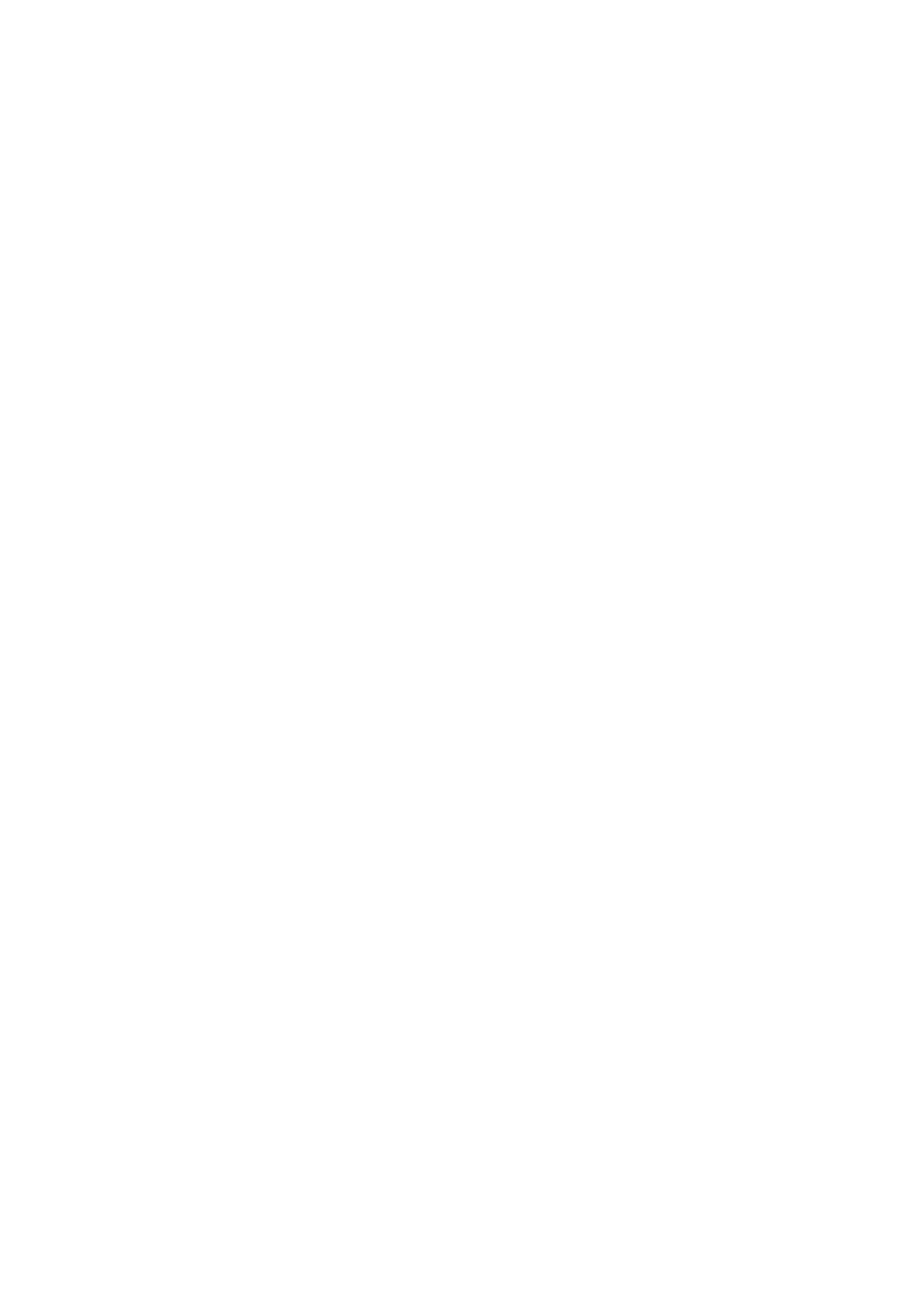Western Australia

# **Bail Act 1982**

# **Contents**

# **Part I — Preliminary**

| 1.               | Short title                                                                                        | $\overline{c}$ |
|------------------|----------------------------------------------------------------------------------------------------|----------------|
| 2.               | Commencement                                                                                       | $\overline{c}$ |
| 3.               | Terms used                                                                                         | $\overline{2}$ |
| $\overline{4}$ . | Application of this Act                                                                            | 8              |
| 4AB.             | <b>Courts and Tribunals (Electronic Processes</b><br><i>Facilitation</i> ) Act 2013 Part 2 applies | 9              |
| 4A.              | Accused appearing on summons or court hearing<br>notice, detention and bail of                     | 9              |
|                  |                                                                                                    |                |
|                  | Part $II$ — Rights of accused in                                                                   |                |
|                  | relation to bail                                                                                   |                |
| 5.               | Accused's rights to have bail considered                                                           | 10             |
| 6.               | Arresting officer's duty to consider bail                                                          | 10             |
| 6A.              | Officials considering bail may order release                                                       |                |
|                  | without bail                                                                                       | 12             |
| 7.               | Unconvicted accused, court to consider bail for                                                    | 13             |
| 7A.              | Bail may be dispensed with by court                                                                | 14             |
| 7B.              | Adult accused of murder                                                                            | 14             |
| 7C.              | Child accused of murder                                                                            | 16             |
| 7D.              | Bail after initial decision by court, court's duty                                                 |                |
|                  | as to                                                                                              | 17             |
| 7E.              | Bail refused for trial, court's duty during trial                                                  | 18             |
| 7F.              | Appeal from court of summary jurisdiction, bail in                                                 |                |
|                  | case of                                                                                            | 18             |
| 8.               | Accused to be given information, approved forms                                                    |                |
|                  | etc.                                                                                               | 19             |

As at 05 Jul 2019 Version 09-f0-03 page i Published on www.legislation.wa.gov.au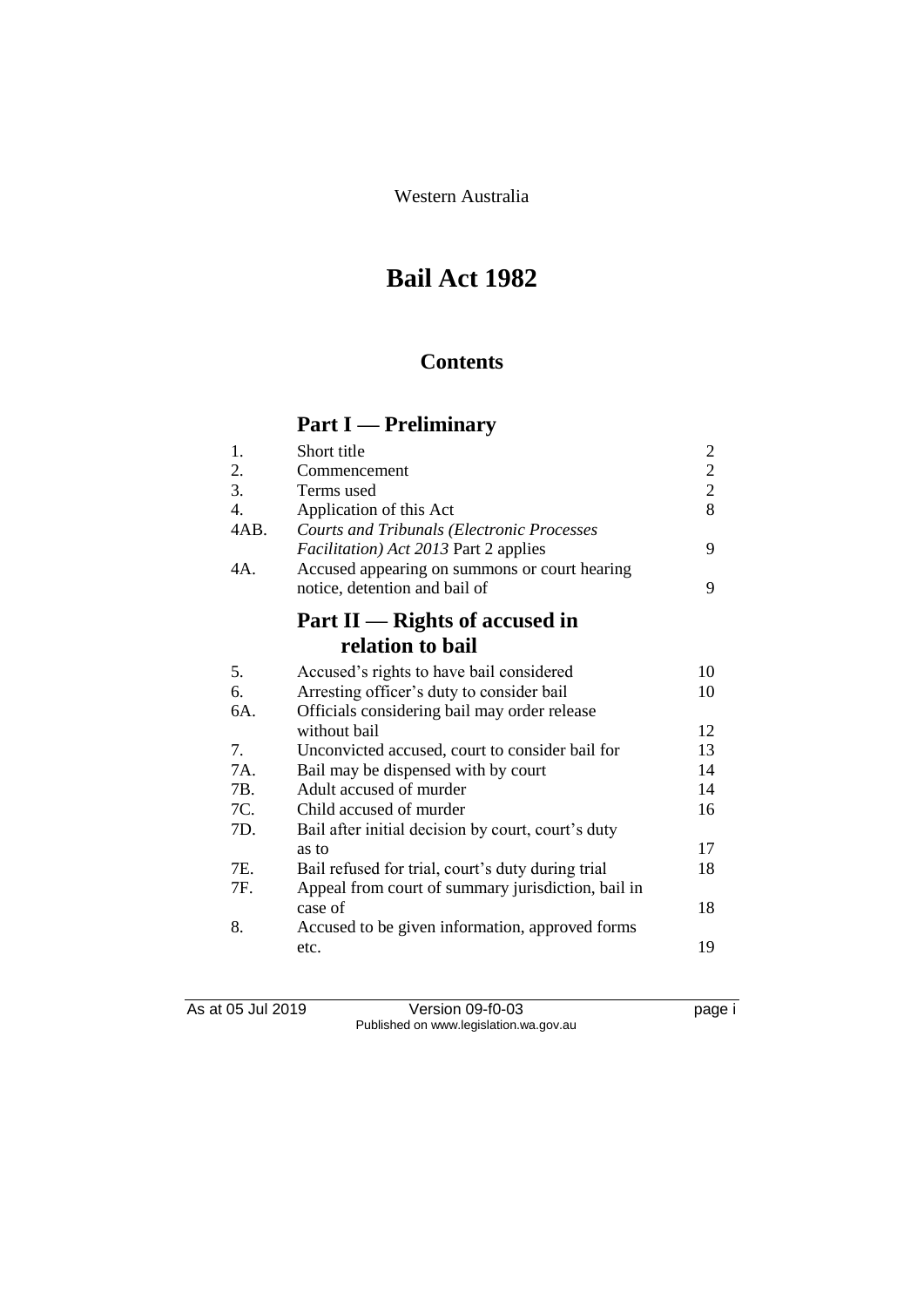| 9.          | Bail decision may be deferred until more                               |          |
|-------------|------------------------------------------------------------------------|----------|
|             | information obtained                                                   | 21       |
| 10.         | Sections 5, 6 and 7 do not apply if accused                            |          |
|             | imprisoned for other cause                                             | 21<br>22 |
| 11.<br>12.  | Accused's rights following grant of bail                               | 23       |
|             | Rights in s. $7A(2)$ and 11, limitations on                            |          |
|             | Part III — Jurisdiction relating to                                    |          |
|             | hail                                                                   |          |
| 13.         | Jurisdiction to grant bail, who has and exercise of                    |          |
|             | (Sch. 1)                                                               | 24       |
| 13A.        | Jurisdiction in s. 7A to dispense with bail, who has                   |          |
|             | and exercise of                                                        | 24       |
| 13B.        | Notices under s. 13A(3), service and proof of                          | 25       |
| 14.         | Judges, jurisdiction of                                                | 26       |
| 15.         | Accused charged with murder, jurisdiction as to                        |          |
|             | bail for                                                               | 27       |
| 15A.        | Appeal against judge's decision on bail,                               |          |
|             | commencement and conduct                                               | 28       |
| 15B.        | Appeal under s. 15A, determination                                     | 29       |
| 16.         | Person arrested on warrant, bail of                                    | 30       |
| 16A.        | Person arrested in urban area, restrictions on who                     |          |
|             | can grant bail for in some cases                                       | 30       |
| 17.<br>17A. | Conditions on bail which may be imposed                                | 32       |
|             | Child on bail, changing responsible person for<br>(Sch. 1 Pt. C cl. 2) | 32       |
|             |                                                                        |          |
|             | Part IV — Hearing of case for bail,                                    |          |
|             | parties, and evidence                                                  |          |
| 20.         | Bail hearing for indictable offence, court may                         |          |
|             | restrict publication or hold in private                                | 34       |
| 21.         | Parties to bail proceedings                                            | 35       |
| 22.         | Evidence at bail hearings                                              | 35       |
| 23.         | Accused not bound to supply information                                | 35       |
| 24.         | Court or authorised officer may ask police to verify                   |          |
|             | accused's information or make report                                   | 36       |
| 24A.        | Court may ask community corrections officer to                         |          |
|             | verify accused's information or make report                            | 36       |

page ii Version 09-f0-03 As at 05 Jul 2019 Published on www.legislation.wa.gov.au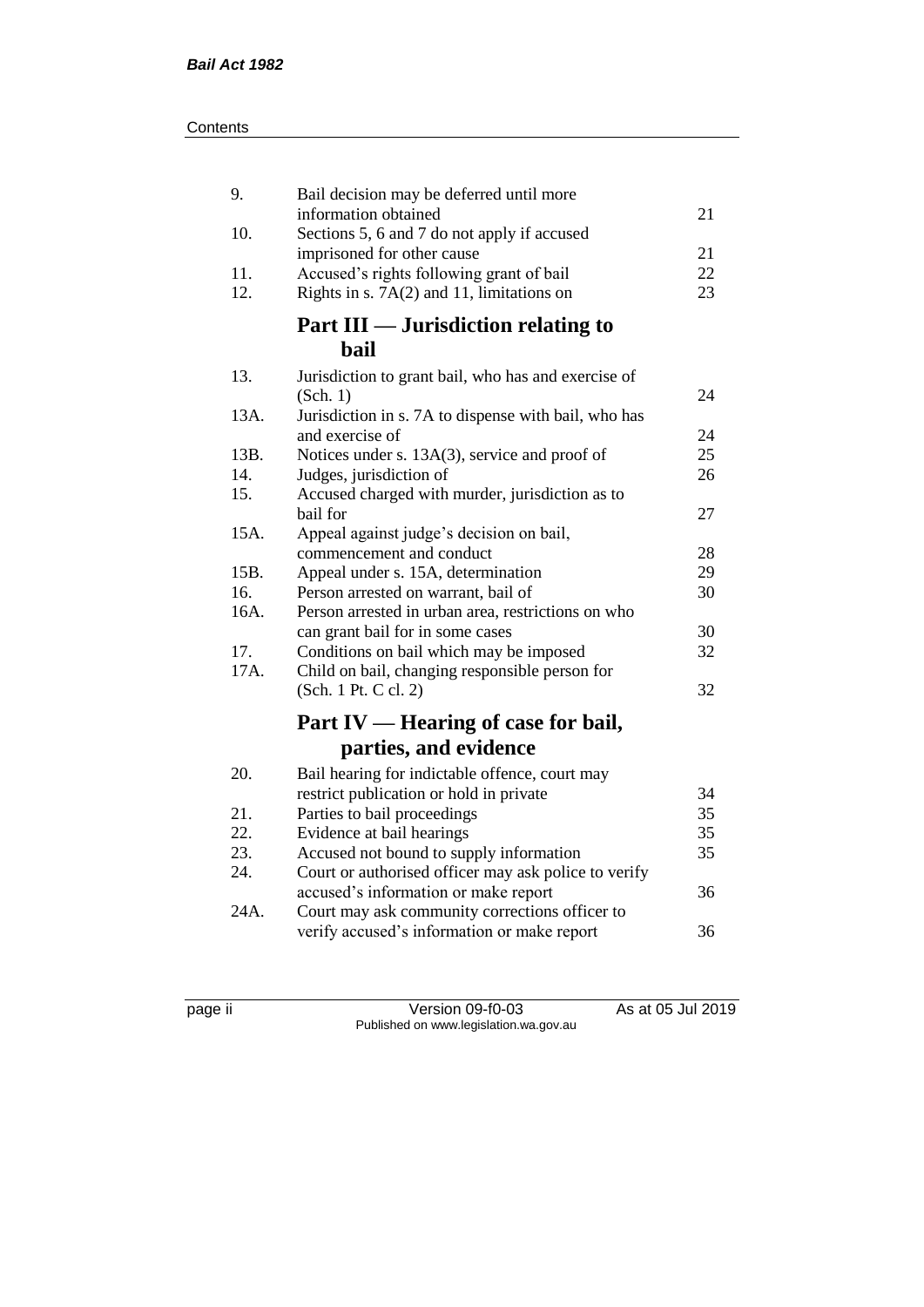| 25.  | Information given by accused for bail purposes not<br>admissible at trial       |          |
|------|---------------------------------------------------------------------------------|----------|
| 26.  | Record of bail decision and reasons                                             | 37<br>37 |
| 27.  | Relevant papers to be made available to court                                   |          |
|      | where accused to appear                                                         | 38       |
| 27A. | Bail with home detention, papers to be sent to CEO                              |          |
|      | (corrections)                                                                   | 39       |
|      |                                                                                 |          |
|      | <b>Part V</b> — Bail undertakings                                               |          |
| 28.  | Bail undertaking, when required and nature of                                   | 40       |
| 29.  | Before whom bail undertaking may be entered into                                | 41       |
| 30.  | Duties of person before whom bail undertaking is                                |          |
|      | entered into                                                                    | 41       |
| 31.  | Different time and place for appearance,                                        |          |
|      | substituting                                                                    | 42       |
| 31A. | Conditions on bail, amending during trial                                       | 44       |
| 32.  | Notices under s. 31, service and proof of                                       | 46       |
| 33.  | Judicial officer may order accused to enter into bail                           |          |
|      | undertaking                                                                     | 47       |
| 34.  | When bail undertaking ceases to have effect                                     | 48       |
|      |                                                                                 |          |
|      | <b>Part VI</b> — Sureties and surety                                            |          |
|      | undertakings                                                                    |          |
| 35.  |                                                                                 | 49       |
| 36.  | Surety and surety undertaking                                                   | 49       |
| 37.  | Sureties, who may approve<br>Proposed surety to receive certain information and |          |
|      | form                                                                            | 50       |
| 38.  | Persons disqualified from being sureties                                        | 50       |
| 39.  | Matters to be regarded when approving sureties                                  | 51       |
| 40.  | Decision on application by proposed surety                                      | 51       |
| 41.  | Finality of decision to refuse approval of surety                               | 52       |
| 42.  | Before whom surety undertaking may be entered                                   |          |
|      | into                                                                            | 52       |
| 43.  | Duties of person before whom surety undertaking                                 |          |
|      | is entered into                                                                 | 52       |
| 43A. | Entering into surety undertaking where proposed                                 |          |
|      | surety interstate                                                               | 53       |
| 44.  | When surety undertaking extends to different time                               |          |
|      | or different time and place substituted under s. 31                             | 54       |
| 45.  | Notices under s. 44, service and proof of                                       | 56       |

As at 05 Jul 2019 Version 09-f0-03 page iii Published on www.legislation.wa.gov.au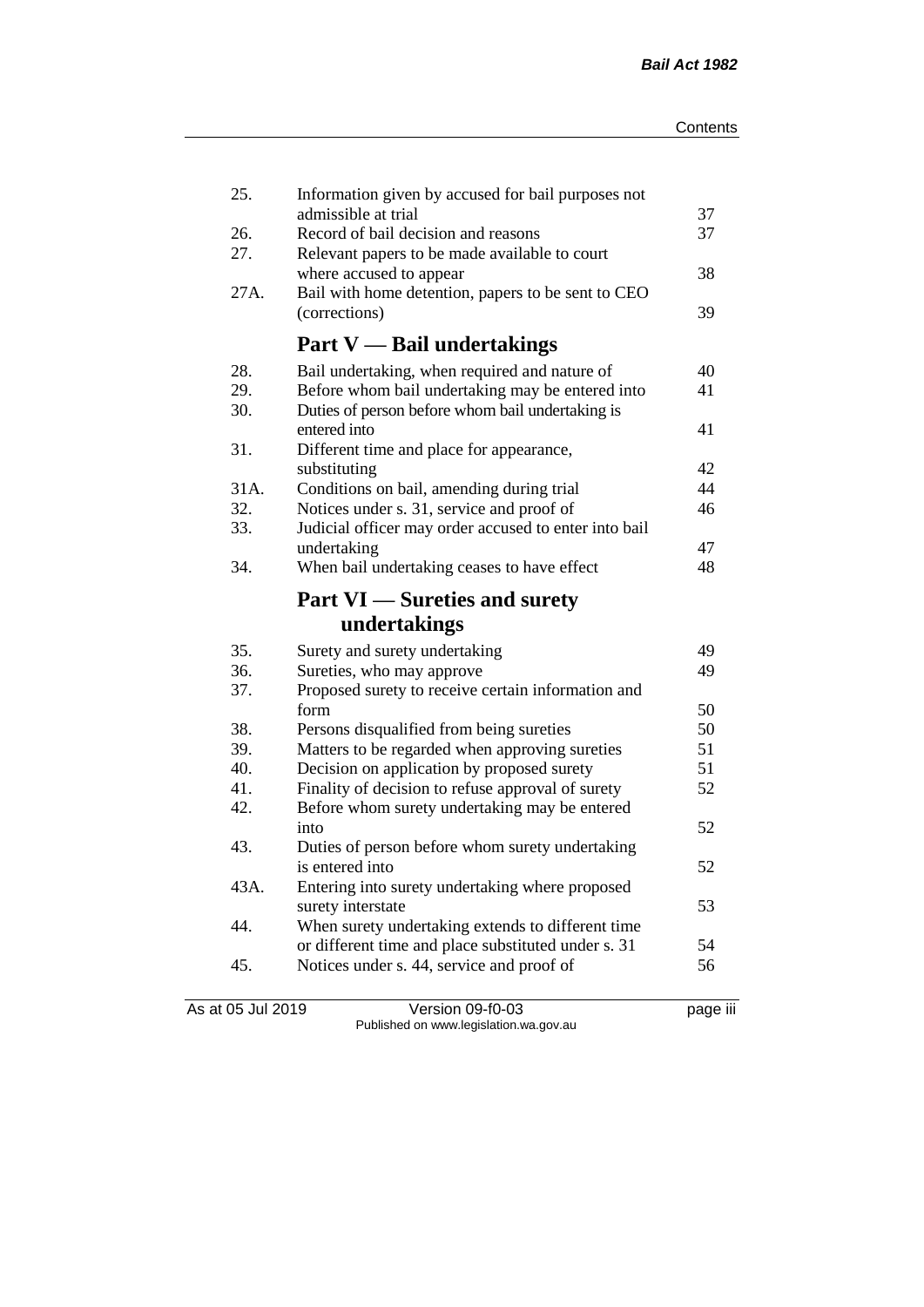| 46.  | Surety's power to arrest accused                                                                        | 57 |
|------|---------------------------------------------------------------------------------------------------------|----|
| 47.  | When surety undertaking ceases to have effect                                                           | 58 |
| 48.  | Surety may apply for cancellation of his                                                                |    |
|      | undertaking                                                                                             | 59 |
| 49.  | Surety's undertaking to pay money, enforcing                                                            | 59 |
| 50.  | Indemnifying surety, offence                                                                            | 62 |
|      | <b>Part VIA — Administration of home</b>                                                                |    |
|      | detention conditions                                                                                    |    |
| 50A. | Powers of CEO (corrections)                                                                             | 63 |
| 50C. | Powers and duties of community corrections                                                              |    |
|      | officers                                                                                                | 63 |
| 50D. | Powers of members of Police Force                                                                       | 65 |
| 50E. | CEO (corrections) may substitute different place of                                                     |    |
|      | detention and apply conditions                                                                          | 65 |
| 50F. | CEO (corrections) may revoke bail                                                                       | 66 |
| 50G. | Procedure on arrest after revocation under s. 50F                                                       | 66 |
| 50H. | Rules of natural justice excluded                                                                       | 67 |
| 50J. | Delegation by CEO (corrections)                                                                         | 67 |
| 50K. | Monitoring equipment, retrieving                                                                        | 67 |
| 50L. | Rules for this Part                                                                                     | 68 |
|      |                                                                                                         |    |
|      | <b>Part VII — Enforcement of bail</b>                                                                   |    |
|      | undertakings                                                                                            |    |
|      |                                                                                                         |    |
| 51.  | Failing to comply with bail undertaking, offence                                                        | 69 |
| 51A. | Prosecuting s. 51 offence for non-appearance in                                                         | 70 |
| 52.  | court of summary jurisdiction                                                                           |    |
|      | Prosecuting s. 51 offence for non-appearance in<br>superior court                                       | 70 |
| 53.  | Appeal against decision made under s. 52                                                                | 72 |
| 54.  |                                                                                                         |    |
|      | Bailed accused may be taken before judicial officer<br>to show cause against variation or revocation of |    |
|      | bail                                                                                                    | 73 |
| 54A. | Accused on committal may be taken for purposes                                                          |    |
|      | of s. 54 before judicial officer by which committed                                                     | 75 |
| 55.  | Accused before court under s. 54, judicial officer                                                      |    |
|      | may revoke bail of etc.                                                                                 | 76 |
| 57.  | Offence under s. 51, court to order forfeiture of                                                       |    |
|      | money under bail undertaking                                                                            | 77 |

page iv Version 09-f0-03 As at 05 Jul 2019 Published on www.legislation.wa.gov.au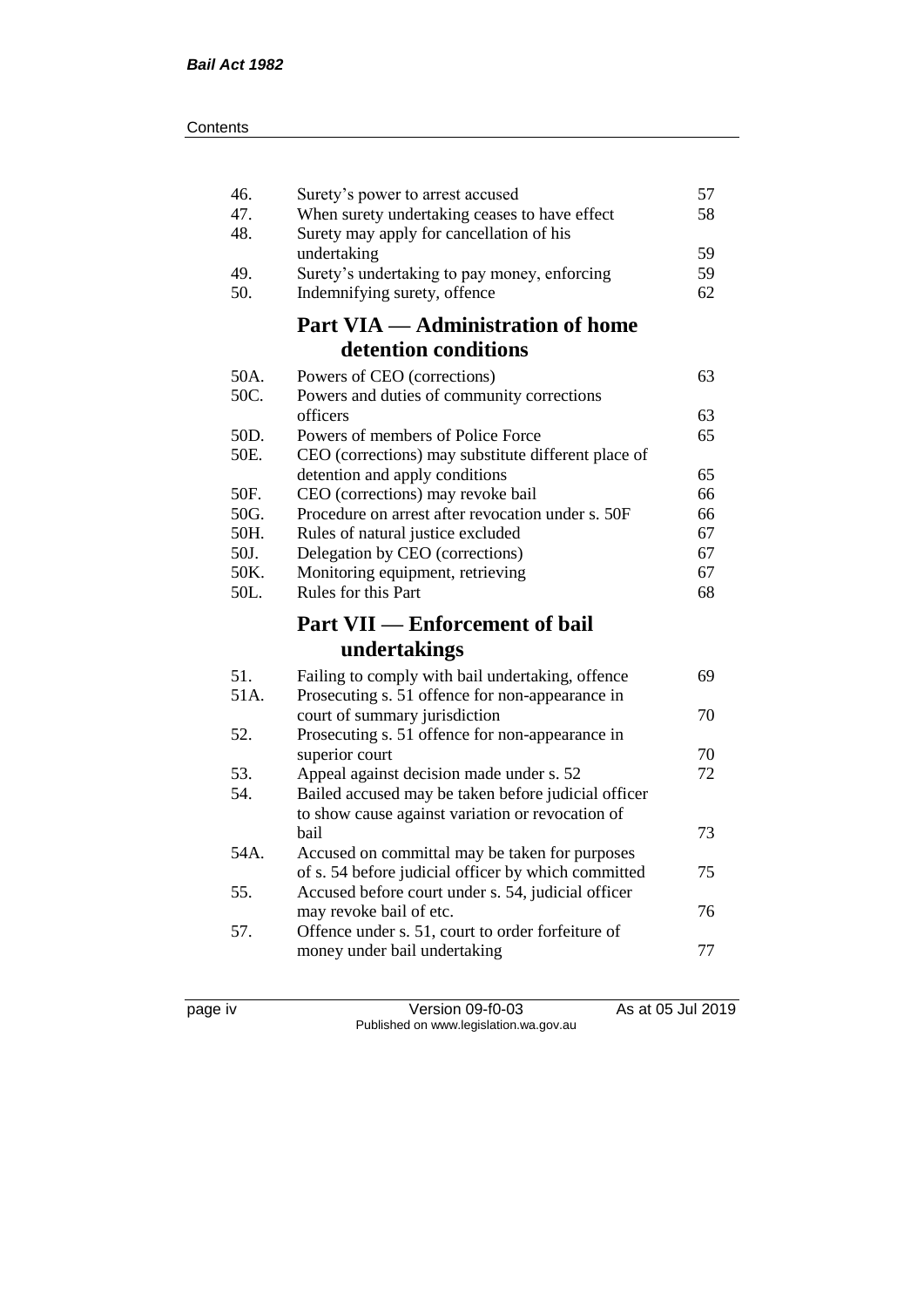| 58.         | Automatic forfeiture of money on expiration of<br>one year after absconding                           | 78       |
|-------------|-------------------------------------------------------------------------------------------------------|----------|
|             | <b>Part VIII — Miscellaneous</b>                                                                      |          |
| 59.<br>59A. | Order for forfeiture, court's additional powers as to<br>If bail dispensed with, accused may be taken | 79       |
|             | before judicial officer for reconsideration of matter                                                 | 79       |
| 59B.        | Absconding accused, warrant for arrest of                                                             | 80       |
| 60.<br>61.  | Change of address, accused and surety to notify<br>Failing to bring arrested person before court or   | 81<br>81 |
| 62.         | person able to grant bail, offence<br>Giving false information for bail purposes, offence             | 82       |
| 63.         | Protection from personal liability                                                                    | 82       |
| 64.         | Proving appearance or non-appearance by accused                                                       | 82       |
| 65.         | Bail undertakings by child, effect of                                                                 | 83       |
| 66.         | Other powers or duties to grant bail abolished                                                        | 83       |
| 66A.        | Delegation by registrar of court                                                                      | 83       |
| 66B.        | Video link or audio link, use of in bail proceedings                                                  | 84       |
| 67.         | Regulations                                                                                           | 85       |
|             | Schedule 1 — Jurisdiction as to bail                                                                  |          |
|             | and related matters                                                                                   |          |
|             | Part $A$ — Jurisdiction relating to bail                                                              |          |
| 1.          | Initial appearance                                                                                    | 87       |
| 2.          | Appearance after adjournment                                                                          | 88       |
| 3.          | Appearance on committal to Supreme Court or                                                           |          |
|             | <b>District Court</b>                                                                                 | 88       |
| 4.          |                                                                                                       |          |
|             | Appearance in connection with appeal, rehearing                                                       |          |
|             | etc.                                                                                                  | 88       |
| 5.          | Appearance prescribed by regulation                                                                   | 89       |
| 6.          | Appearances not otherwise provided for                                                                | 89       |
| 7.          | Term used: proceedings for an offence                                                                 | 89       |
|             | Part B — Cessation of powers relating to bail                                                         |          |
| 1.          | Upon decision by judge, power of other officers                                                       |          |
|             | ceases                                                                                                | 90       |
| 1A.         | Upon decision by Court of Appeal, other powers                                                        | 90       |
| 2.          | cease                                                                                                 |          |
|             | Upon decision by judicial officer, his power and<br>that of his peers ceases                          | 90       |

As at 05 Jul 2019 Version 09-f0-03 page v Published on www.legislation.wa.gov.au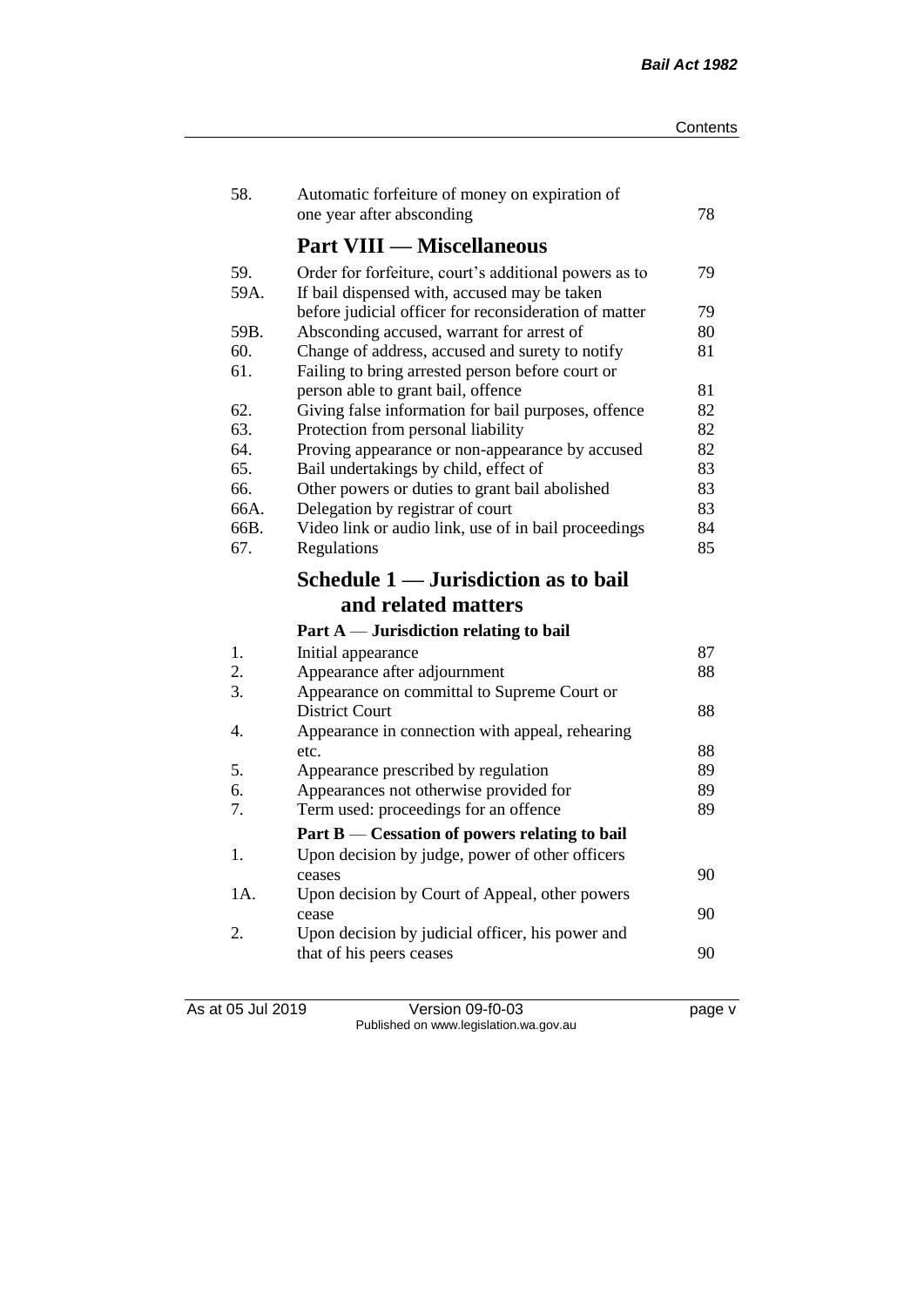#### **Contents**

| 3.               | Upon refusal of bail for initial appearance, certain |     |
|------------------|------------------------------------------------------|-----|
|                  | powers cease                                         | 91  |
| 4.               | Judicial officer's powers if accused proves new      |     |
|                  | facts or changed circumstances                       | 91  |
|                  | Part C — Manner in which jurisdiction to be          |     |
|                  | exercised                                            |     |
| 1.               | Bail before conviction at discretion of court or     |     |
|                  | judicial officer except for child                    | 92  |
| 2.               | Child to have qualified right to bail                | 93  |
| $\overline{3}$ . | Matters relevant to cl. $1(a)$                       | 95  |
| 3A.              | Bail for accused charged with serious offence        |     |
|                  | committed while on bail or early release for         |     |
|                  | another serious offence                              | 95  |
| 3B.              | Exceptional reasons under cl. 3A(1), determining     | 96  |
| 3C.              | Bail in murder cases                                 | 98  |
| 3D.              | Bail in cases of offence under Dangerous Sexual      |     |
|                  | Offenders Act 2006 section 40A                       | 99  |
| 4.               | Bail after conviction for accused awaiting sentence  | 100 |
| 4A.              | Bail after conviction for accused awaiting disposal  |     |
|                  | of appeal                                            | 101 |
| 5.               | Exception to cl. 4A for bail in appeal under         |     |
|                  | Criminal Appeals Act 2004 Part 2                     | 101 |
| 6.               | Bail of people on community or similar orders        | 102 |
| 7.               | Bail for initial appearance to be for not more than  |     |
|                  | 30 days                                              | 102 |
| 8.               | Bail on adjournment in court of summary              |     |
|                  | jurisdiction to be for not more than 30 days except  |     |
|                  | by consent                                           | 102 |
| 9.               | Calculating periods for cl. 7 and 8                  | 103 |
|                  | Part D — Conditions which may be imposed on          |     |
|                  | a grant of bail                                      |     |
| 1.               | Conditions as to forfeiture, sureties, security etc. | 103 |
| 2.               | Other conditions                                     | 104 |
| 3.               | Home detention condition                             | 107 |
|                  | <b>Schedule 2 – Serious offences</b>                 |     |
|                  | <b>Notes</b>                                         |     |

Compilation table 114<br>Provisions that have not come into operation 119 Provisions that have not come into operation

page vi Version 09-f0-03 As at 05 Jul 2019 Published on www.legislation.wa.gov.au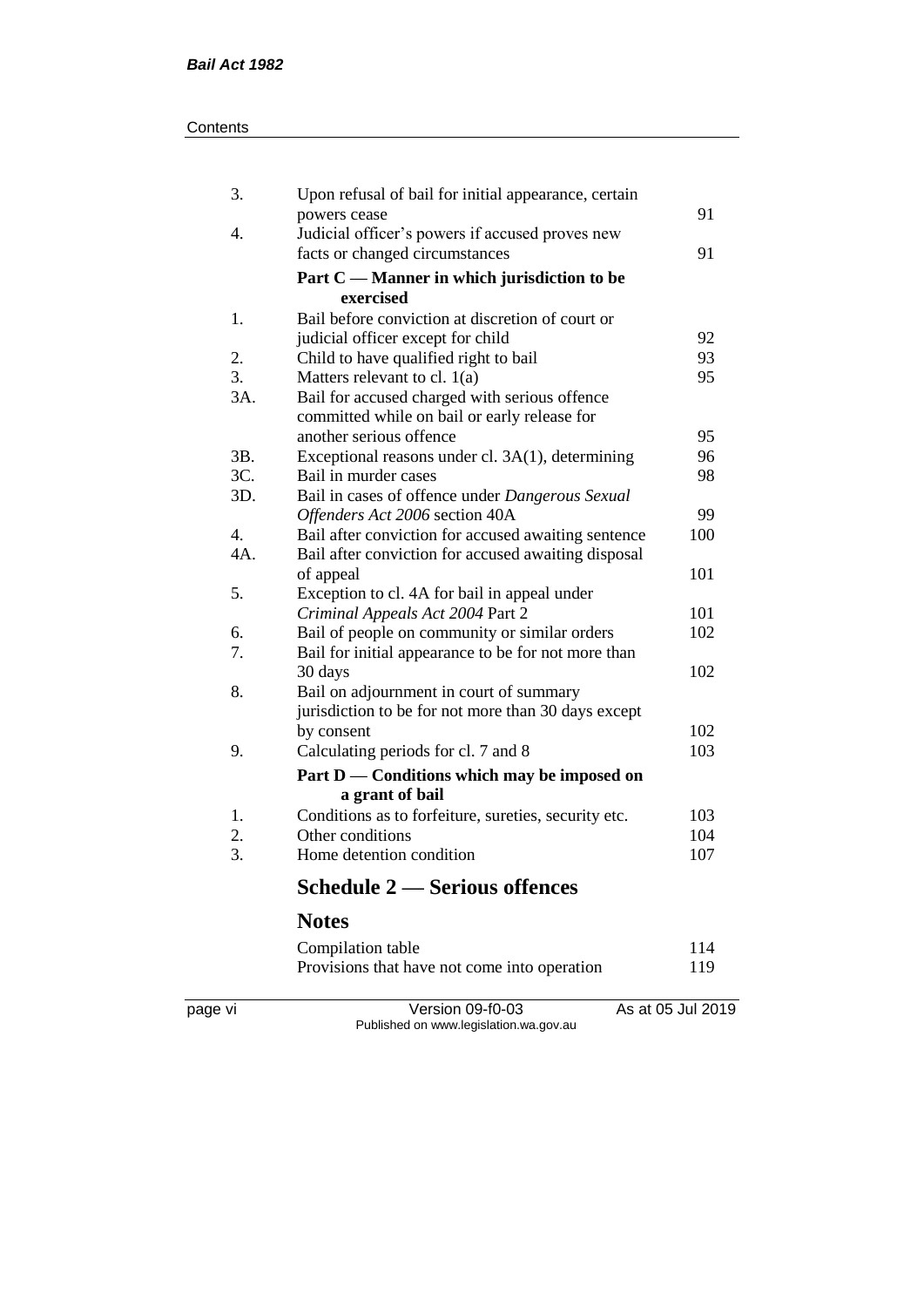**Contents** 

**Defined terms**

As at 05 Jul 2019 Version 09-f0-03 page vii Published on www.legislation.wa.gov.au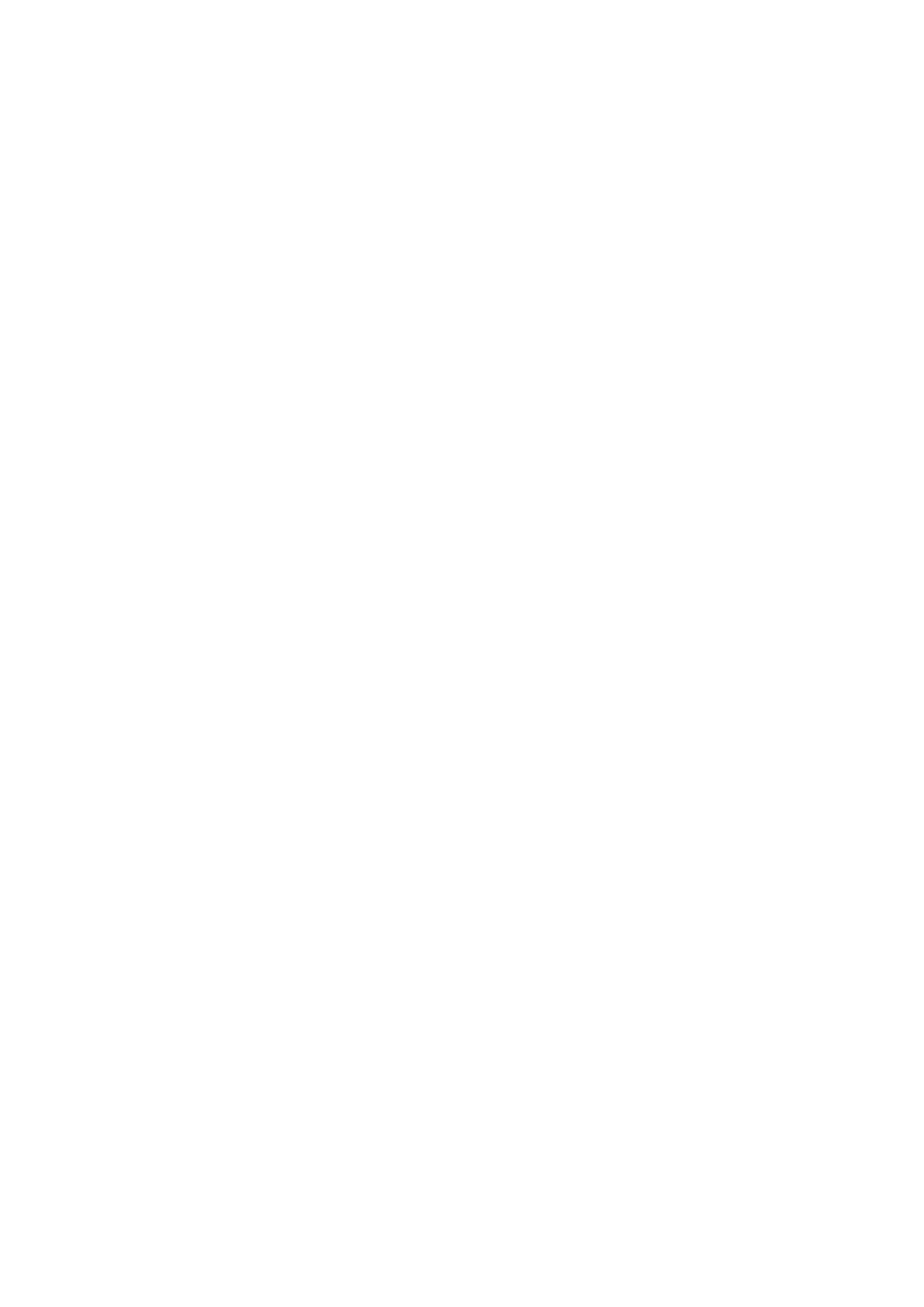Western Australia

# **Bail Act 1982**

**An Act to make better provision for bail in criminal proceedings.** 

As at 05 Jul 2019 Version 09-f0-03 page 1 Published on www.legislation.wa.gov.au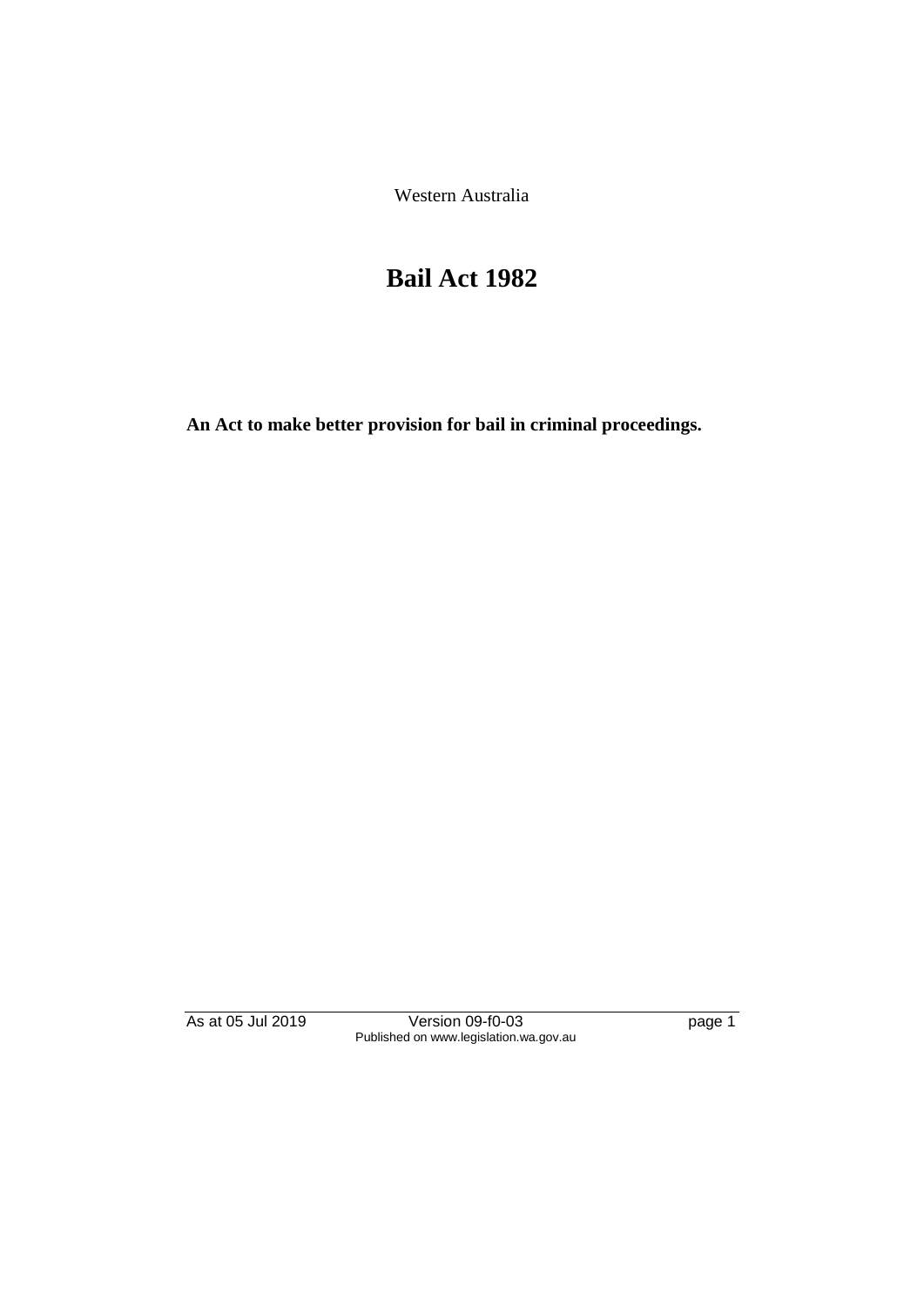**s. 1**

# **Part I — Preliminary**

#### **1. Short title**

This Act may be cited as the *Bail Act* 1982<sup>1</sup>.

#### **2. Commencement**

This Act shall come into operation on a day to be fixed by proclamation<sup>1</sup>.

#### **3. Terms used**

(1) In this Act, unless a contrary intention appears —

*accused* includes —

- (a) a person charged with, convicted of, or found guilty of an offence;
- (b) a person whose conviction for an offence is stayed;
- (c) a person in respect of whom an appeal relating to an offence is pending;
- (d) a person in respect of whom a new trial for an offence has been ordered;

#### *adjournment* —

- (a) means any order of a court by which proceedings for an offence are postponed or interrupted or are to be held at a different time or place before the same court; and
- (b) is deemed to include any order of a court, other than a committal to the Supreme Court or District Court, by which the venue of any proceedings for an offence is changed to another court or a court at another place whether by way of a remand, referral, or recommittal of the accused or otherwise;

*appeal* includes an application for leave to appeal;

# *appropriate judicial officer* means —

(a) subject to paragraphs (b), (c) and (d), a judicial officer who is empowered to exercise jurisdiction in the court

page 2 Version 09-f0-03 As at 05 Jul 2019 Published on www.legislation.wa.gov.au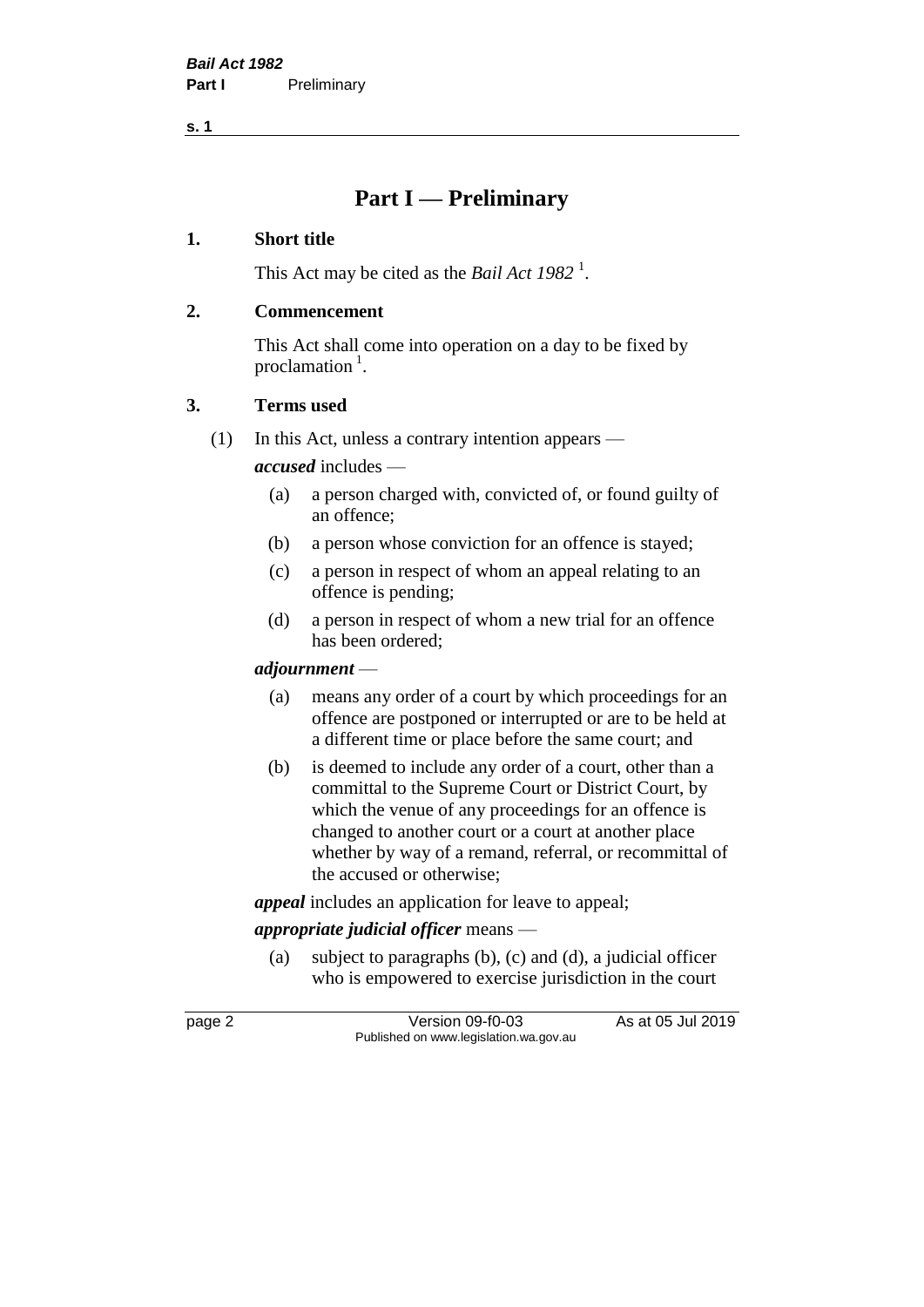before which the accused is required to appear pursuant to his bail undertaking; or

- (b) if the court is the Court of Appeal, a judge of appeal; or
- (c) except in section 49, a judge of the Supreme Court or of the Children's Court, as the case may require, in any case where —
	- (i) under section 15 only a judge of the Supreme Court or of the Children's Court has power to grant bail; or
	- (ii) a judicial officer has exercised the power contained in section 31(2)(d),

for the appearance in question; or

(d) except in section 49, a judge of the Supreme Court, of the District Court, or of the Children's Court, as the case may require, in any case where such a judge has granted bail under section 14 for the appearance in question;

*approved*, in relation to a form, means approved by the chief executive officer of the department of the Public Service principally assisting in the administration of this Act;

*as soon as is practicable* means as soon as is reasonably practicable;

*authorised community services officer* means any of the following persons —

- (a) the CEO (corrections) or a delegate of the CEO (corrections) under subsection (5);
- (b) a registrar of the Children's Court;
- (c) a superintendent of a detention centre under the *Young Offenders Act 1994*;
- (d) the officer for the time being in charge of any detention centre under the *Young Offenders Act 1994*;

*authorised officer* means an authorised police officer or an authorised community services officer;

As at 05 Jul 2019 Version 09-f0-03 page 3 Published on www.legislation.wa.gov.au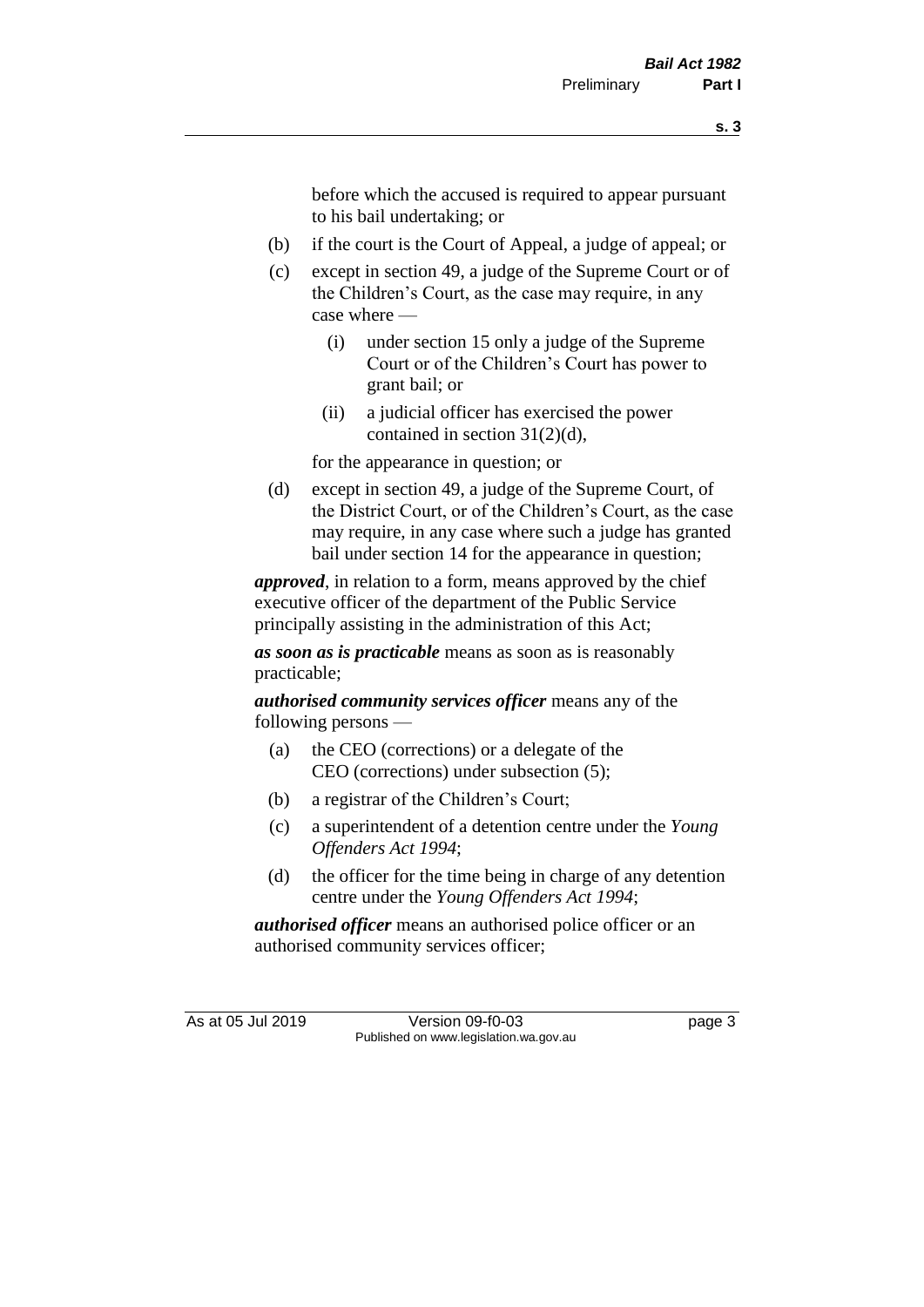*authorised police officer* means —

- (a) a police officer who holds the rank of sergeant, or a higher rank;
- (b) the police officer who is for the time being in charge of a police station;
- (c) whichever of these officers is for the time being in charge of a lock-up —
	- (i) a police officer;
	- (ii) a special constable appointed under the *Police Act 1892* Part III whose powers, duties and obligations are or include those of an authorised police officer under this Act;
	- (iii) a police auxiliary officer appointed under the *Police Act 1892* Part IIIB whose powers, duties and obligations are or include those of an authorised police officer under this Act;

*bail undertaking* means an undertaking described in section 28(2);

*CEO (corrections)* means the chief executive officer of the Public Sector agency principally assisting the Minister administering Part 8 of the *Sentence Administration Act 2003* in its administration;

*Chief Judge* means the Chief Judge of the District Court;

*Chief Justice* means the Chief Justice of Western Australia;

*child* has the same meaning as *young person* has in the *Young Offenders Act 1994*;

*community corrections officer* has the same meaning as in the *Sentence Administration Act 2003*;

*court* means each of the following —

- (a) the Magistrates Court;
- (b) the Children's Court;

page 4 Version 09-f0-03 As at 05 Jul 2019 Published on www.legislation.wa.gov.au

**s. 3**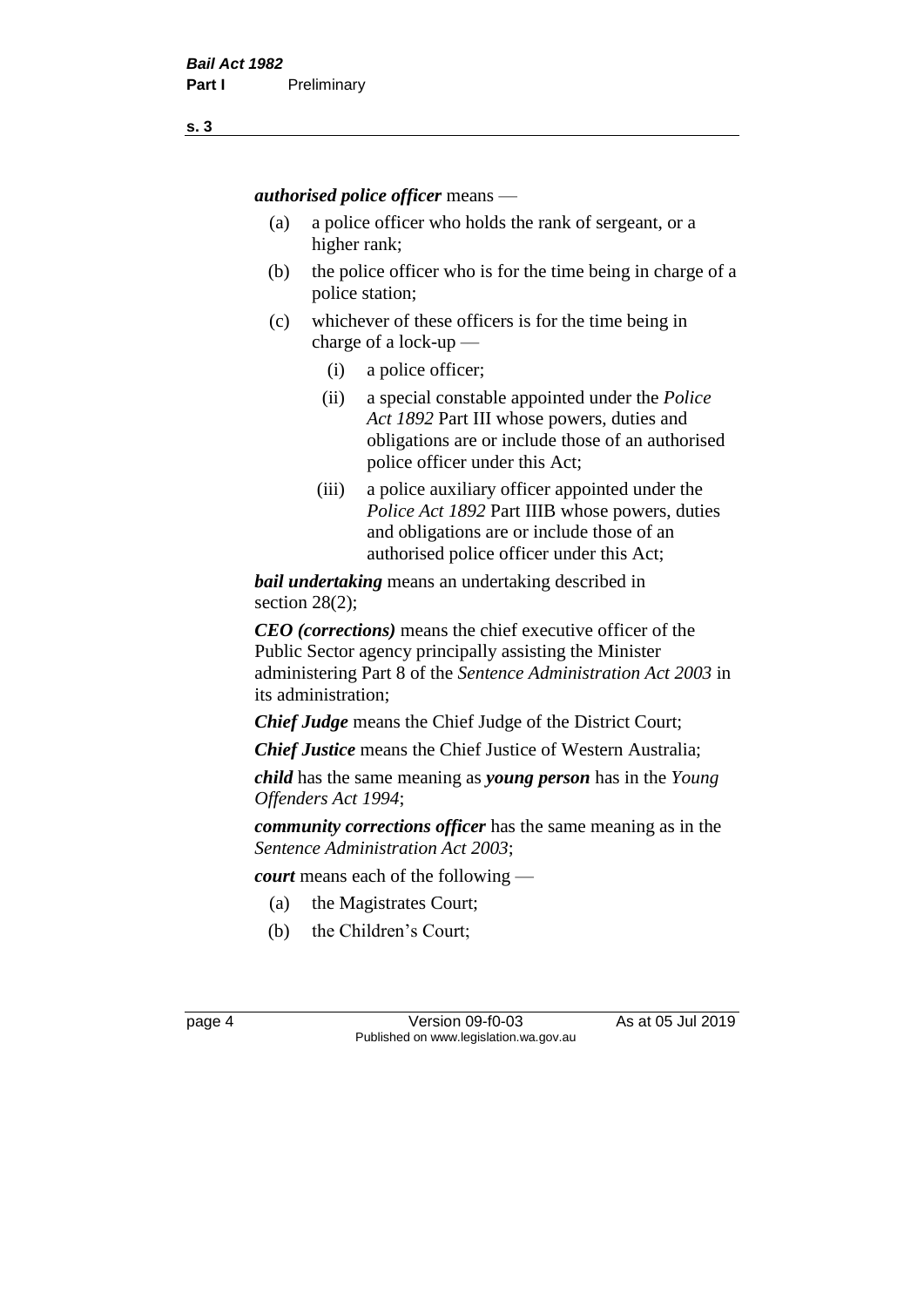- (c) the Coroner's Court of Western Australia;
- (d) the District Court;
- (e) the Supreme Court;
- (f) the Court of Appeal;

*court custody centre* has the meaning given in the *Court Security and Custodial Services Act 1999* section 3;

*Director of Public Prosecutions* means —

- (a) the Director of Public Prosecutions for the State; or
- (b) the officer in charge in the State of the Commonwealth Office of the Director of Public Prosecutions,

as the case requires;

*early release order* means an early release order made under the *Sentence Administration Act 1995* <sup>2</sup> or *Sentence Administration Act 2003*;

*home detention condition* means a home detention condition imposed under clause 3 of Part D of Schedule 1;

*judge of appeal* has the meaning given in the *Supreme Court Act 1935* section 4(1);

*judicial officer* means any person empowered to exercise jurisdiction in a court whether or not he is sitting as a court, and includes a single justice and, where the context so requires, the Court of Appeal exercising jurisdiction under this Act;

*lock-up* includes a place prescribed as a lock-up for the purposes of the *Court Security and Custodial Services Act 1999*;

*offence* means any act, omission or conduct which renders the person doing the act, making the omission or engaging in the conduct liable to any punishment, and includes an alleged offence; but nothing in this definition shall limit the operation of subsection (4);

*prosecutor* includes —

(a) in the case of an offence charged in a prosecution notice, the prosecutor;

As at 05 Jul 2019 Version 09-f0-03 page 5 Published on www.legislation.wa.gov.au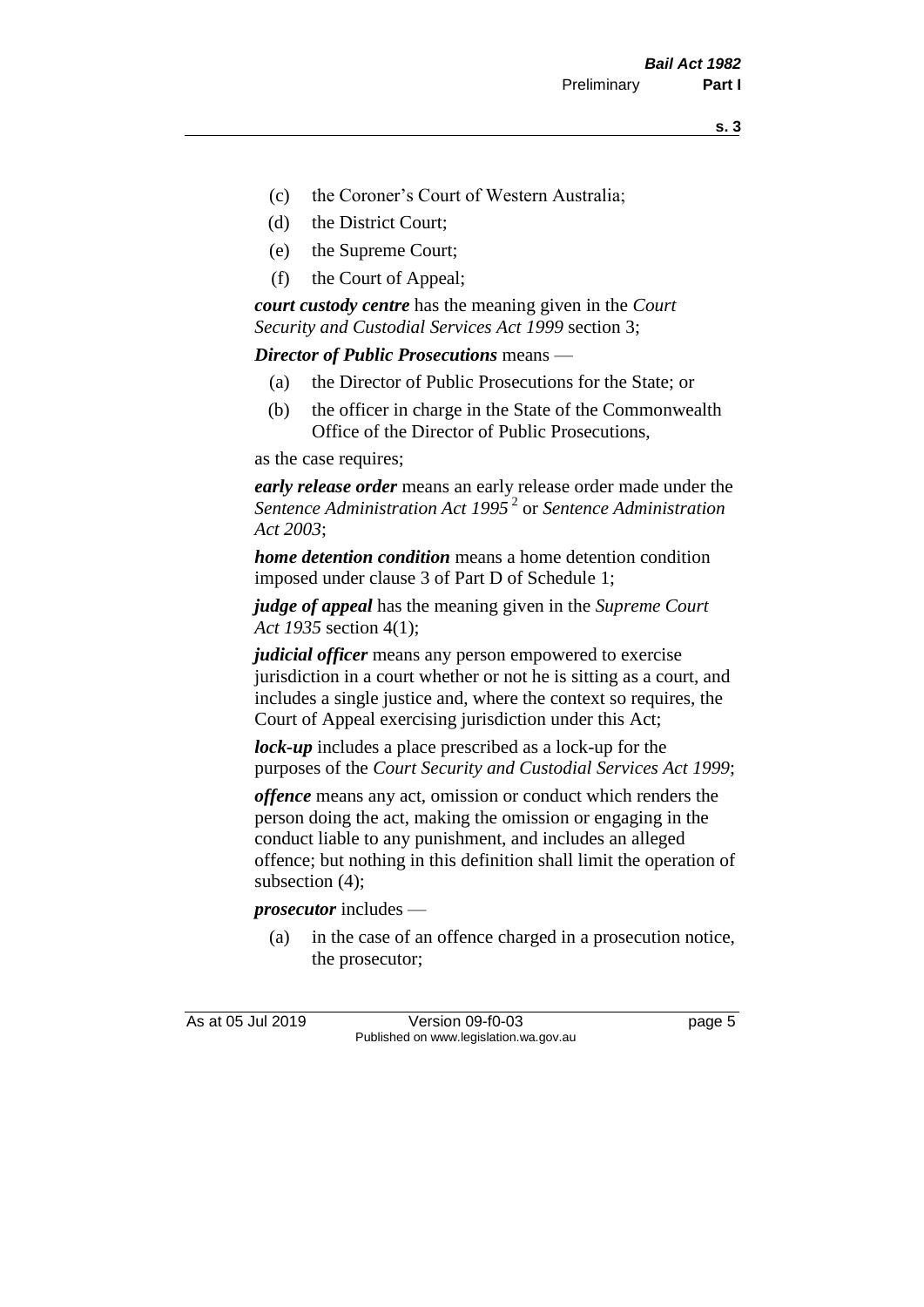(b) in the case of an offence charged in an indictment, the State or the Commonwealth, as the case may be;

*registrar* of a court means —

- (a) for a court other than the Coroner's Court of Western Australia, the principal registrar, a registrar or a deputy registrar of the court; or
- (b) for the Coroner's Court of Western Australia, a coroner's registrar as defined in the *Coroners Act 1996* section 3;

*serious offence* means —

- (a) an offence against section 51(2a); and
- (b) an offence described in Schedule 2;

*surety* and *surety undertaking* have the meanings assigned to them by section 35;

*surety approval officer* means a person who is authorised by section 36 to decide whether an applicant should be approved as a surety;

*trial* means all proceedings for an offence between —

- (a) the time when the accused is called upon to plead to the prosecution notice or the indictment; and
- (b) the time when the accused is found not guilty or is sentenced.
- (2) A reference in this Act
	- (a) to a power to grant bail includes a reference to a power to refuse bail;
	- (b) to a grant of bail includes a reference to a grant of bail by the exercise of a power in section 31(2).
- (3) Where in this Act there is a reference to a requirement that an accused appear in court, the reference is to a requirement, unless a contrary intention appears, that the accused —
	- (a) surrender himself into the custody of the court or, in the case of a bail undertaking, of the court specified therein,

page 6 Version 09-f0-03 As at 05 Jul 2019 Published on www.legislation.wa.gov.au

**s. 3**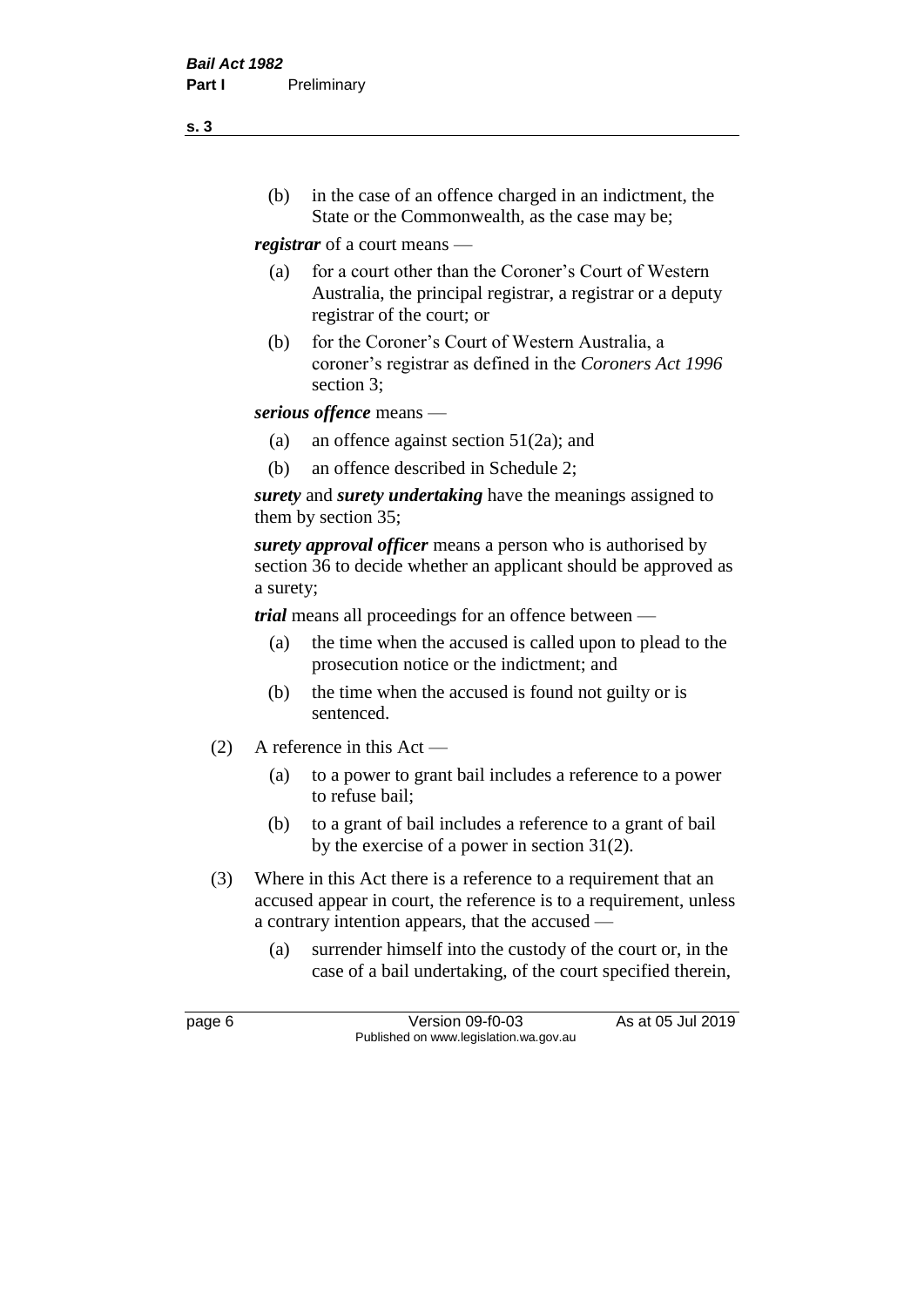or of such person as the court may direct, to be dealt with according to law; and

- (b) submit himself to a search of his person and any property then in his possession (which is hereby authorised) and allow to be taken from him, to be dealt with according to the relevant law and procedures, anything so found; and
- (c) remain in custody until authorised to be released therefrom.
- (4) If a person is arrested under a warrant issued
	- (a) under section 50, 79, 84E or 129 of the *Sentencing Act 1995* in connection with a possible breach of a conditional release order, a sentence of suspended imprisonment or conditional suspended imprisonment, or a community order imposed under that Act; or
	- (b) under section 43 of the *Young Offenders Act 1994* in respect of an alleged breach of a youth community based order, an intensive youth supervision order or a conditional release order made under that Act,
	- then
		- (c) the person is to be taken as having been arrested and to be in custody awaiting an appearance in court for the offence for which the sentence was imposed; and
		- (d) the first appearance in court after the arrest is to be taken, for the purposes of sections  $5(1)$  and  $8(1)$  and clause 1 of Part A and clause 7 of Part C of Schedule 1, to be the initial appearance for that offence; and
		- (e) the proceedings following the arrest are to be taken to be proceedings for that offence and to be a trial for the purpose of the definition in subsection (1) of *trial*.
- (5) The CEO (corrections) may by writing signed by him delegate to any officer of the department of which he is the chief

As at 05 Jul 2019 Version 09-f0-03 page 7 Published on www.legislation.wa.gov.au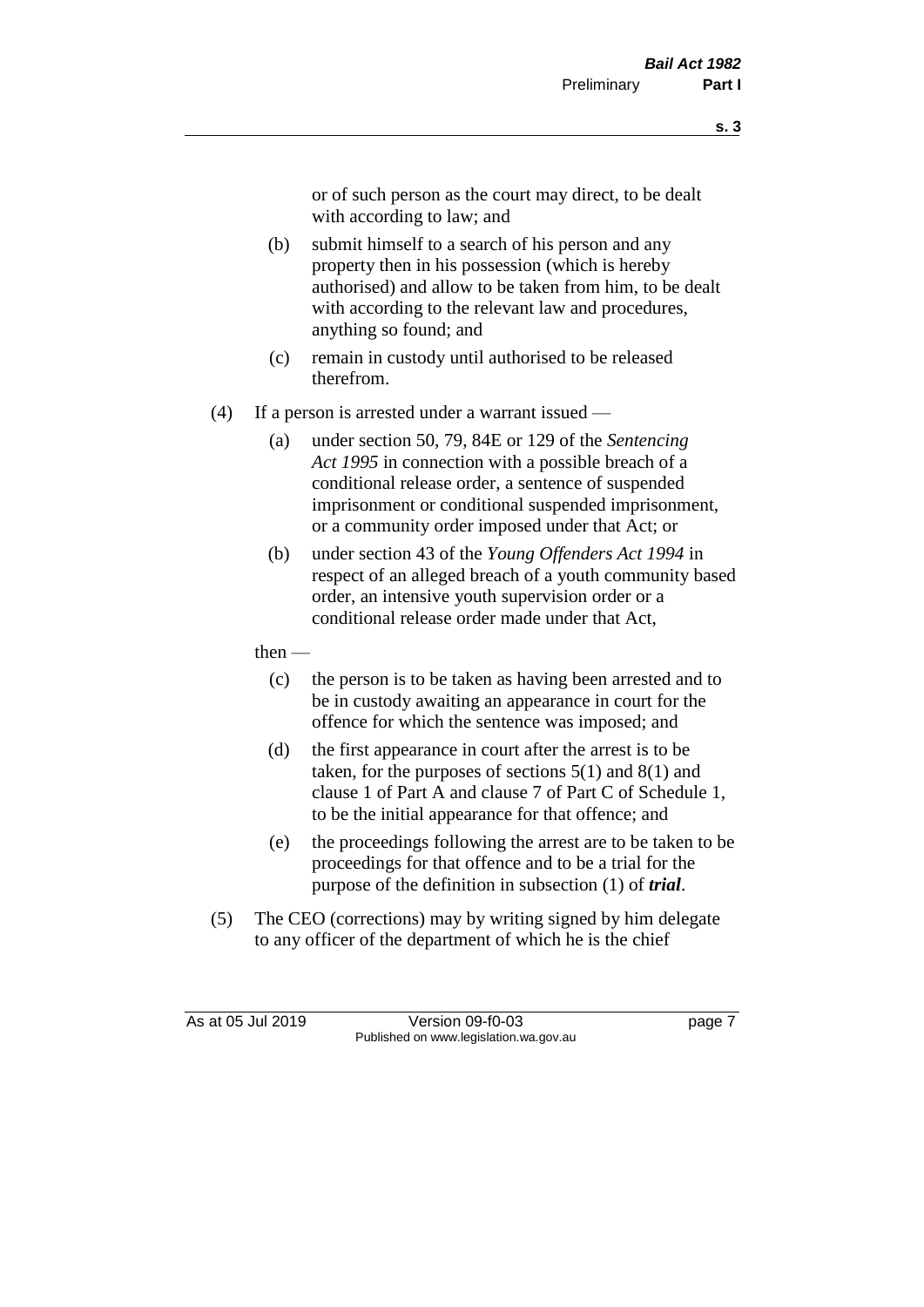executive officer any function he has under this Act as an authorised community services officer.

*[Section 3 amended: No. 74 of 1984 s. 3; No. 15 of 1988 s. 4; No. 49 of 1988 s. 78; No. 61 of 1990 s. 4; No. 31 of 1993 s. 6; No. 45 of 1993 s. 4 and 12; No. 78 of 1995 s. 7; No. 57 of 1997 s. 21(1); No. 54 of 1998 s. 4 and 14; No. 47 of 1999 s. 7; No. 50 of 2003 s. 29(3); No. 65 of 2003 s. 121(2); No. 27 of 2004 s. 13(2); No. 34 of 2004 Sch. 2 cl. 3(2); No. 45 of 2004 s. 28(4); No. 59 of 2004 s. 141; No. 84 of 2004 s. 11, 82 and 83(2); No. 65 of 2006 s. 51 and 53; No. 6 of 2008 s. 4 and 24(2); No. 46 of 2011 s. 25; No. 20 of 2013 s. 22.]* 

*[Section 3. Modifications to be applied in order to give effect to Cross-border Justice Act 2008: section altered 1 Nov 2009. See endnote 1M; amended: No. 42 of 2009 s. 12.]*

*[3A. Deleted: No. 20 of 2013 s. 23.]*

# **4. Application of this Act**

The operation of this Act extends to any appearance in a court for an offence —

- (a) except to the extent that in this Act, or in the law creating the offence or applicable thereto, express provision is made excluding or limiting the operation of this Act in respect of that appearance; and
- (b) whether or not that law contains a reference to the granting of bail; and
- (c) however any reference in that law to the granting of bail may be expressed; and
- (d) as if any reference therein to the taking of a recognizance were to a requirement that, except where bail is dispensed with under this Act, the accused enter into a bail undertaking.

*[Section 4 amended: No. 84 of 2004 s. 82.]*

page 8 Version 09-f0-03 As at 05 Jul 2019 Published on www.legislation.wa.gov.au

**s. 4**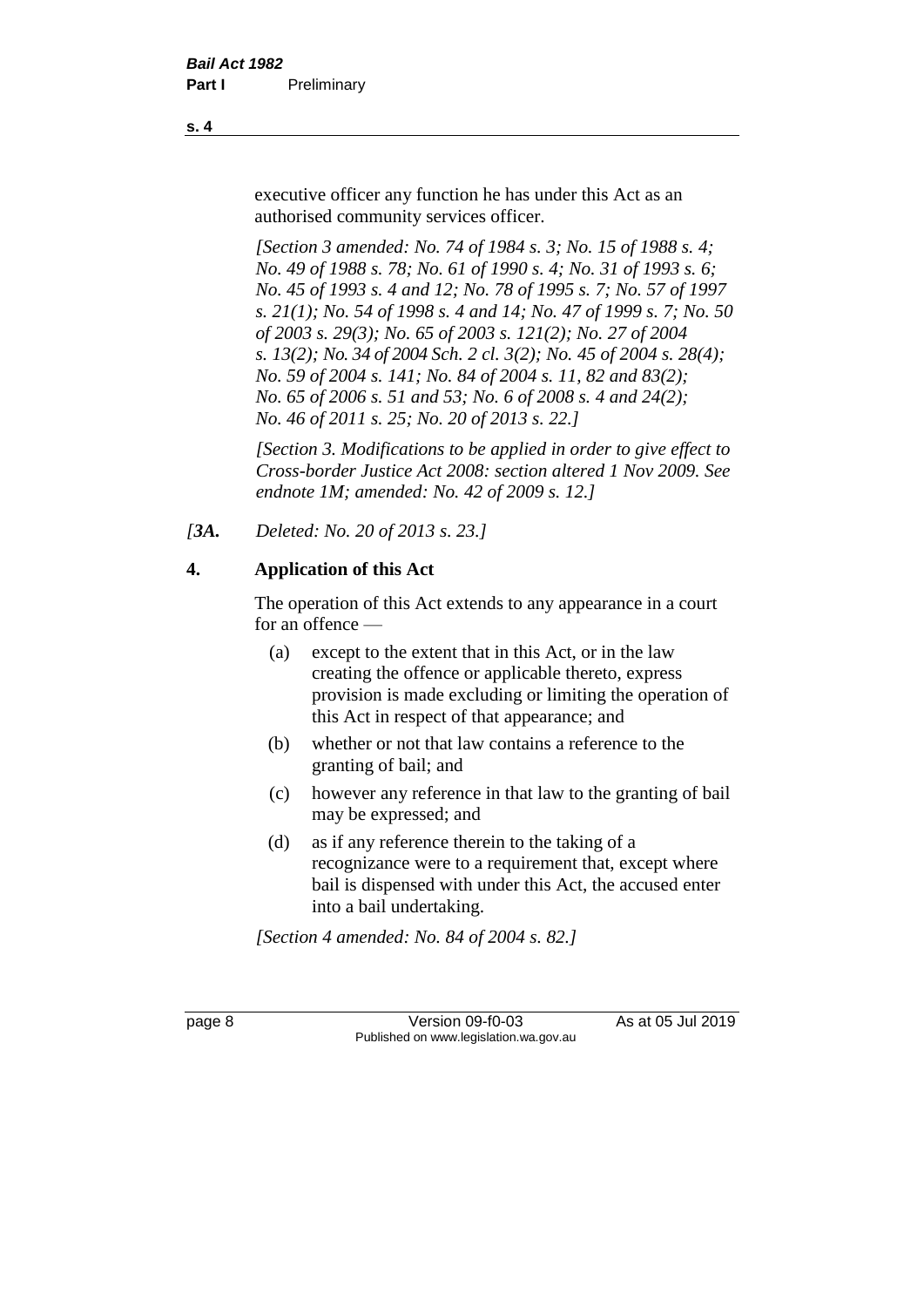*[4AA.* 1M *Modifications to be applied in order to give effect to Cross-border Justice Act 2008: section inserted 1 Nov 2009. See endnote 1M.]*

#### **4AB.** *Courts and Tribunals (Electronic Processes Facilitation) Act 2013* **Part 2 applies**

The *Courts and Tribunals (Electronic Processes Facilitation) Act 2013* Part 2 applies to this Act.

*[Section 4AB inserted: No. 20 of 2013 s. 24.]*

#### **4A. Accused appearing on summons or court hearing notice, detention and bail of**

- $(1)$  Where
	- (a) an accused has appeared in court for an offence pursuant to a summons or court hearing notice issued under the *Criminal Procedure Act 2004*; and
	- (b) a judicial officer adjourns the proceedings,

the accused is not to be detained in custody to further appear before the court for that offence unless the judicial officer so orders.

- (2) If an order is made under subsection (1), the duty described in section 7(1) applies.
- (3) On any appearance in court by the accused a judicial officer to whom section 7(1) applies may revoke an order made under subsection  $(1)$ .

*[Section 4A inserted: No. 6 of 2008 s. 6(1).]*

As at 05 Jul 2019 Version 09-f0-03 page 9 Published on www.legislation.wa.gov.au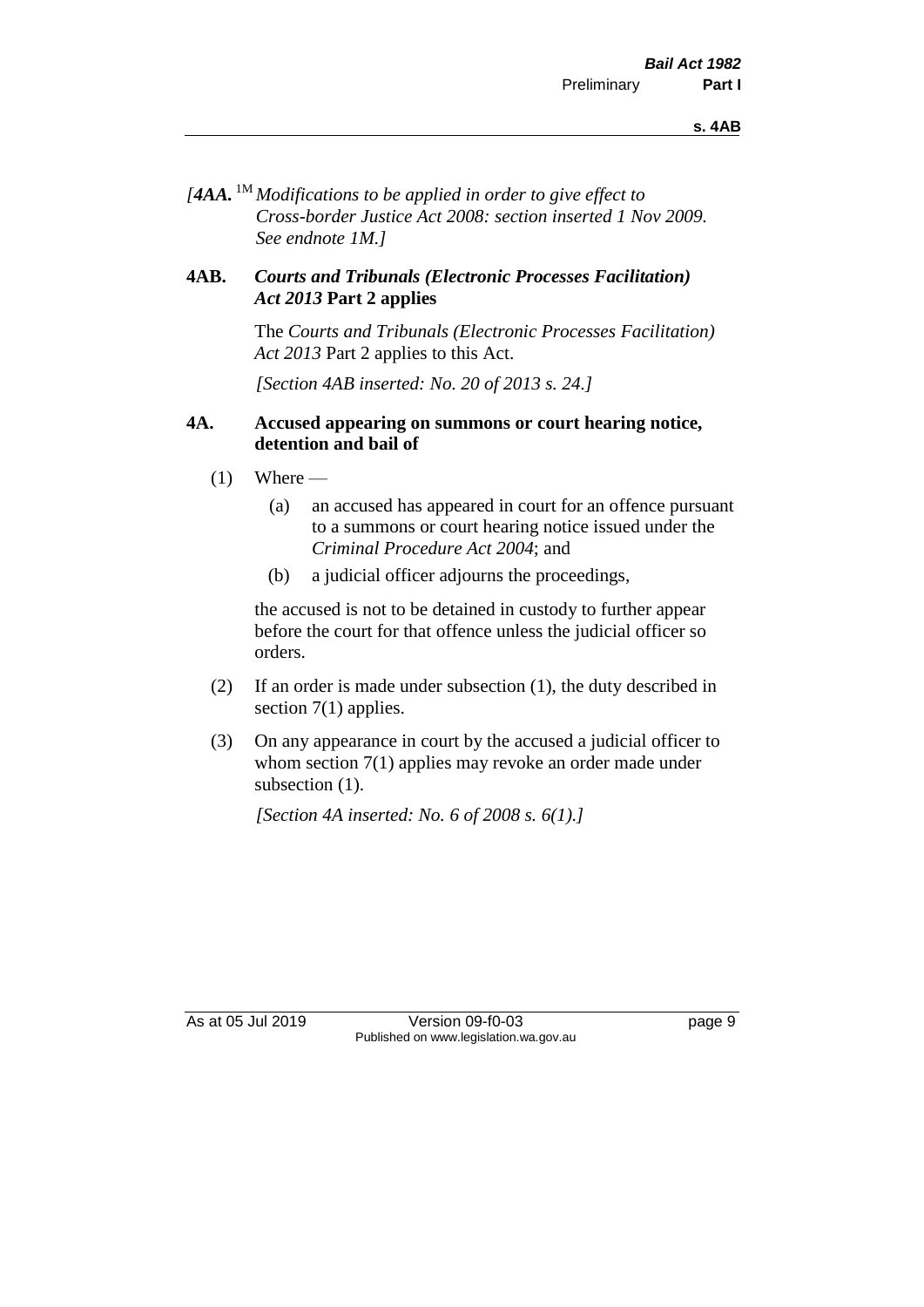**s. 5**

# **Part II — Rights of accused in relation to bail**

*[Heading amended: No. 84 of 2004 s. 82.]* 

# **5. Accused's rights to have bail considered**

- (1) An accused who is in custody for an offence awaiting his initial appearance in court therefor is entitled —
	- (a) subject to sections 9, 10, 12 and 16(2), to have his case for bail for that appearance considered under and in accordance with this Act as soon as is practicable;
	- (b) if his case is not so considered, or if he is refused bail or is not released on bail, to be brought before a court as soon as is practicable.
- (2) An accused who is in custody awaiting any appearance in court for an offence, other than an initial appearance, is entitled, subject to sections 7B, 7C, 7E, 9 and 10, to have his case for bail for that appearance considered under and in accordance with this Act.

*[Section 5 amended: No. 74 of 1984 s. 4; No. 84 of 2004 s. 82; No. 6 of 2008 s. 7.]* 

#### **6. Arresting officer's duty to consider bail**

- (1) This section applies to a police officer or other person (the *arrester*) who —
	- (a) charges a person who is under arrest (the *accused*) with an offence; and
	- (b) does not release the accused unconditionally under section 142 of the *Criminal Investigation Act 2006*,

or who arrests a person under a warrant.

- (2) This section is subject to
	- (a) the exercise of the power conferred by section 9; and
	- (b) sections 10, 12 and 16 and Schedule 1 Part C clauses 3A and 3D.

page 10 Version 09-f0-03 As at 05 Jul 2019 Published on www.legislation.wa.gov.au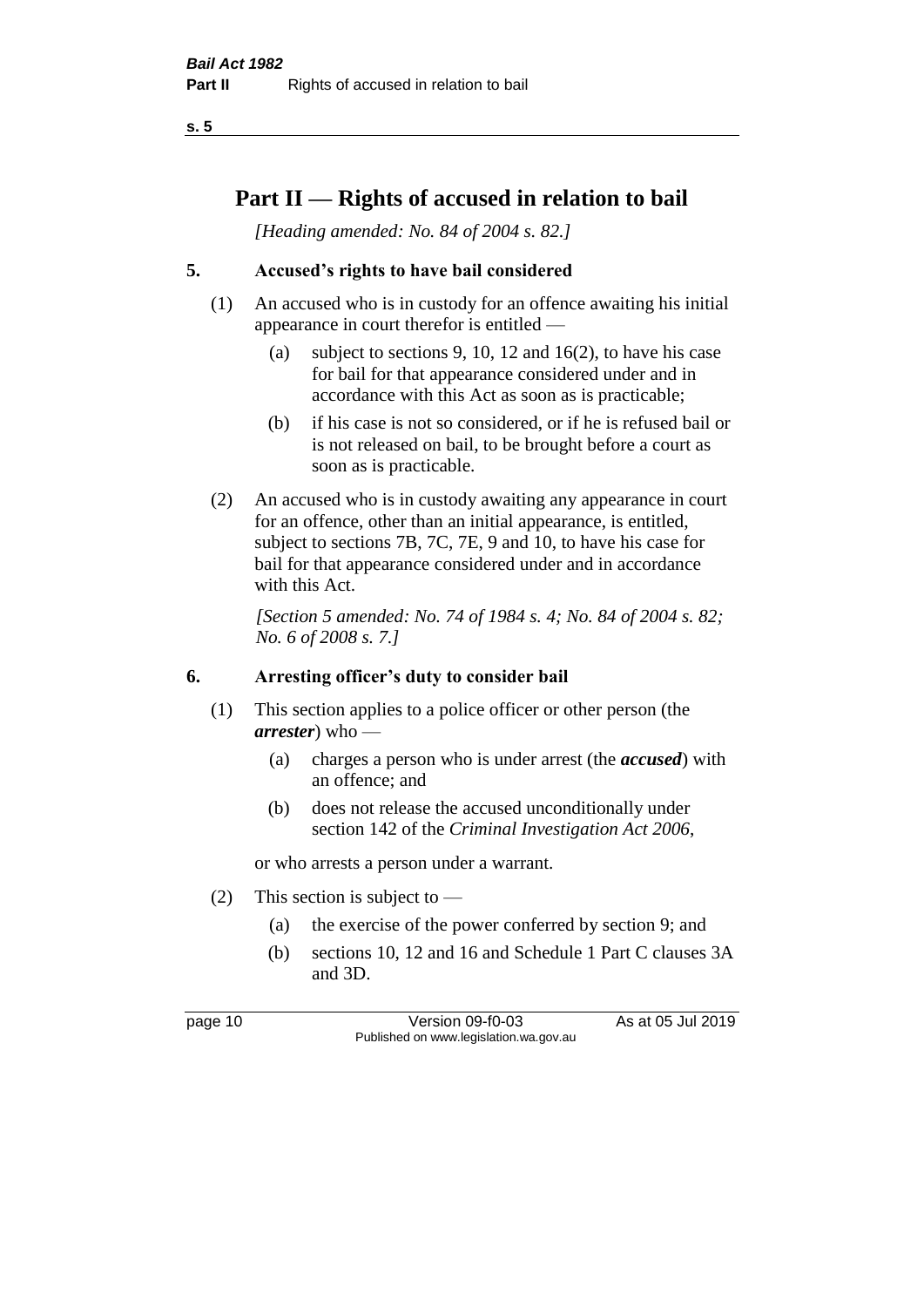- (3) The duties in this section shall be performed whether or not an application for bail is made by or on behalf of the accused.
- (4) As soon as is practicable after the accused is charged, or arrested under a warrant, as the case may be, the arrester shall either —
	- (a) bring the accused or cause the accused to be brought before a court; or
	- (b) perform the other duties of the arrester under this section.
- (5) If the arrester has power to grant the accused bail, the arrester shall consider the accused's case for bail.
- (6) If the arrester does not have power to grant the accused bail, the arrester shall, unless subsection (8), (9) or (10) applies, bring or cause the accused to be brought before an authorised police officer or a justice or, in the case of a child, any authorised officer or a justice, who shall consider the accused's case for bail as soon as is practicable.
- (7) Even if the arrester has power to grant the accused bail, the arrester may, instead of complying with subsection (5), comply with subsection  $(6)$  as if the arrester did not.
- (8) If under section 15 only a judge of the Supreme Court or a judge of the Children's Court has power to grant the accused bail, the arrester shall bring the accused or cause the accused to be brought before a judge of the Supreme Court or a judge of the Children's Court, as the case requires, who shall consider the accused's case for bail as soon as is practicable.
- (9) If under section 16 only a justice has power to grant the accused bail, the arrester shall bring the accused or cause the accused to be brought before a justice, who shall consider the accused's case for bail as soon as is practicable.
- (10) If section 16A applies, the arrester shall bring the accused or cause the accused to be brought before a court or judge referred

As at 05 Jul 2019 Version 09-f0-03 page 11 Published on www.legislation.wa.gov.au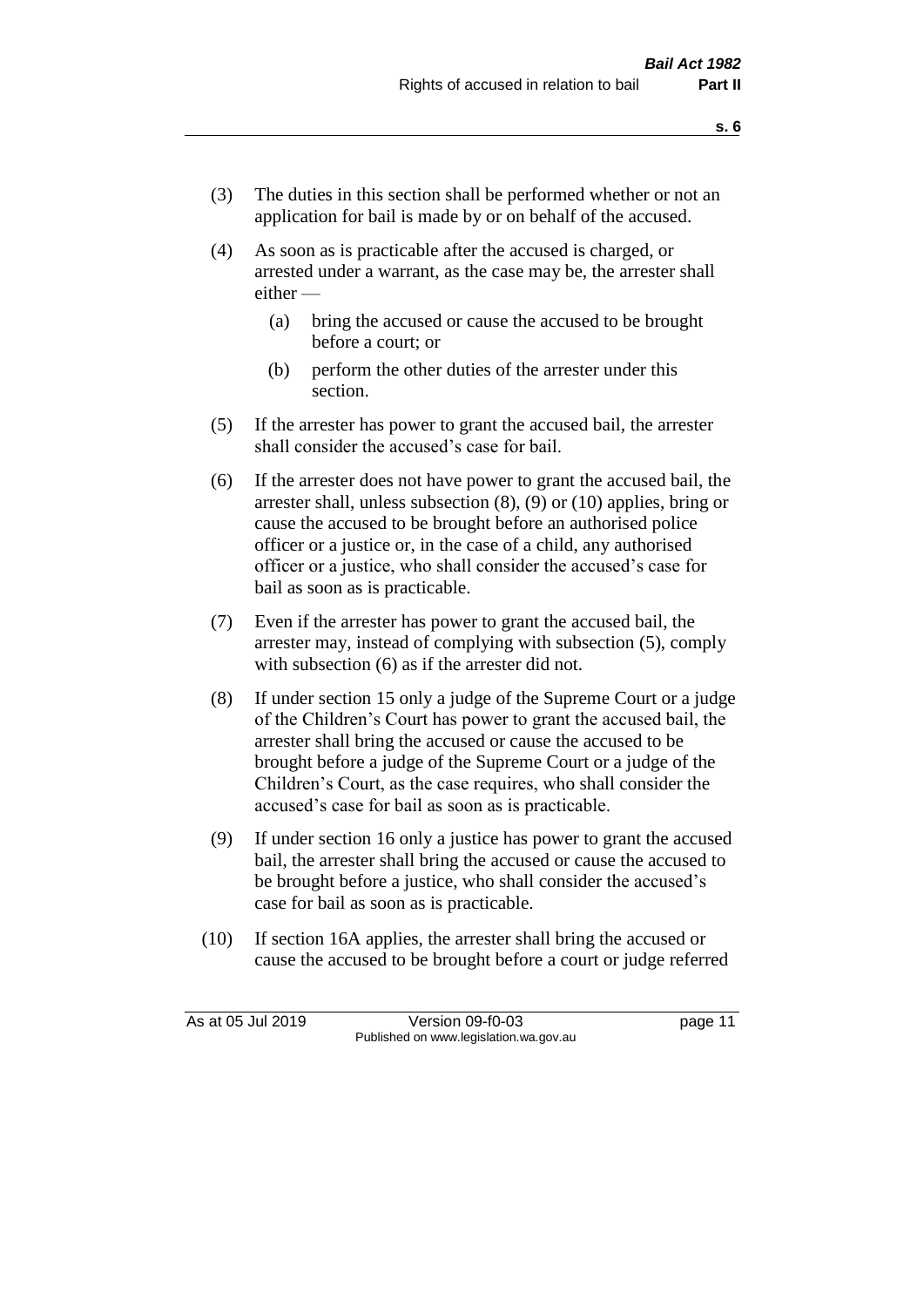**s. 6A**

to in section 16A(1), who shall consider the accused's case for bail as soon as is practicable.

*[Section 6 inserted: No. 59 of 2006 s. 4(1); amended: No. 21 of 2017 s. 4.]* 

# **6A. Officials considering bail may order release without bail**

(1) In this section —

*accused* means an accused who is under arrest, other than pursuant to a warrant;

*released* means released from custody without being required to enter into, or without having entered into, a bail undertaking;

*serious offence* means an indictable offence the penalty specified by a written law for which is or includes imprisonment for 5 years or more or life;

*summary court* means the Magistrates Court or the Children's Court.

- (2) An authorised officer or justice who is considering an accused's case for bail for an initial appearance in a summary court on a charge of an indictable offence that is not a serious offence may order that the accused be served with a summons under the *Criminal Procedure Act 2004*, and released, in respect of the charge unless satisfied —
	- (a) that there are reasonable grounds to suspect the accused would not obey the summons if served with it; or
	- (b) that not releasing the accused is justified under subsection (4) or for any other reason.
- (3) An authorised officer or justice who is considering an accused's case for bail for an initial appearance in a summary court on a charge of a simple offence must order that the accused be served with a court hearing notice under the *Criminal Procedure Act 2004*, and released, in respect of the charge unless satisfied —

page 12 Version 09-f0-03 As at 05 Jul 2019 Published on www.legislation.wa.gov.au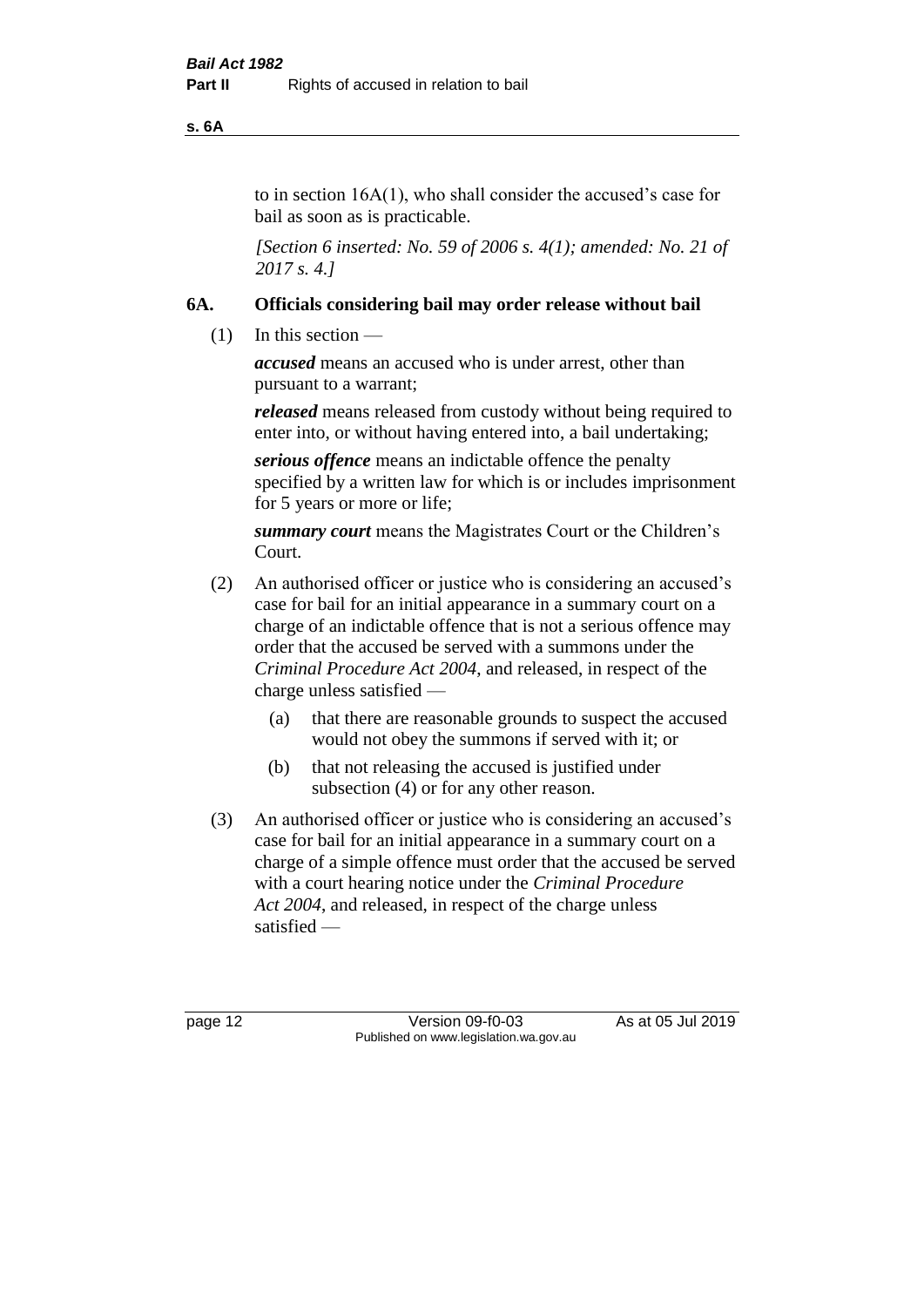- (a) that the presence of the accused when the charge is dealt with is likely to be necessary for any reason or for sentencing purposes; or
- (b) that not releasing the accused is justified under subsection (4) or for any other reason.
- (4) Not releasing an accused is justified if there are reasonable grounds to suspect that if the accused were released —
	- (a) the accused
		- (i) would commit an offence; or
		- (ii) would continue or repeat an offence with which he or she is charged; or
		- (iii) would endanger another person's safety or property; or
		- (iv) would interfere with witnesses or otherwise obstruct the course of justice, whether in relation to the accused or any other person;
		- or
	- (b) the accused's safety would be endangered.
- (5) This section does not affect the operation of section 28 or 30 of the *Criminal Procedure Act 2004*.

*[Section 6A inserted: No. 59 of 2006 s. 5.]* 

# **7. Unconvicted accused, court to consider bail for**

- (1) Upon and following an accused's initial appearance in court for an offence every judicial officer who may thereafter order his detention or continued detention in custody before conviction for the offence is under a duty, unless section 7B, 7C or 7E applies, to consider the accused's case for bail, whether or not an application for bail is made by the accused or on his behalf.
- *[(2)-(4) deleted]*
	- (5) The operation of this section is subject to the exercise of the powers conferred by sections 7A and 9 and to the provisions of

As at 05 Jul 2019 Version 09-f0-03 page 13 Published on www.legislation.wa.gov.au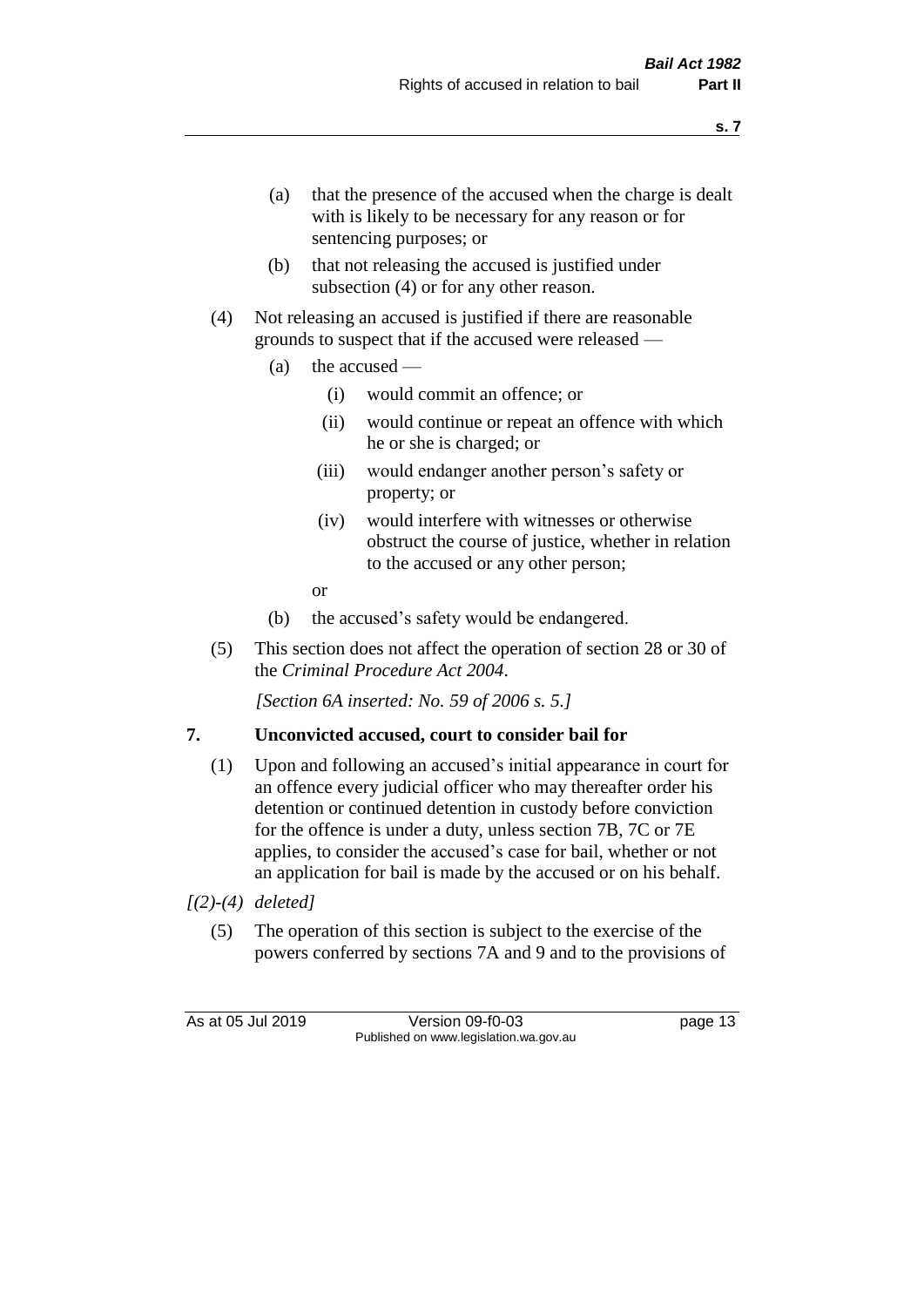**s. 7A**

sections 10, 12 and 16(2) and Schedule 1 Part C clauses 3A and 3D.

*[Section 7 amended: No. 74 of 1984 s. 5; No. 49 of 1988 s. 80; No. 45 of 1993 s. 6; No. 84 of 2004 s. 82; No. 59 of 2006 s. 4(2); No. 6 of 2008 s. 8; No. 21 of 2017 s. 5.]* 

#### **7A. Bail may be dispensed with by court**

- (1) A judicial officer referred to in section 7(1) may, instead of discharging the duty imposed by that subsection, dispense with the requirement for bail for an appearance in court for an offence by an accused if the judicial officer —
	- (a) has jurisdiction to do so under section 13A(1); and
	- (b) may properly do so under section 13A(2).
- (2) Where the requirement for bail is dispensed with under this section, the accused has a right to be at liberty until the accused is required to appear before a court for the offence, but subject  $to -$ 
	- (a) section 59A; and
	- (b) any requirement that the accused be in custody for some other offence or reason.

*[Section 7A inserted: No. 6 of 2008 s. 9(1).]*

# **7B. Adult accused of murder**

 $(1)$  In this section —

*judge* means a judge of the Supreme Court.

- (2) This section applies where
	- (a) an accused is in custody for an offence of murder so that under section 15 only a judge has power to grant bail; and
	- (b) the accused is not a child.

page 14 Version 09-f0-03 As at 05 Jul 2019 Published on www.legislation.wa.gov.au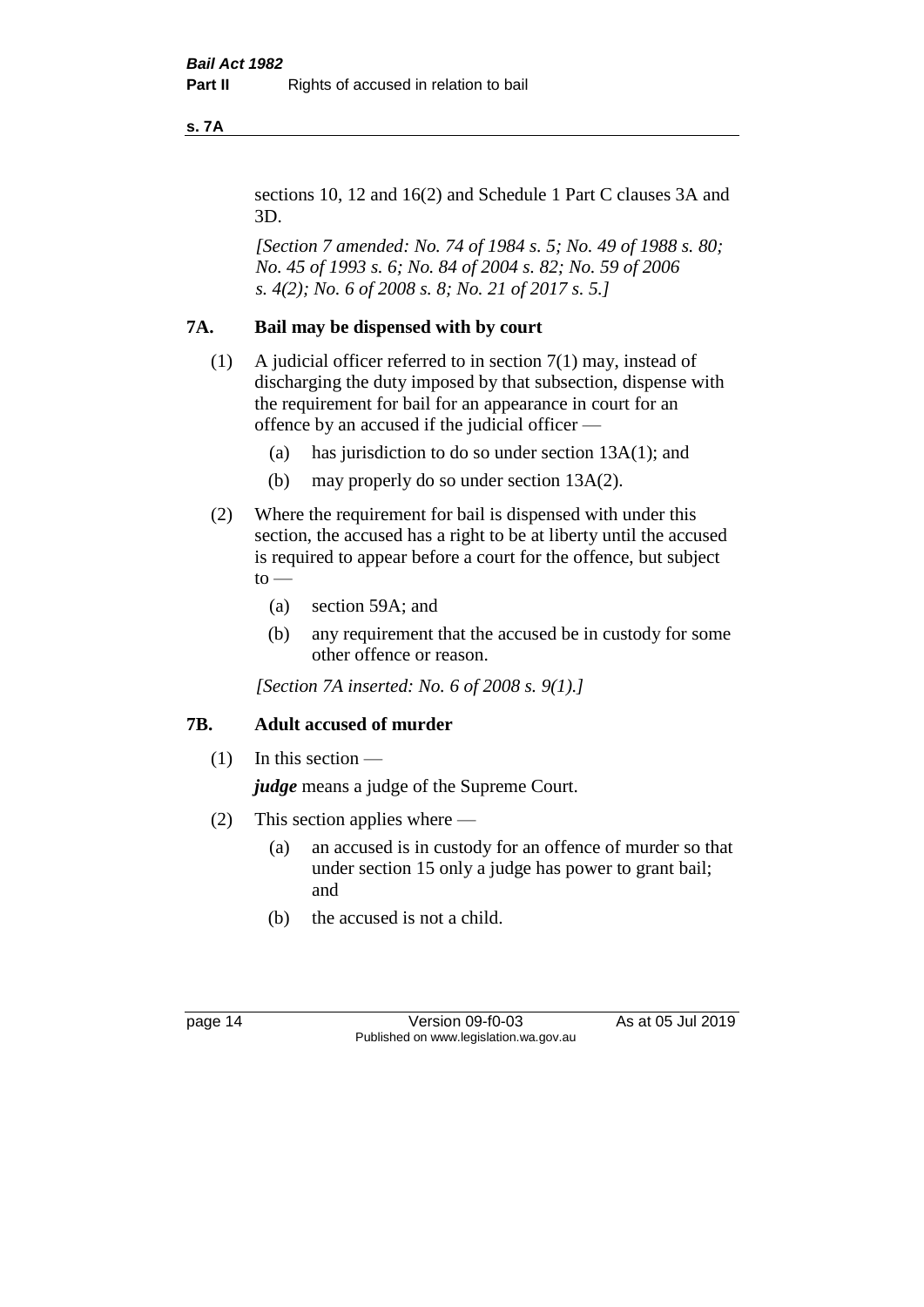- (3) Where this section applies the accused, or a person on the accused's behalf, may make an application to a judge for bail at any time before conviction for the offence.
- (4) Upon an accused's initial appearance in court for an offence of murder, the judicial officer who may order the accused's detention in custody is under a duty to inform the accused of the right conferred by subsection (3).
- $(5)$  Where
	- (a) an accused's case for bail has been considered by a judge on an application under subsection (3); and
	- (b) bail has been refused,

the accused's case for bail shall not be considered on any subsequent occasion in the same case when the accused's continued detention may be ordered unless subsection (6) applies.

- (6) The accused's case for bail shall again be considered by a judge if the accused, or a person on the accused's behalf, applies to a judge and satisfies the judge that —
	- (a) new facts have been discovered, new circumstances have arisen or the circumstances have changed since bail was refused; or
	- (b) the accused failed to adequately present the accused's case for bail on the previous occasion.
- $(7)$  Where
	- (a) an accused's case for bail has been considered by a judge on an application under subsection (3); and
	- (b) bail has been granted,

on any subsequent appearance in the same case a judicial officer may order, notwithstanding section 15, that bail is to continue on the same terms and conditions.

As at 05 Jul 2019 Version 09-f0-03 page 15 Published on www.legislation.wa.gov.au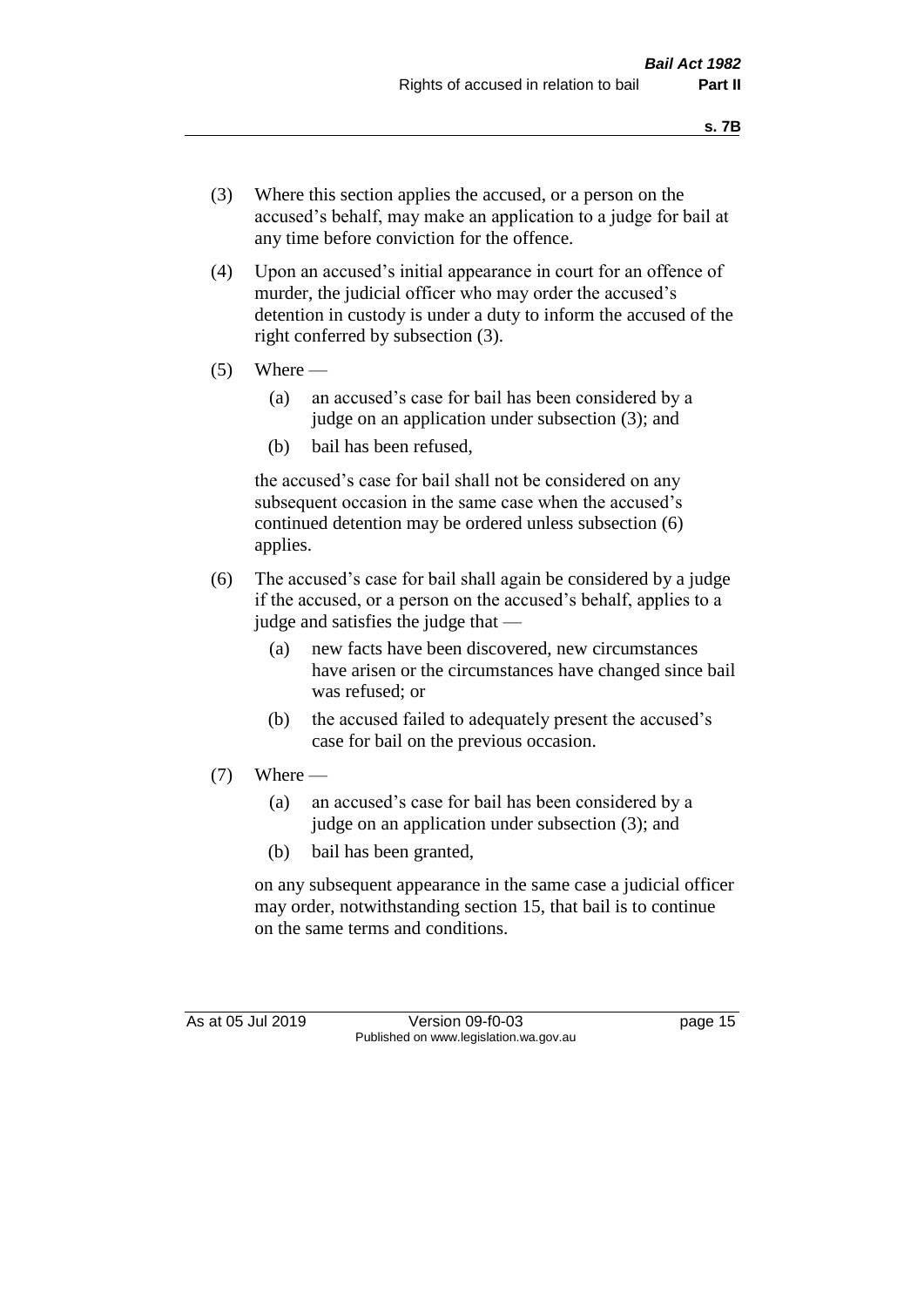#### **s. 7C**

(8) The accused is to be taken before a judge for the purposes of an application under this section only if the judge so orders.

*[Section 7B inserted: No. 6 of 2008 s. 9(1); amended: No. 29 of 2008 s. 24(2) and (3).]*

### **7C. Child accused of murder**

- (1) This section applies where a child accused is in custody for an offence of murder so that under section 15 only a judge of the Children's Court has power to grant bail.
- (2) Where this section applies, the judicial officer referred to in section 7(1) other than a judge of the Children's Court, shall, whether or not an application for bail is made by the accused or on the accused's behalf, cause the accused to be taken as soon as is practicable before a judge of the Children's Court for the purpose of having the accused's case for bail considered by the judge.
- (3) Notwithstanding subsection (2), where
	- (a) the duty described in that subsection has been discharged once in relation to a child accused's case for bail; and
	- (b) bail has on that occasion been refused by a judge of the Children's Court,

the accused's case for bail need not be considered on any subsequent occasion in the same case when the accused's continued detention may be ordered unless subsection (4) applies.

- (4) On a subsequent occasion the accused may apply to the judicial officer who may order the accused's continued detention for a reconsideration of the accused's case for bail on the ground that —
	- (a) new facts have been discovered, new circumstances have arisen or the circumstances have changed since bail was refused on the occasion mentioned in subsection (3); or

page 16 Version 09-f0-03 As at 05 Jul 2019 Published on www.legislation.wa.gov.au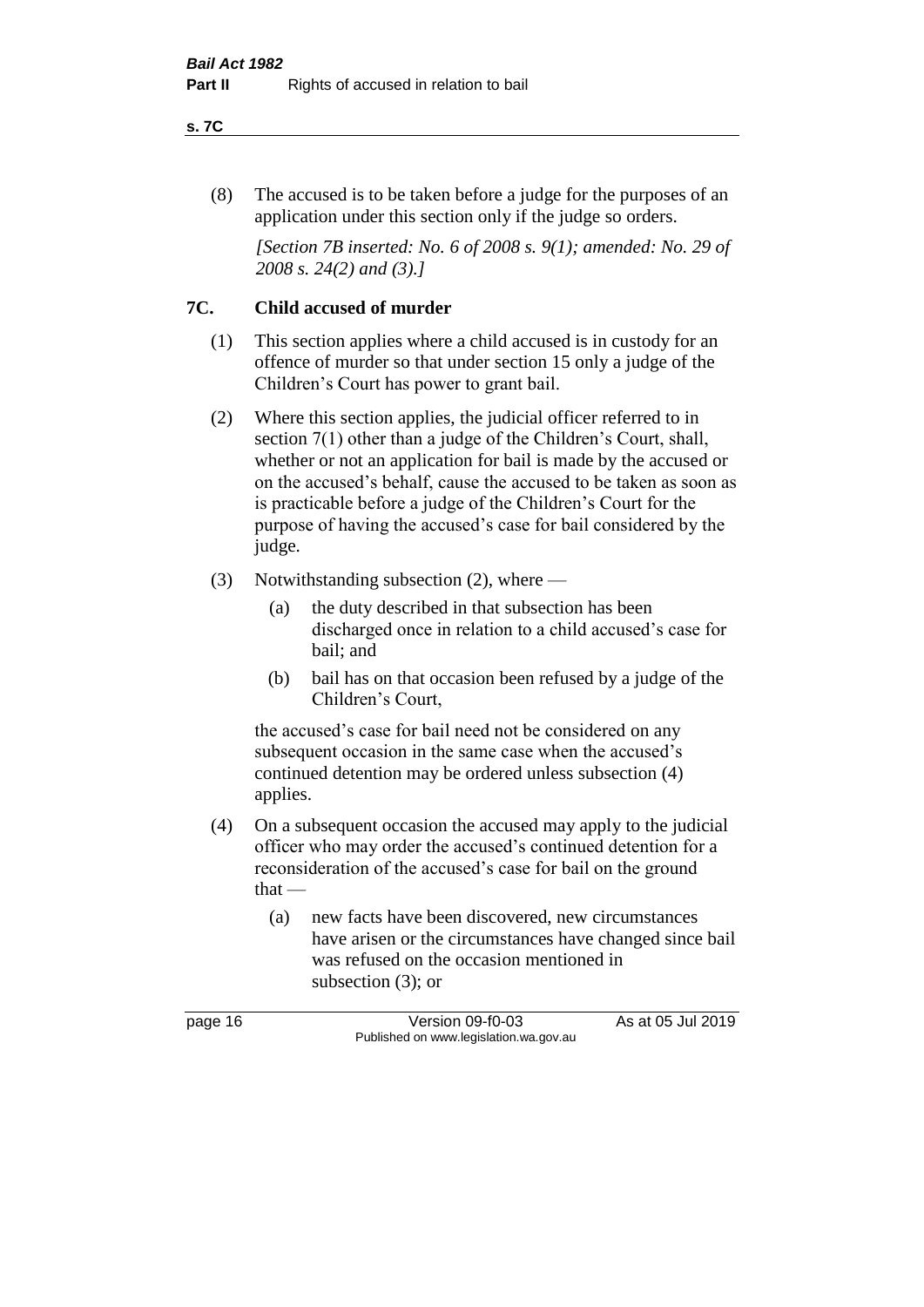- (b) the accused failed to adequately present the accused's case for bail on that occasion.
- (5) If the judicial officer is satisfied as to one or more of those grounds the judicial officer shall cause the accused to be taken as soon as is practicable before a judge of the Children's Court for the purpose of having the accused's case for bail considered by the judge.

*[Section 7C inserted: No. 6 of 2008 s. 9(1); amended: No. 29 of 2008 s. 24(4).]*

# **7D. Bail after initial decision by court, court's duty as to**

- (1) Notwithstanding section 7(1), after
	- (a) the duty described in that subsection has been discharged once in relation to an accused's case for bail; or
	- (b) a judge of the Children's Court has considered the case under section 15,

it is sufficient on any subsequent consideration of bail in the same case for a judicial officer, including a judge of the Children's Court acting under section 15, to make inquiry of the accused in terms of subsection (2).

- (2) The inquiry to be so made is
	- (a) whether any new fact has been discovered or new circumstance has arisen, or whether the circumstances have changed, since bail was previously granted or refused; and
	- (b) whether the accused considers that the accused failed to adequately present the accused's case for bail on a previous occasion.
- (3) Unless the judicial officer is satisfied that there is any reason of the kind mentioned in subsection (2) for not doing so, the judicial officer may adopt the decision previously made in the

As at 05 Jul 2019 Version 09-f0-03 page 17 Published on www.legislation.wa.gov.au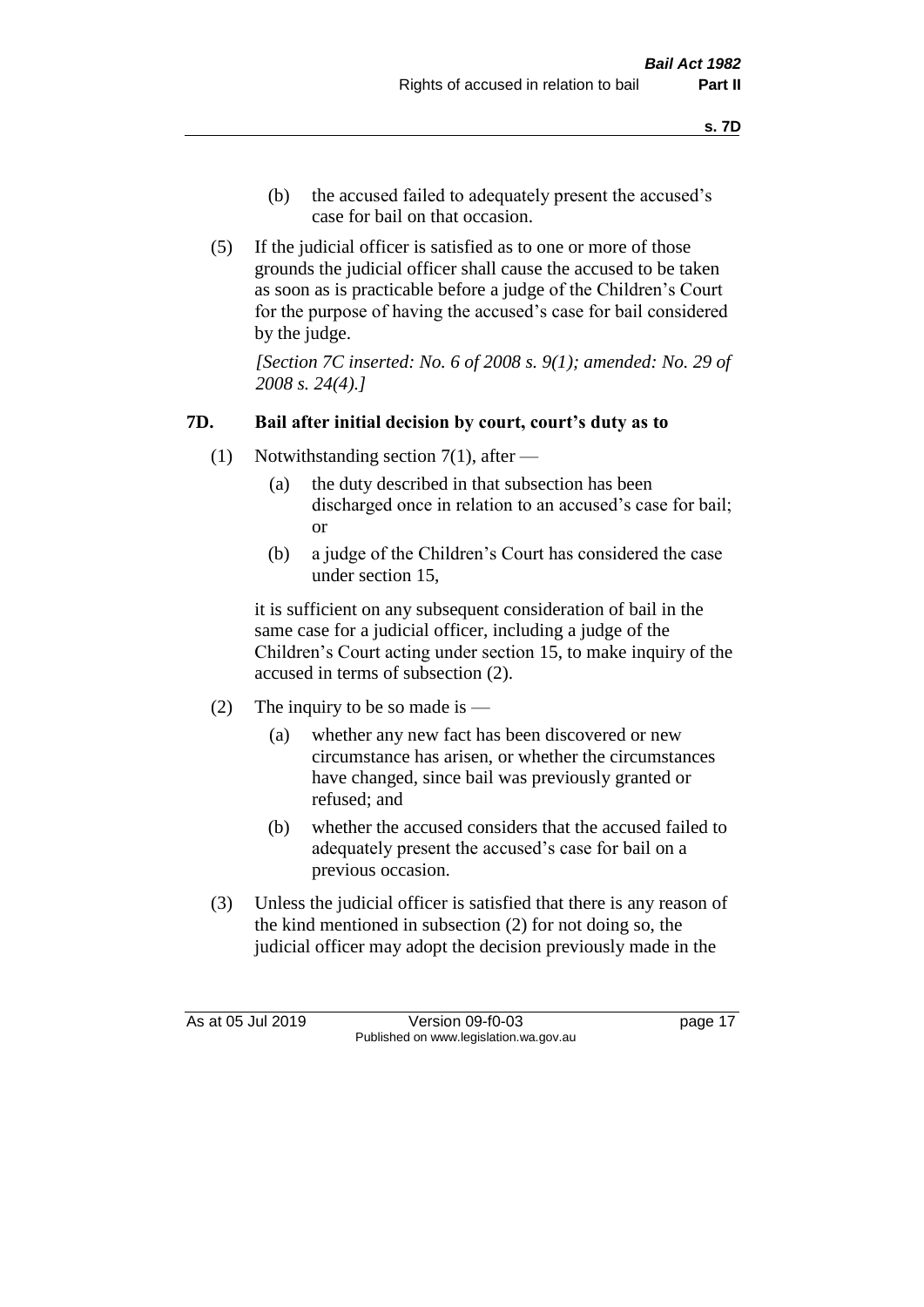**s. 7E**

case, but with power to make such variations of the terms and conditions of bail as the judicial officer thinks fit.

*[Section 7D inserted: No. 6 of 2008 s. 9(1).]*

# **7E. Bail refused for trial, court's duty during trial**

- $(1)$  Where
	- (a) an accused has been refused bail for the accused's appearance for trial for an offence; and
	- (b) the trial extends beyond one day,

a judicial officer referred to in section 7(1) need not comply with that subsection unless the accused, or a person on the accused's behalf, applies for bail.

(2) In subsection  $(1)$  —

*trial* means that part of proceedings for an offence when evidence is being received by the court in respect of the offence and also extends to any time when —

- (a) legal argument is being heard; or
- (b) a judicial officer or a jury is deliberating.

*[Section 7E inserted: No. 6 of 2008 s. 9(1).]*

# **7F. Appeal from court of summary jurisdiction, bail in case of**

- (1) If a person is in custody and an appeal has been commenced under the *Criminal Appeals Act 2004* Part 2 in connection with the decision by virtue of which the person is in custody, the person may apply for bail —
	- (a) if the appeal is to be heard and determined by the Court of Appeal or if an application has been made to the Court of Appeal for leave to appeal to the Court of Appeal — to a judge of appeal; or
	- (b) in any other case to a judge of the Supreme Court.

page 18 Version 09-f0-03 As at 05 Jul 2019 Published on www.legislation.wa.gov.au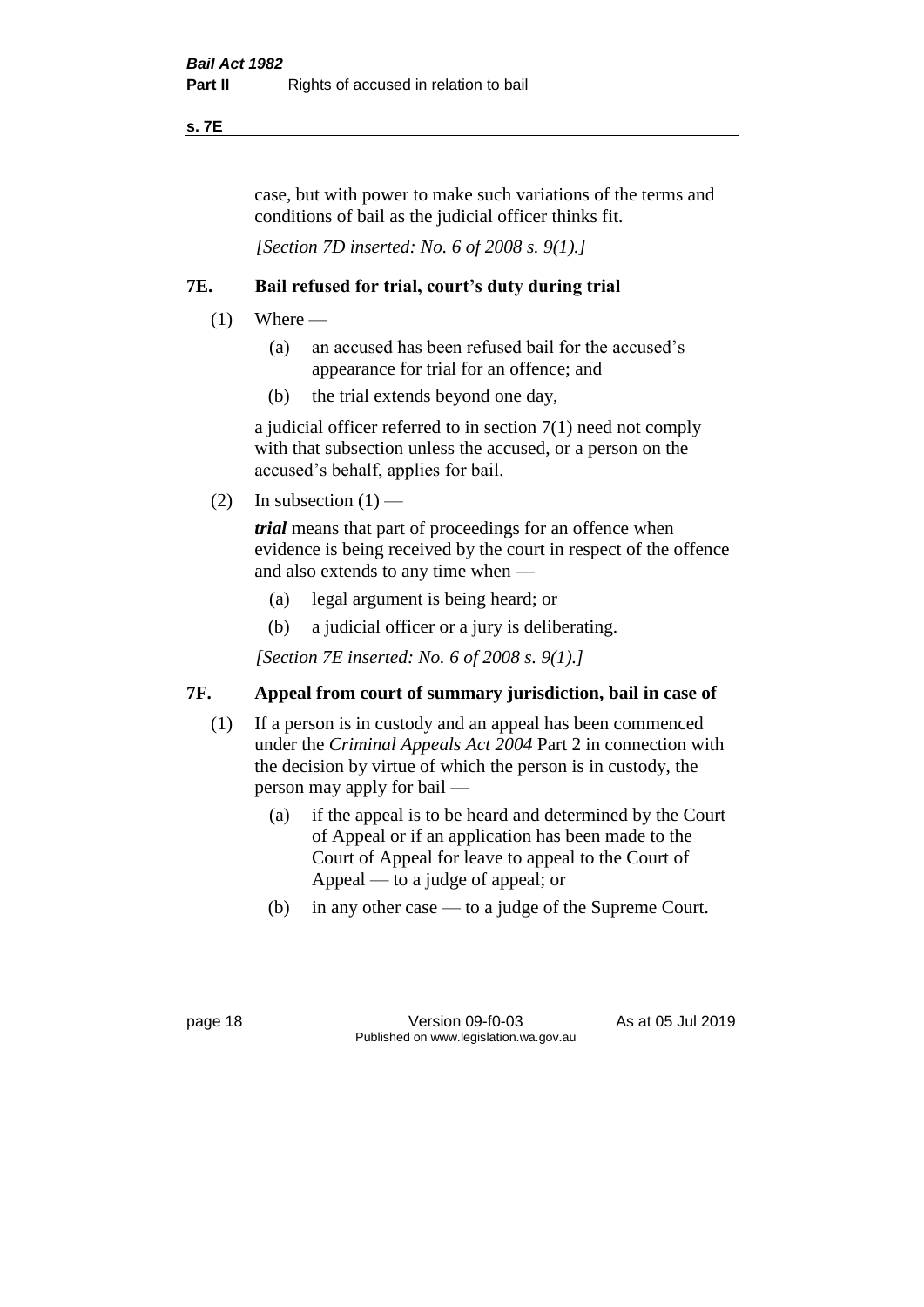- (2) Bail shall not be granted to an applicant for bail under subsection (1) unless —
	- (a) the applicant has given notice of the application for bail  $to -$ 
		- (i) the Director of Public Prosecutions; or
		- (ii) the State Solicitor,
		- as the case may require; and
	- (b) that official has been given an opportunity to be heard on the application.

*[Section 7F inserted: No. 6 of 2008 s. 9(1).]*

#### **8. Accused to be given information, approved forms etc.**

- (1) Subject to subsection (4), a judicial officer or authorised officer who is called upon to consider an accused's case for bail, on the first occasion when it arises in relation to an offence or group of offences for which an accused is required to appear, shall ensure that the accused is, or has been, given —
	- (a) such information in writing as to the effect of this Act as is prescribed for the purposes of this paragraph; and
	- (b) an approved form for completion, designed to disclose to the judicial officer or authorised officer all information relevant to the decision; and
	- (c) where the accused is unable or insufficiently able, to read, speak or write English, such assistance as he may reasonably require in order to have communicated to him the information mentioned in paragraph (a) and complete the form referred to in paragraph (b).
- (2) After an accused case for bail has been considered once, a judicial officer or authorised officer on any subsequent consideration of bail in the same case shall —
	- (a) comply with subsection  $(1)(a)$ ; and

As at 05 Jul 2019 Version 09-f0-03 page 19 Published on www.legislation.wa.gov.au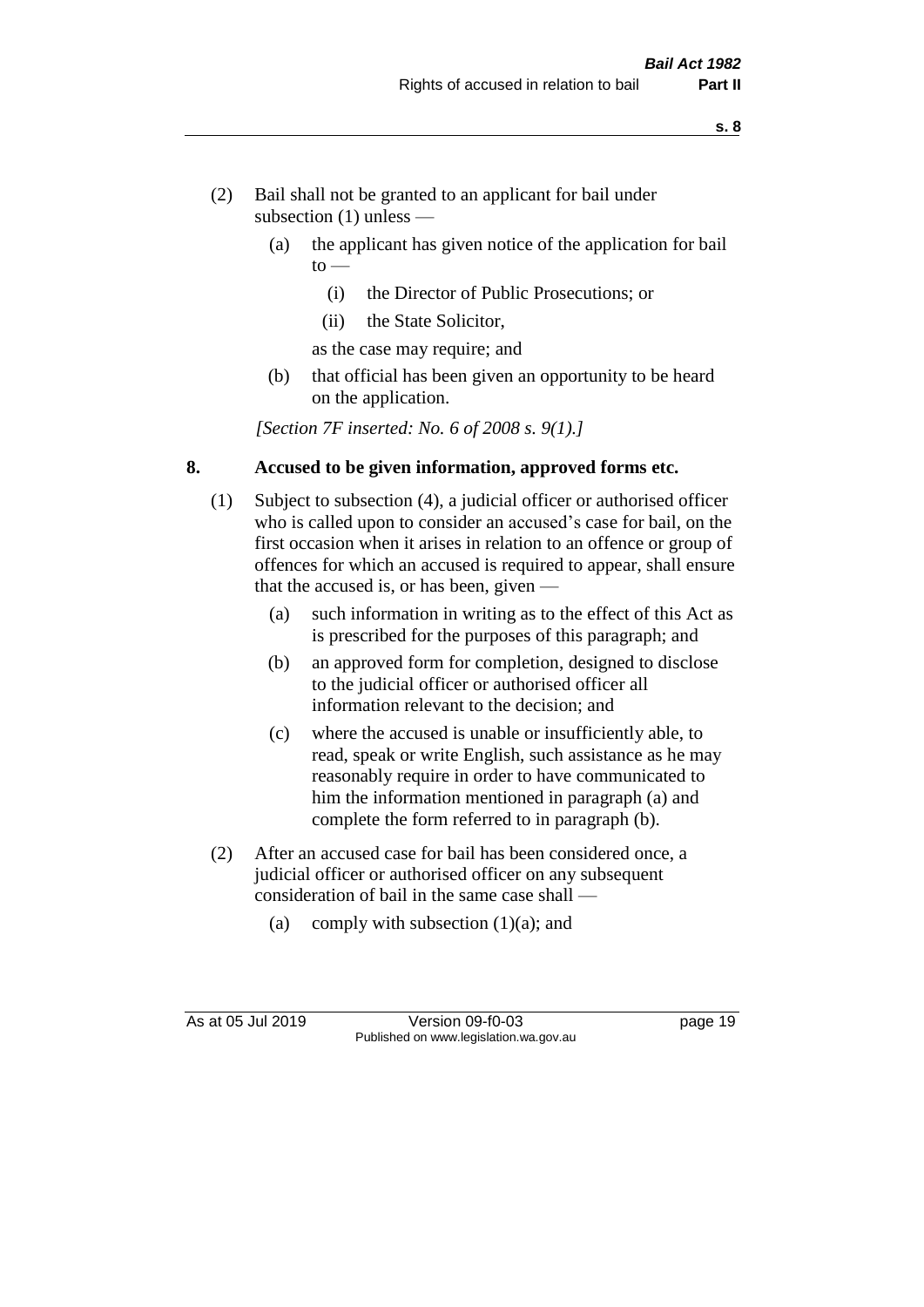(b) either comply with subsection  $(1)(b)$  or obtain the form previously completed for the purposes of that paragraph, if any, and ensure that —

- (i) the form is revised in order to show any changes which he is informed have occurred since it was completed; and
- (ii) any assistance, of the kind referred to in subsection  $(1)(c)$  is given to the accused for the purpose of completing or revising the form, as the case may be.
- (3) Nothing in this section shall be read as limiting section 23.
- (3a) Notwithstanding subsection  $(1)(a)$  or  $(2)(a)$  a judicial officer or authorised officer need not comply with that paragraph if it appears to him that the accused's case for bail is such that bail is likely to be granted to him in accordance with this Act; but if it subsequently appears to him that bail will not be granted or that the accused is dissatisfied with any condition imposed on the grant of bail he shall then comply with that paragraph.
- (4) Notwithstanding subsection (1)(b) or (2)(b), a judicial officer or an authorised officer may dispense with completion or revision of the form referred to in those paragraphs if it appears to him  $that -$ 
	- (a) the accused's case for bail is such that bail is likely to be granted to him in accordance with this Act; and
	- (b) the information in the possession of the judicial officer or authorised officer is sufficient for his consideration of the case.
- (5) Where a person has applied for bail for an appeal as mentioned in section 7F(1), this section applies as if the consideration of bail for the appeal were a first consideration of bail for an offence.

page 20 Version 09-f0-03 As at 05 Jul 2019 Published on www.legislation.wa.gov.au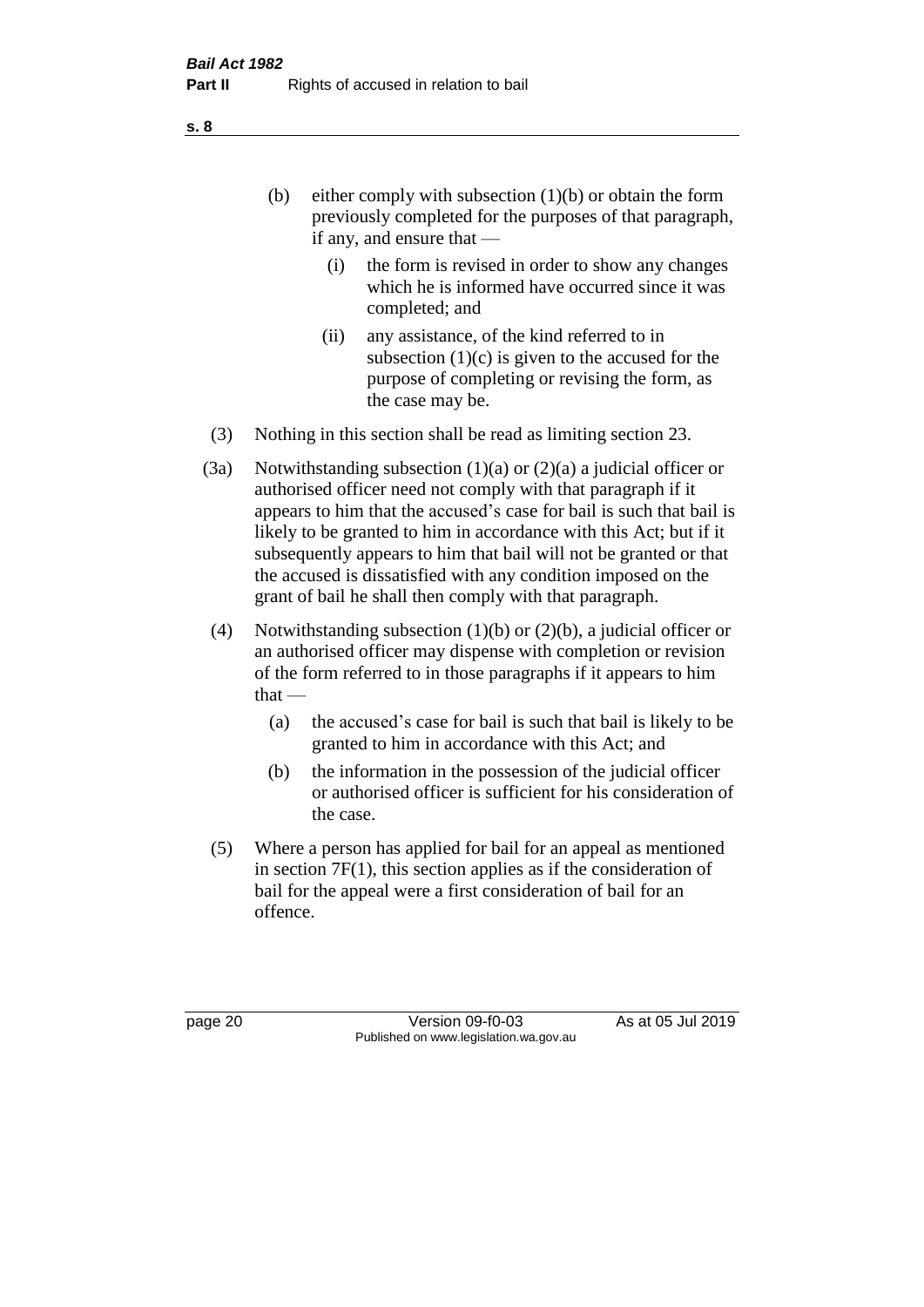**s. 9**

*[Section 8 amended: No. 74 of 1984 s. 6; No. 15 of 1988 s. 6; No. 33 of 1989 s. 18; No. 84 of 2004 s. 82; No. 6 of 2008 s. 9(2) and 43(1).]* 

### **9. Bail decision may be deferred until more information obtained**

- (1) Subject to section 26(2) of the *Young Offenders Act 1994*, a judicial officer or authorised officer who is called upon to consider a case for bail may defer consideration of the case for a period not exceeding 30 days if he thinks it is necessary —
	- (a) to obtain more information for the purpose of making a decision in accordance with this Act; or
	- (b) to take any step authorised by section  $24(1)$  or  $24A(1)$ or (2).
- (2) Nothing in this section shall be taken to limit the right of an accused to be brought before a court as soon as is practicable if he is not released on bail.

*[Section 9 amended: No. 57 of 1997 s. 21(2); No. 84 of 2004 s. 82; No. 6 of 2008 s. 10(1).]*

#### **10. Sections 5, 6 and 7 do not apply if accused imprisoned for other cause**

Notwithstanding sections 5, 6 and 7, the rights conferred on an accused and the duties imposed on police officers, authorised officers and judicial officers by those sections in respect of an appearance in court for an offence do not arise where —

- (a) the accused is in custody for some other offence or reason (including the non-payment of a sum of money); and
- (b) the police officer, authorised officer or judicial officer is satisfied that the accused is likely to remain in custody for that other offence or reason until or beyond the time for the appearance for the first-mentioned offence.

*[Section 10 amended: No. 84 of 2004 s. 82.]*

As at 05 Jul 2019 Version 09-f0-03 page 21 Published on www.legislation.wa.gov.au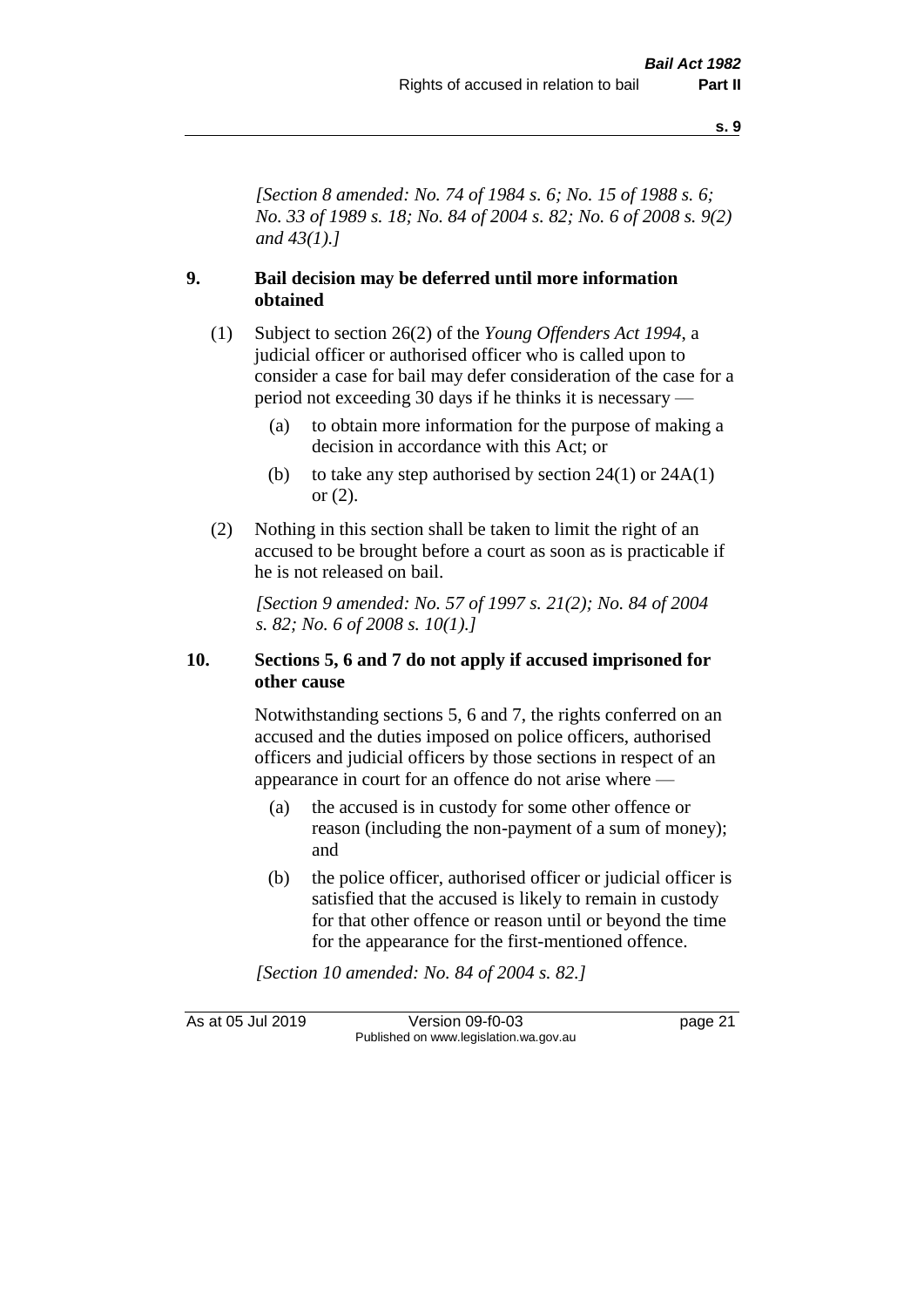**s. 11**

#### **11. Accused's rights following grant of bail**

- $(1)$  When
	- (a) bail has been granted to an accused for an appearance in court; and
	- (b) all conditions which are to be complied with before the release of the accused have been complied with; and
	- (c) he has entered into a bail undertaking for that appearance or his bail undertaking is deemed to be amended under section 31(3),

the accused has a right to be at liberty until he is required to appear, or to next appear, before a court, but subject to —

- (d) any requirement that he be in custody for some other reason; and
- (e) the exercise of the powers in sections 14(3), 17A, 46, 50F, 54 and 55; and
- (f) the limitation mentioned in section 12.
- (2) Where the accused is in custody in a lock-up, court custody centre or prison, the right conferred by subsection (1) is also subject to the person in charge of the lock-up, court custody centre or prison either —
	- (a) signing a certificate under subsection (3); or
	- (b) receiving notice that a certificate has been signed by another person under that subsection.
- (3) After an accused becomes entitled to be at liberty as provided in subsection (1), a person referred to in section 29 may sign a certificate to that effect in the prescribed form.
- (4) The person in charge of a lock-up, court custody centre or prison in which the accused is in custody shall release the accused from custody as soon as is practicable after —
	- (a) the person in charge signs the certificate; or

page 22 Version 09-f0-03 As at 05 Jul 2019 Published on www.legislation.wa.gov.au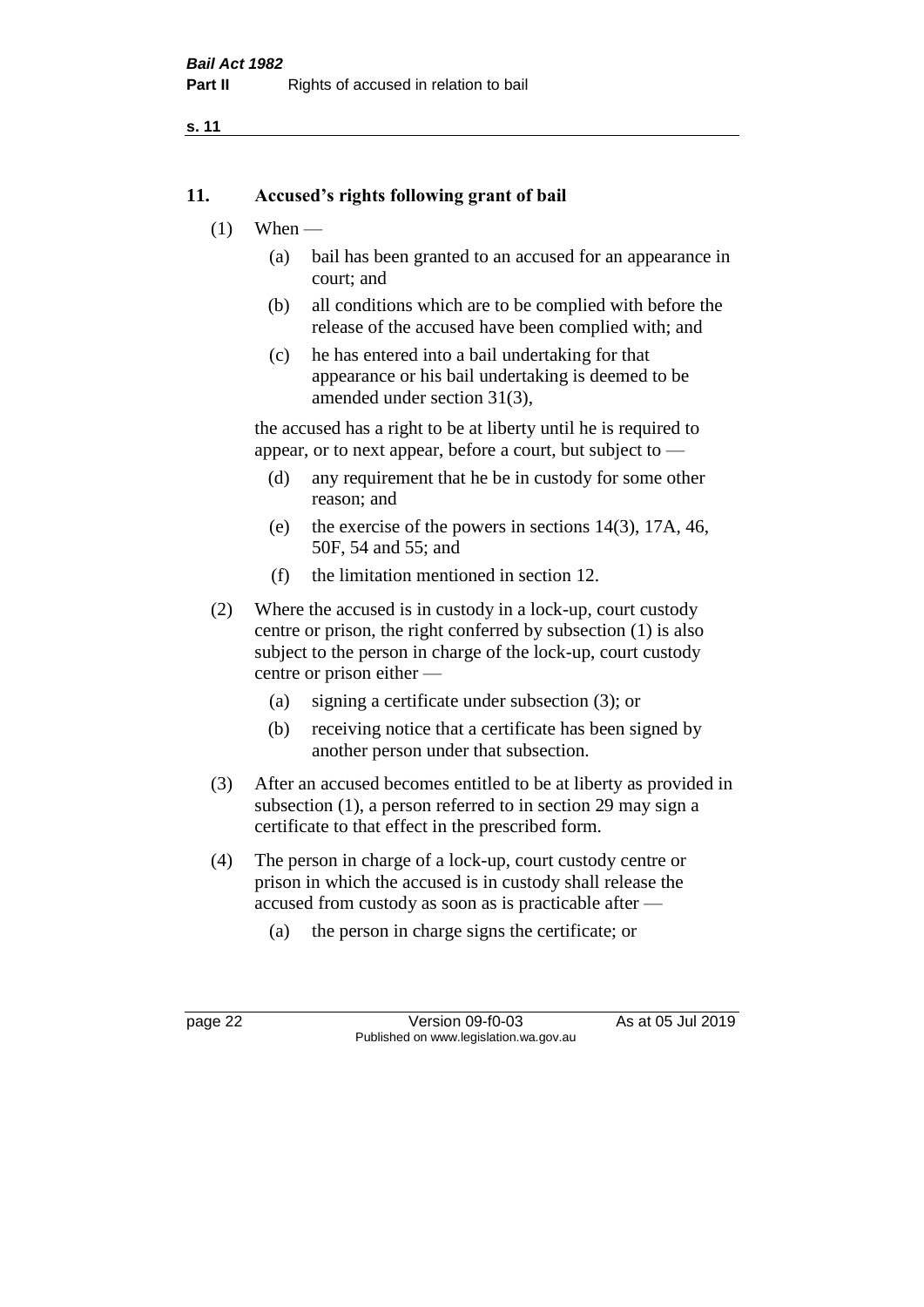(b) if the certificate is signed by a person other than the person in charge, the person in charge receives notice as described in subsection (2)(b).

*[Section 11 amended: No. 74 of 1984 s. 7; No. 15 of 1988 s. 7; No. 49 of 1988 s. 81; No. 45 of 1993 s. 7; No. 47 of 1999 s. 8; No. 59 of 2004 s. 141; No. 84 of 2004 s. 82; No. 6 of 2008 s. 11(1) and (2).]* 

#### **12. Rights in s. 7A(2) and 11, limitations on**

The right of an accused to have his case for bail considered as soon as is practicable, his right to be at liberty as mentioned in sections 7A(2) and 11(1), and the corresponding duties created by this Part, are limited so far as is reasonably necessary for the exercise or performance by a person of any statutory power or function vested in him which requires or permits the continued custody of the accused, including the exercise of the powers set out in Part 12 of the *Criminal Investigation Act 2006* and Parts 6 and 7 of the *Criminal Investigation (Identifying People) Act 2002*.

*[Section 12 amended: No. 6 of 2002 Sch. 2 cl. 1; No. 84 of 2004 s. 82; No. 59 of 2006 s. 6; No. 6 of 2008 s. 12.]*

As at 05 Jul 2019 Version 09-f0-03 page 23 Published on www.legislation.wa.gov.au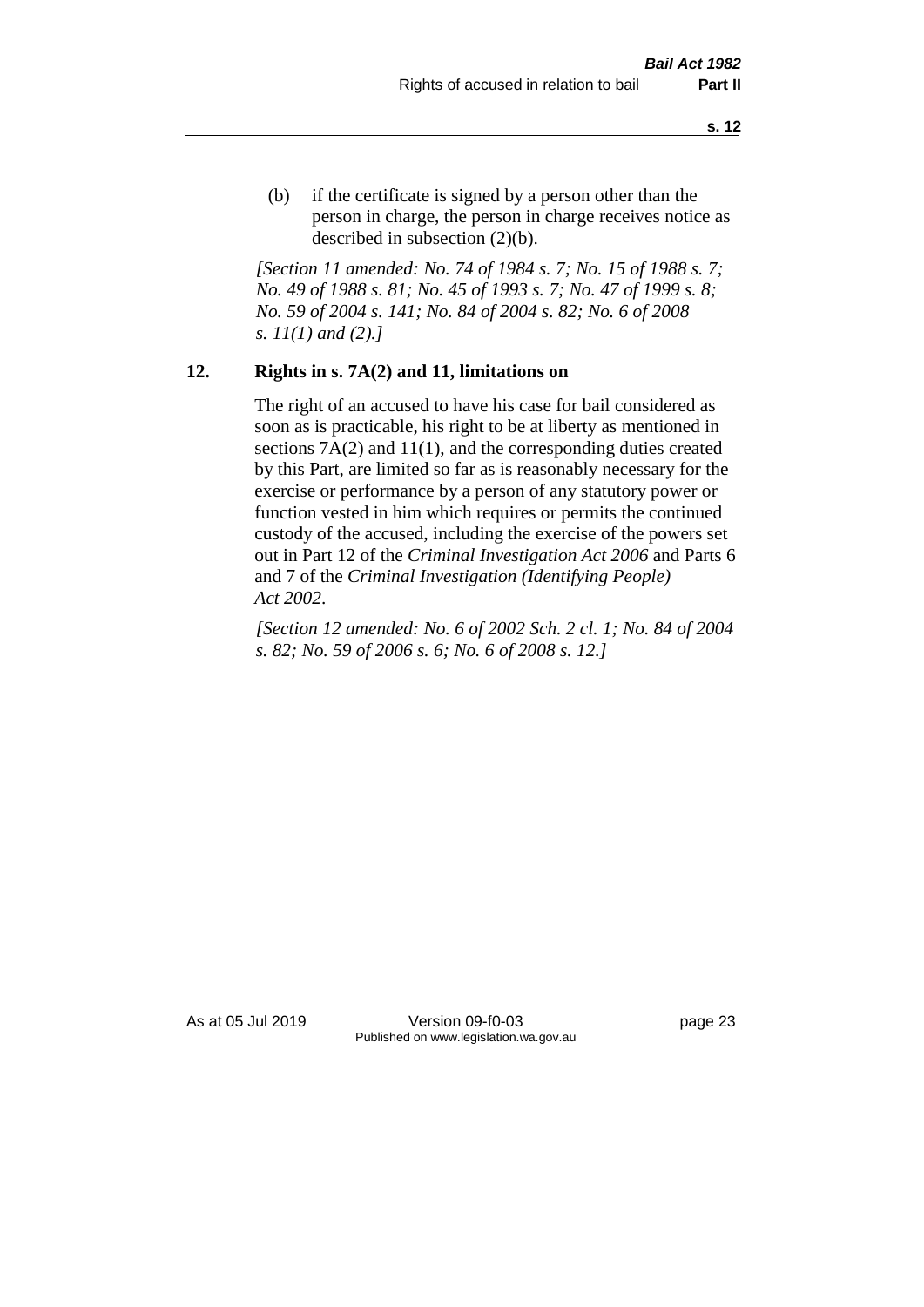**s. 13**

# **Part III — Jurisdiction relating to bail**

*[Heading inserted: No. 6 of 2008 s. 13.]*

### **13. Jurisdiction to grant bail, who has and exercise of (Sch. 1)**

- (1) Jurisdiction to grant bail for any appearance described in the first column of Part A of Schedule 1 is vested in the judicial officer or authorised officer specified in the second column of that Part opposite thereto and shall be exercised subject to and in accordance with this Part and the further provisions in Parts B, C and D of Schedule 1.
- (2) A home detention condition shall not be imposed as a condition of bail except by a judicial officer.

*[Section 13 amended: No. 61 of 1990 s. 5; No. 45 of 1993 s. 12.]* 

#### **13A. Jurisdiction in s. 7A to dispense with bail, who has and exercise of**

- (1) Jurisdiction to dispense with the requirement for bail under section 7A for any appearance described in the first column of Schedule 1 Part A clause 2 or 3 is vested, subject to Schedule 1 Part B, in the judicial officer specified in the second column of that clause opposite that description, but Schedule 1 Part A clause 7 does not apply for the purposes of this subsection.
- (2) The jurisdiction referred to in subsection (1) is exercisable  $only$ —
	- (a) in respect of an appearance in court before conviction for an offence; and
	- (b) if it appears to the judicial officer that bail would be granted in accordance with Schedule 1 Part C clause 1 or 2 but that in the circumstances the completion of bail papers is an unnecessary imposition.
- (3) Where a judicial officer dispenses with the requirement for bail for an appearance by an accused the registrar of the court shall,

page 24 Version 09-f0-03 As at 05 Jul 2019 Published on www.legislation.wa.gov.au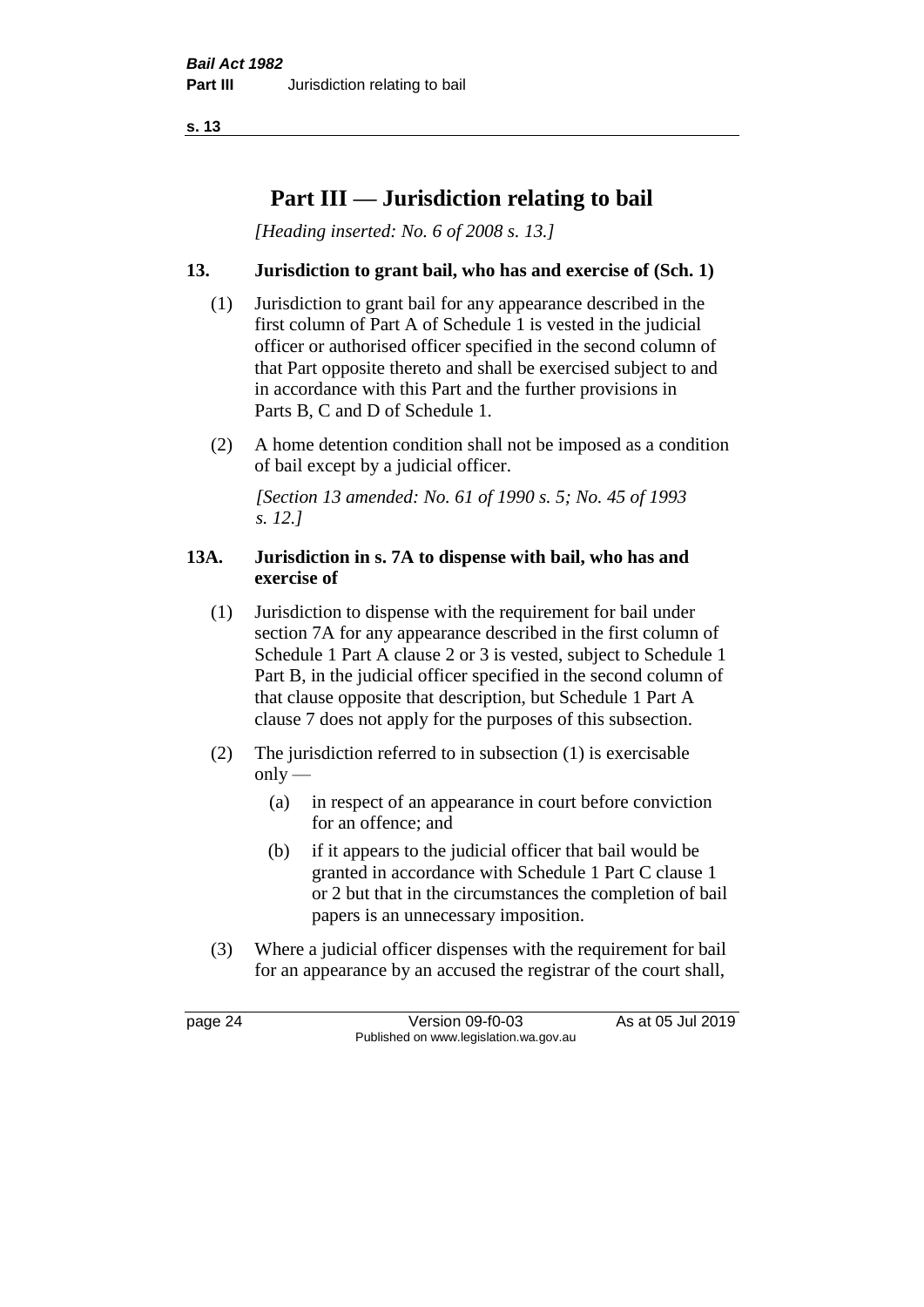in accordance with section 13B, give written notice to the accused of the time and place for the appearance.

*[Section 13A inserted: No. 6 of 2008 s. 14.]*

#### **13B. Notices under s. 13A(3), service and proof of**

- (1) A written notice to an accused under section  $13A(3)$  shall be
	- (a) given to the accused personally; or
	- (b) sent to the accused by post to the accused's address appearing in the records of the court; or
	- (c) in urgent cases or with the accused's consent, provided to the accused by electronic means in accordance with the regulations.
- (2) A person who gives, sends or provides a notice in accordance with subsection (1) shall endorse on a file copy of the notice a certificate showing —
	- (a) that the person has done so; and
	- (b) the time of doing so.
- (3) If a notice is sent by post under subsection  $(1)(b)$ , the notice is to be presumed, unless the contrary is shown, to have been received at the time when, in the ordinary course of events, it would have been delivered.
- (4) In any proceedings
	- (a) a document purporting to be a copy of a notice referred to in subsection (1) is evidence of the terms of the notice; and
	- (b) an endorsement on a copy of a notice referred to in subsection (2) purporting to be a certificate referred to in that subsection is evidence of the matters appearing in the certificate without proof of the signature of the person who made the endorsement.

*[Section 13B inserted: No. 6 of 2008 s. 14; amended: No. 20 of 2013 s. 25.]*

As at 05 Jul 2019 Version 09-f0-03 page 25 Published on www.legislation.wa.gov.au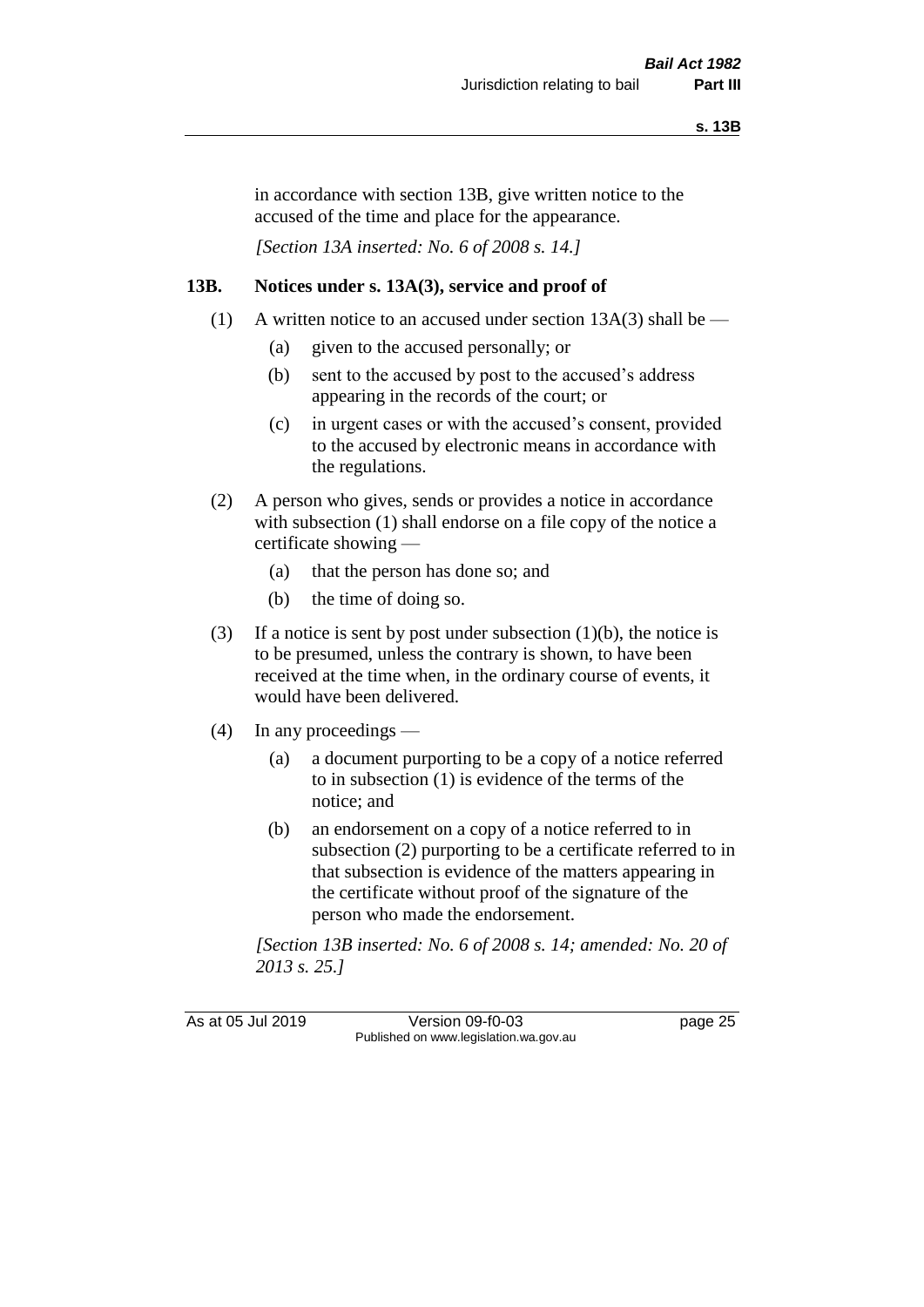**s. 14**

# **14. Judges, jurisdiction of**

- (1) A judge may, in accordance with this Act
	- (a) exercise a power to grant bail which is conferred upon any other judicial officer or any authorised officer by this Act; and
	- (b) revoke or vary any bail previously granted by any other such officer; and
	- (c) under section 7A dispense with the requirement for bail or revoke an existing dispensation.
- (2) Subject to subsection (2a), the jurisdiction of a judge under subsection (1) in respect of an appearance by an accused may be invoked by application made by either the prosecutor or the accused, and whether or not any other judicial officer has —
	- (a) previously granted, refused or dispensed with bail; or
	- (b) exercised any power conferred on him by section 55,

in respect of that appearance.

- (2a) After the jurisdiction under subsection (1) has been invoked once by an accused in relation to an offence or group of offences for which he is required to appear, it may not be further invoked by that accused in relation to that offence or group of offences unless the accused satisfies a judge that —
	- (a) new facts have been discovered, new circumstances have arisen or the circumstances have changed since the occasion when the jurisdiction was invoked; or
	- (b) he failed to adequately present his case for bail on that occasion.
- (3) Where under subsection (1) a judge
	- (a) revokes the bail of an accused who is at liberty, he may order that the accused be returned to custody to await the appearance for which the bail was granted;

page 26 Version 09-f0-03 As at 05 Jul 2019 Published on www.legislation.wa.gov.au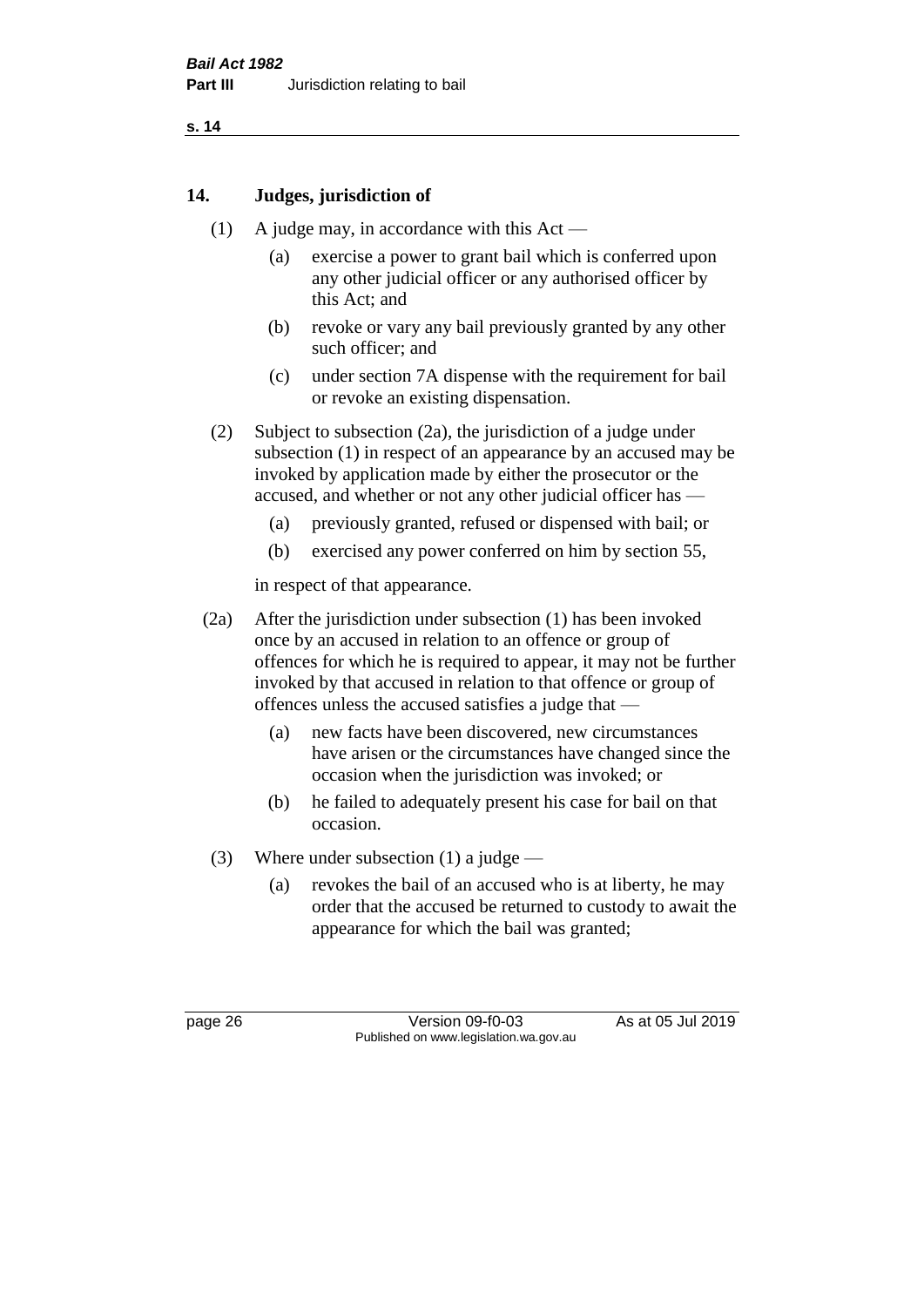and the judge may issue any warrant which may be necessary to carry such an order into effect.

- $(4)$  In this section
	- (a) references to a judge are references
		- (i) in the case of a child charged with an offence before the Children's Court, to a judge of that Court; and
		- (ii) in the case of an accused committed for trial or sentence to the District Court, to a judge of that Court; and
		- (iii) in any other case, to a judge of the Supreme Court;
		- and
	- (b) references to any other judicial officer
		- (i) in relation to the exercise of powers under this section by a judge, are references to any judicial officer whose jurisdiction is inferior to that of the judge; but
		- (ii) in relation to the exercise of powers under this section by a judge of the Supreme Court, do not include a judge of the Children's Court or a judge of the District Court.

*[Section 14 amended: No. 74 of 1984 s. 8; No. 49 of 1988 s. 82; No. 84 of 2004 s. 82; No. 6 of 2008 s. 15(1)-(4).]* 

# **15. Accused charged with murder, jurisdiction as to bail for**

- (1) Where an accused is in custody for murder, the power to grant bail shall be exercised only by a judge of the Supreme Court, or in the case of an accused who is a child by a judge of the Children's Court, except —
	- (a) where section  $31(2)(d)$  applies; or

As at 05 Jul 2019 Version 09-f0-03 page 27 Published on www.legislation.wa.gov.au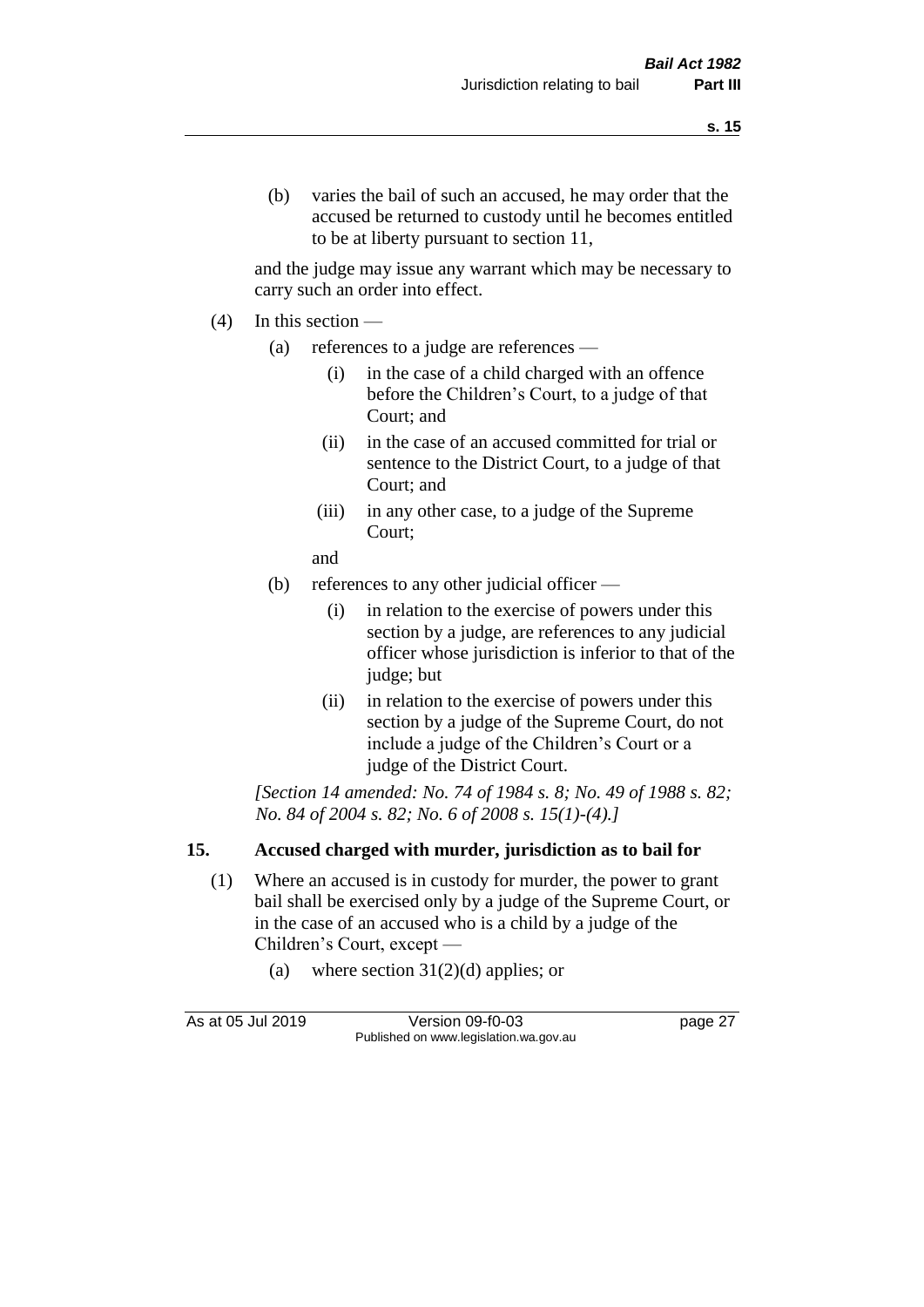**s. 15A**

- (b) to the extent that the Court of Appeal exercises its powers under Part A of Schedule 1.
- *[(2) deleted]*

*[Section 15 amended: No. 52 of 1984 s. 35; No. 74 of 1984 s. 9; No. 49 of 1988 s. 83; No. 70 of 1988 s. 45; No. 45 of 1993 s. 12; No. 45 of 2004 s. 28(4); No. 84 of 2004 s. 82; No. 29 of 2008 s. 24(5).]* 

# **15A. Appeal against judge's decision on bail, commencement and conduct**

 $(1)$  In this section —

*bail decision* means a decision —

- (a) to grant or refuse bail; or
- (b) to vary or revoke bail; or
- (c) to dispense with the requirement for bail; or
- (d) to impose any condition on a grant of bail,

and includes a decision under section 55 or 59A(4).

- (2) The prosecutor or the accused may appeal to the Court of Appeal against a bail decision of —
	- (a) a judge of the Children's Court; or
	- (b) a judge of the District Court; or
	- (c) a judge of the Supreme Court.
- (3) The leave of the Court of Appeal is required for each ground of appeal in an appeal under this section.
- (4) The *Criminal Appeals Act 2004* section 27(2), (3) and (4) apply, with necessary modifications, as if an appeal under this section were an appeal under Part 3 of that Act.
- (5) An appeal under this section shall be commenced and conducted in accordance with this section, section 15B and rules of court made by the Supreme Court.

page 28 Version 09-f0-03 As at 05 Jul 2019 Published on www.legislation.wa.gov.au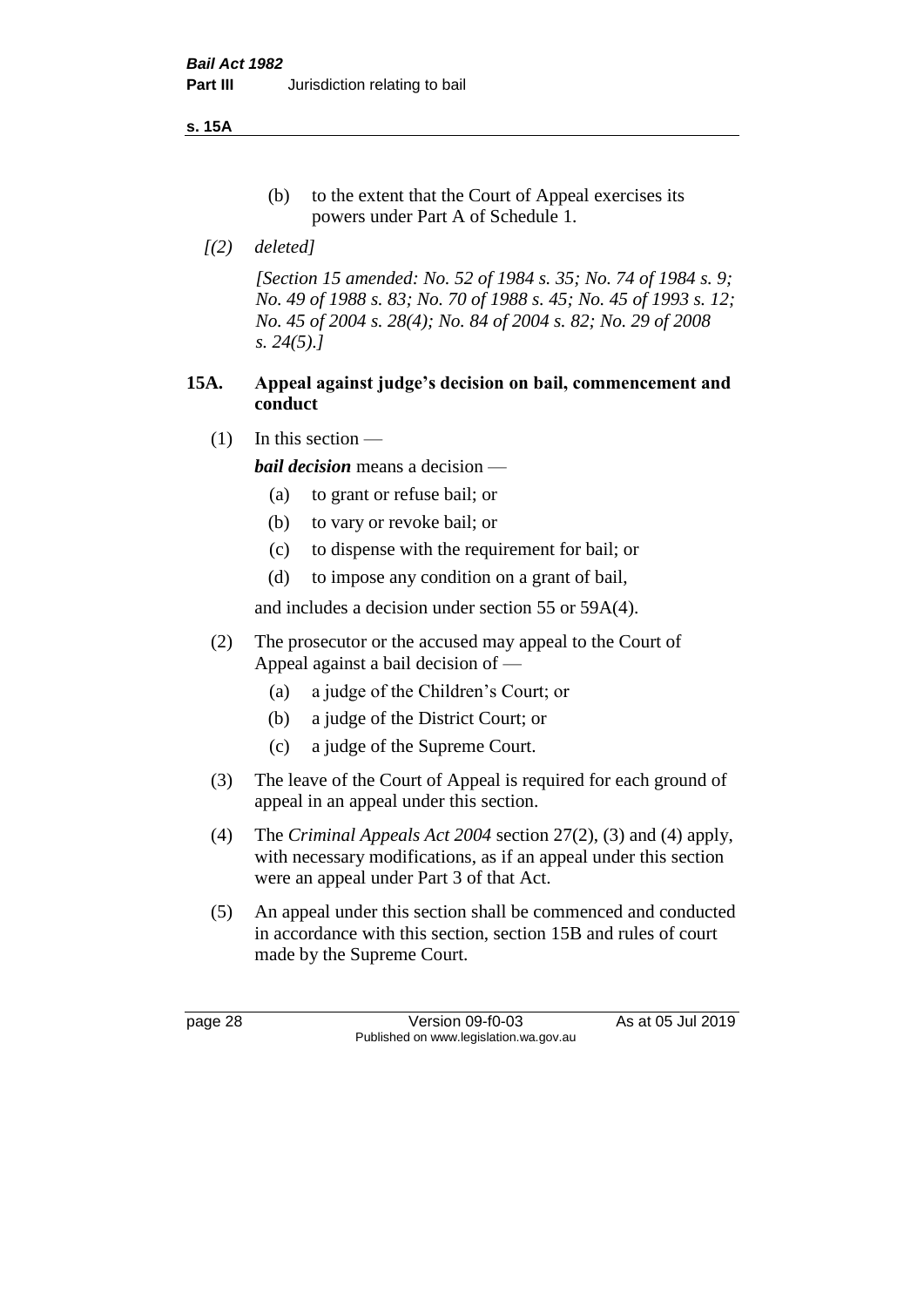- (6) An appeal under this section shall be commenced by lodging with the Court of Appeal an application for leave to appeal that sets out the grounds of the appeal.
- (7) An appeal under this section cannot be commenced later than 21 days after the date of the bail decision unless the Court of Appeal orders otherwise.
- (8) An accused who is a party to an appeal under this section and who is in custody is entitled to be present at the hearing of the appeal if the accused so requests, and any official responsible for that custody who is informed of such a request shall do what is necessary to give effect to it.
- (9) For the purposes of giving effect to a request referred to in subsection (8), arrangements may be made for the accused to appear before the Court of Appeal by means of a video link or an audio link in accordance with section 66B, unless the Court of Appeal has ordered that the accused appear before it in person.

*[Section 15A inserted: No. 6 of 2008 s. 16(1).]*

## **15B. Appeal under s. 15A, determination**

- (1) The Court of Appeal has jurisdiction to hear and determine an appeal under section 15A.
- (2) The Court of Appeal shall determine an appeal on the material and evidence that was before the judge whose decision is the subject of the appeal.
- (3) Any decision of the Court of Appeal in relation to bail shall be made in accordance with the relevant provisions of sections 13A and 17 and Schedule 1.
- (4) Where in determining an appeal the Court of Appeal revokes the bail of an accused who is at liberty, it may order that the accused be returned to custody to await the appearance for which the bail was granted.

As at 05 Jul 2019 Version 09-f0-03 page 29 Published on www.legislation.wa.gov.au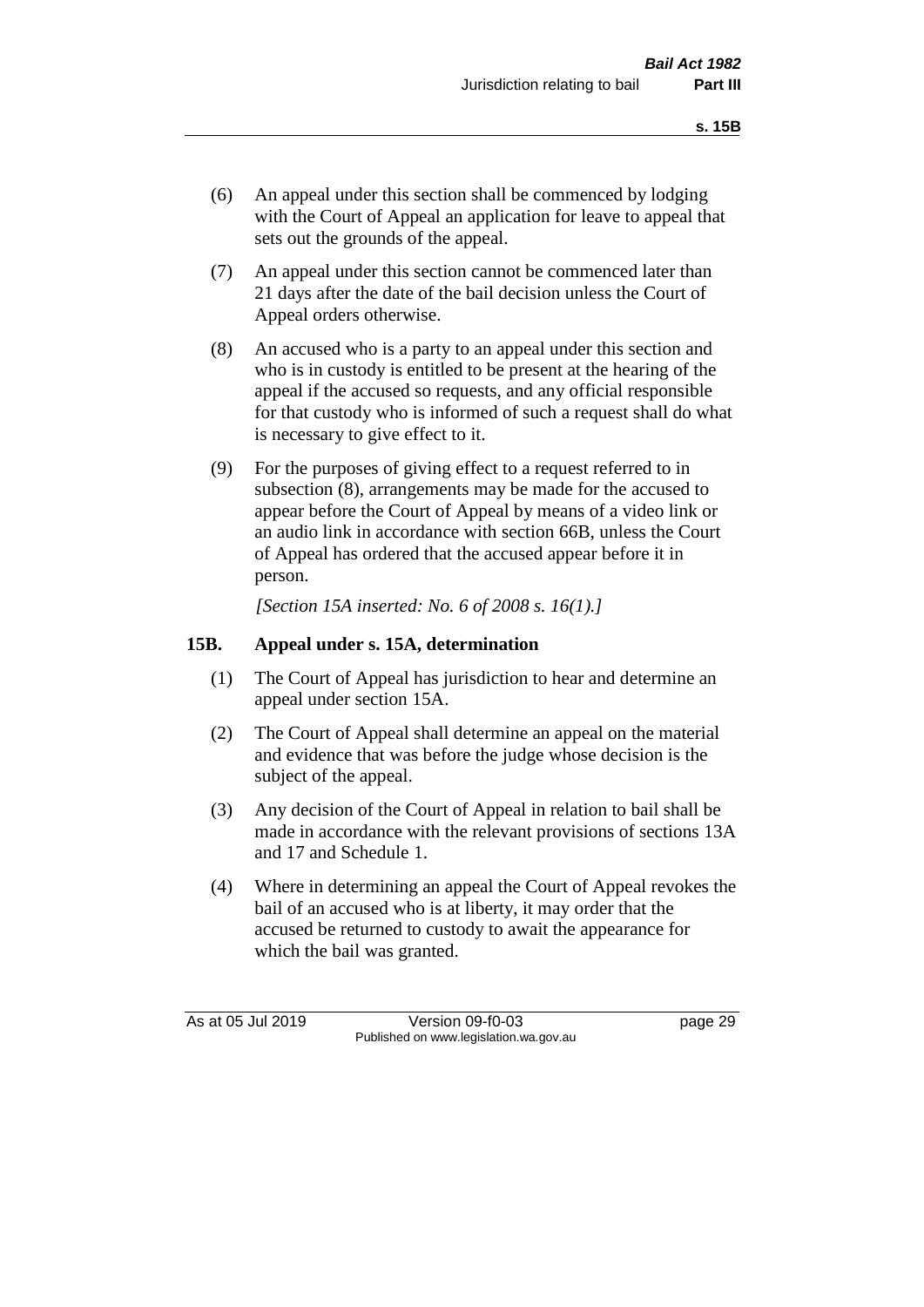- (5) Where in determining an appeal the Court of Appeal varies the bail of an accused who is at liberty, it may order that the accused be returned to custody until the accused becomes entitled to be again at liberty pursuant to section 11.
- (6) A judge of appeal may issue any warrant that may be necessary to carry into effect an order under subsection (4) or (5).

*[Section 15B inserted: No. 6 of 2008 s. 16(1).]*

# **16. Person arrested on warrant, bail of**

- (1) Subject to sections 14 and 15 where the arrest of an accused for an offence is made pursuant to a warrant he shall not be granted bail before he is brought before a court or judicial officer as commanded by the warrant, except by a justice acting in terms of section 6(9).
- (2) Notwithstanding subsection (1) or any other provision of this Act, an accused who has been arrested pursuant to a warrant —
	- (a) issued under section 59B; or
	- (b) issued under the *Criminal Procedure Act 2004* for an offence against section 51(1) or (2),

shall not have a right to have his case for bail considered, and shall not be granted bail, before he is brought before the court as commanded by the warrant.

*[Section 16 amended: No. 59 of 2004 s. 141; No. 84 of 2004 s. 11 and 82; No. 59 of 2006 s. 4(3); No. 6 of 2008 s. 36(2).]*

## **16A. Person arrested in urban area, restrictions on who can grant bail for in some cases**

- (1) Where this section applies to a person who has been arrested for an offence jurisdiction does not arise under section 13 until the person is brought before —
	- (a) a court constituted by or so as to include a magistrate; or

page 30 Version 09-f0-03 As at 05 Jul 2019 Published on www.legislation.wa.gov.au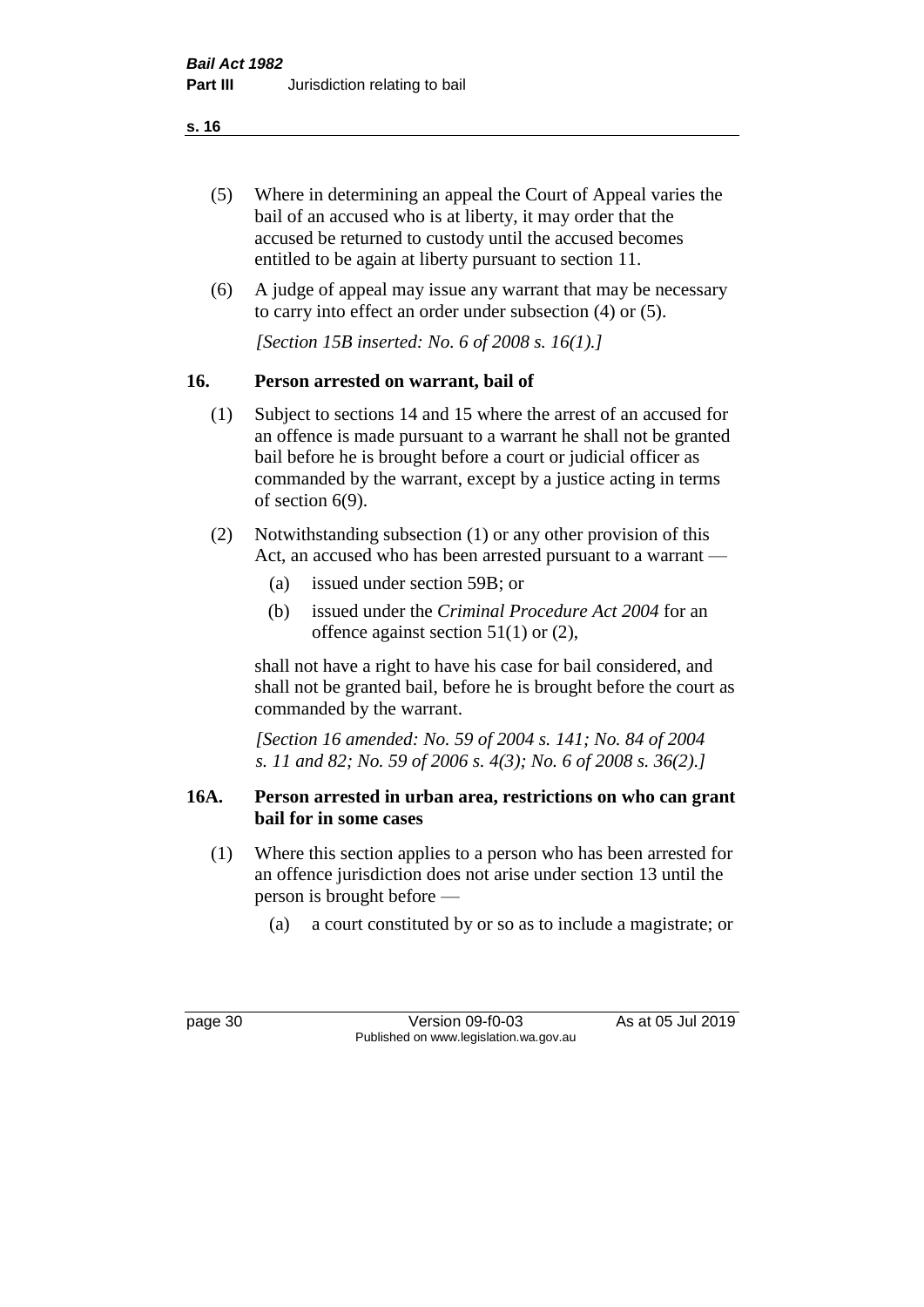- (b) where section 15 applies, a judge of the Supreme Court or a judge of the Children's Court as the case may require.
- (2) This section applies where
	- (a) a person has been arrested in an urban area for a serious offence; and
	- (b) the serious offence is alleged to have been committed while the accused was —
		- (i) on bail for; or
		- (ii) at liberty under an early release order made in respect of,

another serious offence.

- (3) This section also applies where a person has been arrested in an urban area for an offence against section 61(1) of the *Restraining Orders Act 1997* (which creates offences for breaches of family violence restraining orders or violence restraining orders).
- $(4)$  In this section —

*urban area* means —

- (a) the metropolitan region as defined in the *Planning and Development Act 2005* and any prescribed area that adjoins that region; and
- (b) any other prescribed area of the State, being the whole or part of, or an area adjoining, a local government district under the *Local Government Act 1995* that is designated under that Act as a city or a town.

*[Section 16A inserted: No. 54 of 1998 s. 6(1); amended: No. 38 of 2004 s. 59; No. 84 of 2004 s. 82; No. 38 of 2005 s. 15; No. 49 of 2016 s. 88.]*

As at 05 Jul 2019 Version 09-f0-03 page 31 Published on www.legislation.wa.gov.au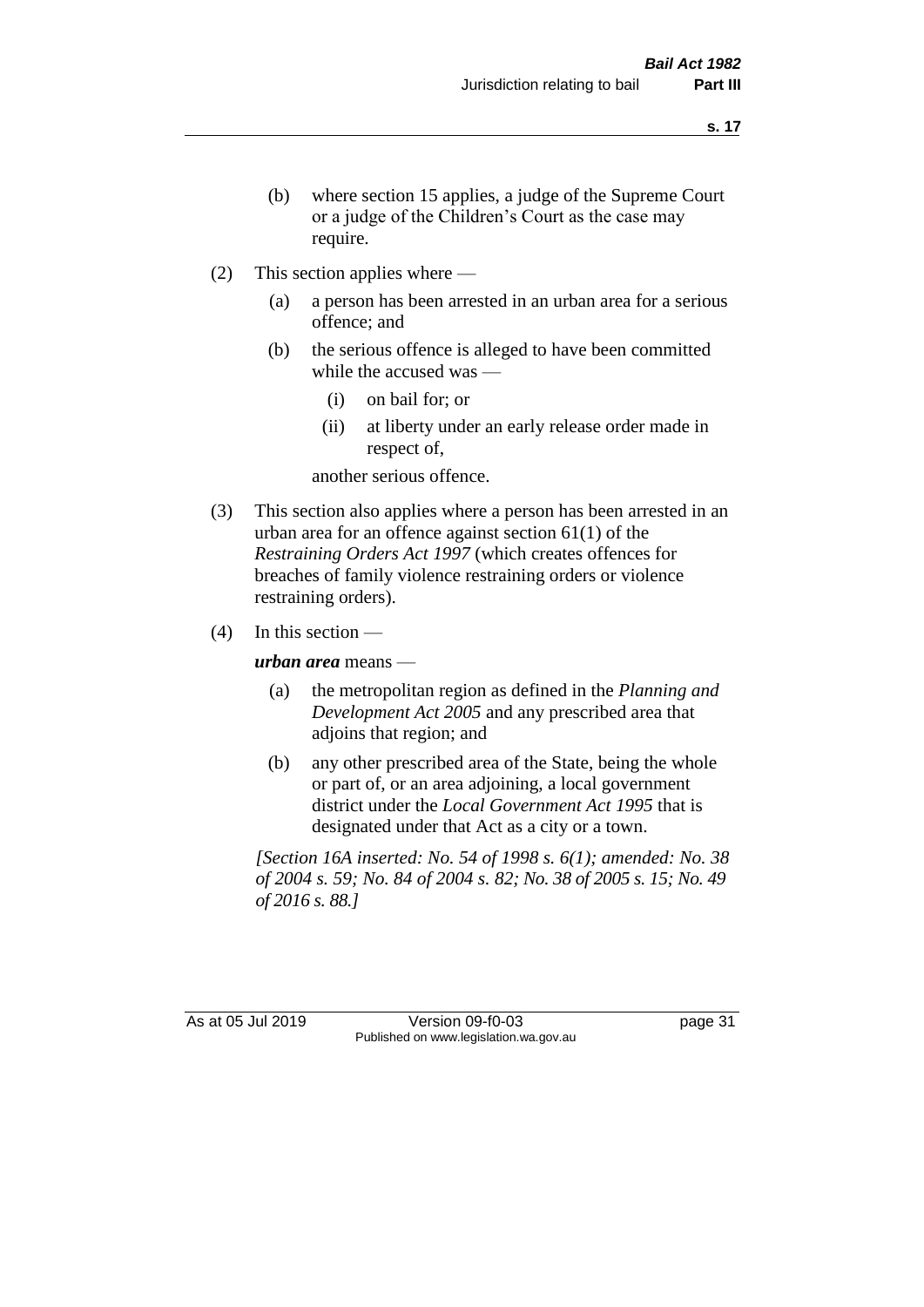# **17. Conditions on bail which may be imposed**

- (1) A judicial officer or authorised officer may impose conditions on a grant of bail only to the extent that he is authorised to do so by clause 2(3)(c) of Part C and Part D of Schedule 1.
- (2) Conditions imposed on a grant of bail shall not be any more onerous on the accused than the judicial officer or authorised officer considers is required in the public interest having regard to the nature of the offence for which the accused is in custody and the circumstances of the accused.

*[Section 17 amended: No. 45 of 1993 s. 8 and 12; No. 84 of 2004 s. 82.]* 

# **17A. Child on bail, changing responsible person for (Sch. 1 Pt. C cl. 2)**

- (1) Where this section applies, an authorised police officer may
	- (a) cancel an undertaking of the kind described in clause 2(3)(c) of Part C of Schedule 1; and
	- (b) approve of another person as a responsible person within the meaning in that clause; and
	- (c) detain the accused or order his detention until the person so approved enters into an undertaking of the kind mentioned in paragraph (a).
- (2) Subsection (1) applies where
	- (a) a person has entered into an undertaking referred to in paragraph (a) of that subsection; and
	- (b) a judicial officer when granting bail ordered that the person may under this section be released from the undertaking by an authorised police officer; and
	- (c) the person wishes to be so released.
- (3) A police officer may, for the purpose of the exercise of the powers in subsection (1), take into custody a child accused who has been released on bail.

page 32 Version 09-f0-03 As at 05 Jul 2019 Published on www.legislation.wa.gov.au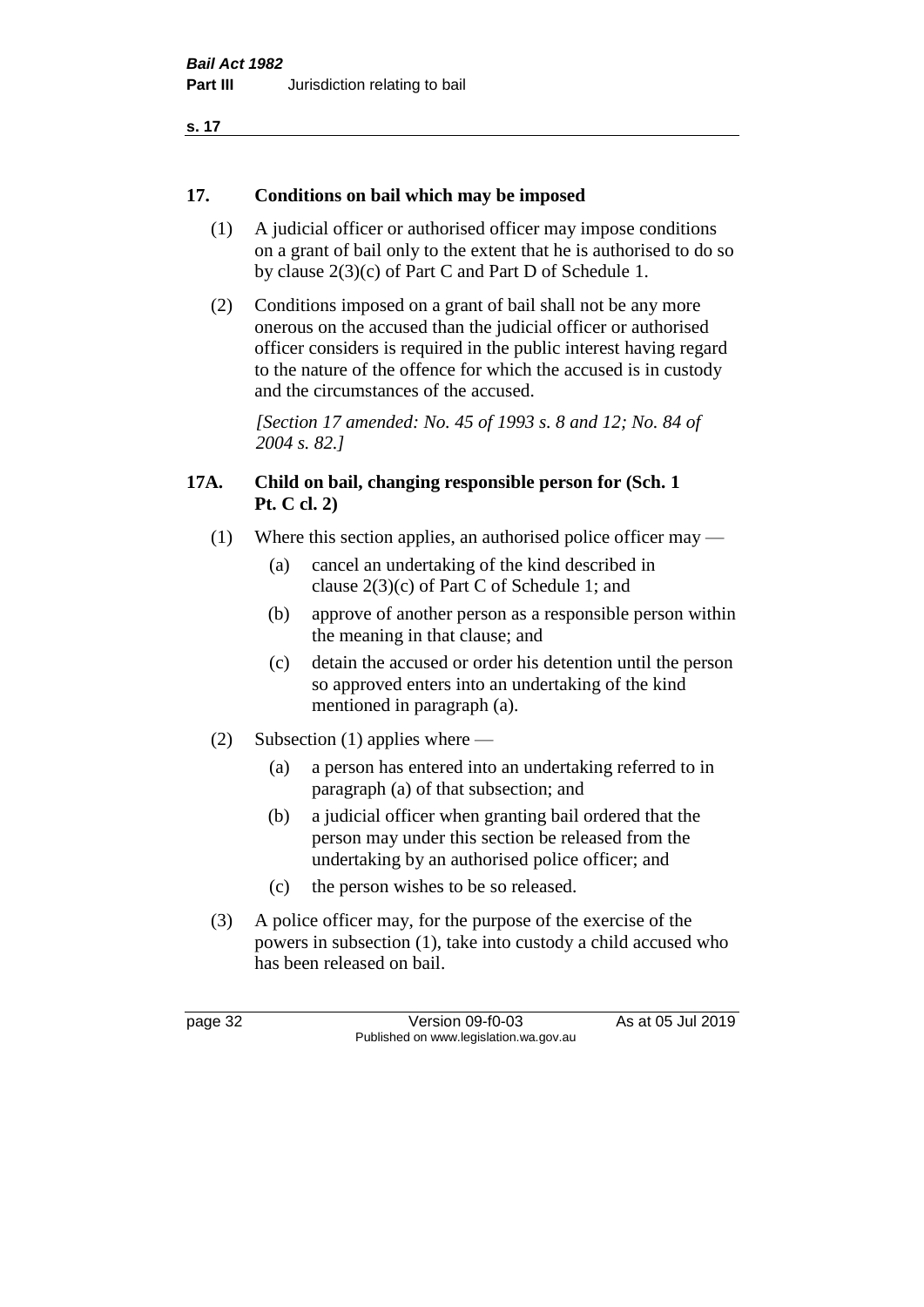- (4) If the police officer is not an authorised police officer he shall, as soon as is practicable, bring the accused before an authorised police officer for the purpose referred to in subsection (3).
- (5) After an undertaking has been entered into as mentioned in subsection  $(1)(c)$ , the accused, subject to this Act, has a right to be at liberty until he is required to appear before a court.

*[Section 17A inserted: No. 45 of 1993 s. 9; amended: No. 84 of 2004 s. 82.]* 

*[18-19. Deleted: No. 59 of 2006 s. 7(1).]*

As at 05 Jul 2019 Version 09-f0-03 page 33 Published on www.legislation.wa.gov.au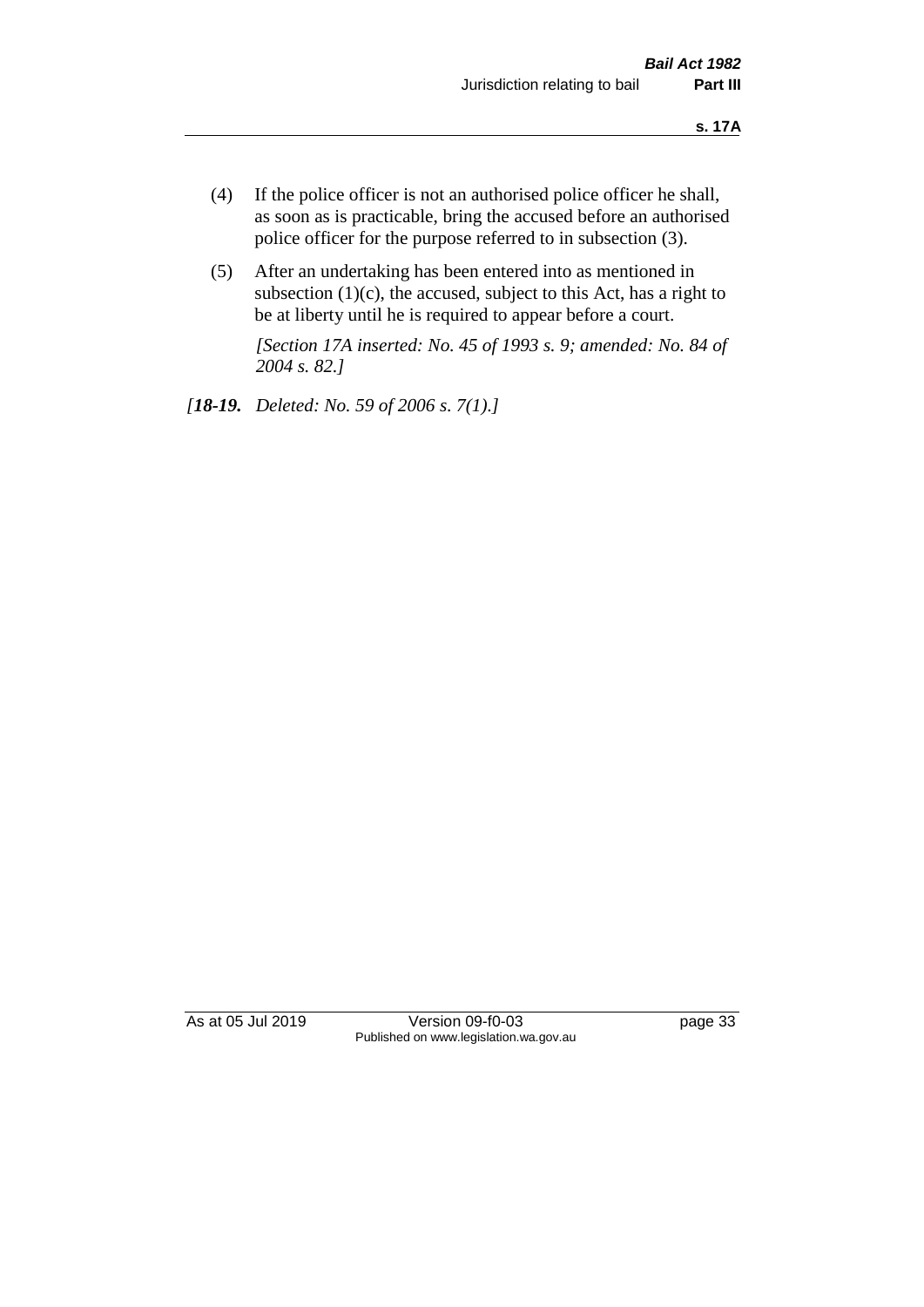# **Part IV — Hearing of case for bail, parties, and evidence**

# **20. Bail hearing for indictable offence, court may restrict publication or hold in private**

- (1) On the consideration by a judicial officer of a case for bail of an accused who is charged with an offence triable by jury, the judicial officer may, to avoid prejudice to either party, exercise the powers described in subsection (2), but shall only exercise the power in paragraph (b) thereof if he considers that the exercise of the power in paragraph (a) is not, on its own, likely to be sufficient to avoid prejudice.
- (2) The powers referred to in subsection (1) are to order
	- (a) that no report, or summary, of any statement, or of any specified statement, made or furnished at the hearing shall be published by any means;
	- (b) that the bail application be heard *in camera*.
- (3) Where an order is made under subsection (2)(a), no report, or summary, of any statement referred to in that paragraph shall be published by any means —
	- (a) if the offence is one that may be tried on indictment, before a court decides that it is to be tried on indictment; or
	- (b) if the accused is discharged from further proceedings upon the prosecution notice or indictment brought against him for the offence, before he is so discharged; or
	- (c) if the accused is tried on indictment for the offence, before the trial is ended.
- (4) A person who, except with lawful excuse, fails to comply with an order made under this section commits an offence.

Penalty: \$1 000.

*[Section 20 amended: No. 50 of 2003 s. 37(2); No. 4 of 2004 s. 58; No. 84 of 2004 s. 11 and 82.]*

page 34 Version 09-f0-03 As at 05 Jul 2019 Published on www.legislation.wa.gov.au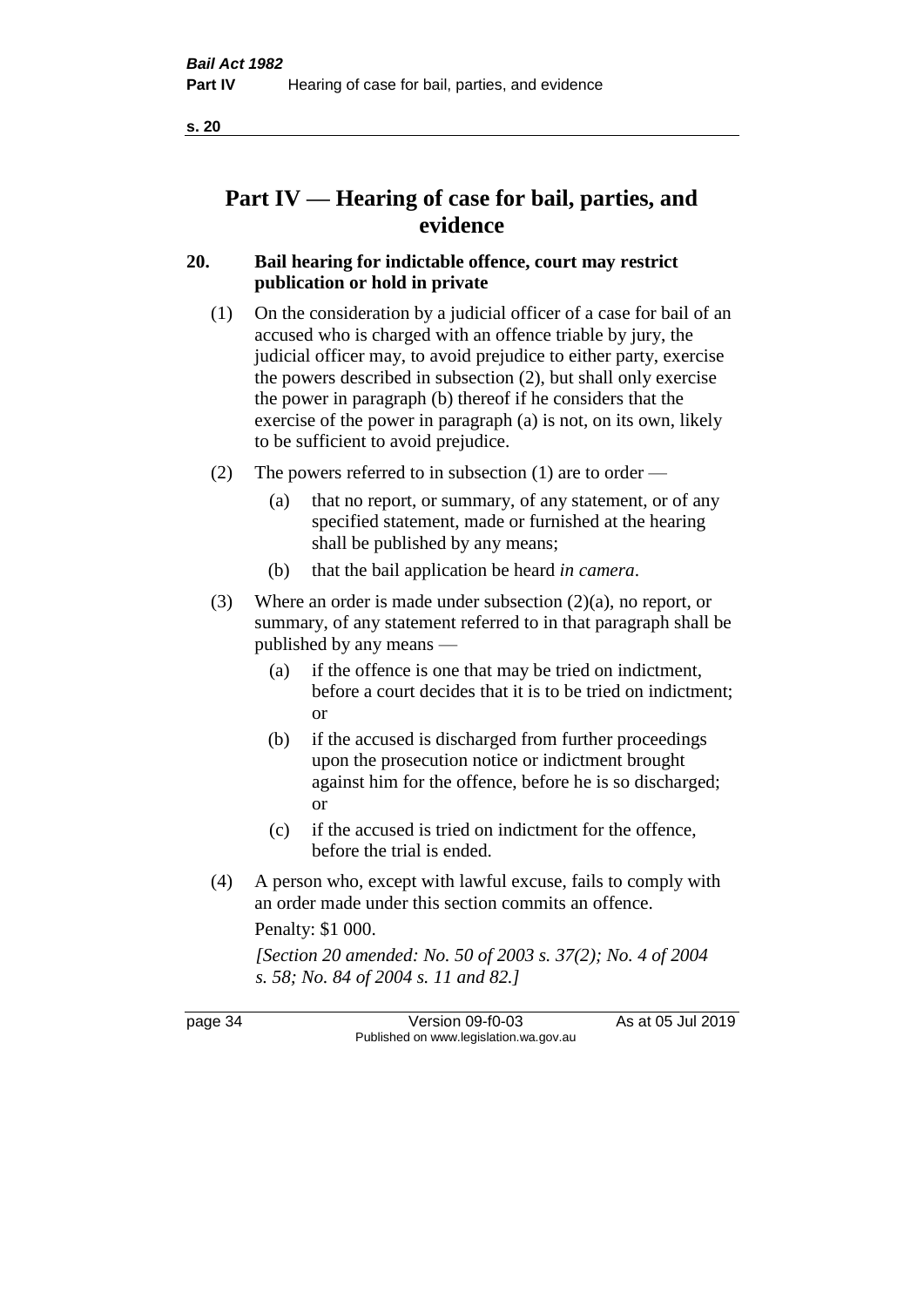## **21. Parties to bail proceedings**

- (1) The parties to proceedings on a case for bail are the prosecutor and the accused and, subject to subsection (2), no other person shall be a party to, or be represented at, the proceedings.
- (2) Nothing in subsection (1) affects the right of
	- (a) the Attorney General to apply for leave, or be an appellant, under Part 2 of the *Criminal Appeals Act 2004*; or
	- (b) the Director of Public Prosecutions or the State Solicitor to receive notice and be heard under section 7F(2); or
	- (c) an officer referred to in section 33 of the *Children's Court of Western Australia Act 1988* to be present at and participate in proceedings concerning a child under that section.

*[Section 21 amended: No. 15 of 1988 s. 9; No. 49 of 1988 s. 84; No. 33 of 1989 s. 18; No. 31 of 1993 s. 7; No. 65 of 2003 s. 88(3); No. 59 of 2004 s. 141; No. 84 of 2004 s. 11 and 82; No. 6 of 2008 s. 9(3).]* 

## **22. Evidence at bail hearings**

A judicial officer or authorised person may in considering any case for bail receive and take into account such information as he thinks fit whether or not the same would normally be admissible in a court of law.

#### **23. Accused not bound to supply information**

An accused is not obliged to complete, or furnish information for, the form referred to in section  $8(1)(b)$ , or for any revision thereof, or to furnish any information, whether on oath or otherwise, for the purpose of having his case for bail considered.

*[Section 23 amended: No. 84 of 2004 s. 82; No. 6 of 2008 s. 43(2).]* 

As at 05 Jul 2019 Version 09-f0-03 page 35 Published on www.legislation.wa.gov.au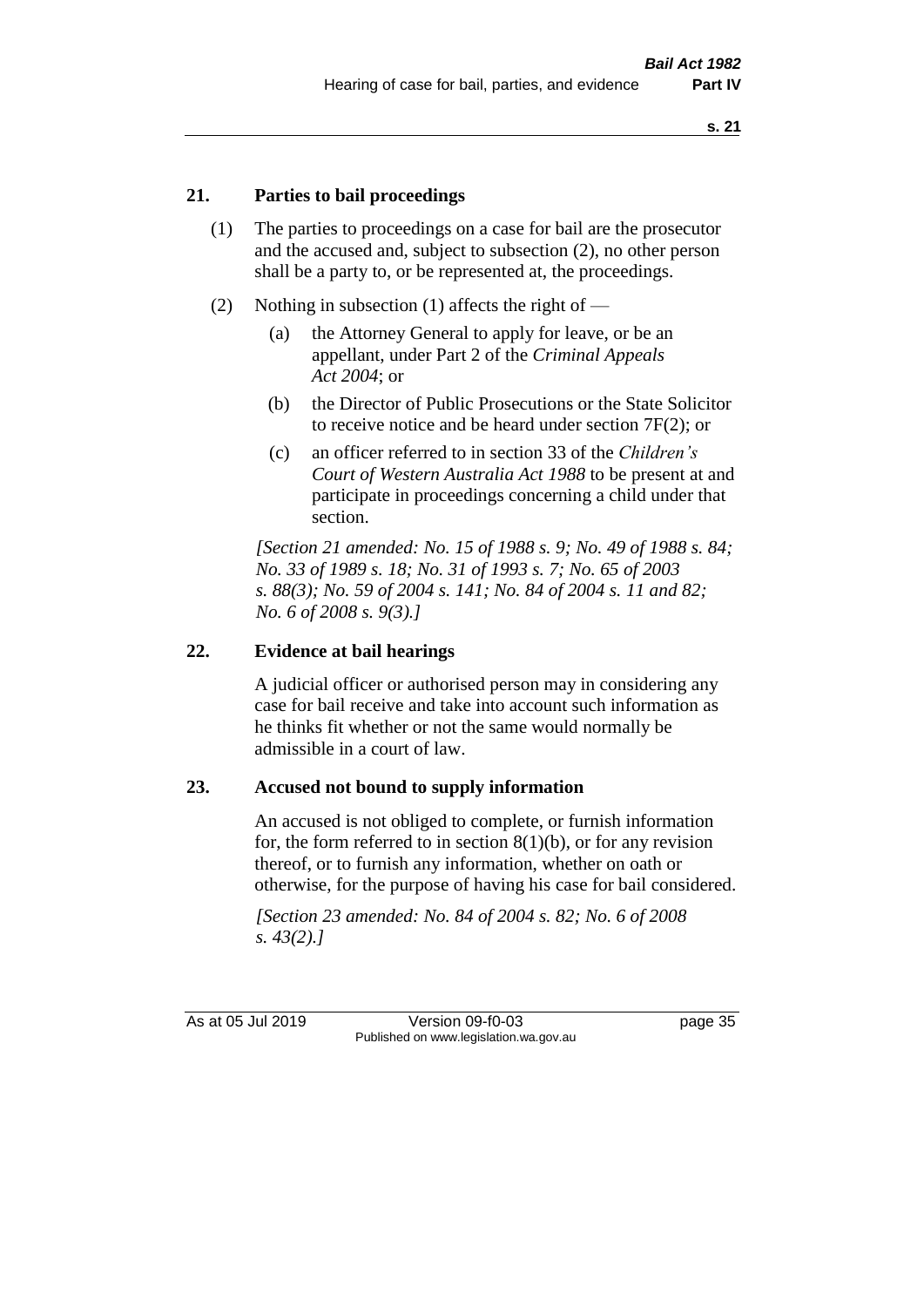### **24. Court or authorised officer may ask police to verify accused's information or make report**

- (1) A judicial officer or authorised officer who is called upon to consider a case for bail may —
	- (a) request that any information placed before the judicial officer or authorised officer by the accused for the purposes of the case be verified by a police officer, and to that end may refer to a police officer the form mentioned in section 8(1)(b), after it has been completed or revised;
	- (b) request that a report on any matter mentioned in Part C of Schedule 1, so far as it applies to an accused whose case is being or to be considered, be made by a police officer.
- (2) Where a reference or request is made under subsection (1) a police officer shall, as soon as is practicable —
	- (a) make a report to the judicial officer or the authorised officer accordingly; and
	- (b) furnish a copy of the report to the accused or his solicitor or counsel.

*[Section 24 inserted: No. 61 of 1990 s. 6; amended: No. 45 of 1993 s. 12; No. 84 of 2004 s. 82; No. 6 of 2008 s. 43(2).]* 

# **24A. Court may ask community corrections officer to verify accused's information or make report**

- (1) A judicial officer who is called upon to consider a case for bail may refer to a community corrections officer any matter referred to in section 24(1) and may request a community corrections officer to do any matter referred to in that section.
- (2) A judicial officer who is called upon to consider a case for bail and who desires to impose a home detention condition as a condition on a grant of bail, shall request that a report be made by a community corrections officer about the suitability of the accused to be subject to a home detention condition.

page 36 Version 09-f0-03 As at 05 Jul 2019 Published on www.legislation.wa.gov.au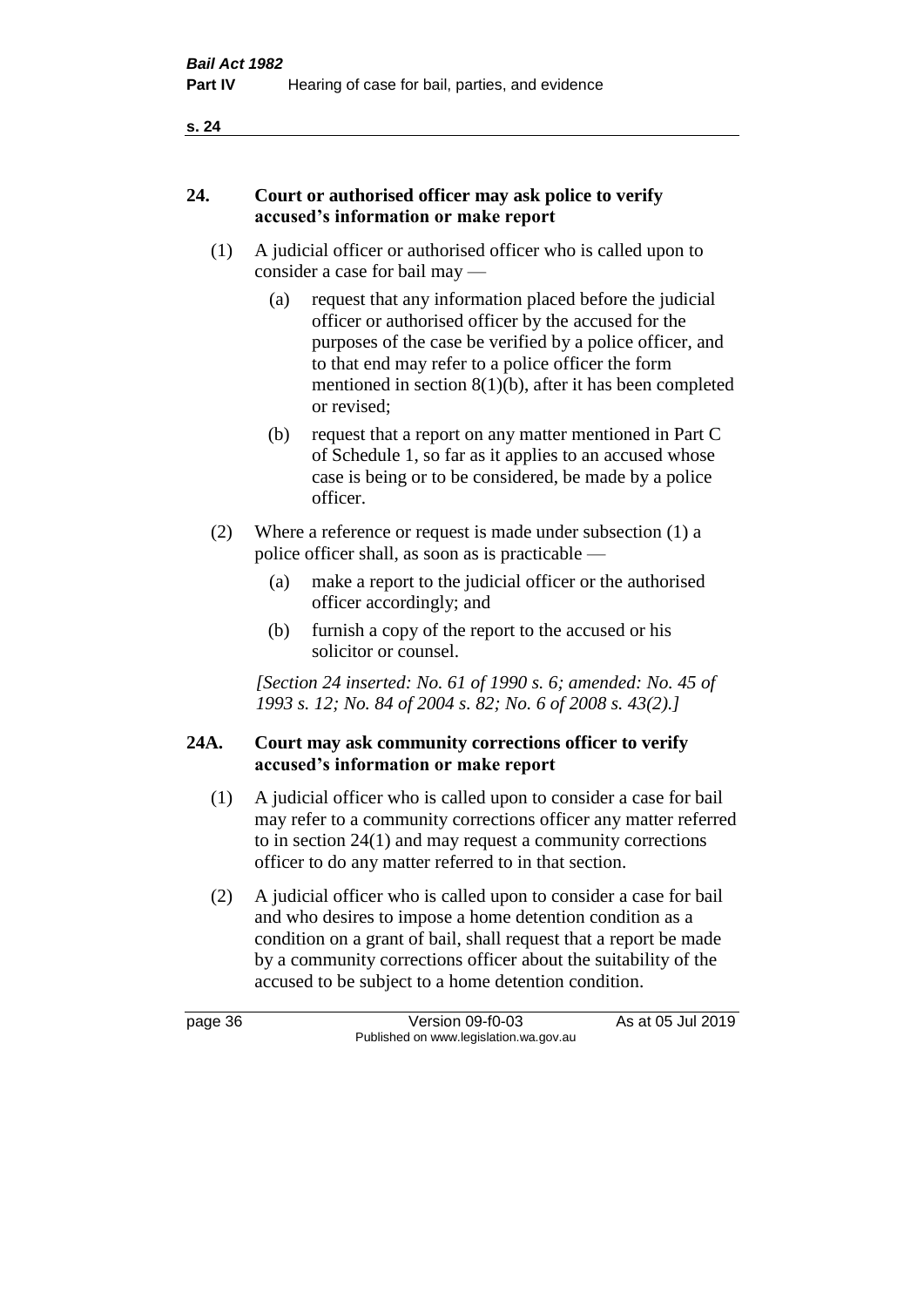- (3) Where a reference or a request is made under subsection (1) or a report is requested under subsection (2) a community corrections officer shall, as soon as is practicable, make a report to the judicial officer and, at the discretion of the judicial officer, copies may be made available to the prosecution or to the accused or his solicitor or counsel.
- (4) Where a community corrections officer makes a report that an accused is suitable to be subject to a home detention condition, the officer shall annex to the report and provide to the accused or his solicitor or counsel, a list of those conditions in rules made under section 50L that may be applied to the accused by the CEO (corrections) while the accused is subject to the home detention condition.

*[Section 24A inserted: No. 61 of 1990 s. 7; amended: No. 31 of 1993 s. 9; No. 84 of 2004 s. 82; No. 65 of 2006 s. 53.]* 

# **25. Information given by accused for bail purposes not admissible at trial**

A statement made by an accused to a judicial officer or authorised officer for the purpose of a decision whether bail should be granted to him for any appearance in court for an offence shall not be admissible in evidence against him at his trial for that offence.

*[Section 25 amended: No. 84 of 2004 s. 82.]* 

# **26. Record of bail decision and reasons**

- (1) A bail record form shall be completed by an authorised officer or a justice if he —
	- (a) refuses to grant bail to an accused; or
	- (b) grants bail to an accused in the circumstances referred to in clause 3 of Part B of Schedule 1; or
	- (ba) grants bail to an accused for an offence to which Schedule 1 Part C clause 3A or 3D applies; or

As at 05 Jul 2019 Version 09-f0-03 page 37 Published on www.legislation.wa.gov.au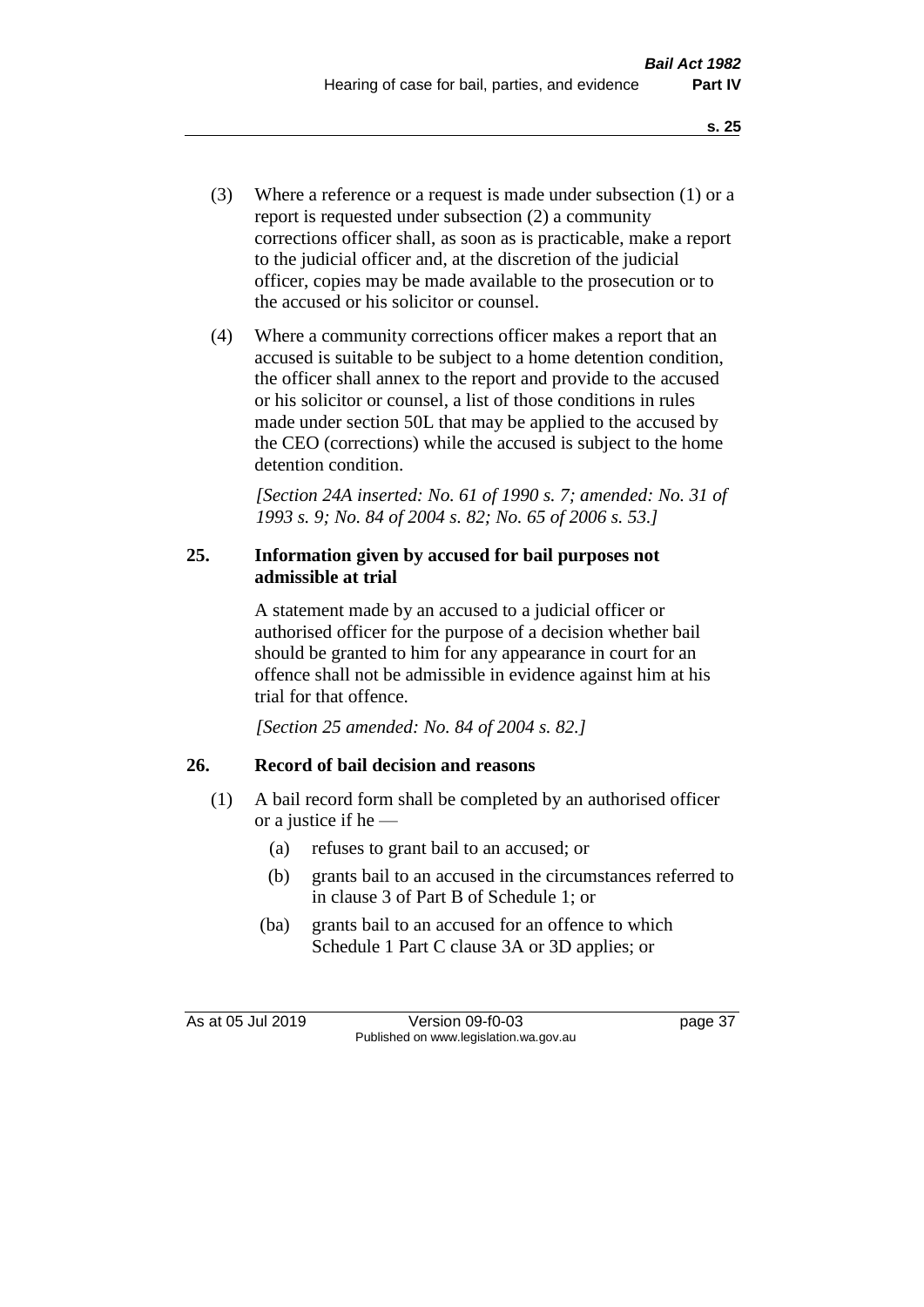- (c) imposes any condition on a grant of bail and it appears to him that the accused is dissatisfied with the condition.
- (2) Where a judicial officer, other than a justice
	- (a) refuses to grant bail to an accused; or
	- (aa) grants bail to an accused for an offence to which Schedule 1 Part C clause 3A or 3D applies; or
	- (b) imposes any condition on a grant of bail and it appears to him that the accused is dissatisfied with the condition,

a record of the decision and of the reasons therefor shall be made.

- (3) The accused, the prosecutor or an intending prosecutor shall be entitled, upon request, to be furnished with a copy of the bail record form or, where subsection (2) applies, of the record made.
- (4) For the purposes of this section
	- (a) references to a justice do not include a magistrate or a judge of the District Court or the Supreme Court or the Children's Court who is a justice; and
	- (b) a bail record form is an approved form designed to contain a summary of the matters relevant to the decision as to the bail of an accused, including those matters set out in Part C of Schedule 1, the decision made, and the reasons for the decision.

*[Section 26 inserted: No. 15 of 1988 s. 10; amended: No. 49 of 1988 s. 85; No. 45 of 1993 s. 12; No. 59 of 2004 s. 141; No. 84 of 2004 s. 82; No. 6 of 2008 s. 17 and 43(1); No. 21 of 2017 s. 6.]* 

## **27. Relevant papers to be made available to court where accused to appear**

(1) An authorised officer and a judicial officer who consider an accused's case for bail for an appearance for an offence and a person before whom a bail undertaking or a surety undertaking

page 38 Version 09-f0-03 As at 05 Jul 2019 Published on www.legislation.wa.gov.au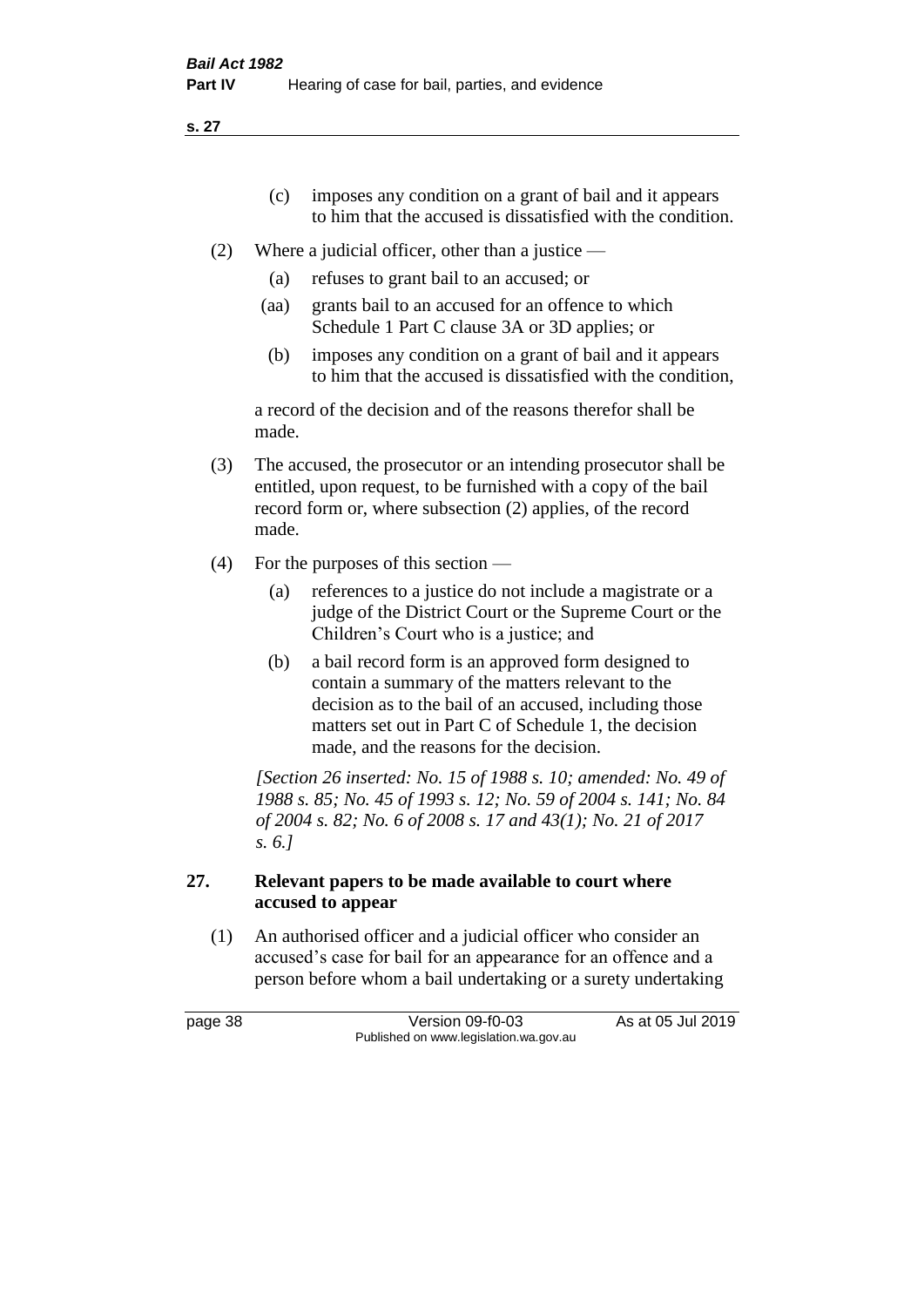is entered into shall ensure that the relevant papers are made available as soon as is practicable, to the court before which the accused is required to appear.

(2) In subsection (1) the *relevant papers* in relation to any particular officer or person means such papers as are prescribed to be made available by that officer or person.

*[Section 27 amended: No. 84 of 2004 s. 82; No. 59 of 2006 s. 7(2); No. 20 of 2013 s. 26.]* 

## **27A. Bail with home detention, papers to be sent to CEO (corrections)**

A judicial officer who grants bail subject to a home detention condition shall ensure that a copy of the bail record form and of the bail undertaking are sent as soon as is practicable to the CEO (corrections).

*[Section 27A inserted: No. 61 of 1990 s. 8; amended: No. 31 of 1993 s. 9; No. 65 of 2006 s. 53.]* 

As at 05 Jul 2019 Version 09-f0-03 page 39 Published on www.legislation.wa.gov.au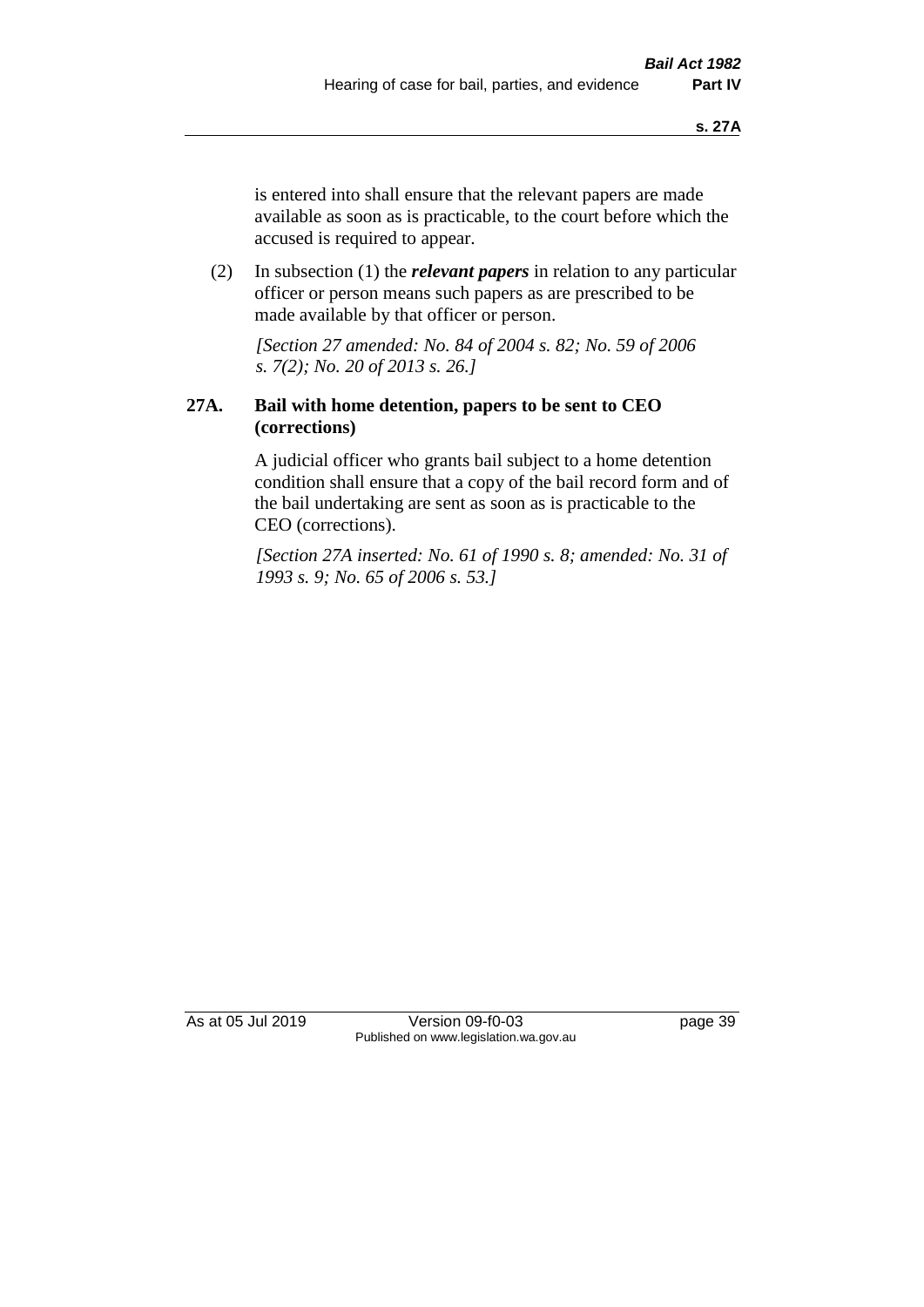# **Part V — Bail undertakings**

## **28. Bail undertaking, when required and nature of**

- (1) A person shall not be released on bail for an appearance in court unless he has entered into a bail undertaking for that appearance or is deemed to have done so under section 31(3).
- (2) A bail undertaking is an undertaking in writing by an accused in the prescribed form —
	- (a) that he will appear at a time and place specified, or deemed by section 31(3) to be specified, in the undertaking; and
	- (b) that if the accused fails to appear at that time and place the accused will, as soon as is practicable, appear at the court at which the accused was required to appear, when that court is sitting; and
	- (c) that he will comply with such conditions as may be imposed on him under clause 2 of Part D of Schedule 1; and
	- (d) that he will comply with any home detention condition which may be imposed as a condition on a grant of bail to him pursuant to clause 3 of Part D of Schedule 1,

and containing any agreement as to forfeiture of money by the accused which may be required pursuant to clause 1 of that Part.

- (3) A bail undertaking for any appearance may be entered into in respect of more than one offence.
- (4) The undertakings mentioned in subsection (2)(a) and (b) are, subject to section 34, enforceable under sections 51, 57 and 58.

*[Section 28 amended: No. 61 of 1990 s. 9; No. 45 of 1993 s. 12; No. 59 of 2004 s. 141; No. 84 of 2004 s. 82; No. 6 of 2008 s. 18(1).]* 

page 40 Version 09-f0-03 As at 05 Jul 2019 Published on www.legislation.wa.gov.au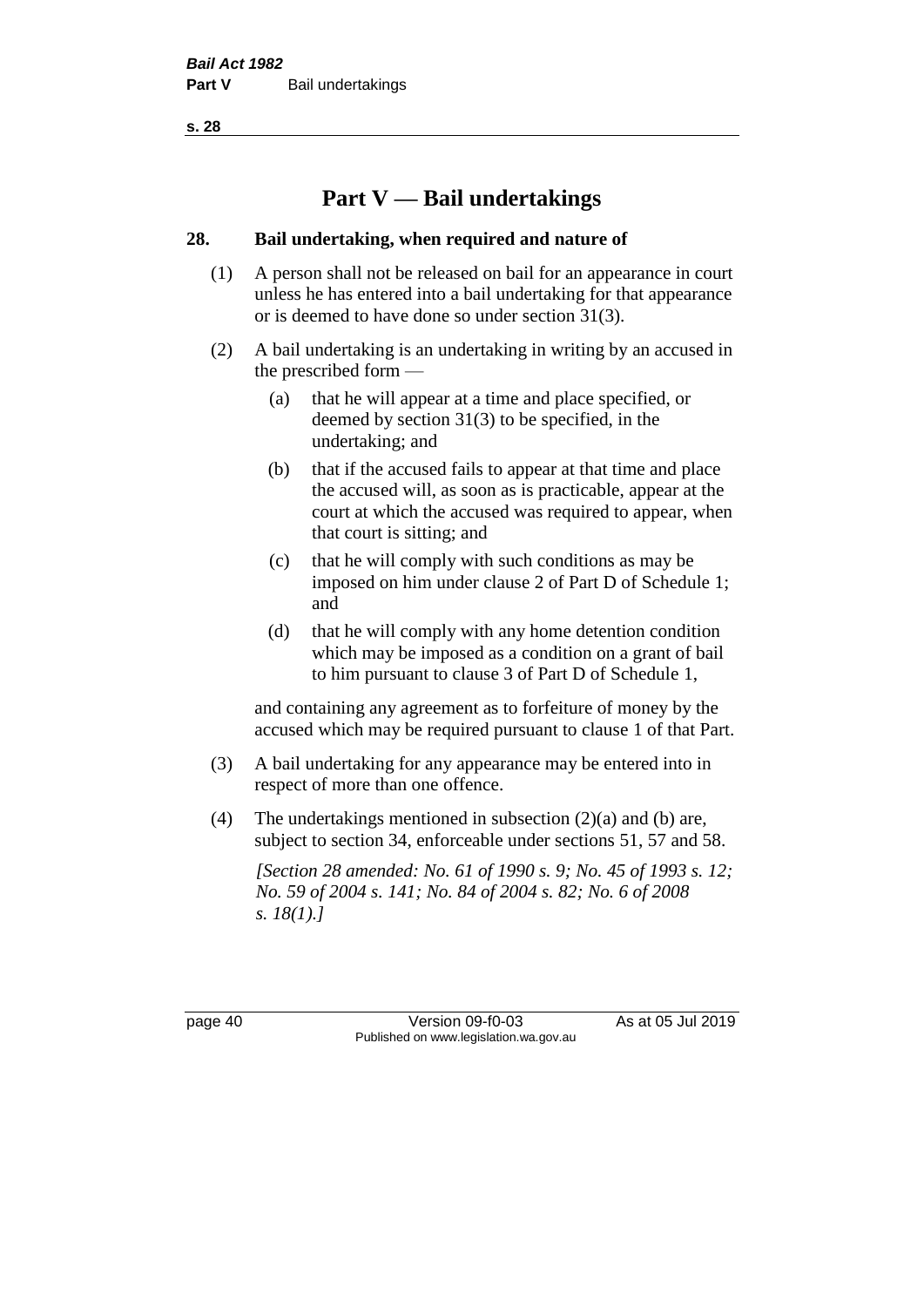#### **29. Before whom bail undertaking may be entered into**

A bail undertaking need not be entered into before the judicial officer or authorised officer who granted bail but may be entered into before any of the following persons —

- (a) a judicial officer;
- (b) a registrar of a court, other than a deputy registrar of the Magistrates Court or the Children's Court;
- (c) an authorised police officer;
- (d) an associate of a judge of the Supreme Court, the District Court or the Children's Court;
- (e) where the accused is in a lock-up or prison, any person for the time being in charge of the lock-up or prison;
- (f) where the accused is in a court custody centre, any person for the time being in charge of the centre who is approved for the purposes of this paragraph by the chief executive officer of the department of the Public Service principally assisting in the administration of the *Court Security and Custodial Services Act 1999*;
- (g) where the accused is a child, any authorised community services officer.

*[Section 29 amended: No. 15 of 1988 s. 11; No. 49 of 1988 s. 86; No. 2 of 1996 s. 61; No. 59 of 2004 s. 141; No. 84 of 2004 s. 82; No. 6 of 2008 s. 19.]* 

#### **30. Duties of person before whom bail undertaking is entered into**

- (1) The person before whom a bail undertaking is to be entered into by an accused shall before it is entered into —
	- $(a)$  either
		- (i) read it to the accused; or
		- (ii) be informed by the accused that the accused has read it; or
		- (iii) if necessary, have it translated to the accused; and

As at 05 Jul 2019 Version 09-f0-03 page 41 Published on www.legislation.wa.gov.au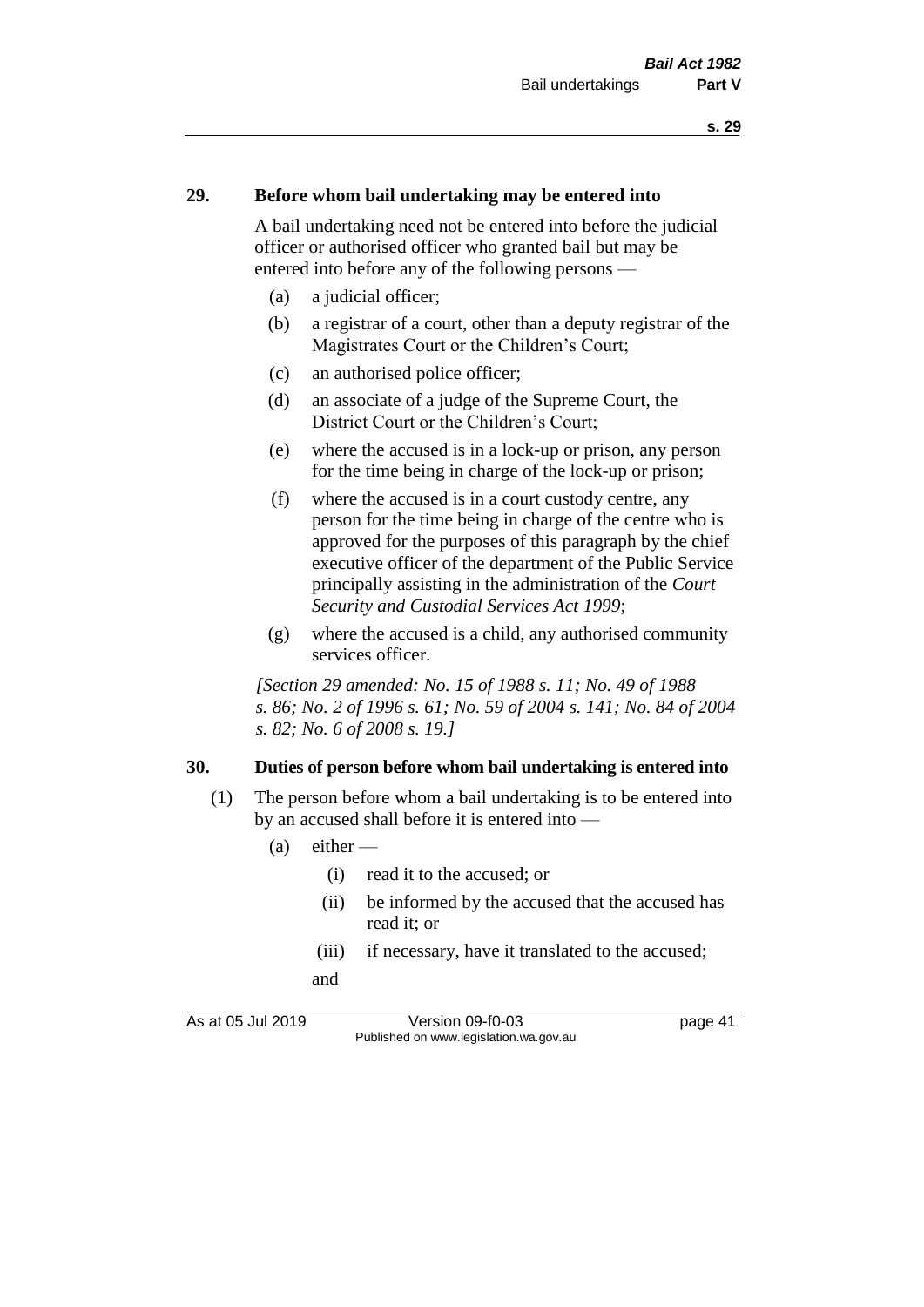(b) ensure that all conditions which are to be complied with before the release of the accused have been complied with.

- (2) The person before whom a bail undertaking is entered into by an accused shall give to him, or cause to be given to him —
	- (a) a copy of the bail undertaking as duly completed; and
	- (b) a notice in writing in the approved form showing
		- (i) his obligations pursuant to the undertaking; and
		- (ii) the consequences of his failure to comply with them.
- (3) The person before whom a bail undertaking is entered into by an accused shall enquire of the accused whether he requires the notice referred to in subsection (2)(b) to be read or translated to him and shall take such steps as are necessary to comply with any such requirement of the accused.

*[Section 30 inserted: No. 15 of 1988 s. 12; amended: No. 84 of 2004 s. 82; No. 6 of 2008 s. 20 and 43(3).]* 

## **31. Different time and place for appearance, substituting**

- (1) A different time or a different time and place may be substituted in accordance with this section for the time and place for appearance specified, or deemed by this section to be specified, in a bail undertaking.
- (2) A different time, or a different time and place, for the appearance by the accused may be substituted as mentioned in subsection  $(1)$  —
	- (a) upon an adjournment of proceedings at which the accused is present, by the judicial officer, if he has power to grant bail for that appearance, fixing a time and place for the resumed proceedings and notifying the accused orally thereof;
	- (b) upon an adjournment of proceedings from which the accused is absent for reasonable cause, by the judicial

page 42 Version 09-f0-03 As at 05 Jul 2019 Published on www.legislation.wa.gov.au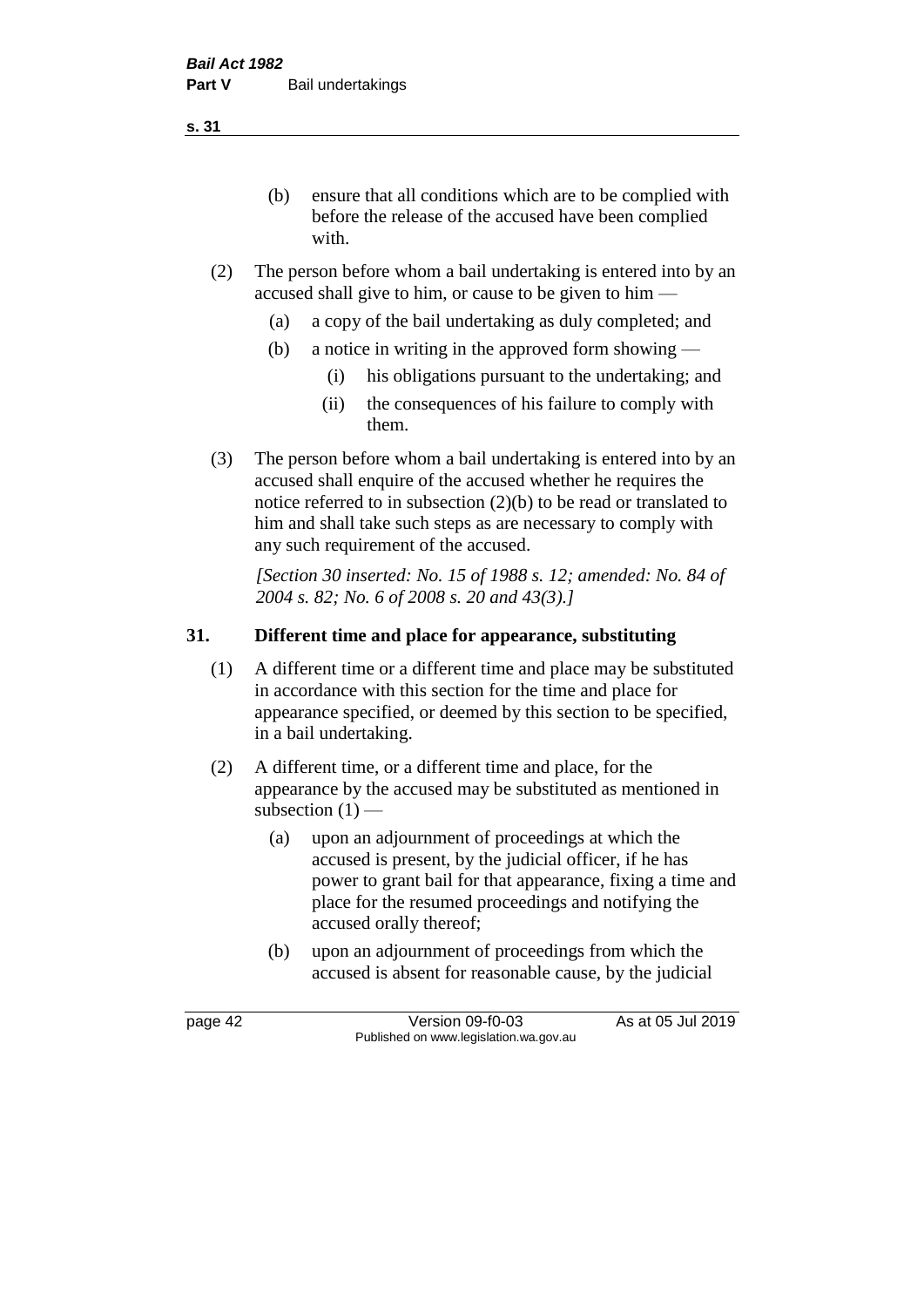officer, if he has power to grant bail for that appearance, fixing a time and place for the resumed proceedings and directing the registrar of the court to cause written notice of the time and place to be given to the accused;

- $(c)$  where
	- (i) a judge of the Supreme Court or a judge of the Children's Court has granted bail to an accused under section 15; and
	- (ii) a judicial officer, other than such a judge, has committed the accused to the Supreme Court,

by a judge of the Supreme Court or a judge of the Children's Court, as the case may require, notifying the accused orally, or directing the registrar of the court to cause written notice to be given to the accused of the time or time and place for the proceedings;

- (d) where  $-$ 
	- (i) a judge of the Supreme Court or a judge of the Children's Court has granted bail to an accused under section 15;
	- *[(ii) deleted]*
	- (iii) the judicial officer is satisfied that there has been no material change in the facts or circumstances which applied on the grant of bail,

by the judicial officer notifying the accused orally, or directing the registrar of the court to cause written notice to be given to the accused, of the time or time and place for the resumed proceedings;

(e) upon a committal to the Supreme Court or District Court, by a judicial officer, if he has power to grant bail for that appearance, fixing a specified day in a specified sitting or session of that court and directing the registrar of the court to cause written notice of the day to be given to the accused;

As at 05 Jul 2019 Version 09-f0-03 page 43 Published on www.legislation.wa.gov.au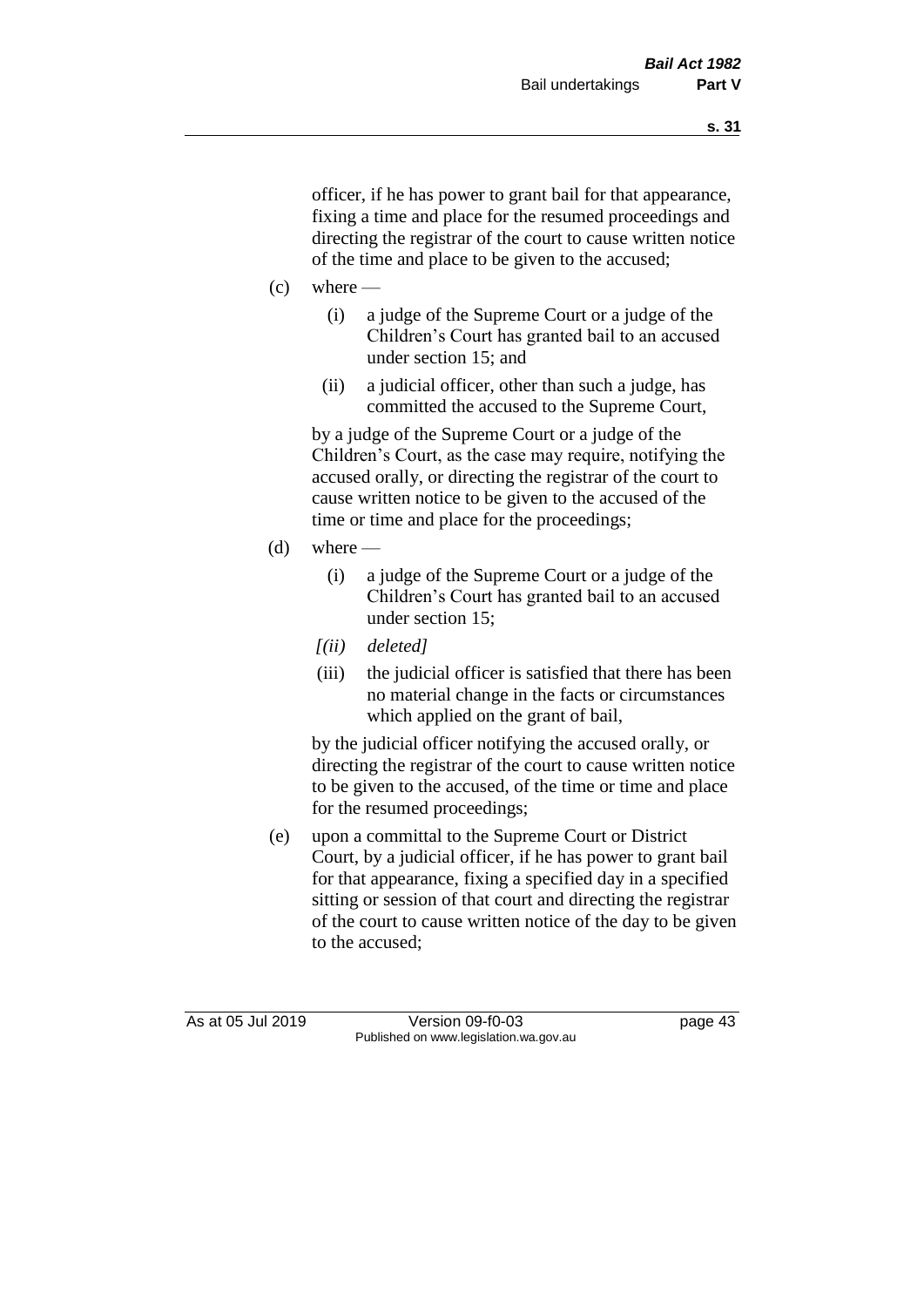(f) where an accused has been committed for trial in the Supreme Court or the District Court in a specified sitting or session thereof or on a specified day in a specified sitting or session thereof, by an officer of the court, or a person authorised under subsection (5), fixing a time for the trial in that sitting or session and causing written notice of the time to be given to the accused;

- (g) if the parties agree to a different time or a different time and place for the proceedings, by an officer of the court giving written notice thereof to the accused.
- (3) Where a different time or a different time and place is notified to an accused pursuant to subsection (2) the bail undertaking shall be deemed to be amended to specify that time or that time and place for appearance, and the terms and conditions thereof shall continue to apply as so amended as if the accused had entered into the bail undertaking in that form.
- (4) Where the power in subsection (2)(b) is exercised upon an adjournment of proceedings the right of the accused to be at liberty under section 11(1) does not lapse by reason only that there is an interval between the adjournment of the proceedings and the time when he is notified of the time and place for the resumed proceedings.
- (5) The Chief Justice, in respect of committals to the Supreme Court, and the Chief Judge, in respect of committals to the District Court, may authorise a person or persons, by name or office, to perform the functions referred to in subsection (2)(f).

*[Section 31 amended: No. 15 of 1988 s. 13; No. 49 of 1988 s. 87; No. 27 of 2002 s. 21; No. 59 of 2004 s. 141; No. 84 of 2004 s. 82; No. 6 of 2008 s. 21(1) and (2).]* 

#### **31A. Conditions on bail, amending during trial**

 $(1)$  In this section —

*amendment* means an addition, variation or cancellation under subsection (2);

page 44 Version 09-f0-03 As at 05 Jul 2019 Published on www.legislation.wa.gov.au

**s. 31A**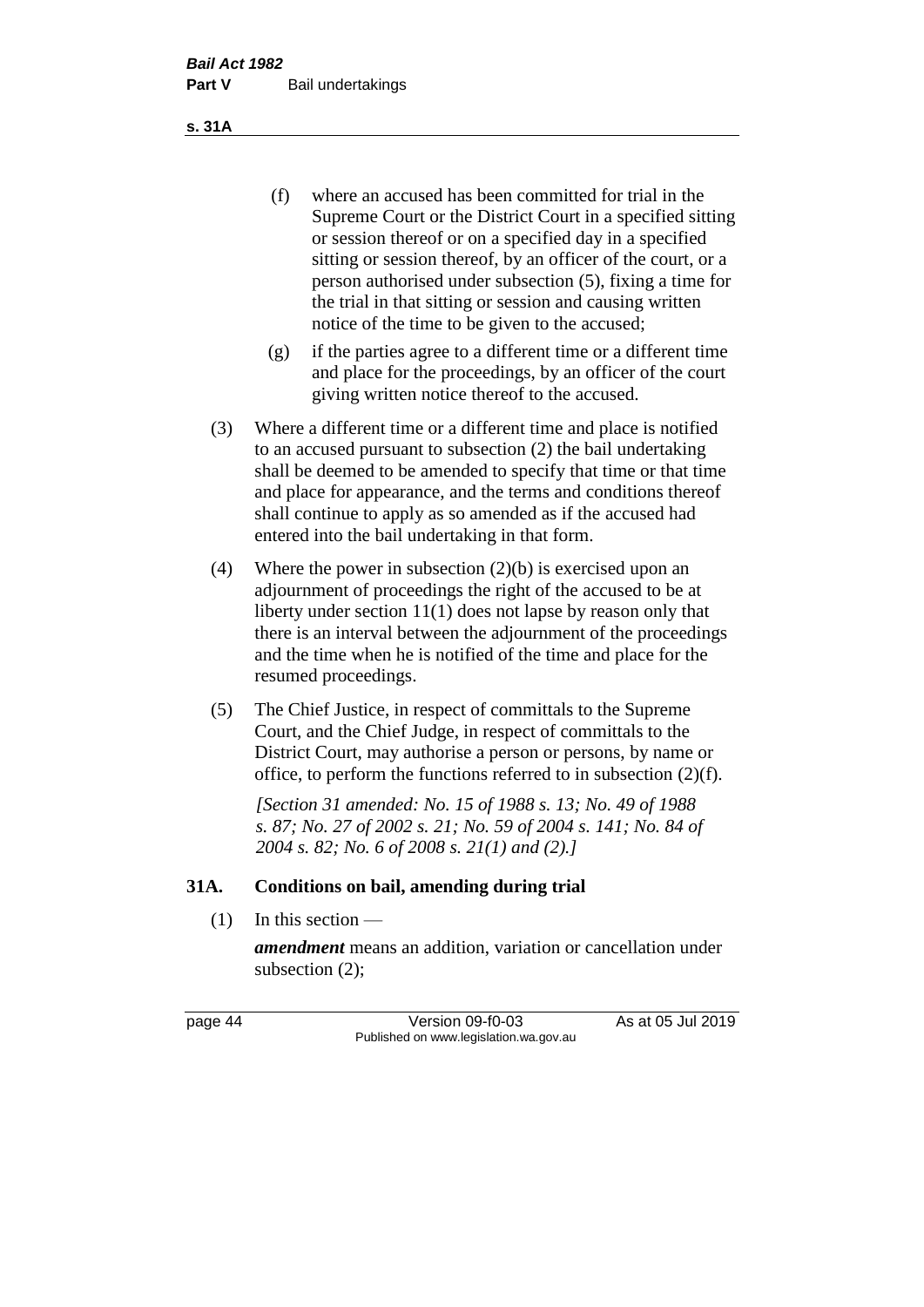*trial* means that part of proceedings for an offence when evidence is being received by the court in respect of the offence and also extends to any time when —

- (a) legal argument is being heard; or
- (b) a judicial officer or a jury is deliberating.

## $(2)$  Where —

- (a) an accused has been granted bail for the accused's appearance for trial for an offence; and
- (b) the trial extends beyond one day,

a judicial officer who grants bail for the next appearance by exercising the power in section  $31(2)(a)$  may also do one or more of the following —

- (c) add any condition to the extent that is authorised by clause 2 or 3 of Part D of Schedule 1;
- (d) vary a condition to that extent;
- (e) cancel a condition.
- (3) A judicial officer who adds, varies or cancels a condition under subsection (2) shall cause an officer of the court —
	- (a) to endorse the amendment on the accused's copy of the bail undertaking or, if that copy is not available for endorsement, to give written notice of the amendment to the accused; and
	- (b) to endorse on a file copy of the undertaking a certificate as to the amendment and the action taken under paragraph (a).
- (4) If the judicial officer considers that the amendment is of a minor nature, the judicial officer may, for the purposes of section 44(4), cause the officer of the court to include a statement to that effect in the endorsement or notice under subsection (3)(a) and the certificate under subsection (3)(b).

As at 05 Jul 2019 Version 09-f0-03 page 45 Published on www.legislation.wa.gov.au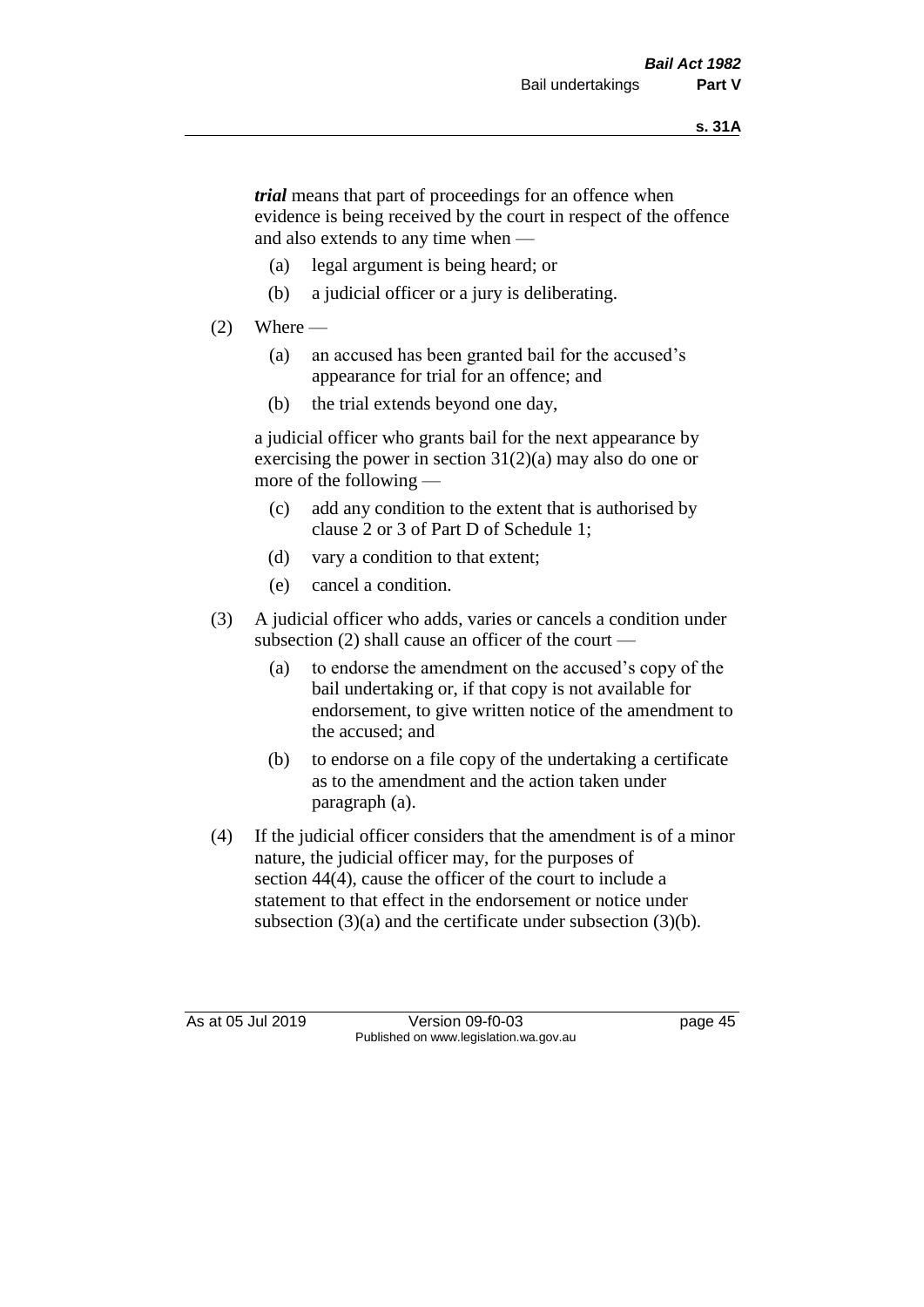- (5) When action is taken under subsection  $(3)(a)$ 
	- (a) the bail undertaking is to be regarded as having been amended as provided in the endorsement or notice, as the case requires; and
	- (b) the terms and conditions of the bail undertaking continue to apply as so amended as if the accused had entered into the bail undertaking in that form.
- (6) In any proceedings an endorsement on a copy of a bail undertaking referred to in subsection (3)(b) purporting to be a certificate referred to in that paragraph is evidence of the matters appearing in it without proof of the signature of the person who made the endorsement.

*[Section 31A inserted: No. 6 of 2008 s. 22(1).]*

## **32. Notices under s. 31, service and proof of**

- (1) A written notice to an accused under section  $31(2)$ 
	- (a) shall be given to the accused personally; or
	- (b) shall be sent to the accused by post to the accused's address appearing in the records of the court; or
	- (c) in urgent cases or with the accused's consent, shall be provided to the accused by electronic means in accordance with the regulations.
- (2) A person who gives, sends or provides a notice in accordance with subsection (1) shall endorse on a file copy of the notice a certificate showing —
	- (a) that the person has done so; and
	- (b) the time of doing so.
- (3) If a notice is sent by post under subsection  $(1)(b)$ , the notice is to be presumed, unless the contrary is shown, to have been received at the time when, in the ordinary course of events, it would have been delivered.

page 46 Version 09-f0-03 As at 05 Jul 2019 Published on www.legislation.wa.gov.au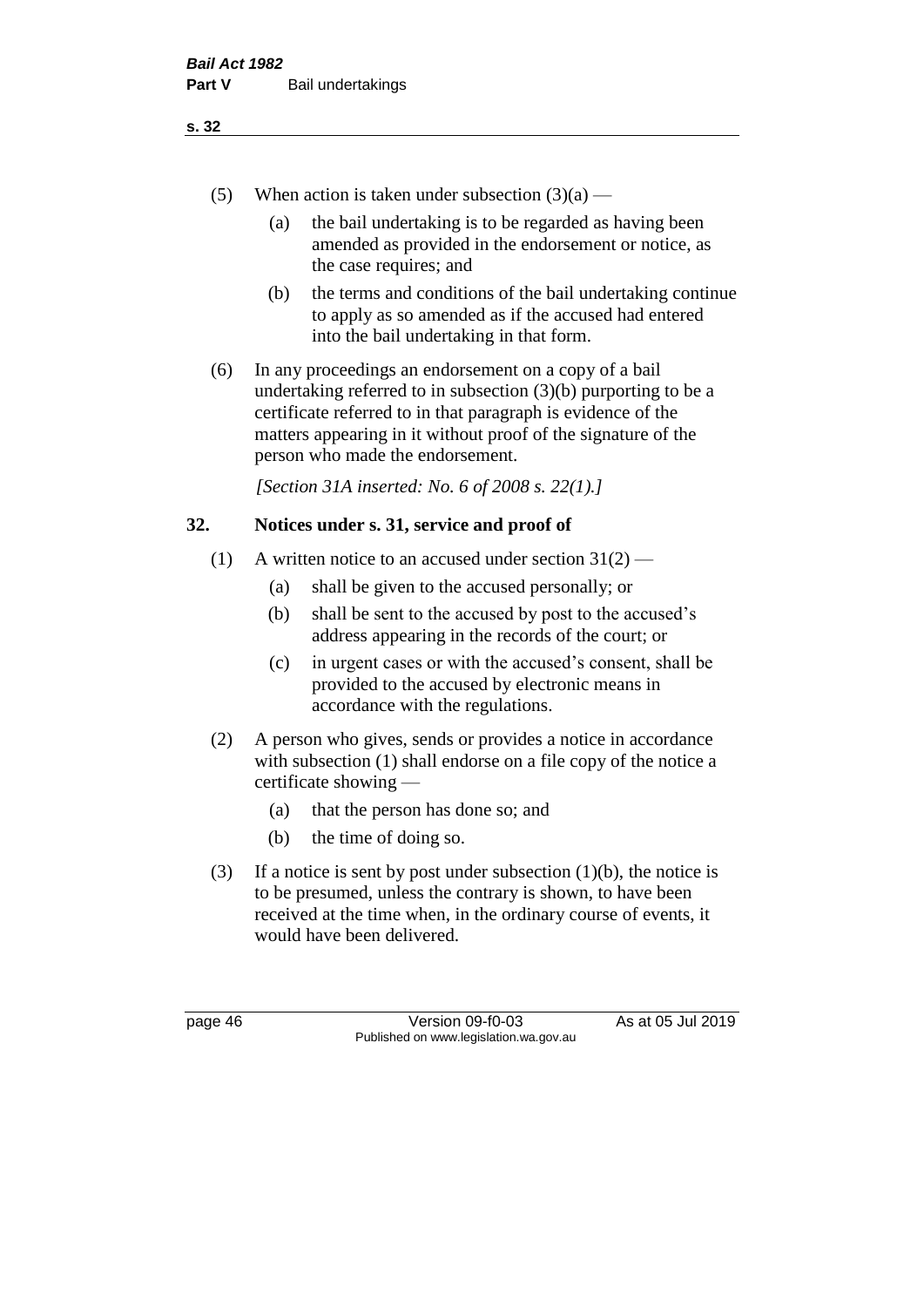- (4) The judicial officer who under section  $31(2)(a)$  notifies an accused of the time and place for resumed proceedings shall cause to be endorsed on the accused's bail undertaking a certificate showing details of such time and place and that the accused has been notified of them.
- (5) In any proceedings
	- (a) a document purporting to be a copy of a notice referred to in subsection (1) shall be evidence of the terms of the notice; and
	- (b) an endorsement
		- (i) on a copy of a notice referred to in subsection (2); or
		- (ii) on a bail undertaking,

purporting to be a certificate referred to in subsection (2) or (4) is evidence of the matters appearing in it without proof of the signature of the person who made the endorsement.

*[Section 32 amended: No. 74 of 1984 s. 12; No. 84 of 2004 s. 82; No. 6 of 2008 s. 23(1)-(3); No. 20 of 2013 s. 27.]* 

# **33. Judicial officer may order accused to enter into bail undertaking**

- (1) Where bail is granted to an accused by a judicial officer, whether with or without any condition being attached thereto, and the accused fails or refuses to enter into a bail undertaking in terms of the grant, the judicial officer who granted bail may, subject to subsection (3), order that the accused enter into the bail undertaking within such time as he may specify.
- (2) If an accused does not comply with an order under subsection (1), the judicial officer may, subject to subsection (3), further order that a bail undertaking, in such form as the judicial officer may approve, shall be deemed to have been entered into by the accused on the date of such further order, and thereupon that undertaking shall be treated as

As at 05 Jul 2019 Version 09-f0-03 page 47 Published on www.legislation.wa.gov.au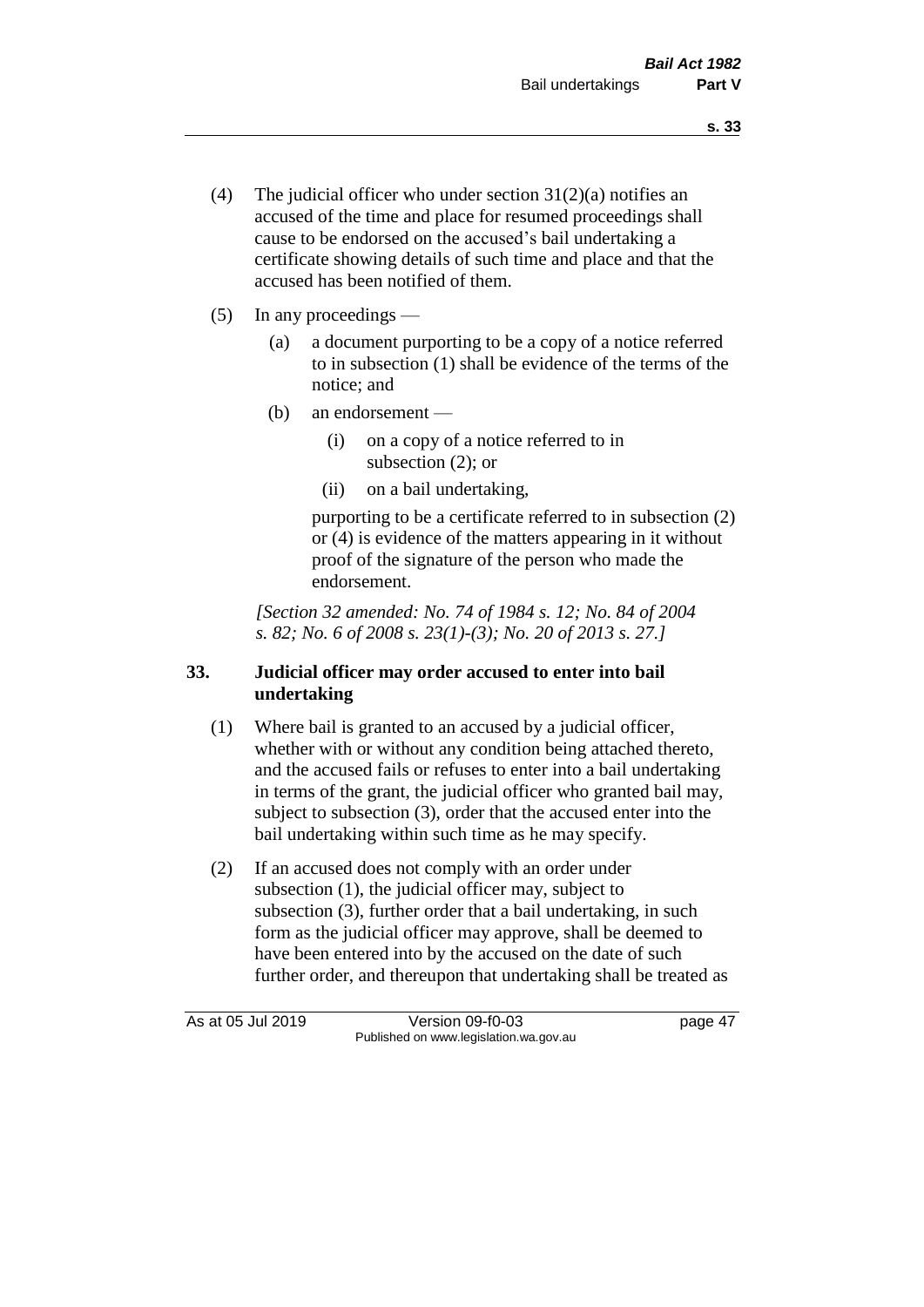if it had been duly entered into by the accused for the purposes of this Act.

- (3) A judicial officer shall not
	- (a) make an order under subsection (2) unless he has personally informed the accused of the terms and effect of the order made under subsection (1);
	- (b) exercise any of the powers conferred on him by this section unless he is satisfied that the accused has the capacity to enter into and comply with the undertaking.

*[Section 33 amended: No. 84 of 2004 s. 82.]* 

#### **34. When bail undertaking ceases to have effect**

A bail undertaking ceases to have effect —

- (a) upon the revocation of bail under section 55;
- (b) upon the death of the accused, but only if no order has been made under section 57;
- (c) subject to section 31, upon the appearance in court by the accused as required by his bail undertaking;
- (d) upon the discharge of the accused according to law from any further proceedings for the offence, or all of the offences, to which the bail undertaking relates;
- (e) during any period before the time at which the accused is required to appear in court when he is in custody for any other offence or reason.

*[Section 34 amended: No. 84 of 2004 s. 82.]* 

page 48 Version 09-f0-03 As at 05 Jul 2019 Published on www.legislation.wa.gov.au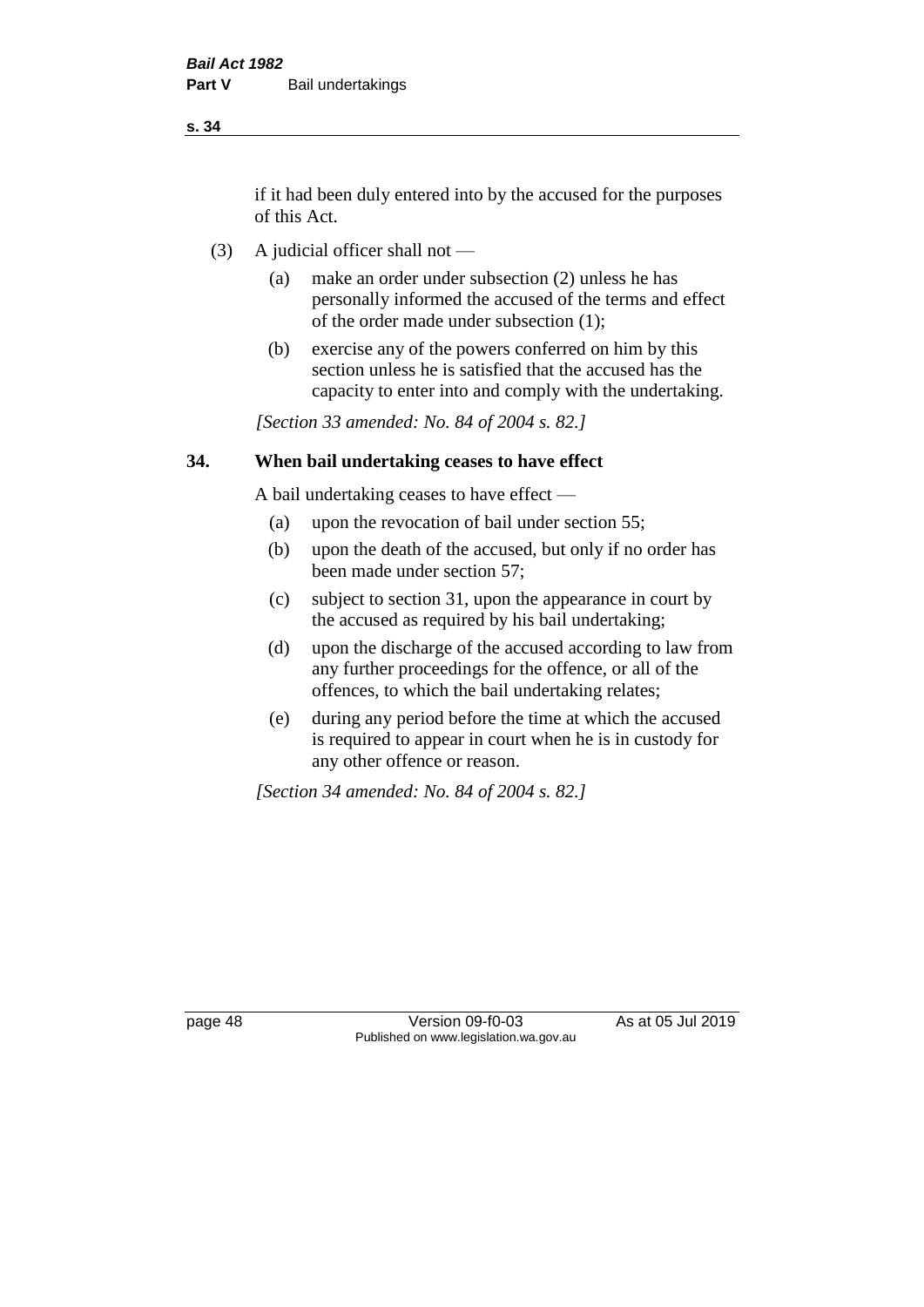# **Part VI — Sureties and surety undertakings**

#### **35. Surety and surety undertaking**

- (1) A surety is a person who, as a condition of the grant of bail to an accused, enters into a surety undertaking, that is to say, undertakes in writing that he will, subject to this Act, forfeit a specified amount of money if the accused fails to comply with any requirement of his bail undertaking mentioned in section  $28(2)(a)$  and (b).
- (2) A surety is required to be approved under section 40.
- (3) A forfeiture of money by a surety as mentioned in subsection (1) is enforceable as provided in section 49 but not otherwise.

*[Section 35 amended: No. 84 of 2004 s. 82; No. 6 of 2008 s. 18(3).]* 

#### **36. Sureties, who may approve**

- (1) The decision whether an applicant should be approved as a surety in any case is to be made —
	- (a) by a person referred to in section 29(a) to (d); or
	- (b) where the accused to whom bail has been granted is in prison, by a person for the time being in charge of the prison; or
	- (c) where the accused to whom bail has been granted is a child, by an authorised community services officer.
- (2) A judicial officer when granting bail to an accused subject to a requirement for a surety or sureties may make an order as to -
	- (a) the giving of notice to the prosecutor of an application for approval of any surety; or
	- (b) the person or persons who are to, or may, approve any surety,

and subsection (1) has effect subject to any such order. *[Section 36 inserted: No. 6 of 2008 s. 24(1).]*

As at 05 Jul 2019 Version 09-f0-03 page 49 Published on www.legislation.wa.gov.au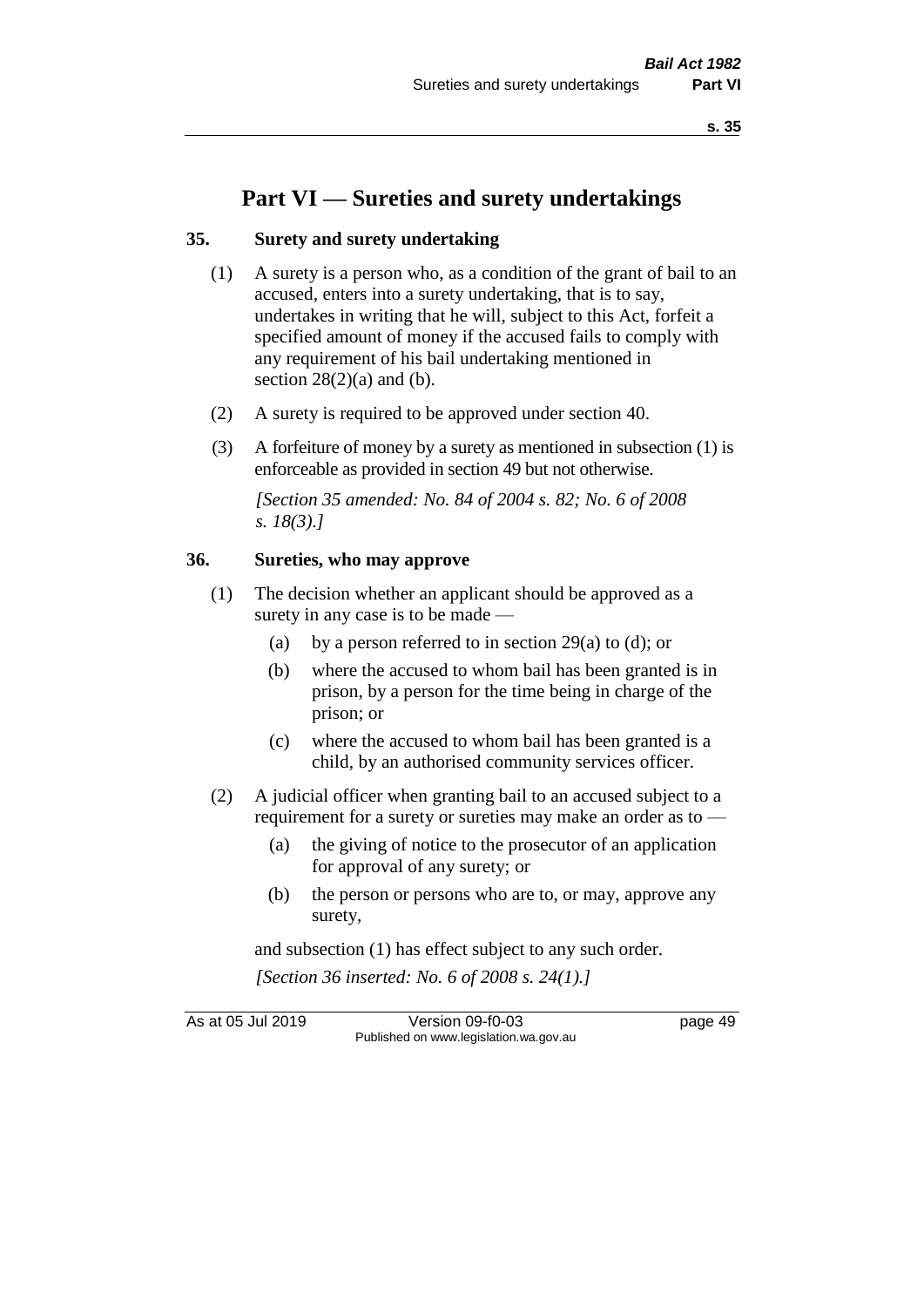## **37. Proposed surety to receive certain information and form**

- (1) Whenever a surety approval officer is called upon to decide whether an applicant should be approved as a surety, he shall ensure that the applicant is, or has been, given —
	- (a) a duly completed notice in the prescribed form showing details of the terms and conditions on which bail has been granted to the accused in whose case the surety is required; and
	- (b) such information in writing as to the effect of this Act in relation to the rights, obligations and liabilities of sureties as is prescribed for the purposes of this paragraph; and
	- (c) a prescribed form of declaration for completion designed to disclose to the surety approval officer all information relevant to the decision.
- (2) Before he makes his decision, the surety approval officer shall ensure that the applicant furnishes to him the declaration referred to in subsection (1)(c) duly completed.

*[Section 37 amended: No. 84 of 2004 s. 82; No. 6 of 2008 s. 24(4), (5) and 25; No. 20 of 2013 s. 28.]* 

# **38. Persons disqualified from being sureties**

- (1) A person is not qualified to be approved as a surety if  $-$ 
	- (a) he is under 18 years of age; or
	- (b) subject to subsection (2), the value of his assets, after provision is made for his debts and liabilities, is less than the amount which he might become liable to forfeit under his proposed surety undertaking; or
	- (c) there are reasonable grounds for believing that he has been, or will be, indemnified by any person against any forfeiture referred to in paragraph (b).

page 50 Version 09-f0-03 As at 05 Jul 2019 Published on www.legislation.wa.gov.au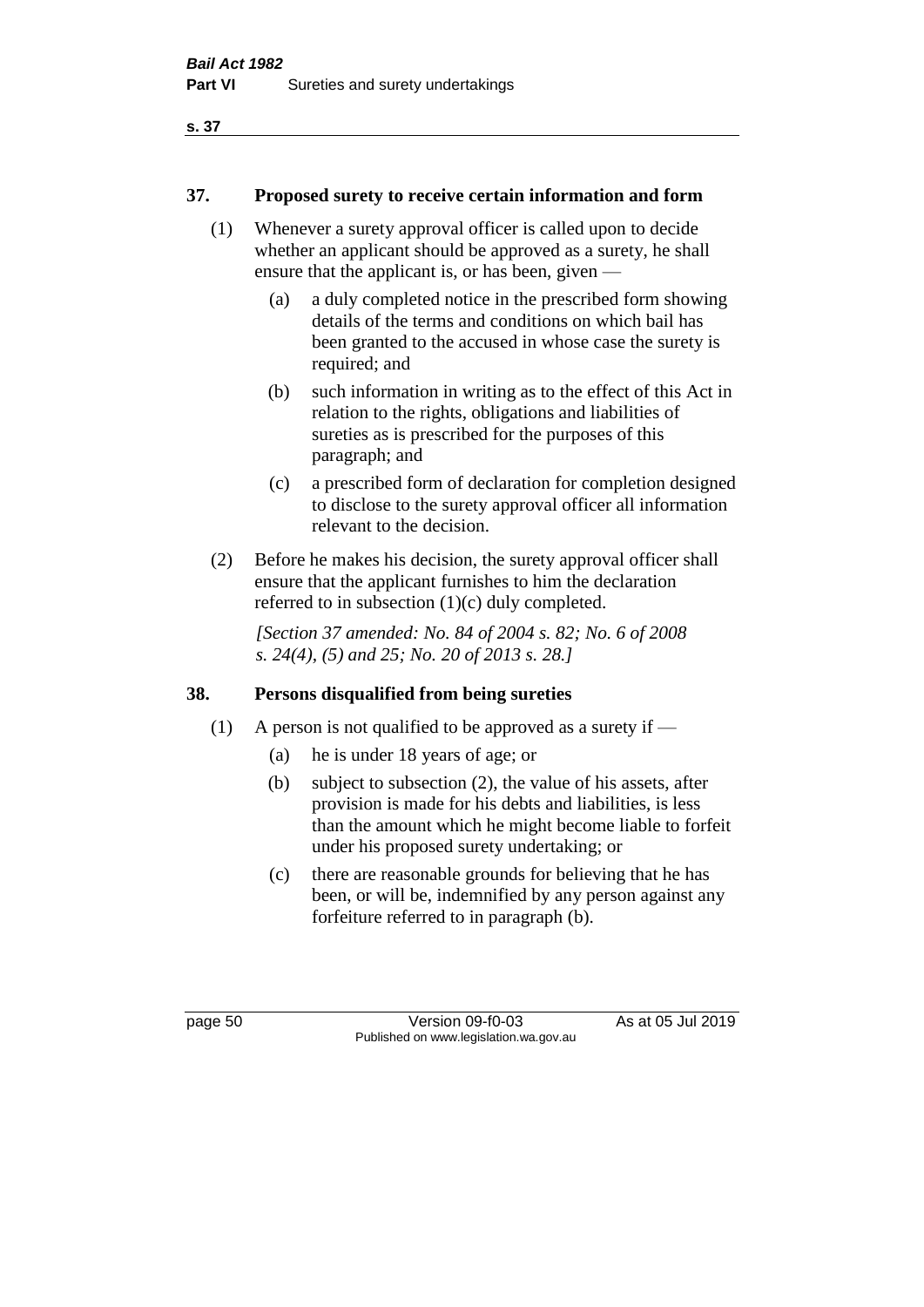(2) Subsection (1)(b) does not apply where the applicant for approval is required to give security sufficient to cover the amount which he might become liable to forfeit.

# **39. Matters to be regarded when approving sureties**

In determining whether an applicant is suitable to be a surety a surety approval officer shall have regard to all matters which appear to him to be relevant including, as well as any others, the following —

- (a) the character and antecedents of the applicant; and
- (b) his proximity to or connection with the accused, whether by kinship, place of residence or otherwise; and
- (c) his ability to pay, or give security for, the amount which he might become liable to forfeit under his proposed surety undertaking, without excessive hardship to himself or his dependants.

*[Section 39 amended: No. 84 of 2004 s. 82; No. 6 of 2008 s. 24(4).]* 

## **40. Decision on application by proposed surety**

- (1) Upon receipt of the duly completed declaration referred to in section  $37(1)(c)$ , the surety approval officer shall, after making any enquiries which he thinks desirable, make a decision, as soon as is practicable, either to approve or not to approve of the applicant as a surety in that case.
- (2) If the surety approval officer does not approve of the applicant as a surety he shall record the reasons for his doing so and inform the applicant and the accused thereof, or cause them to be so informed.

*[Section 40 amended: No. 15 of 1988 s. 15; No. 84 of 2004 s. 82; No. 6 of 2008 s. 24(5).]* 

As at 05 Jul 2019 Version 09-f0-03 page 51 Published on www.legislation.wa.gov.au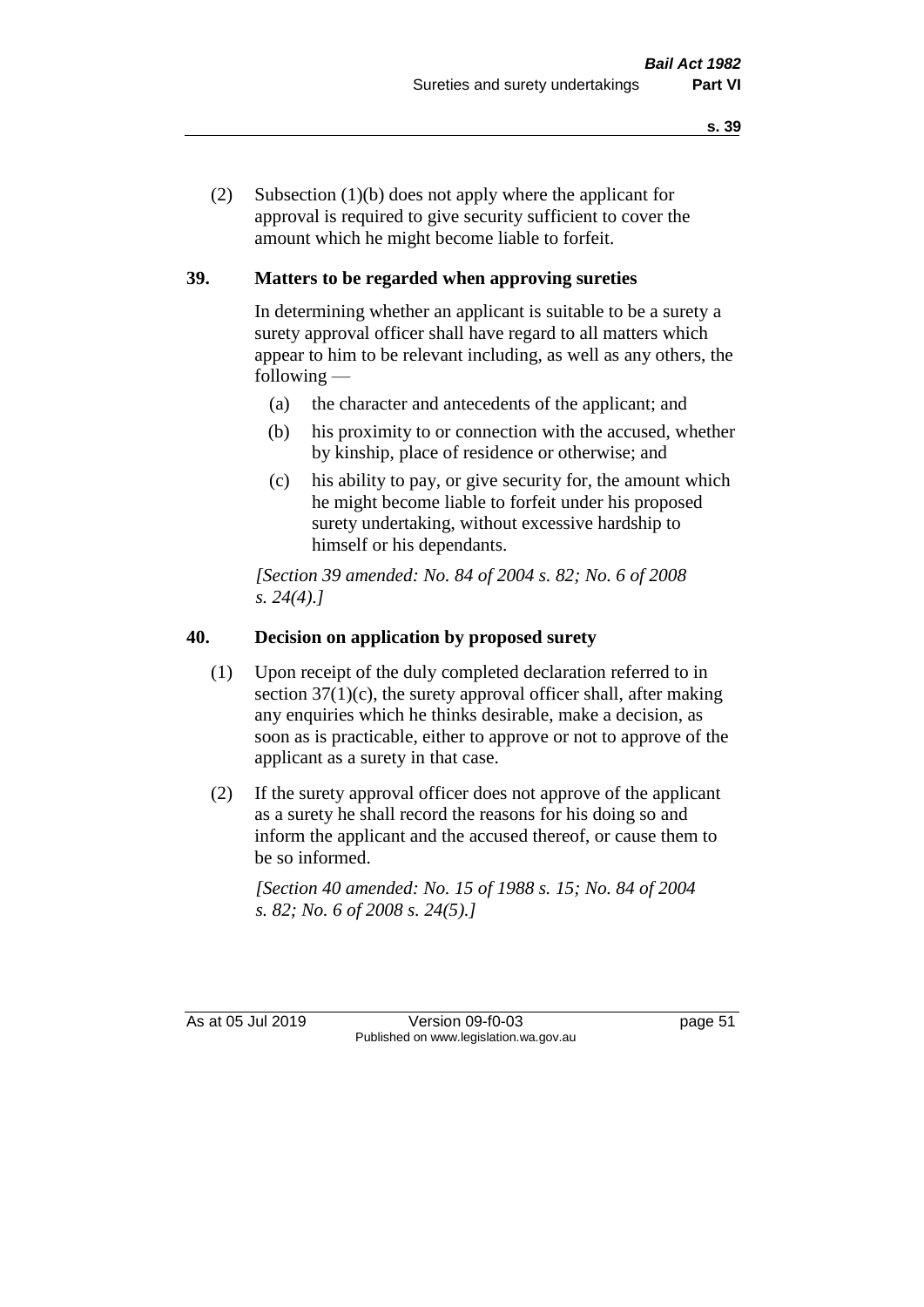#### **41. Finality of decision to refuse approval of surety**

- (1) A decision by a surety approval officer not to approve of the applicant as a surety is final unless the applicant becomes entitled to re-apply under subsection (2).
- (2) An applicant who is refused approval as a surety may re-apply for approval to the surety approval officer who made that decision, or if that officer is absent or unavailable to another surety approval officer, on the ground that —
	- (a) new facts have been discovered, new circumstances have arisen or the circumstances have changed since he was refused approval; or
	- (b) he failed to adequately present his case for approval on his previous application,

and the provisions of this Act, except section 37, shall, with necessary modifications, apply to any such further application and the decision thereon.

*[Section 41 amended: No. 6 of 2008 s. 24(3) and (4).]*

#### **42. Before whom surety undertaking may be entered into**

A surety undertaking need not be entered into before the surety approval officer who approved the surety but may be entered into before any person before whom the accused for whose appearance the surety is approved might enter into his bail undertaking under section 29.

*[Section 42 amended: No. 84 of 2004 s. 82; No. 6 of 2008 s. 24(5).]* 

#### **43. Duties of person before whom surety undertaking is entered into**

A person before whom a surety undertaking is to be entered into —

 $(a)$  shall —

(i) read to the surety; or

page 52 Version 09-f0-03 As at 05 Jul 2019 Published on www.legislation.wa.gov.au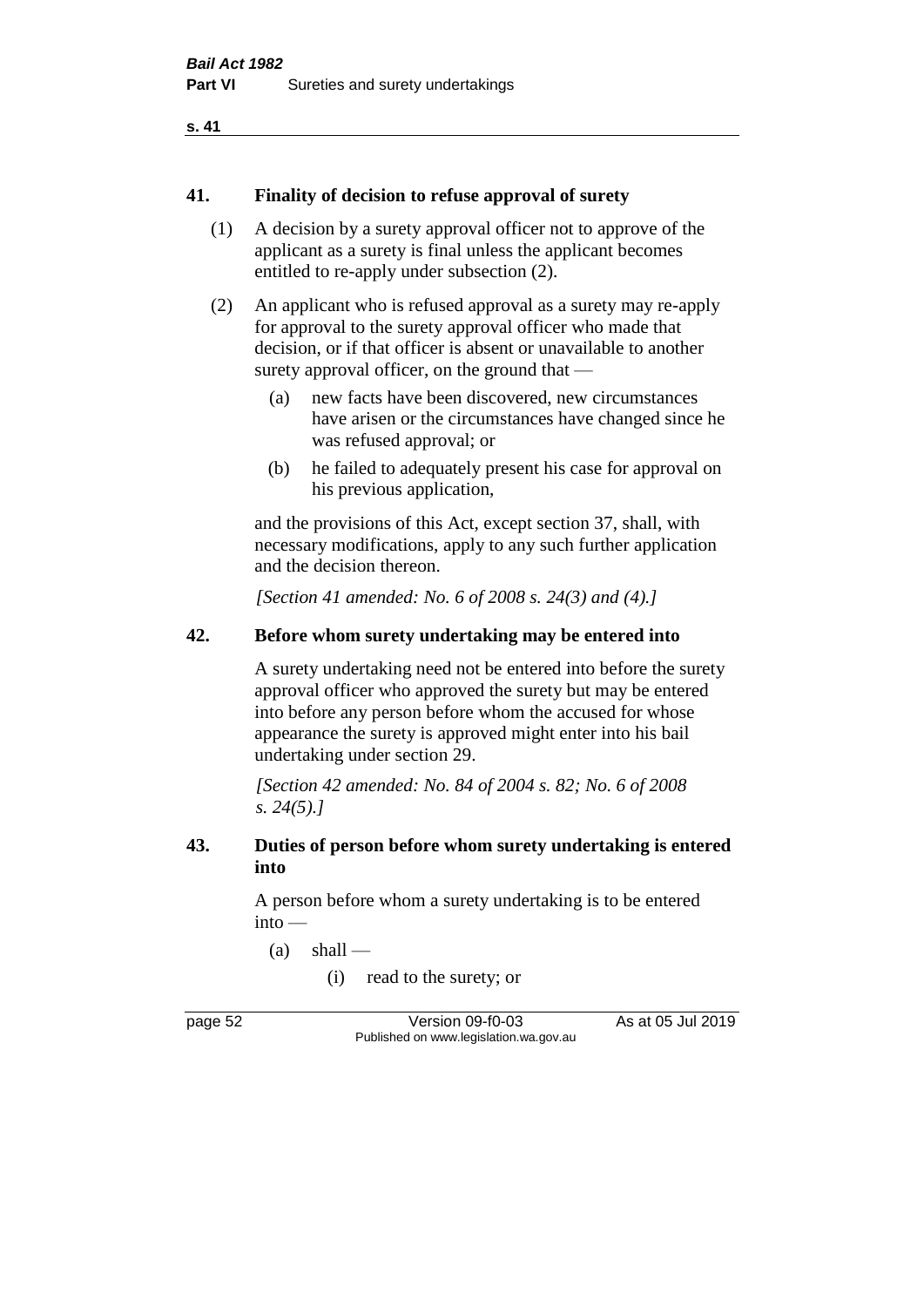- (ii) be informed by the surety that he has read; or
- (iii) if necessary, have translated to the surety,

the documents described in section  $37(1)(a)$  and (b), and the surety undertaking, before the surety enters into the undertaking; and

- (b) shall ensure that all conditions which are to be complied with by the surety have been complied with before the surety enters into his undertaking; and
- (c) shall give to the surety a copy of his surety undertaking as duly completed.

*[Section 43 amended: No. 74 of 1984 s. 13.]* 

#### **43A. Entering into surety undertaking where proposed surety interstate**

 $(1)$  In this section —

*proposed surety* means a person who is to enter into a surety undertaking;

*relevant official* means the person before whom the surety undertaking is to be entered into or was entered into, as the case requires;

*video link* means facilities (including closed circuit television) that enable, at the same time —

- (a) the relevant official to see and hear the proposed surety; and
- (b) the proposed surety to see and hear the relevant official.
- (2) This section applies if a proposed surety is in another State or a Territory.
- (3) The relevant official may comply with section 43(a) and (b) by means of a video link.
- (4) The relevant official may provide the surety undertaking to the proposed surety for completion by providing it by electronic means in accordance with the regulations.

As at 05 Jul 2019 Version 09-f0-03 page 53 Published on www.legislation.wa.gov.au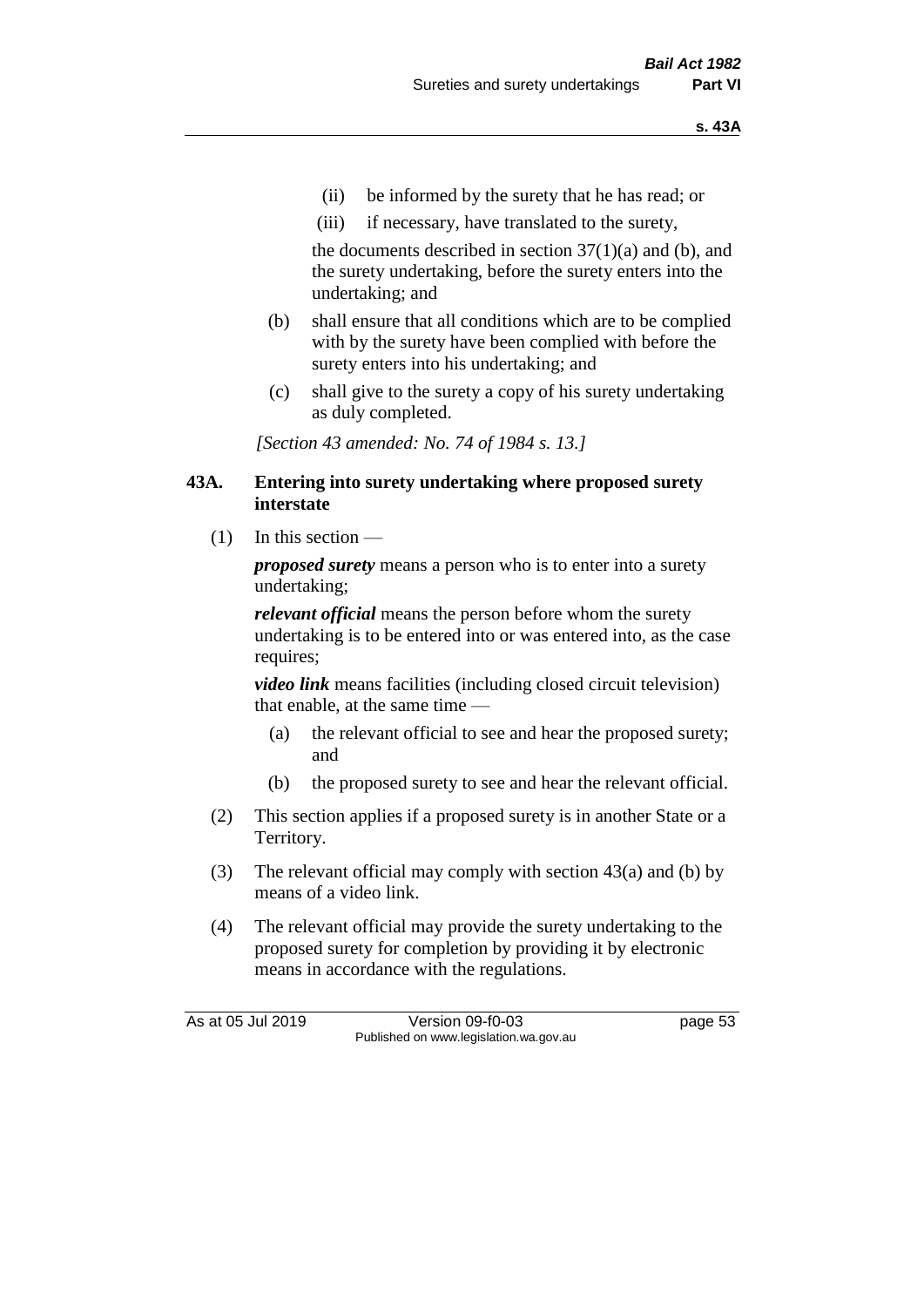- (5) The proposed surety may enter into the surety undertaking by providing the completed surety undertaking to the relevant official by electronic means in accordance with the regulations.
- (6) If the surety undertaking is provided by electronic means under subsection (4) or (5), any requirement for the proposed surety or the relevant official to sign it is to be taken to have been complied with if the full name of the proposed surety or the relevant official, as the case requires, appears in the appropriate place in the undertaking.
- (7) The relevant official may comply with section 43(c) by providing a copy of the surety undertaking (as duly completed) to the surety by electronic means in accordance with the regulations.
- (8) A surety undertaking that is entered into in accordance with this section is to be taken to have been entered into before the relevant official.
- (9) In any proceedings a document purporting to be a copy of a surety undertaking and purporting to be certified by the relevant official to be a copy of a surety undertaking entered into in accordance with this section is evidence of the surety undertaking without proof of the signature of the relevant official.

*[Section 43A inserted: No. 6 of 2008 s. 26; amended: No. 20 of 2013 s. 29.]*

# **44. When surety undertaking extends to different time or different time and place substituted under s. 31**

- (1) A surety undertaking does not extend to the failure by the accused to appear at a different time or a different time and place substituted pursuant to section 31 unless —
	- (a) the surety undertaking contains a provision stating that it does so extend and, where applicable under subsection (5), the surety has received notice as mentioned in that subsection; or

page 54 Version 09-f0-03 As at 05 Jul 2019 Published on www.legislation.wa.gov.au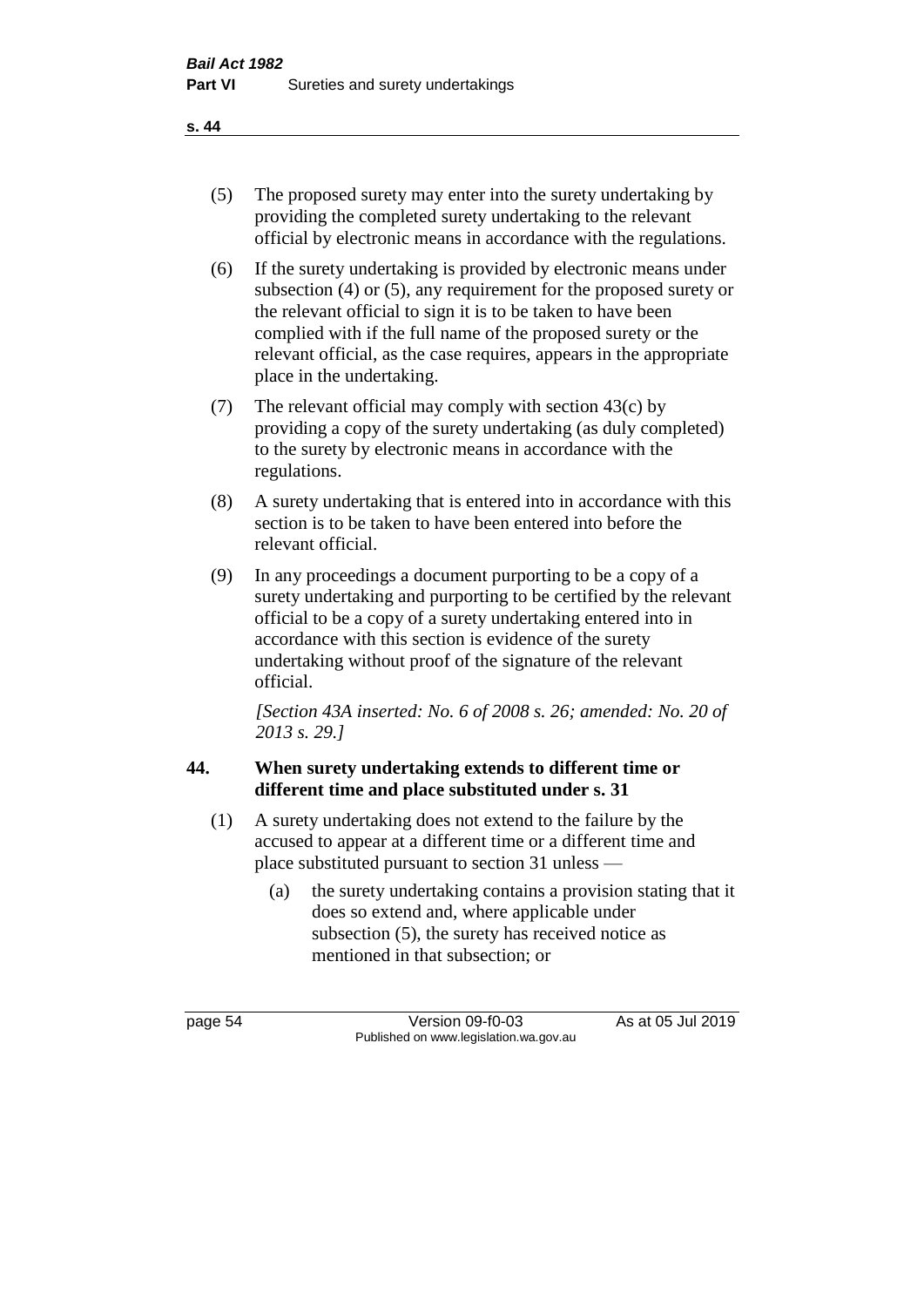- (b) subsection (2) applies.
- (2) A surety undertaking extends to the failure by the accused to appear at a different time substituted pursuant to section 31 during a trial if, at the option of the surety, the undertaking contains a provision stating —
	- (a) that it does so extend; and
	- (b) the effect of subsection (4).
- (3) In subsection  $(2)$  —

*trial* means that part of proceedings for an offence when evidence is being received by the court in respect of the offence and also extends to any time when —

- (a) legal argument is being heard; or
- (b) a judicial officer or a jury is deliberating.
- (4) Subsection (2) applies despite any amendment as defined in section 31A(1) if the endorsement or notice under section 31A(3)(a) in respect of the amendment includes a statement referred to in section 31A(4).
- (5) A surety undertaking may, at the option of the surety, also contain a provision stating that where —
	- (a) a different time or a different time and place for the accused's appearance is substituted pursuant to section 31; and
	- (b) subsection (2) does not apply,

the surety's liability only arises if the surety is given notice, as soon as is practicable, of the different time or the different time and place.

(6) Where, by operation of this section, a surety undertaking would extend to the failure by the accused to appear at a different time or a different time and place substituted pursuant to section 31, that extension is not affected by a reduction in the number of offences to which the accused's bail undertaking relates.

*[Section 44 inserted: No. 6 of 2008 s. 27(1).]*

As at 05 Jul 2019 Version 09-f0-03 page 55 Published on www.legislation.wa.gov.au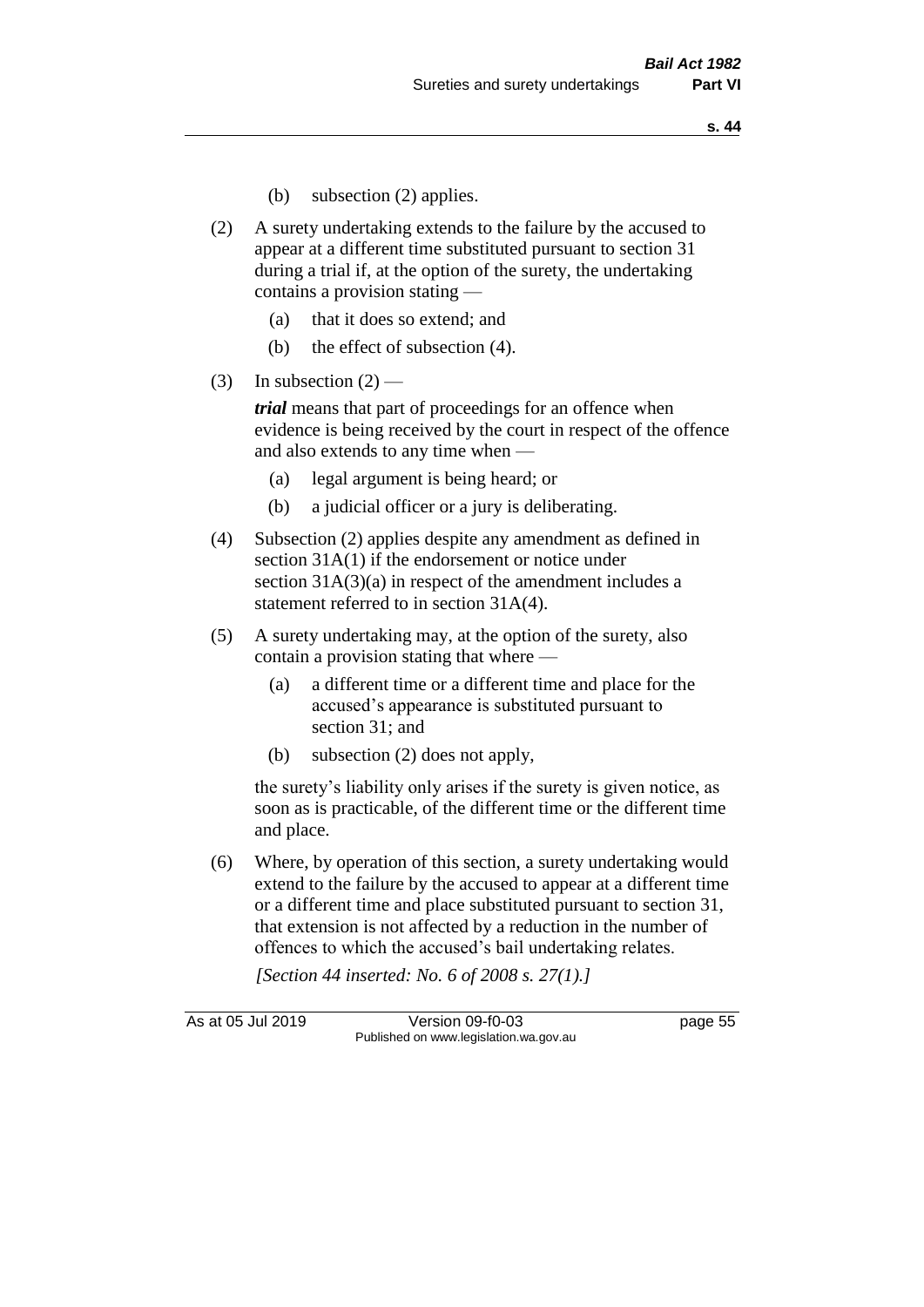```
s. 45
```
#### **45. Notices under s. 44, service and proof of**

- (1) For the purposes of section 44(5) notice to a surety may be given —
	- (a) orally to the surety by the judicial officer when he fixes a time and place for the proceedings or the resumed proceedings; or
	- (b) in the approved form to the surety personally; or
	- (c) by a person authorised under subsection  $(5)$ 
		- (i) sending or causing to be sent the approved form to the surety by post to the surety's address appearing in the records of the court; or
		- (ii) in urgent cases or with the surety's consent, providing or causing to be provided the approved form to the surety by electronic means in accordance with the regulations.
- (2) A person who gives a notice in accordance with subsection  $(1)(b)$  or  $(c)$  shall endorse on a file copy of the notice a certificate showing —
	- (a) that the person has done so; and
	- (b) the time of doing so.
- (2a) If a notice is sent by post under subsection  $(1)(c)$ , the notice is to be presumed, unless the contrary is shown, to have been received at the time when, in the ordinary course of events, it would have been delivered.
- (3) A judicial officer who, under subsection  $(1)(a)$ , notifies a surety of the time and place for the proceedings or the resumed proceedings shall cause to be endorsed on a file copy of the surety's undertaking a certificate showing details of such time and place and that the surety has been notified of them.
- (4) In any proceedings
	- (a) a document purporting to be a copy of a notice referred to in section 44(5) shall be evidence of the terms of the notice; and

page 56 Version 09-f0-03 As at 05 Jul 2019 Published on www.legislation.wa.gov.au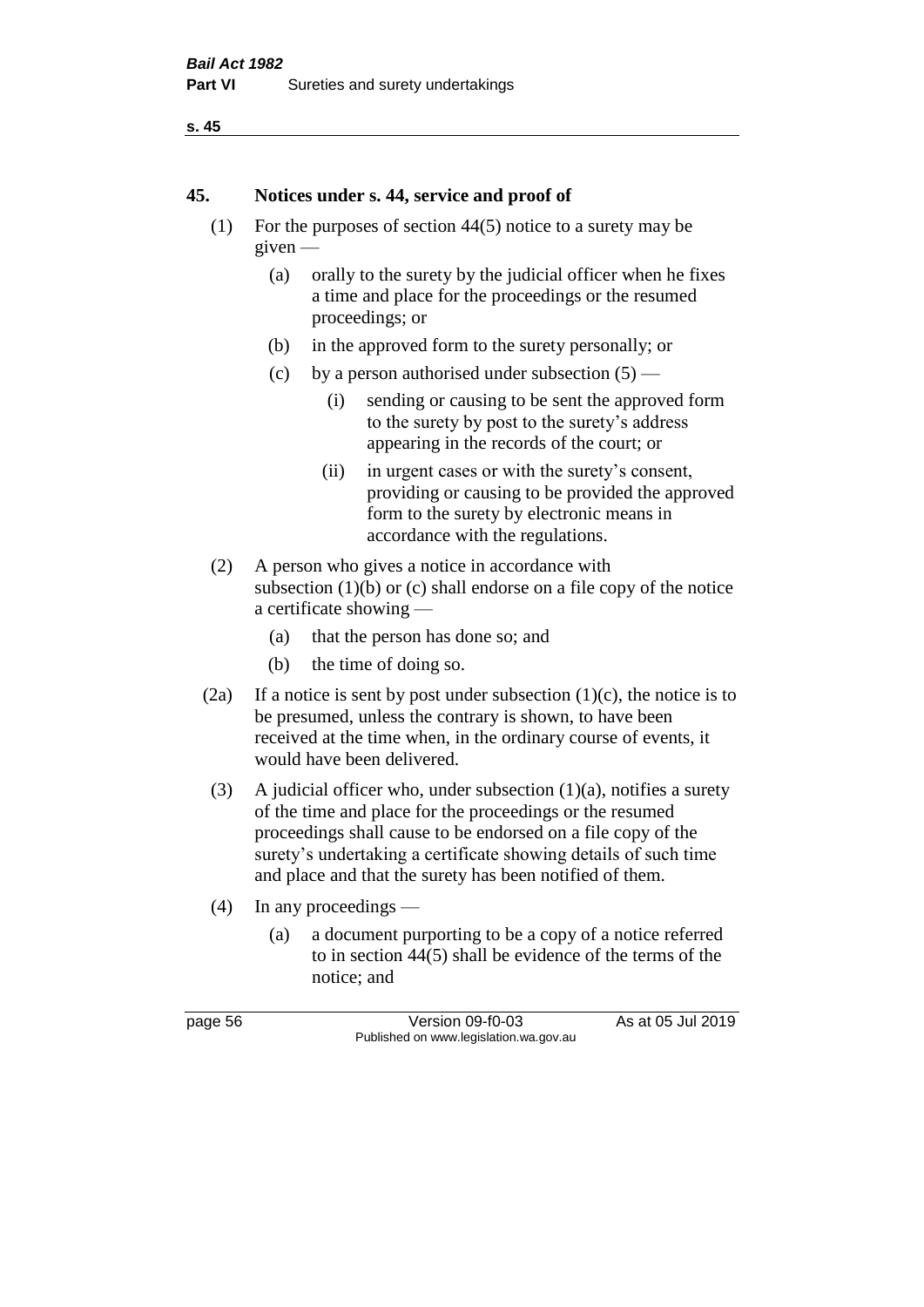- (b) an endorsement
	- (i) on a file copy of a notice given under subsection  $(1)(b)$  or  $(c)$  purporting to be a certificate referred to in subsection (2); or
	- (ii) on a file copy of a surety undertaking purporting to be a certificate referred to in subsection (3),

is evidence of the matters appearing in the certificate without proof of the signature of the person who made the endorsement.

- (5) A registrar of the court, other than a deputy registrar of the Magistrates Court or the Children's Court, is an authorised person for the purposes of subsection  $(1)(c)$  and in addition —
	- (a) in respect of committals to the Supreme Court, the Chief Justice; and
	- (b) in respect of committals to the District Court, the Chief Judge,

may authorise a person or persons, by name or office, to perform the function referred to in subsection  $(1)(c)$ .

*[Section 45 amended: No. 74 of 1984 s. 15; No. 59 of 2004 s. 141; No. 6 of 2008 s. 28(1)-(5); No. 20 of 2013 s. 30.]* 

#### **46. Surety's power to arrest accused**

- (1) A surety may arrest an accused for whose appearance in court he has entered into a surety undertaking if the surety has reasonable grounds to believe that —
	- (a) the accused
		- (i) is not likely to comply with the requirements of his bail undertaking mentioned in section  $28(2)(a)$  or (b); or
		- (ii) is, or has been, in breach of any condition of his bail undertaking mentioned in section 28(2)(c); or

As at 05 Jul 2019 Version 09-f0-03 page 57 Published on www.legislation.wa.gov.au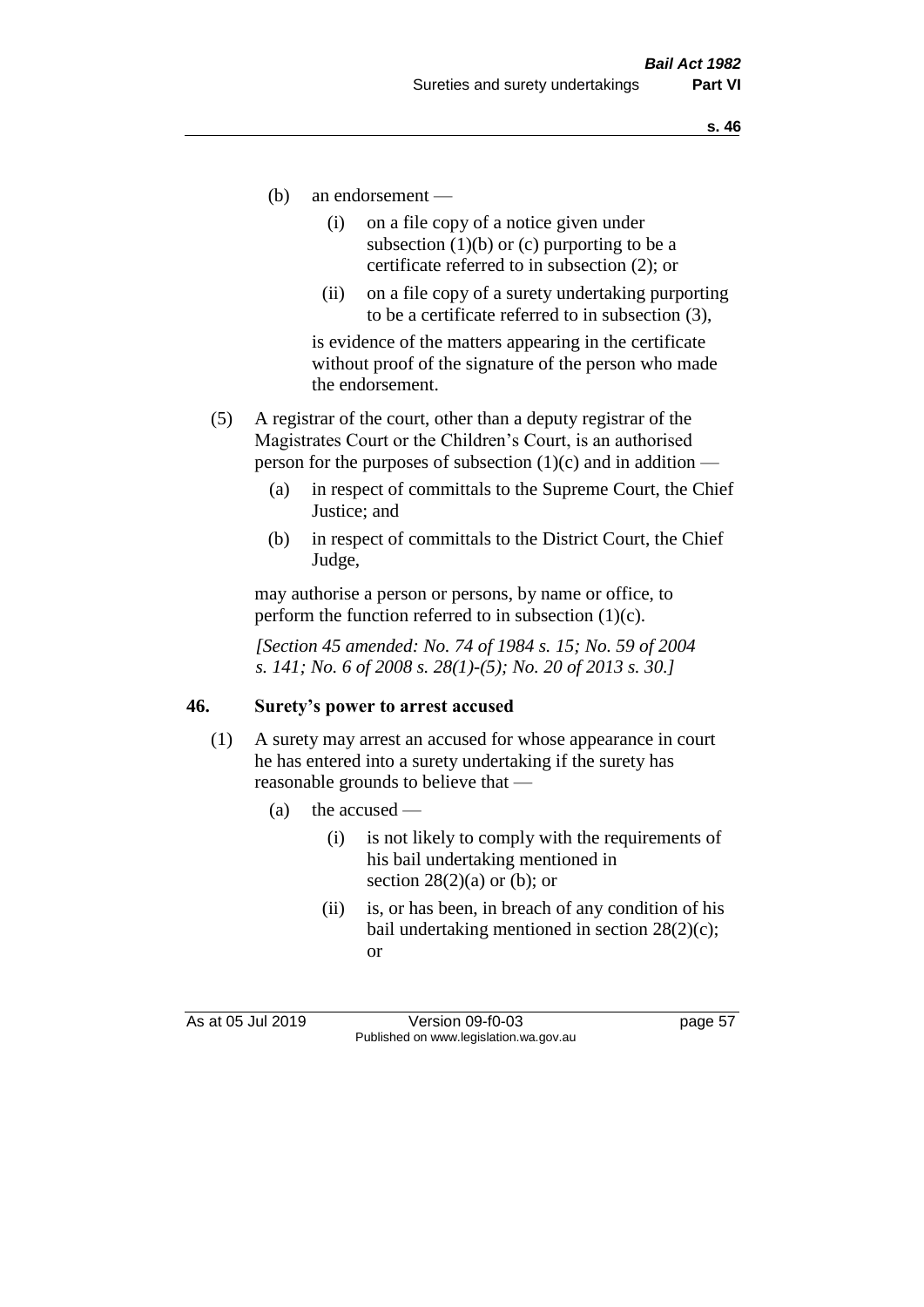(iii) is, or has been, in breach of a home detention condition mentioned in section 28(2)(d);

and

- (b) it is not expedient to invoke the assistance of the relevant officer under section 54(1) because the delay occasioned by doing so would defeat the purpose of that section.
- (2) A surety who arrests an accused under subsection (1) shall, as soon as is practicable, deliver him into the custody of a police officer and thereafter he shall be dealt with under section 54(4) and section 55, and those provisions shall apply, as if he had been arrested by a police officer under section 54(2).

*[Section 46 amended: No. 74 of 1984 s. 16; No. 61 of 1990 s. 10; No. 84 of 2004 s. 82; No. 6 of 2008 s. 33(5).]* 

# **47. When surety undertaking ceases to have effect**

A surety undertaking ceases to have effect —

- (a) upon the revocation of bail under section 55(1); or
- (b) upon the release of an accused under section 55(2) if the surety does not consent to the continuance in force of his surety undertaking; or
- (c) upon its being cancelled under section 48(4) (and as from the time fixed therefor) by an appropriate judicial officer; or
- (d) upon the death of the surety, but only if no order under section 49(1) has been made before then; or
- (e) subject to sections 31 and 44, upon the appearance in court by the accused as required by his bail undertaking; or
- (f) upon the discharge of the accused according to law from any further proceedings for the offence, or all of the offences, to which the surety undertaking relates; or

page 58 Version 09-f0-03 As at 05 Jul 2019 Published on www.legislation.wa.gov.au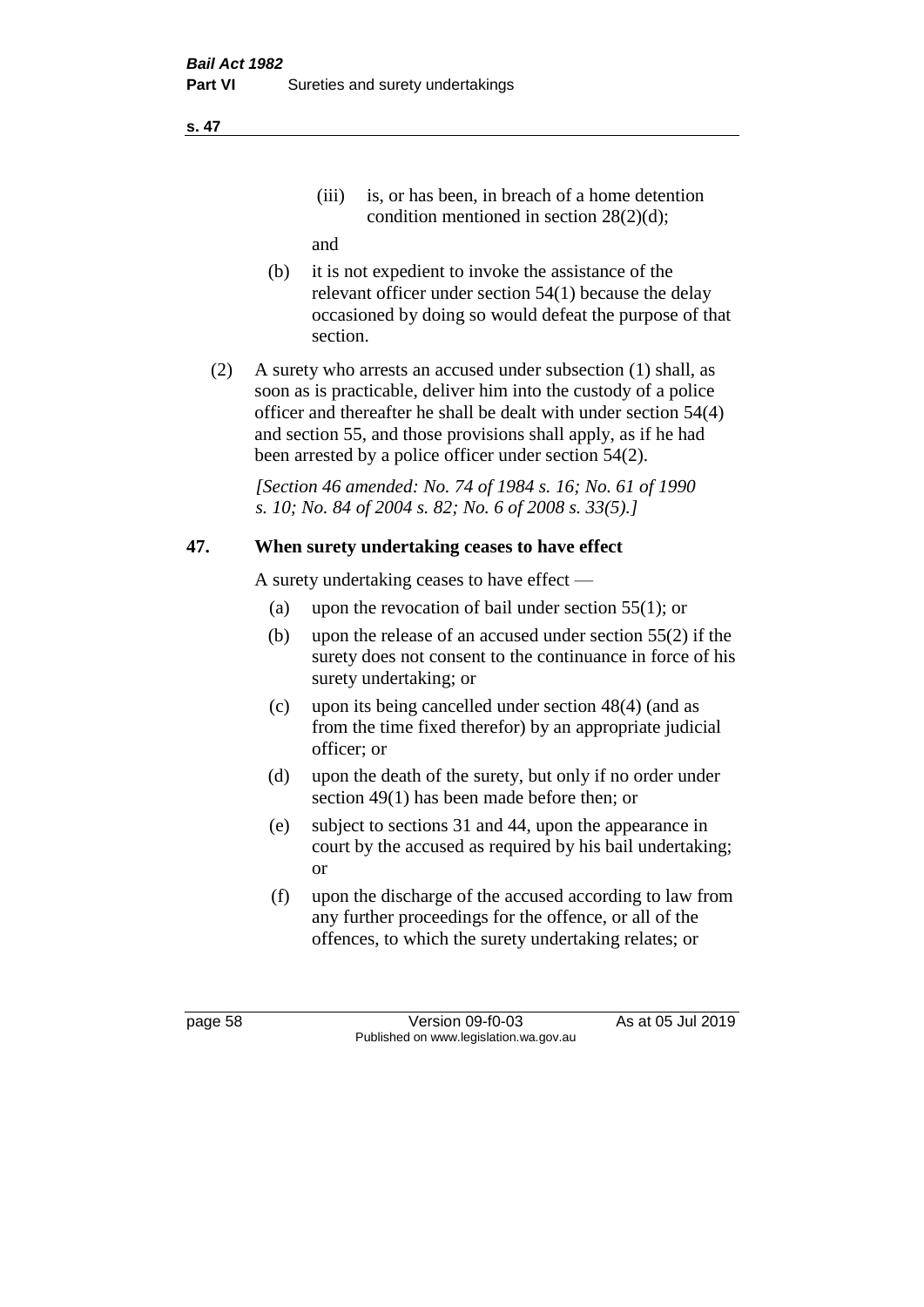(g) during any period before the time at which the accused is required to appear in court when he is in custody for any other offence or reason.

*[Section 47 amended: No. 84 of 2004 s. 82.]* 

#### **48. Surety may apply for cancellation of his undertaking**

- (1) A surety may apply to an appropriate judicial officer for cancellation of his undertaking.
- (2) An application under subsection (1) may be made at any time before that specified, or deemed by section 31(3) to be specified, in the accused's bail undertaking for his appearance in court.
- (3) Upon an application being made under subsection (1) an appropriate judicial officer shall cause the accused to appear before him or another such officer and may issue a warrant or summons for that purpose.
- (4) Upon the appearance of the accused before the time mentioned in subsection (2) an appropriate judicial officer shall —
	- (a) cancel the surety undertaking; and
	- (b) exercise one of the powers set out in section  $55(1)(d)$ or (e).
- (5) An application under subsection (1) must be made, and proceedings on it are to be conducted —
	- (a) in a court of summary jurisdiction in accordance with the regulations;
	- (b) in the Supreme Court or the District Court  $-\text{in}$ accordance with rules of court.

*[Section 48 amended: No. 59 of 2004 s. 141; No. 84 of 2004 s. 7 and 82; No. 6 of 2008 s. 29.]* 

### **49. Surety's undertaking to pay money, enforcing**

(1) Where an accused has failed to comply with any requirement of his bail undertaking mentioned in section 28(2)(a) or (b) the

As at 05 Jul 2019 Version 09-f0-03 page 59 Published on www.legislation.wa.gov.au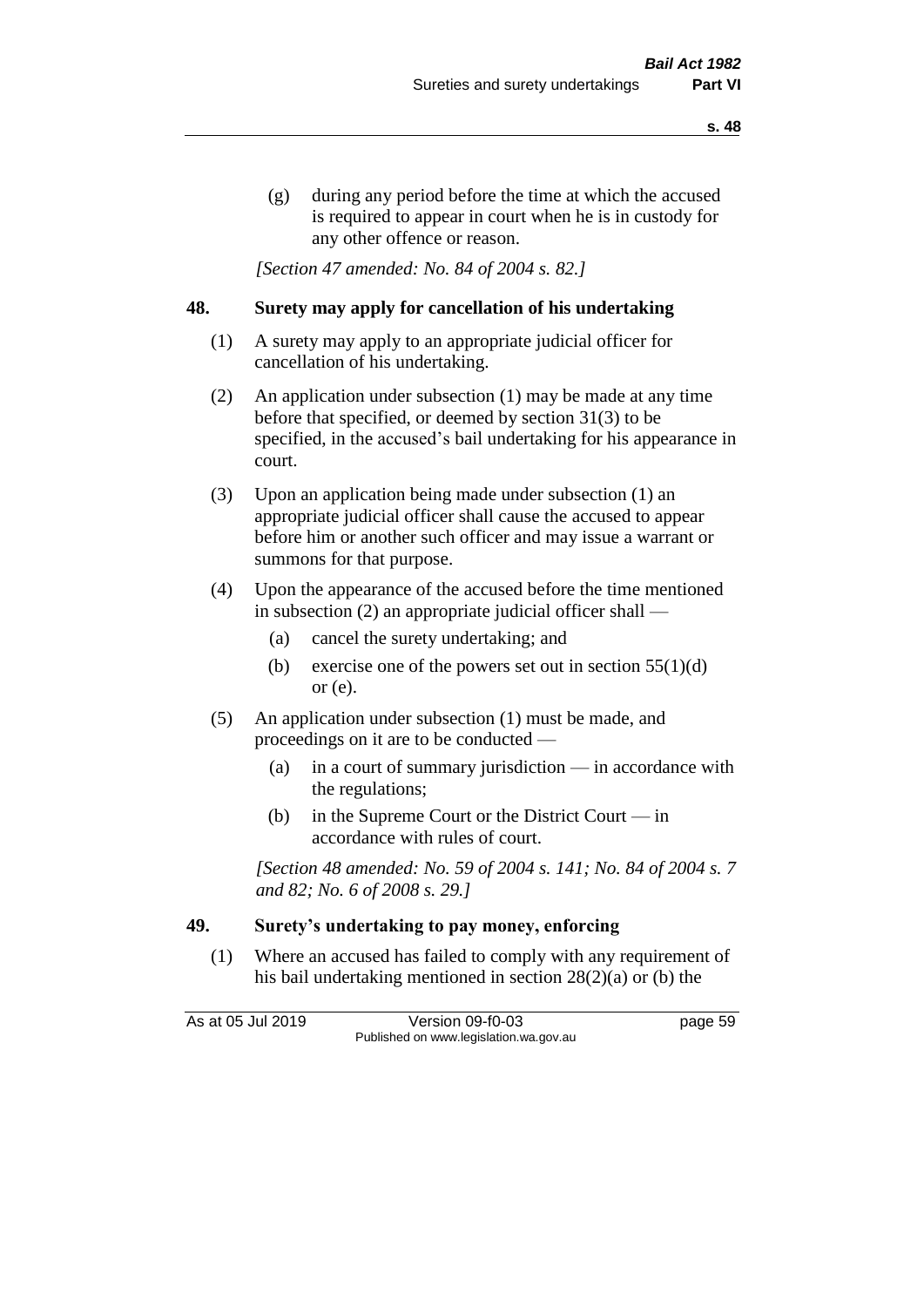following provisions of this section apply for the purpose of enforcing payment to the State of any sum thereupon payable by a surety in terms of his surety undertaking —

- (a) an application for an order that the sum be paid may be made to an appropriate judicial officer —
	- (i) by the Director of Public Prosecutions where the court before which the accused failed to appear was —
		- (I) the District Court, the Supreme Court or the Court of Appeal; or
		- (II) another court, if the Director of Public Prosecutions is the prosecutor in that court of the case against the accused;

or

- (ii) in other cases, by the State Solicitor or the registrar of the court before which the accused failed to appear;
- *[(b) deleted]*
	- (c) on the hearing of the application and upon proof of the surety's liability in terms of his undertaking, the judicial officer shall order forfeiture of the full amount specified in the undertaking unless the surety attends at the hearing and shows to the satisfaction of the judicial officer that there was reasonable cause for the failure of the accused to comply with the requirement to which the application relates;
- (d) notwithstanding paragraph (c), the judicial officer may decline to make an order under that paragraph or may order forfeiture in part only where the surety attends and shows to the satisfaction of the judicial officer —
	- (i) that, by reason of a change of circumstances since the undertaking was entered into, an order for forfeiture, or for forfeiture in full (as the case may be), would cause excessive hardship to the surety or his dependants; and

page 60 Version 09-f0-03 As at 05 Jul 2019 Published on www.legislation.wa.gov.au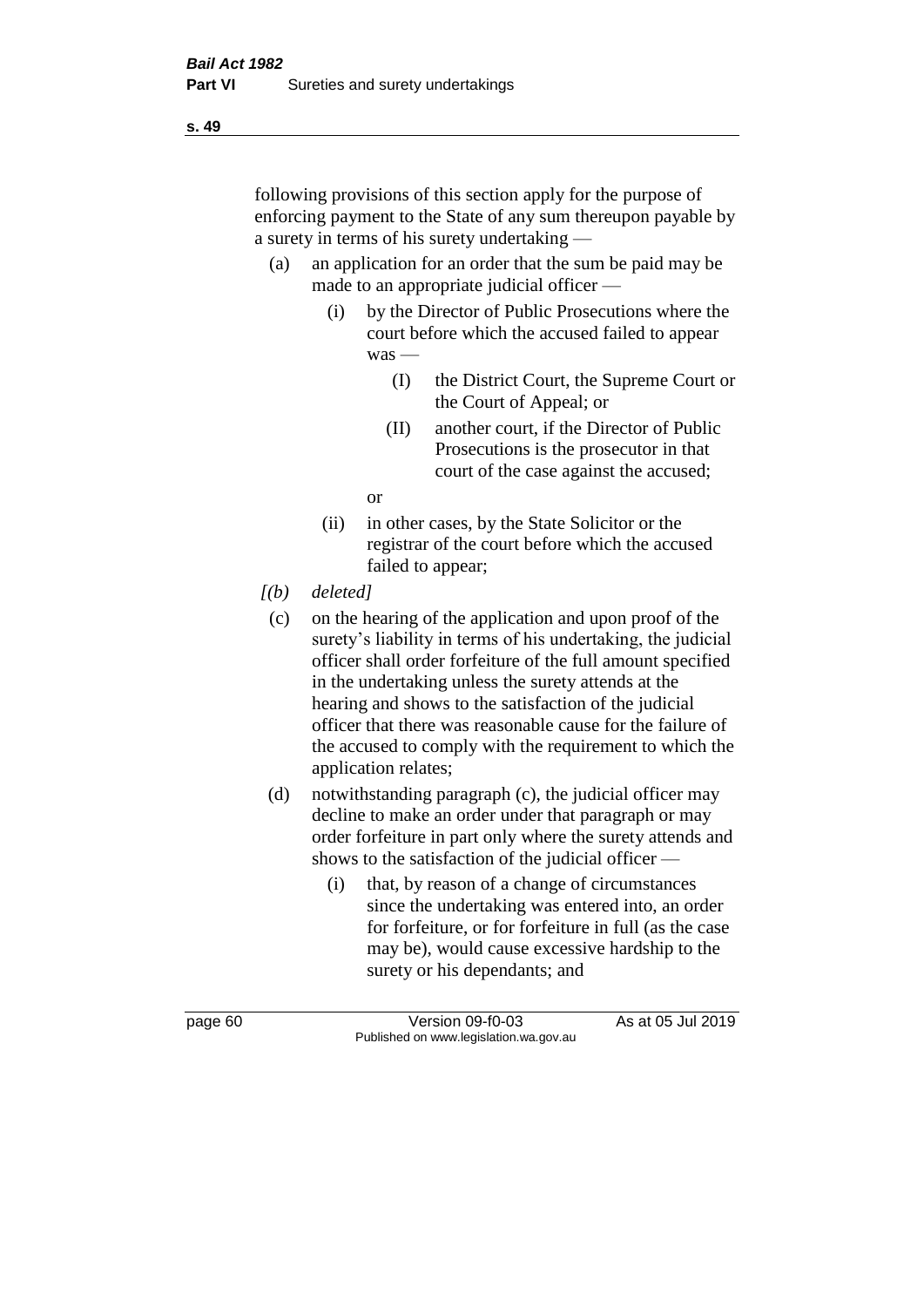- (ii) that such hardship would not be relieved by the exercise of one or more of the powers conferred by section 59;
- (e) an order may be made under this section whether or not the accused has been convicted of an offence against section 51(1) or (2) but if, after an order has been made, the surety satisfies the Governor that new facts have been discovered or new circumstances have arisen which show that there was reasonable cause for the failure of the accused as mentioned in paragraph (c), the Governor may exercise the power in section 139 of the *Sentencing Act 1995* as if the forfeiture were one to which that section applied.
- (2) An application under subsection (1) must be made, and proceedings on it are to be conducted —
	- (a) in a court of summary jurisdiction in accordance with the regulations;
	- (b) in the Supreme Court or the District Court  $-\text{in}$ accordance with rules of court.
- (3) Without prejudice to the recovery of such an amount as a civil debt due to the State, any amount to be paid under an order made under this section is to be paid, and its payment may be enforced under Part 5 of the *Fines, Penalties and Infringement Notices Enforcement Act 1994*, unless an order has been made under subsection (4).
- (4) If under this section the Supreme Court or the District Court makes an order requiring the payment of money, the court may make an order under section 59 of the *Sentencing Act 1995* in respect of the amount payable and for that purpose that section, with any necessary changes, applies as if the amount were a fine imposed on the surety.

*[Section 49 amended: No. 74 of 1984 s. 17; No. 92 of 1994 s. 5; No. 78 of 1995 s. 8; No. 65 of 2003 s. 121(3); No. 74 of 2003 s. 29; No. 59 of 2004 s. 141; No. 84 of 2004 s. 8, 11 and 82; No. 6 of 2008 s. 18(2) and 30(1) and (2).]* 

As at 05 Jul 2019 Version 09-f0-03 page 61 Published on www.legislation.wa.gov.au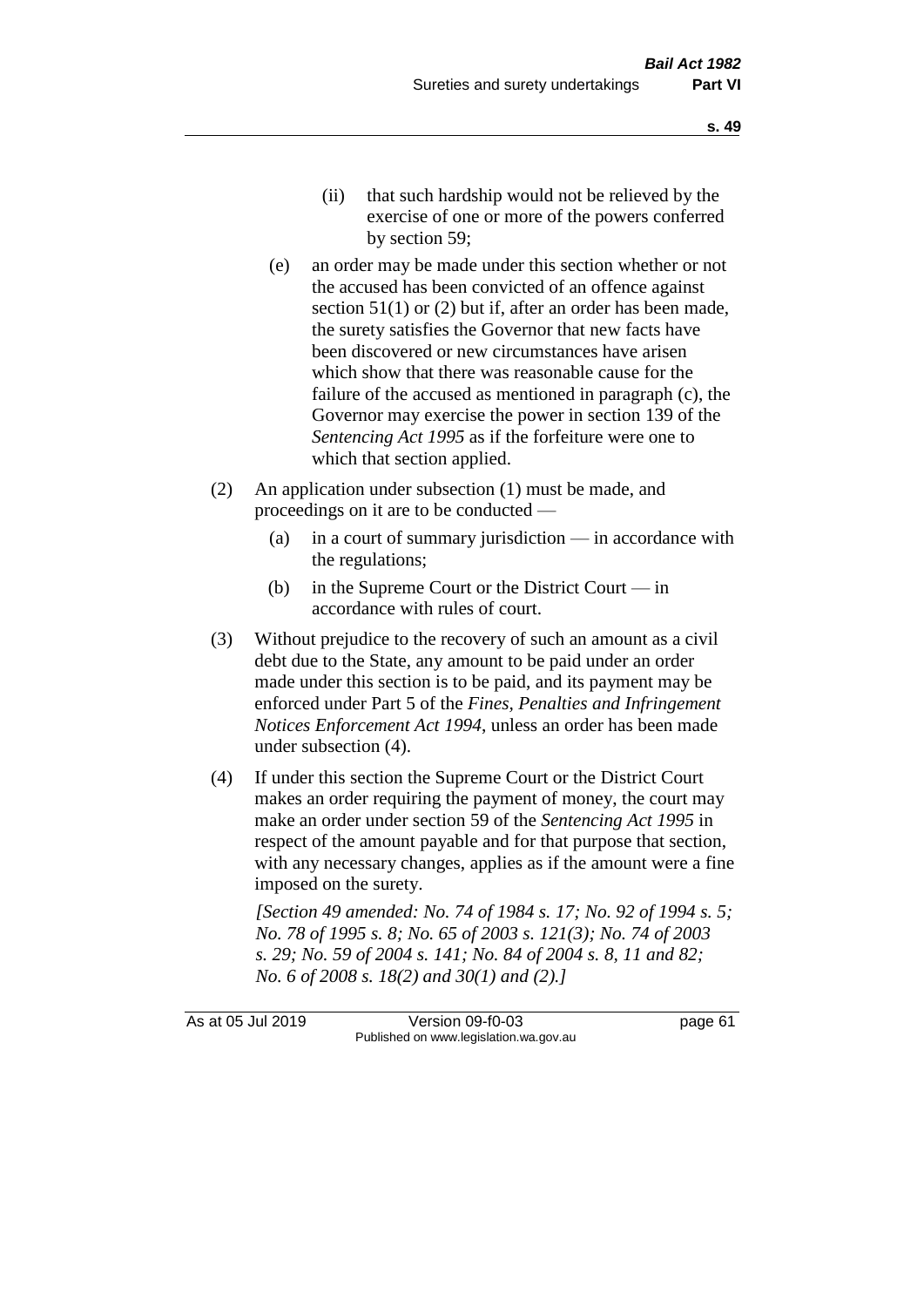#### **50. Indemnifying surety, offence**

- (1) If a person indemnifies, or agrees to indemnify, a surety or proposed surety against any liability which the surety or proposed surety may incur under this Act (including this section) he and the surety or proposed surety and any person with whom he agrees as aforesaid each commits an offence. Penalty: \$1 000 or imprisonment for 12 months or both.
- (2) An offence is committed under subsection  $(1)$ 
	- (a) whether the agreement is made before or after the surety undertaking is entered into and whether or not a proposed surety actually becomes a surety; and
	- (b) whether the compensation is to be in money or in money's worth.
- (3) An offence is not committed under subsection (1) by a surety or proposed surety if he shows —
	- (a) that he had no knowledge of an agreement within the meaning of subsection (1) proposed to be entered into between 2 other persons; or
	- (b) that having such knowledge he took all steps reasonably available to him to prevent the agreement being entered into.

*[Section 50 amended: No. 74 of 1984 s. 18.]* 

page 62 Version 09-f0-03 As at 05 Jul 2019 Published on www.legislation.wa.gov.au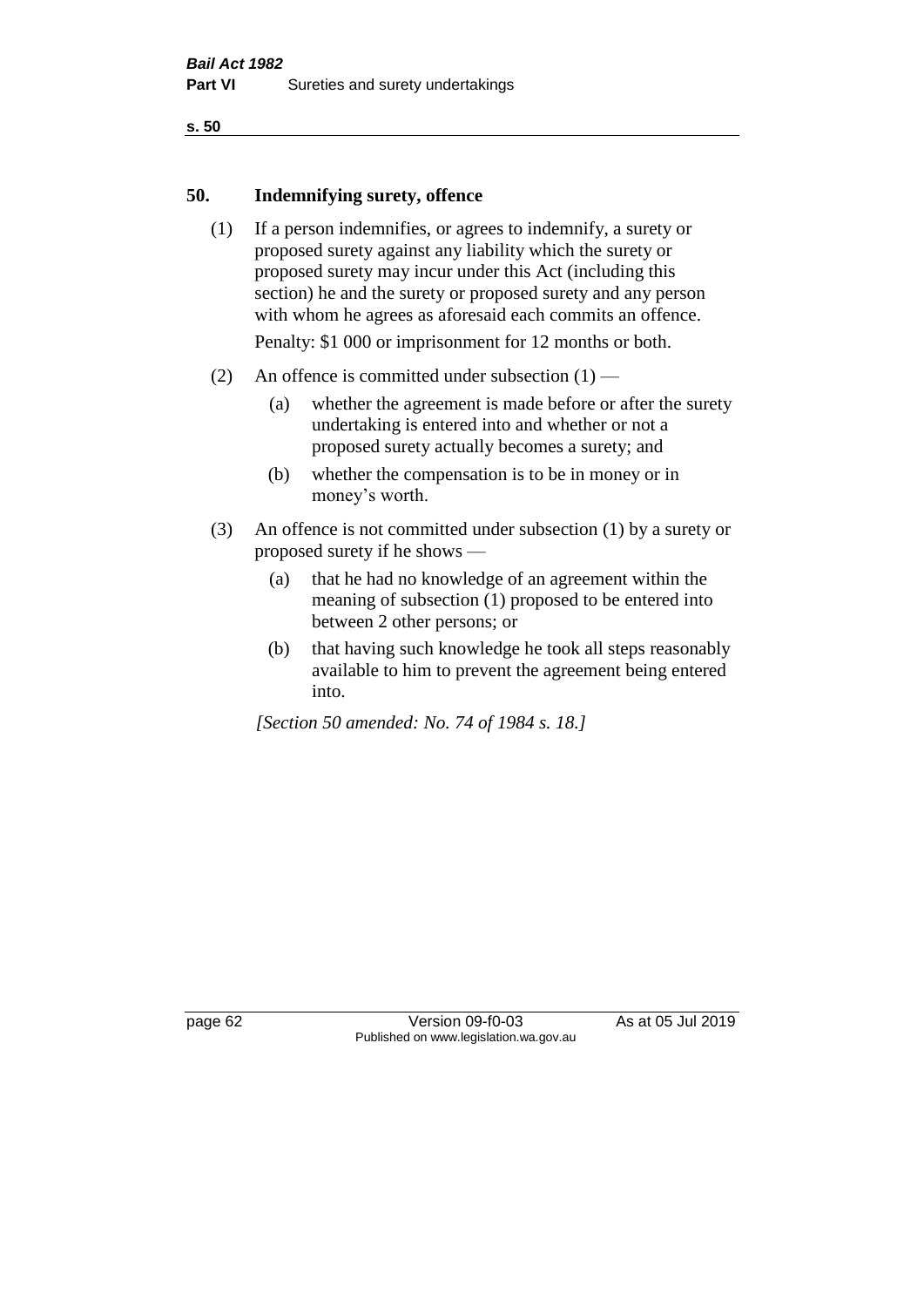**s. 50A**

# **Part VIA — Administration of home detention conditions**

*[Heading inserted: No. 61 of 1990 s. 11.]* 

# **50A. Powers of CEO (corrections)**

The CEO (corrections) has all of the powers conferred under this Act on a community corrections officer and may review, vary, or rescind a direction given by a community corrections officer.

*[Section 50A inserted: No. 61 of 1990 s. 11; amended: No. 31 of 1993 s. 9; No. 65 of 2006 s. 53.]* 

*[50B. Deleted: No. 78 of 1995 s. 8.]* 

# **50C. Powers and duties of community corrections officers**

- (1) A community corrections officer may give such reasonable directions to an accused subject to a home detention condition as are necessary for the proper administration of the condition and any other condition imposed on the grant of bail to the accused including, without limiting the generality of the foregoing, directions as to —
	- (a) when the accused may leave the place where he is required by the home detention condition to remain; and
	- (b) the period of any authorised absence from the place where he is required by the home detention condition to remain; and
	- (c) when the accused shall return to the place where he is required by the home detention condition to remain; and
	- (d) the method of travel to be used by the accused during any absence from the place where he is required by the home detention condition to remain; and
	- (e) the manner in which the accused shall report his whereabouts.

As at 05 Jul 2019 Version 09-f0-03 page 63 Published on www.legislation.wa.gov.au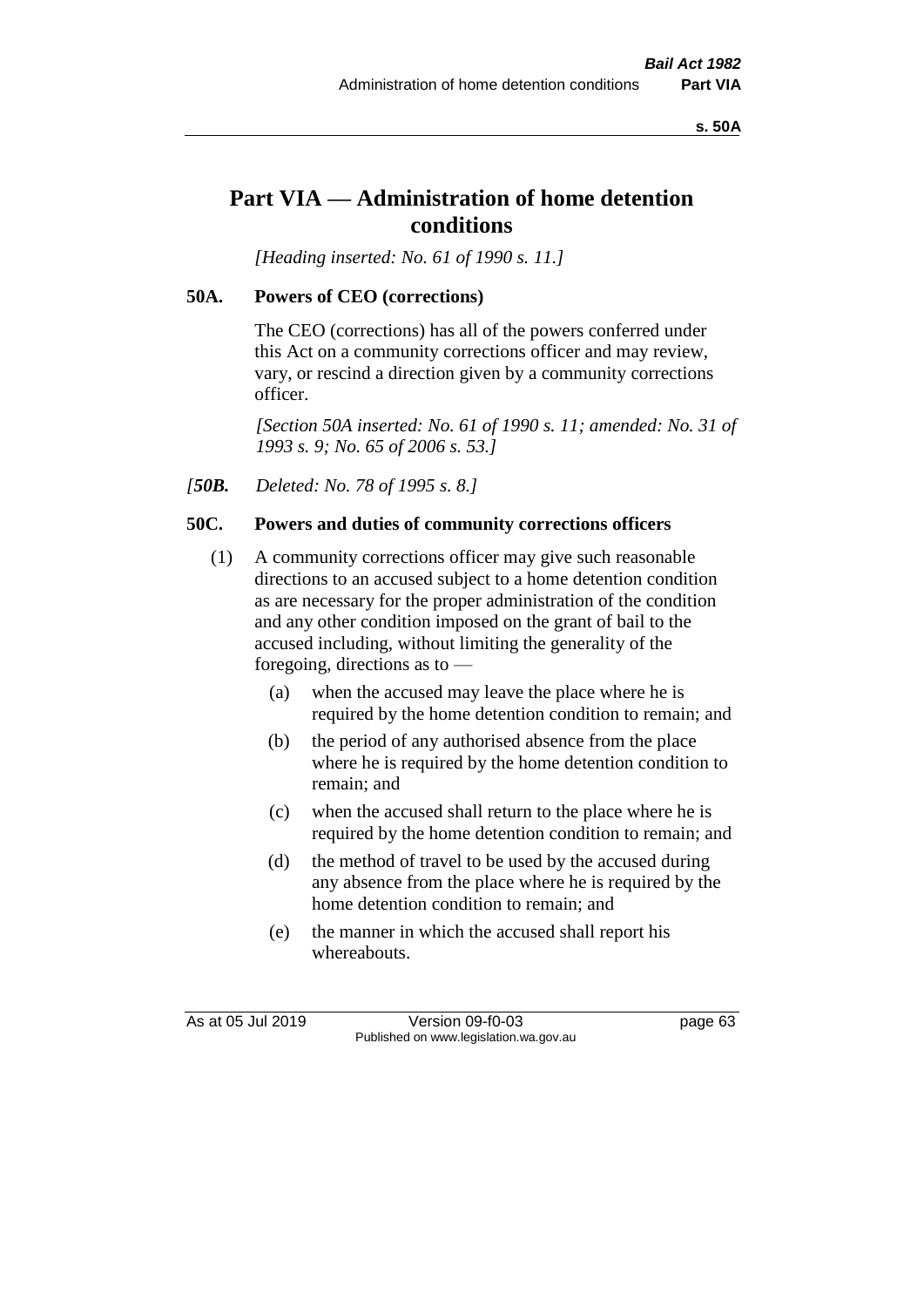(2) For the purpose of ascertaining whether or not an accused is

**s. 50C**

|         |                                                                                                                                                                                          | complying with a home detention condition or any direction<br>given pursuant to subsection (1), a community corrections<br>officer may, at any time $-$                      |  |
|---------|------------------------------------------------------------------------------------------------------------------------------------------------------------------------------------------|------------------------------------------------------------------------------------------------------------------------------------------------------------------------------|--|
|         | (a)                                                                                                                                                                                      | enter or telephone the place where the accused is<br>required by a home detention condition to remain; or                                                                    |  |
|         | (b)                                                                                                                                                                                      | enter or telephone the accused's place of employment or<br>any other place where the accused is permitted or<br>required to attend; or                                       |  |
|         | (c)                                                                                                                                                                                      | question any person at any place referred to in<br>paragraph $(a)$ or $(b)$ .                                                                                                |  |
| (3)     | A person who $-$                                                                                                                                                                         |                                                                                                                                                                              |  |
|         | (a)                                                                                                                                                                                      | hinders a person exercising powers under subsection (2);<br><b>or</b>                                                                                                        |  |
|         | (b)                                                                                                                                                                                      | fails to answer a question put pursuant to<br>subsection $(2)(c)$ or gives an answer that the person<br>knows is false or misleading in a material particular,               |  |
|         |                                                                                                                                                                                          | commits an offence.                                                                                                                                                          |  |
|         |                                                                                                                                                                                          | Penalty: \$2 000 and imprisonment for 12 months.                                                                                                                             |  |
| (4)     | A community corrections officer —                                                                                                                                                        |                                                                                                                                                                              |  |
|         | (a)                                                                                                                                                                                      | shall keep such records and make such returns and<br>reports in relation to accused persons subject to home<br>detention conditions as the CEO (corrections) directs;<br>and |  |
|         | (b)                                                                                                                                                                                      | shall make any records relating to an accused subject to<br>a home detention condition available on the request of<br>the CEO (corrections) to him.                          |  |
|         | [Section 50C inserted: No. 61 of 1990 s. 11; amended: No. 31<br>of 1993 s. 9; No. 50 of 2003 s. 37(3); No. 84 of 2004 s. 82 and<br>83(3); No. 65 of 2006 s. 53; No. 2 of 2008 s. 56(2).] |                                                                                                                                                                              |  |
|         |                                                                                                                                                                                          |                                                                                                                                                                              |  |
| page 64 |                                                                                                                                                                                          | As at 05 Jul 2019<br>Version 09-f0-03<br>Published on www.legislation.wa.gov.au                                                                                              |  |
|         |                                                                                                                                                                                          |                                                                                                                                                                              |  |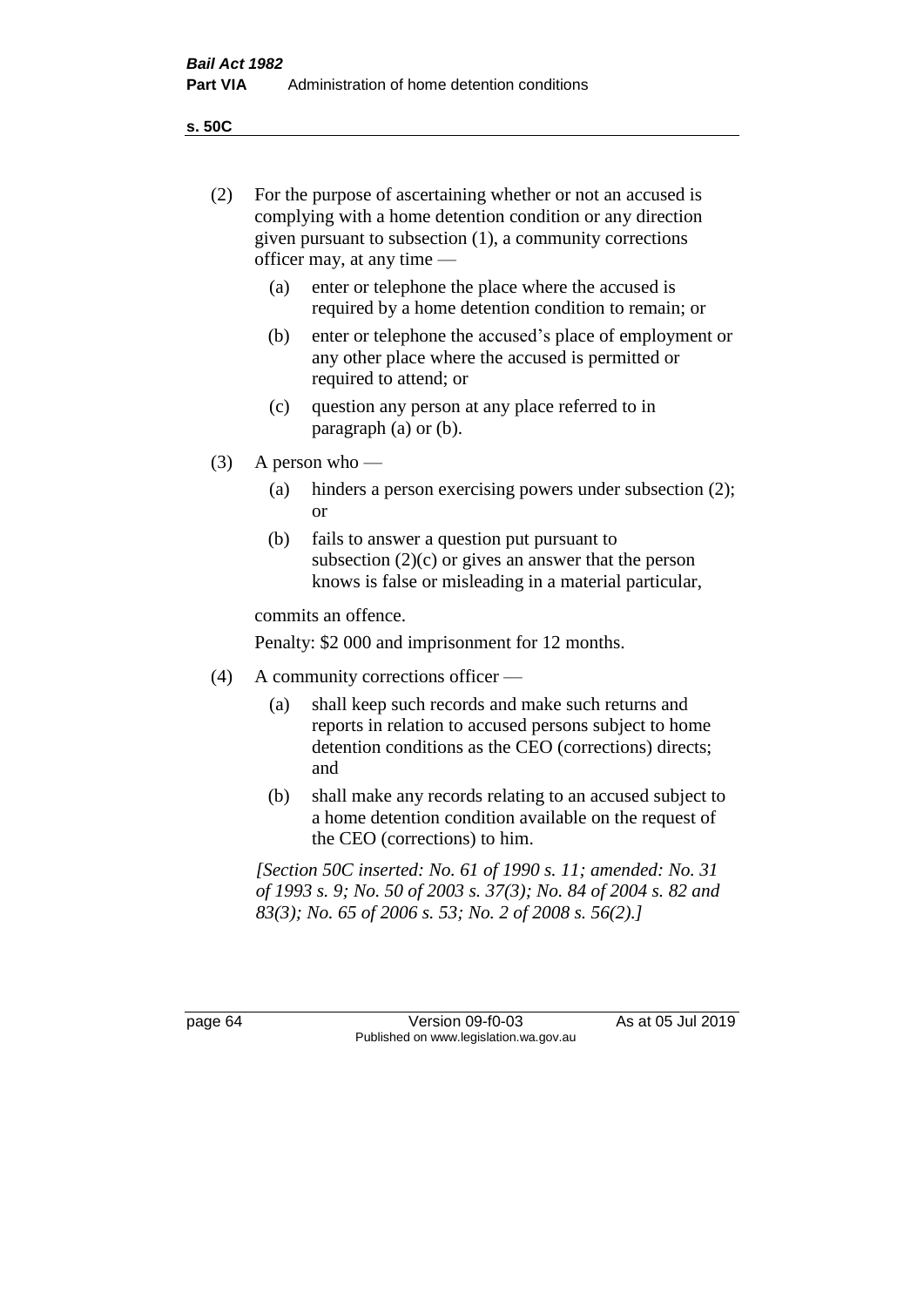#### **50D. Powers of members of Police Force**

- (1) For the purpose of ascertaining whether or not an accused is complying with a home detention condition, a member of the Police Force may —
	- (a) require the accused to produce a copy of his bail undertaking and any notice by the CEO (corrections) under section 50E(a) for inspection; and
	- (b) require the accused to explain why he is absent from the place where he is required by the home detention condition to remain.
- (2) An accused who fails to comply with subsection  $(1)(a)$  or who fails to explain when required to do so under subsection  $(1)(b)$ or who gives an explanation that the accused knows is false or misleading in a material particular, commits an offence.

Penalty: \$2 000.

*[Section 50D inserted: No. 61 of 1990 s. 11; amended: No. 31 of 1993 s. 9; No. 50 of 2003 s. 37(4); No. 84 of 2004 s. 82; No. 65 of 2006 s. 53.]* 

#### **50E. CEO (corrections) may substitute different place of detention and apply conditions**

The CEO (corrections) may, at any time, by notice in writing given to an accused granted bail subject to a home detention condition —

- (a) substitute a different place for the place where an accused is required by a home detention condition to remain;
- (b) require the accused to comply with such of the conditions specified in the list provided to the accused under section 24A(4) as are specified in the notice.

*[Section 50E inserted: No. 61 of 1990 s. 11; amended: No. 31 of 1993 s. 9; No. 84 of 2004 s. 82; No. 65 of 2006 s. 53.]* 

As at 05 Jul 2019 Version 09-f0-03 page 65 Published on www.legislation.wa.gov.au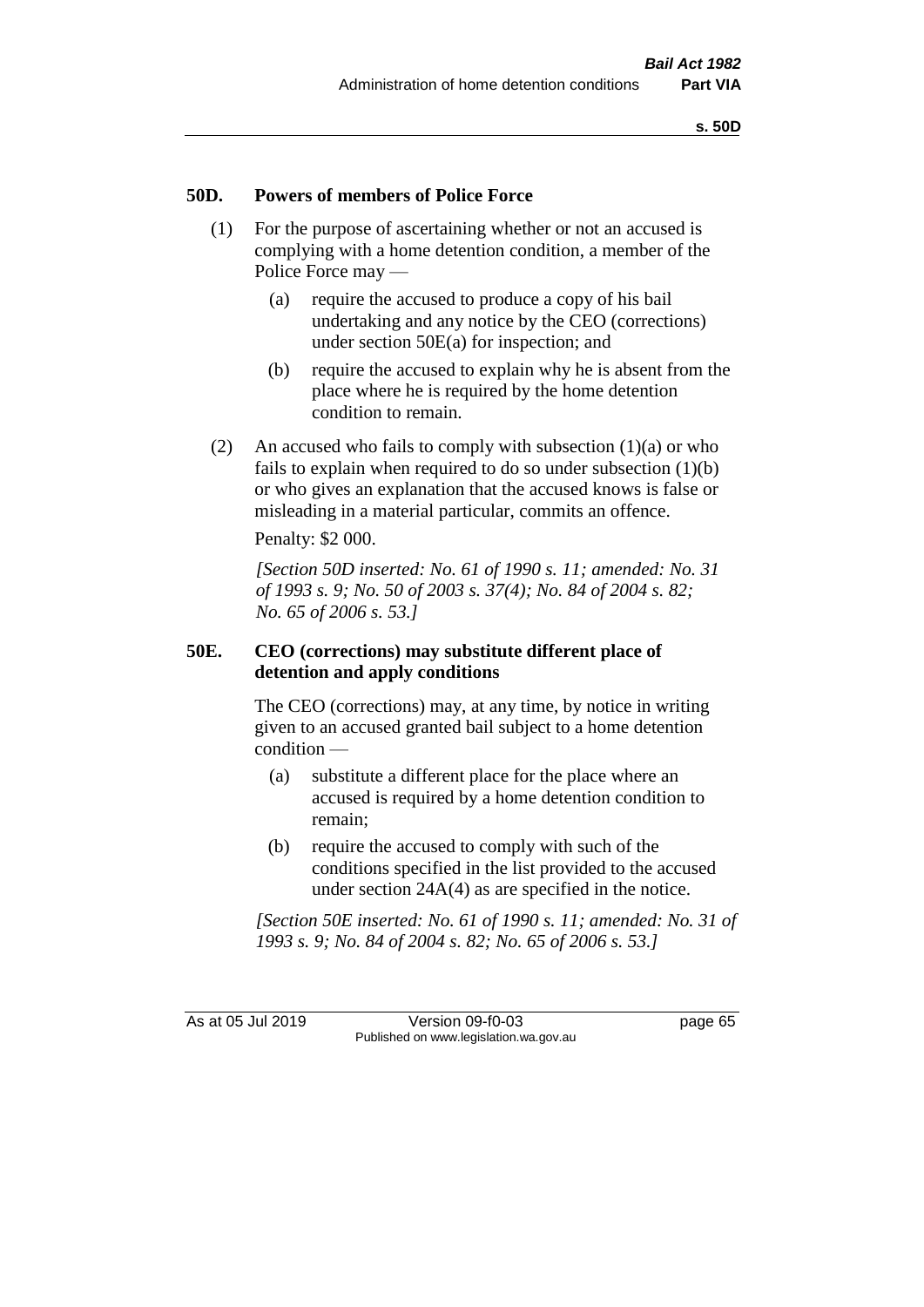```
s. 50F
```
#### **50F. CEO (corrections) may revoke bail**

- (1) Where a home detention condition has been imposed as a condition on a grant of bail to an accused the CEO (corrections) may, in his absolute discretion, by instrument signed by him and if practicable, given to the accused, revoke the bail.
- (2) Without limiting the generality of subsection (1), the power to revoke bail may be exercised where the accused —
	- (a) is not likely to comply with any requirement of his bail undertaking mentioned in section 28(2)(a) or (b); or
	- (b) is, or has been, or is likely to be in breach of any condition of his bail undertaking mentioned in section  $28(2)(c)$ .
- (3) Subject to subsection (4), where the CEO (corrections) revokes bail he shall include a statement of his reasons for the cancellation in the instrument cancelling the bail.
- (4) Where the CEO (corrections) is of the opinion that it would be in the interest of the accused or any other person, or the public, to withhold from the accused any or all of the reasons referred to in subsection (3), the CEO (corrections) may so withhold the reason or reasons.
- (5) Where the CEO (corrections) revokes bail, he may, whenever necessary, issue a warrant directed to all members of the Police Force to have the accused arrested and brought before an appropriate judicial officer.

*[Section 50F inserted: No. 61 of 1990 s. 11; amended: No. 31 of 1993 s. 9; No. 84 of 2004 s. 82; No. 65 of 2006 s. 53.]* 

# **50G. Procedure on arrest after revocation under s. 50F**

(1) An accused arrested pursuant to a warrant issued under section 50F shall be taken as soon as is practicable before an appropriate judicial officer unless he is arrested less than 24 hours before the time at which he is due to appear in accordance with his bail undertaking, in which case he shall be

page 66 Version 09-f0-03 As at 05 Jul 2019 Published on www.legislation.wa.gov.au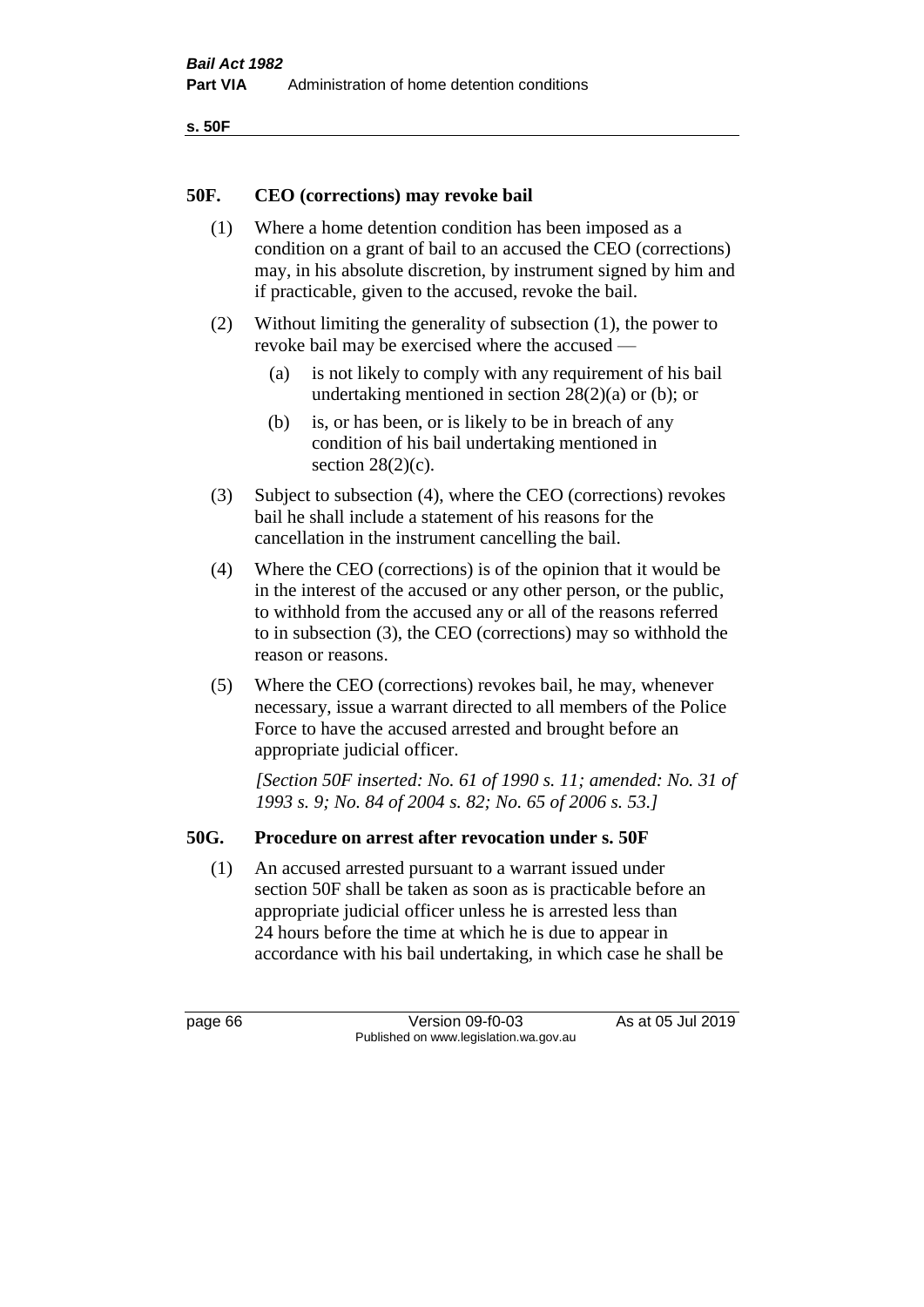held in custody and brought before an appropriate judicial officer at that time.

- (2) The judicial officer before whom an accused appears under this section may —
	- (a) remand the accused in custody to appear at the time and place specified, or deemed by section 31(3) to be specified, in his bail undertaking; or
	- (b) grant fresh bail to the accused in accordance with this Act, other than clause 2 of Part B of Schedule 1.

*[Section 50G inserted: No. 61 of 1990 s. 11; amended: No. 45 of 1993 s. 12; No. 84 of 2004 s. 82.]* 

#### **50H. Rules of natural justice excluded**

The rules known as the rules of natural justice (including any duty of procedural fairness) do not apply to or in relation to the doing or omission of any act, matter or thing under this Part by the CEO (corrections).

*[Section 50H inserted: No. 61 of 1990 s. 11; amended: No. 31 of 1993 s. 9; No. 65 of 2006 s. 53.]* 

#### **50J. Delegation by CEO (corrections)**

The CEO (corrections) may, either generally or as otherwise provided by the instrument of delegation, by writing signed by him, delegate to any person any power or duty under this Part, other than this power of delegation.

*[Section 50J inserted: No. 61 of 1990 s. 11; amended: No. 31 of 1993 s. 9; No. 65 of 2006 s. 53.]* 

#### **50K. Monitoring equipment, retrieving**

If under rules made under section 50L any device or equipment has been installed at the place where an accused is required by a home detention condition to remain, section 118 of the *Sentence Administration Act 2003* applies.

*[Section 50K inserted: No. 78 of 1995 s. 8; amended: No. 50 of 2003 s. 29(3); No. 84 of 2004 s. 82.]* 

As at 05 Jul 2019 Version 09-f0-03 page 67 Published on www.legislation.wa.gov.au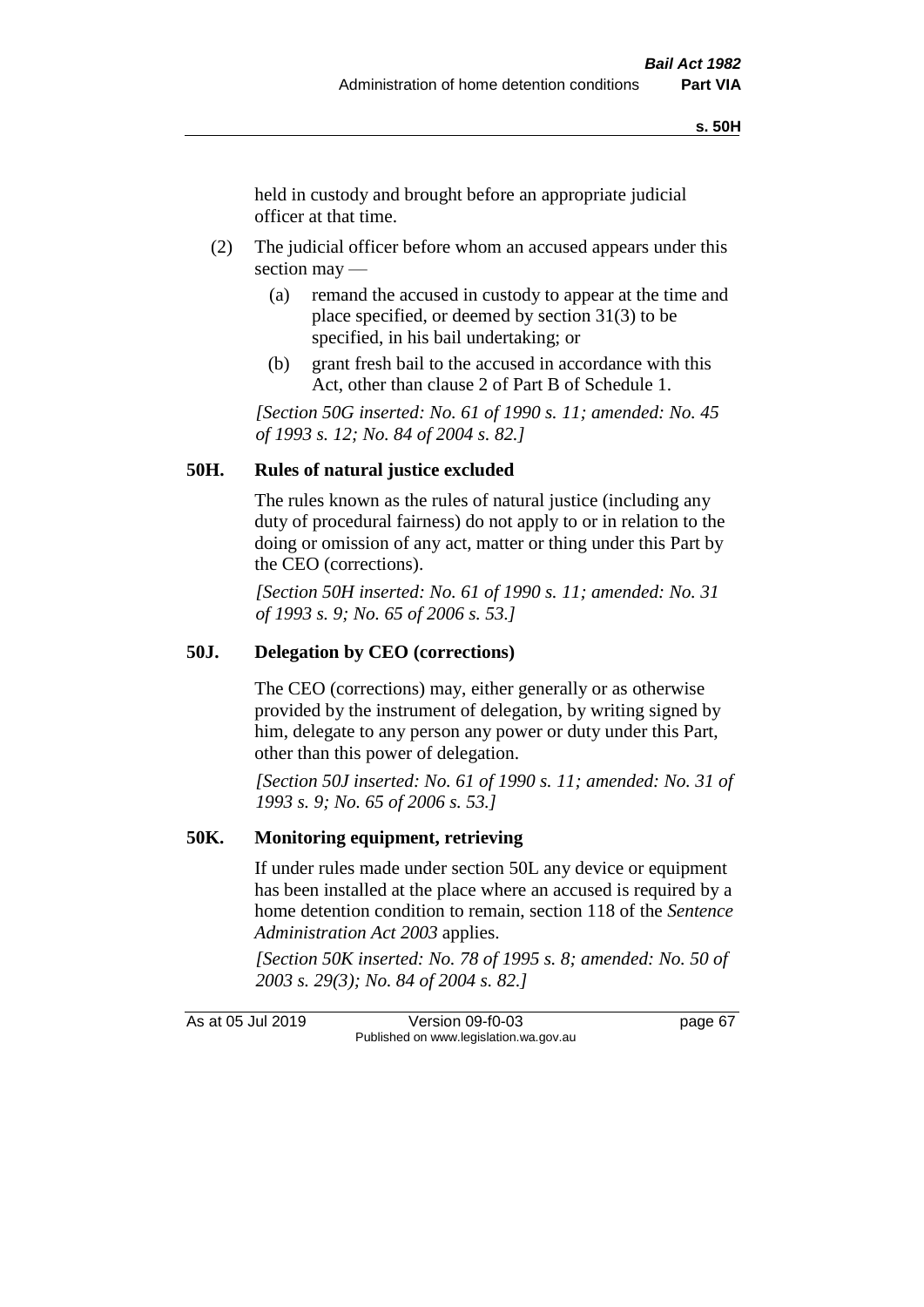**s. 50L**

#### **50L. Rules for this Part**

- (1) The CEO (corrections) may, with the approval of the Minister, make rules for the purposes of this Part which may provide for the manner of ensuring that accused persons are complying with home detention conditions and for conditions to be applied to accused persons granted bail subject to home detention conditions including conditions —
	- (a) requiring an accused to wear any device;
	- (b) requiring an accused to permit the CEO (corrections) to install any device or equipment at the place where the accused is required by a home detention condition to remain.
- (2) Rules made under this section may confer a discretionary authority on any person or class of persons.
- (3) Sections 41 and 42 of the *Interpretation Act 1984* do not apply to rules made under this section.

*[Section 50L inserted: No. 61 of 1990 s. 11; amended: No. 31 of 1993 s. 9; No. 84 of 2004 s. 82 and 83(3); No. 65 of 2006 s. 53; No. 2 of 2008 s. 56(3) and (4).]* 

page 68 Version 09-f0-03 As at 05 Jul 2019 Published on www.legislation.wa.gov.au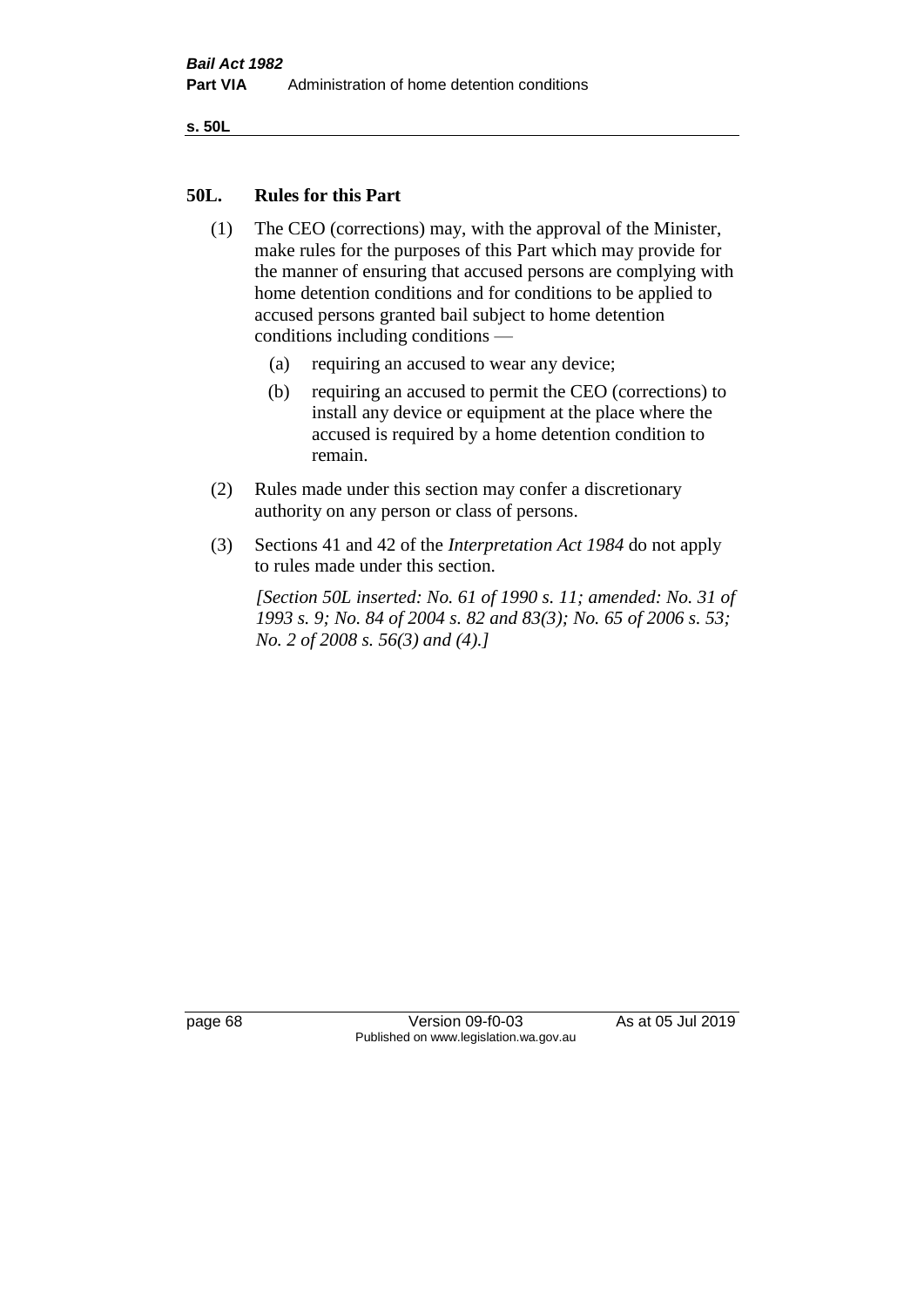**s. 51**

# **Part VII — Enforcement of bail undertakings**

# **51. Failing to comply with bail undertaking, offence**

- (1) An accused who, without reasonable cause, fails to comply with the requirement of his bail undertaking mentioned in section 28(2)(a) commits an offence.
- (2) An accused who fails to comply with the requirement of his bail undertaking mentioned in section 28(2)(b) commits an offence.
- $(2a)$  An accused
	- (a) whose bail undertaking includes any condition imposed for a purpose mentioned in clause  $2(2)(c)$  or (d) of Part D of Schedule 1; and
	- (b) who fails to comply with the condition,

commits an offence.

- (3) An accused shall not be convicted in his absence of an offence against this section.
- (4) An accused who is charged with an offence against subsection (1) or (2) may be convicted of the other of those offences if that other offence is proved by the evidence.
- (5) A prosecution for an offence against subsection (1), (2) or (2a) may be brought at any time.
- (6) A person who is convicted of an offence against subsection (1), (2) or (2a) is liable to a fine not exceeding \$10 000 or imprisonment for a term not exceeding 3 years, or both.
- (7) A court which convicts an accused of an offence against this section may, in addition to any penalty which it may impose, order that the accused pay such sum as it may fix in or towards defraying the costs and expenses of and consequent upon his apprehension following the failure to comply with his bail undertaking for which he was convicted.

As at 05 Jul 2019 Version 09-f0-03 page 69 Published on www.legislation.wa.gov.au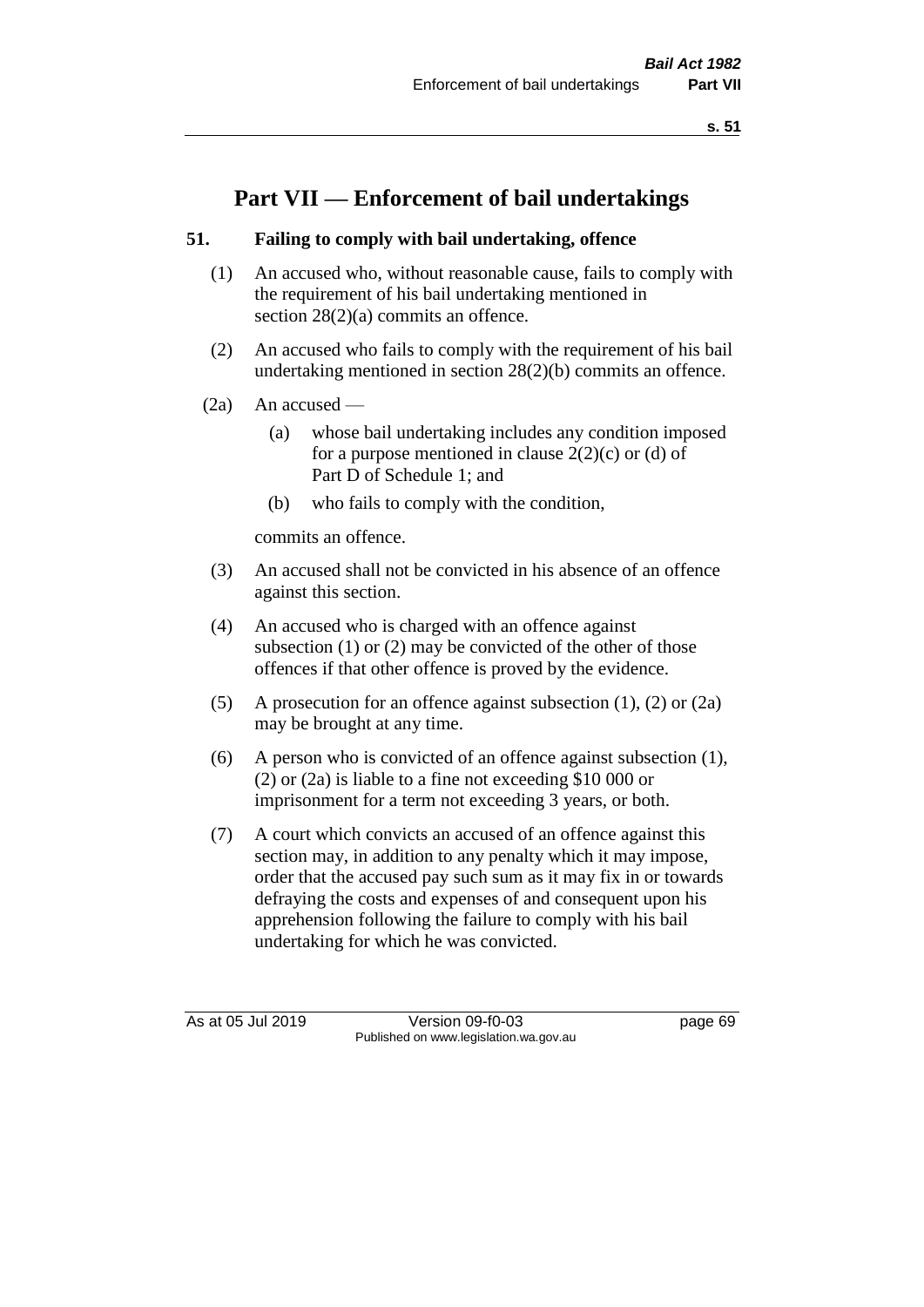#### **s. 51A**

- (8) An order made under subsection (7)
	- (a) shall specify to whom and in what manner the sum shall be paid; and
	- (b) may be enforced as though the sum were a penalty imposed under this section.

*[Section 51 amended: No. 54 of 1998 s. 9; No. 59 of 2004 s. 141; No. 84 of 2004 s. 11 and 82; No. 6 of 2008 s. 18(3).]*

#### **51A. Prosecuting s. 51 offence for non-appearance in court of summary jurisdiction**

- (1) This section applies for the purpose of prosecuting an offence against section  $51(1)$ , (2) or (2a) where the court before which the accused is bound to appear at the time when the accused fails to comply with the accused's bail undertaking is a court of summary jurisdiction.
- (2) Where this section applies, the prosecution shall be commenced and conducted by the person who was conducting the proceedings in which the accused failed to comply with the accused's bail undertaking or by a police officer.
- (3) Where this section applies, the registrar of the court before which the accused was bound to appear shall cause to be issued to the Commissioner of Police a certificate under section 64 as to the accused's failure to appear.

*[Section 51A inserted: No. 6 of 2008 s. 31(1).]*

# **52. Prosecuting s. 51 offence for non-appearance in superior court**

(1) This section applies, notwithstanding any other Act, for the purpose of prosecuting an offence against section 51(1), (2) or (2a) where the court before which the accused is bound to appear at the time when he fails to comply with his bail undertaking is the Supreme Court or the District Court.

page 70 Version 09-f0-03 As at 05 Jul 2019 Published on www.legislation.wa.gov.au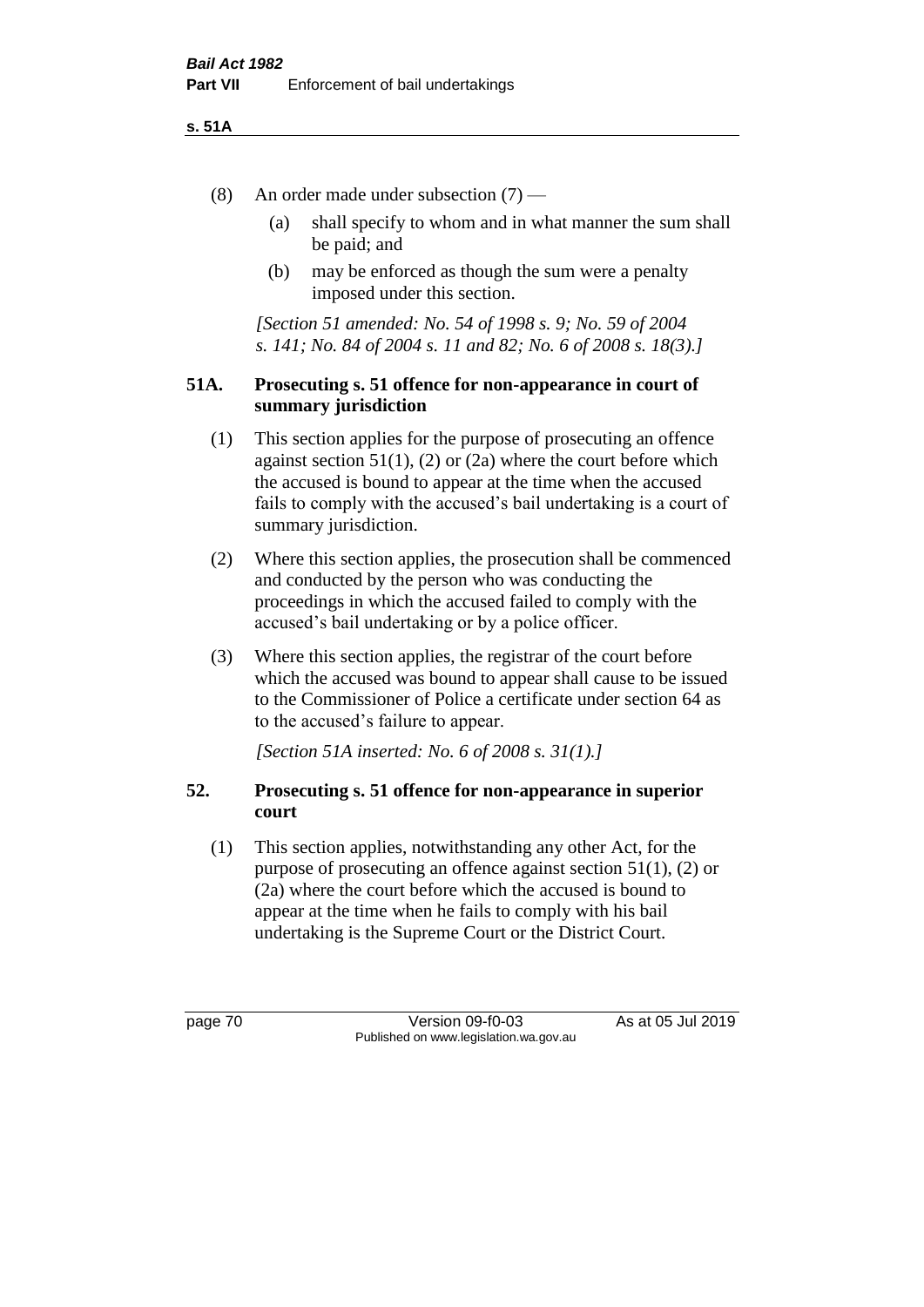- (2) Where this section applies, the accused shall be dealt with summarily for the offence and shall be so dealt with —
	- (a) by a judge of the Supreme Court in any case where the accused was bound to appear before the General Division of the Supreme Court;
	- (ab) by a judge of appeal in any case where the accused was bound to appear before the Court of Appeal;
	- (b) by a judge of the District Court in any case where the accused was bound to appear before that Court.
- (3) A prosecution for an offence which is to be dealt with under this section shall be commenced by the authorised officer (as defined in section 80 of the *Criminal Procedure Act 2004*) who was conducting the proceedings in which the accused failed to comply with his bail undertaking or by a police officer —
	- (a) where subsection  $(2)(a)$  or (ab) applies, in the Supreme Court; and
	- (b) where subsection (2)(b) applies, in the District Court.
- (3a) Where this section applies, a person authorised under subsection (3b) shall cause to be issued to the Commissioner of Police a certificate under section 64 as to the accused's failure to appear.
- (3b) The Chief Justice, in respect of cases where the court before which the accused was bound to appear is the Supreme Court, and the Chief Judge, in respect of cases where the court before which the accused was bound to appear is the District Court, may authorise a person or persons, by name or office, to perform the function referred to in subsection (3a).
- (3c) A prosecution that has been commenced under subsection (3) by a police officer shall be conducted by the Director of Public Prosecutions.
- (4) Subject to section 51(3) and (5), a prosecution for an offence which is to be dealt with under this section is to be commenced

As at 05 Jul 2019 Version 09-f0-03 page 71 Published on www.legislation.wa.gov.au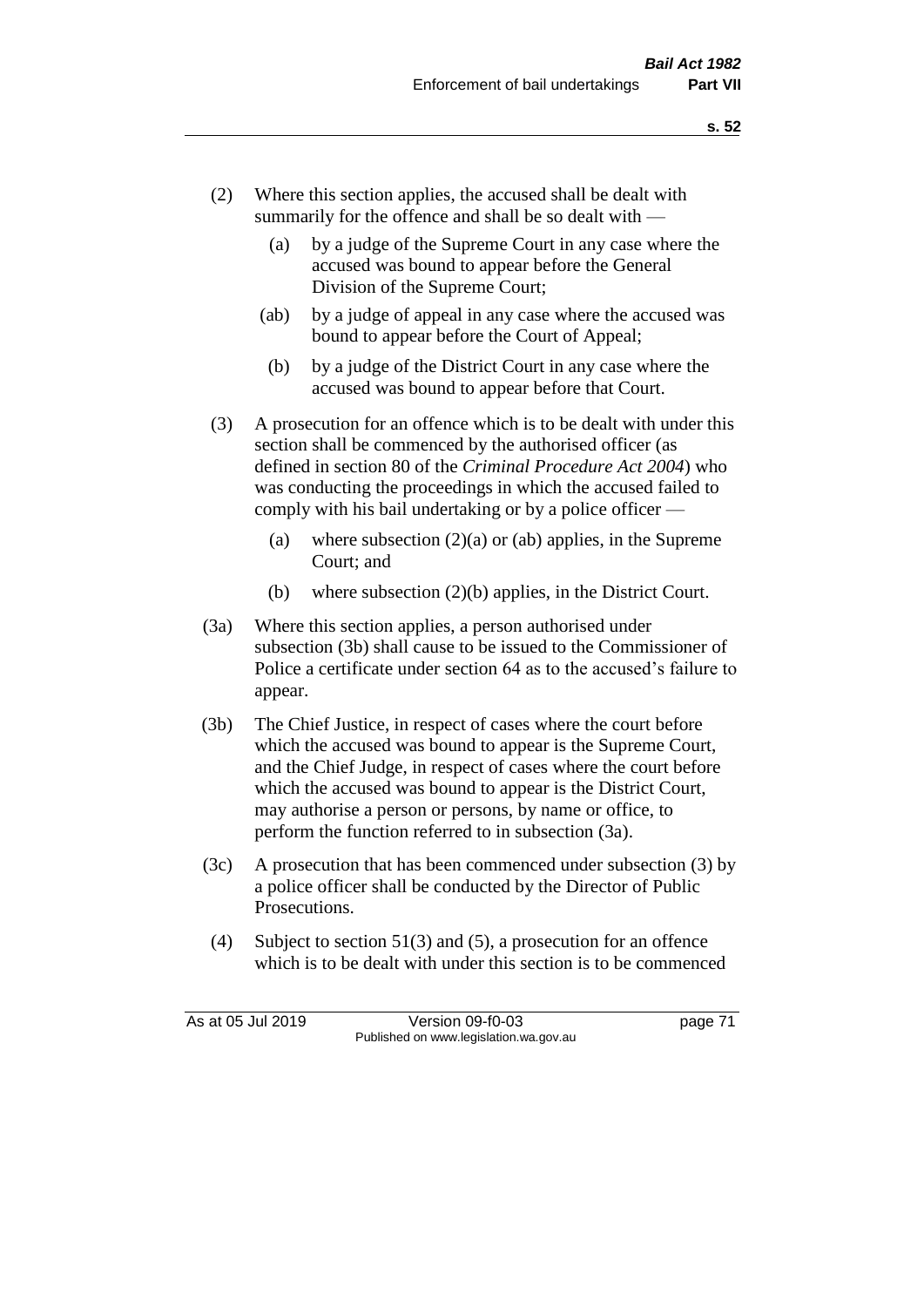and conducted under the *Criminal Procedure Act 2004* as if it were a prosecution of a simple offence in a court of summary jurisdiction, but —

- (a) no fees shall be charged by the Supreme Court or District Court for or in respect of any act or proceeding that relates to the prosecution; and
- (b) the Supreme Court or District Court cannot order a party to the prosecution to pay another party's costs of or relating to the prosecution, except under section 166(2) of the *Criminal Procedure Act 2004*.
- (5) If under section 51(6) or (7) the Supreme Court or the District Court imposes a pecuniary penalty the court may make an order under section 59 of the *Sentencing Act 1995* in respect of the amount payable.

*[Section 52 amended: No. 92 of 1994 s. 6; No. 78 of 1995 s. 8; No. 54 of 1998 s. 10; No. 45 of 2004 s. 28(2) and (4); No. 59 of 2004 s. 141; No. 84 of 2004 s. 11 and 82; No. 2 of 2008 s. 56(5); No. 6 of 2008 s. 32(1) and (2).]* 

# **53. Appeal against decision made under s. 52**

- (1) A person who is dissatisfied with a decision (as defined in section 6 of the *Criminal Appeals Act 2004*) made under section 52 may, with the leave of the Court of Appeal, appeal against it.
- (2) For the purposes of subsection (1), Part 2 of the *Criminal Appeals Act 2004*, with any necessary changes, applies as if —
	- (a) the decision referred to in subsection (1) were a decision of a court of summary jurisdiction; and
	- (b) a reference in that Part to a court of summary jurisdiction were a reference to the court that made the decision referred to in subsection (1); and
	- (c) a reference in that Part to commencing an appeal were a reference to applying for leave to appeal.

page 72 Version 09-f0-03 As at 05 Jul 2019 Published on www.legislation.wa.gov.au

**s. 53**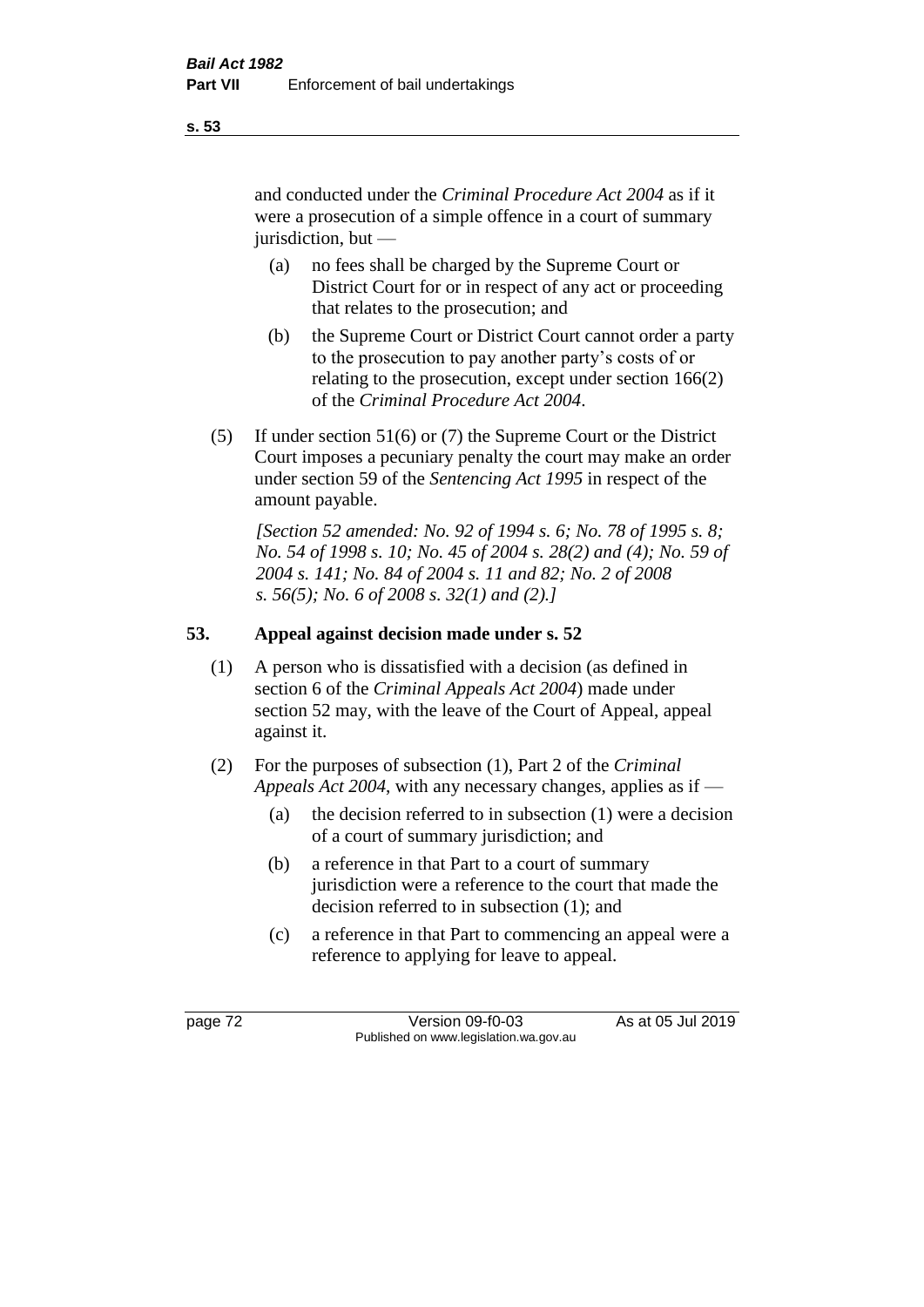(3) Despite section 13(1) of the *Criminal Appeals Act 2004*, the appeal is to be dealt with by the Court of Appeal.

*[Section 53 inserted: No. 45 of 2004 s. 28(3); amended: No. 84 of 2004 s. 11 and 82.]*

#### **54. Bailed accused may be taken before judicial officer to show cause against variation or revocation of bail**

 $(1a)$  In this section —

*relevant officer* means —

- (a) if the court before which the accused is required to appear is the District Court, the Supreme Court or the Court of Appeal — the prosecutor; or
- (b) in any other case the prosecutor or a police officer.
- (1) Where an accused has been released on bail the relevant officer may cause the accused to appear before an appropriate judicial officer to show cause why the accused's bail should not be varied or revoked if the relevant officer —
	- (a) has reasonable grounds to believe, or is notified in writing by a surety for the accused that the surety has reasonable grounds to believe, that the accused —
		- (i) is not likely to comply with any requirement of his bail undertaking mentioned in section  $28(2)(a)$  or (b); or
		- (ii) is, or has been, or is likely to be in breach of any condition of his bail undertaking mentioned in section  $28(2)(c)$ ; or
		- (iii) is, or has been, in breach of a home detention condition mentioned in section 28(2)(d);
	- (b) has reasonable grounds to believe that
		- (i) any surety for the accused's appearance is no longer suitable under section 39 to be a surety, or is dead; or

As at 05 Jul 2019 Version 09-f0-03 page 73 Published on www.legislation.wa.gov.au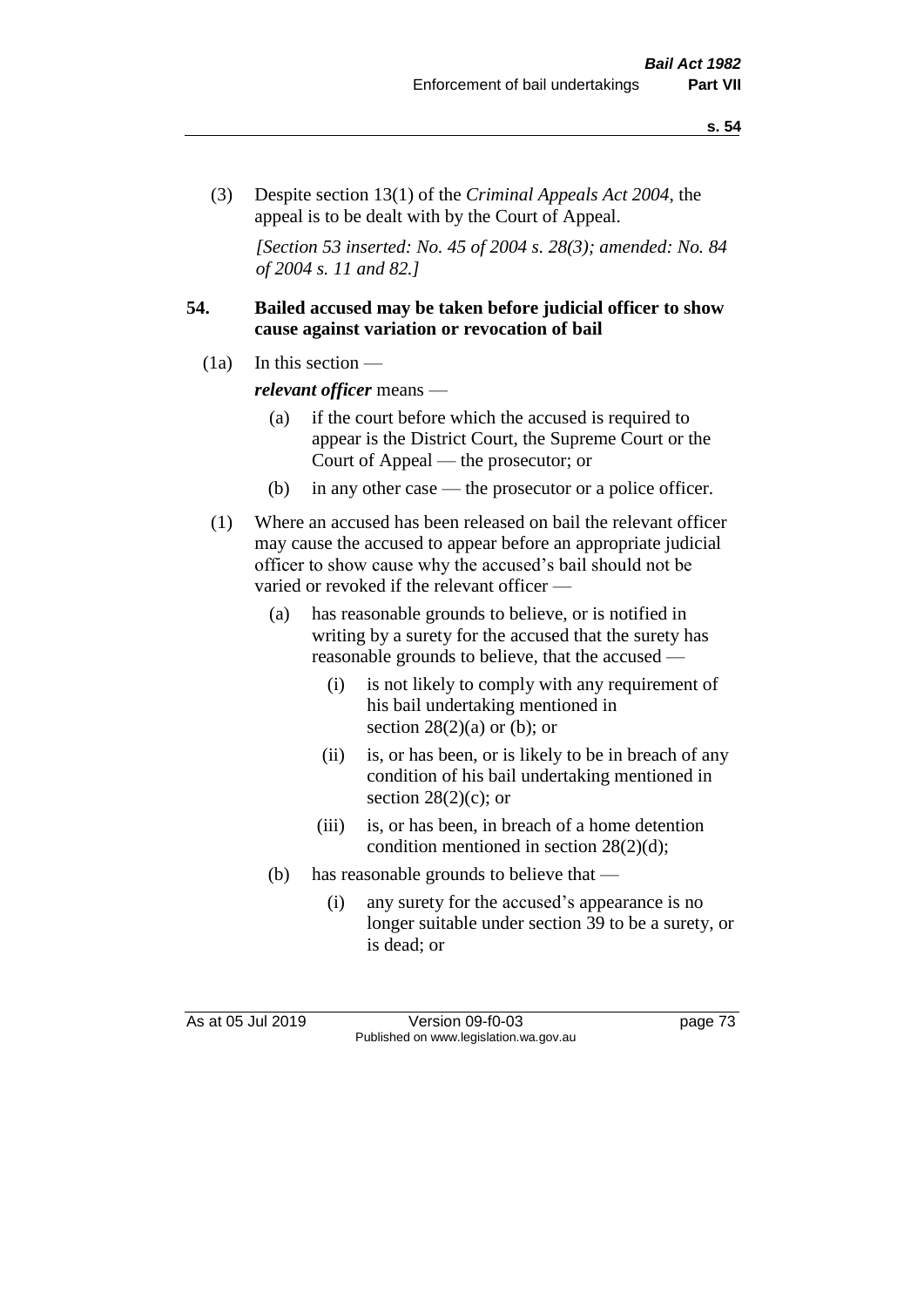(ii) for any reason any security required under Part D of Schedule 1 is no longer sufficient; or

- (iii) in a case where the accused has been granted bail for the purposes of an appeal, the accused has discontinued the appeal or has not prosecuted it with all due diligence.
- (2) For the purposes of causing an accused to appear before an appropriate judicial officer as provided in subsection  $(1)$  —
	- (a) a police officer may arrest the accused without warrant and bring the accused before an appropriate judicial officer; or
	- (b) the relevant officer may apply to an appropriate judicial officer for a summons or warrant on any ground specified in subsection (1).
- (2a) A police officer shall not exercise the power conferred by subsection (2)(a) unless the police officer is the relevant officer or is requested in writing to do so by the relevant officer.
- (3) An application under subsection (2)(b) must be made, and proceedings on it are to be conducted —
	- (a) in a court of summary jurisdiction in accordance with regulations made under the *Criminal Procedure Act 2004*;
	- (b) in the Supreme Court or the District Court  $-\text{in}$ accordance with rules of court made under the *Criminal Procedure Act 2004*.
- (4) An accused arrested under this section shall be taken as soon as is practicable before an appropriate judicial officer unless he is arrested less than 24 hours before the time at which he is due to appear in accordance with his bail undertaking, in which case he shall be held in custody and brought before an appropriate judicial officer at that time.

page 74 Version 09-f0-03 As at 05 Jul 2019 Published on www.legislation.wa.gov.au

**s. 54**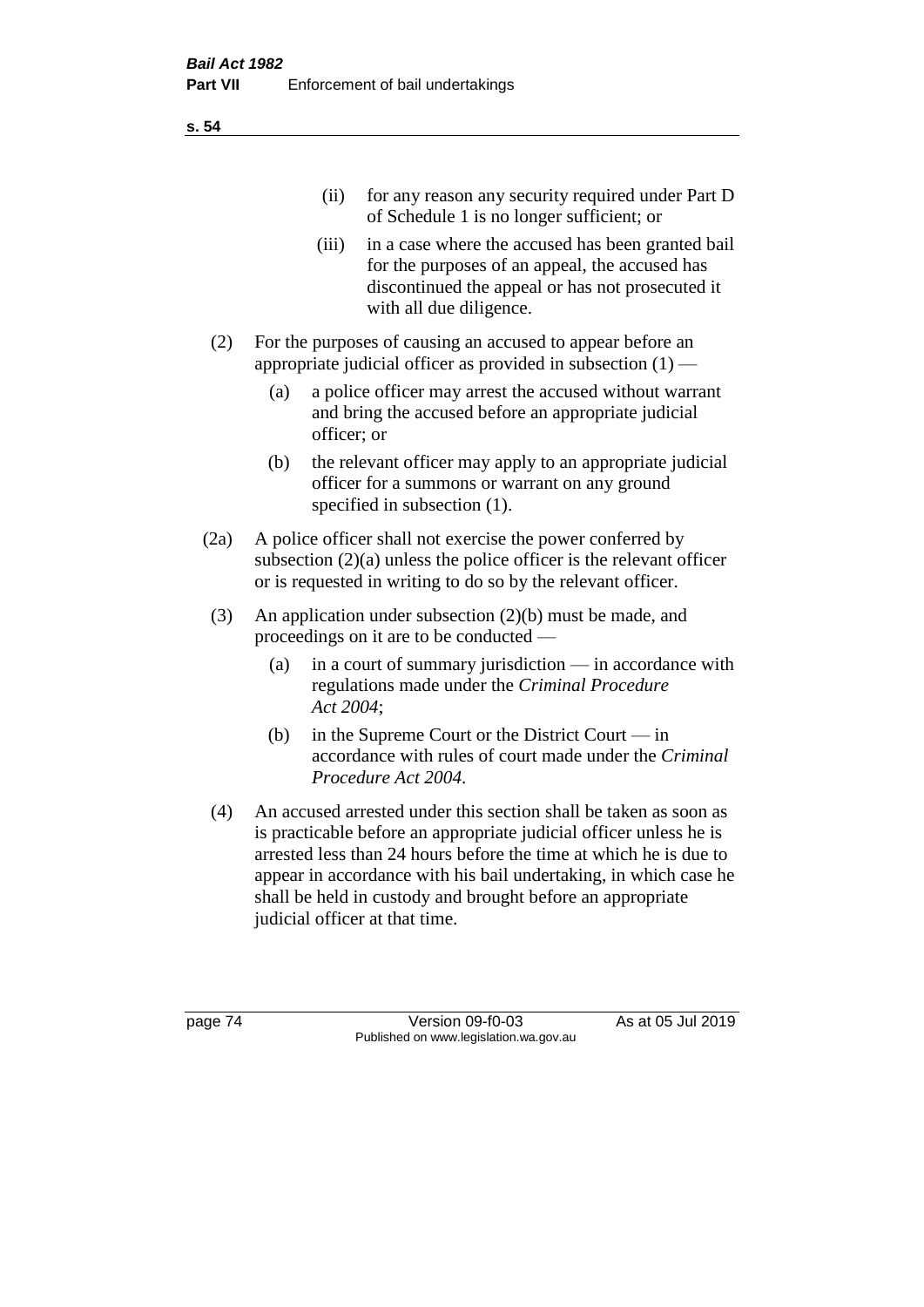- $(5)$  If
	- (a) the court before which the accused is required to appear is the District Court, the Supreme Court or the Court of Appeal; and
	- (b) a police officer is satisfied that because of the urgency of the case it is not practicable for the prosecutor to exercise the power conferred by subsection (1),

the police officer may exercise that power.

(6) If a police officer, acting under subsection (5), exercises the power conferred by subsection (1), the police officer is to be regarded as the relevant officer for the purposes of this section.

*[Section 54 amended: No. 33 of 1989 s. 18; No. 61 of 1990 s. 12; No. 45 of 1993 s. 12; No. 59 of 2004 s. 141; No. 84 of 2004 s. 9, 11 and 82; No. 6 of 2008 s. 33(1)-(4).]* 

# **54A. Accused on committal may be taken for purposes of s. 54 before judicial officer by which committed**

- (1) This section applies to an accused
	- (a) who has been released on bail following the accused's committal to the District Court or the Supreme Court to be tried (otherwise than for murder) or sentenced or otherwise dealt with; and
	- (b) who has not made an appearance in that court on the committal; and
	- (c) who, in the opinion of the relevant officer under section 54, should be made to show cause in terms of subsection (1) of that section.
- (2) The relevant officer may, under section 54, cause an accused to whom this section applies to appear before a judicial officer who is empowered to exercise jurisdiction in the court in which the committal order was made, instead of before an appropriate judicial officer.

As at 05 Jul 2019 Version 09-f0-03 page 75 Published on www.legislation.wa.gov.au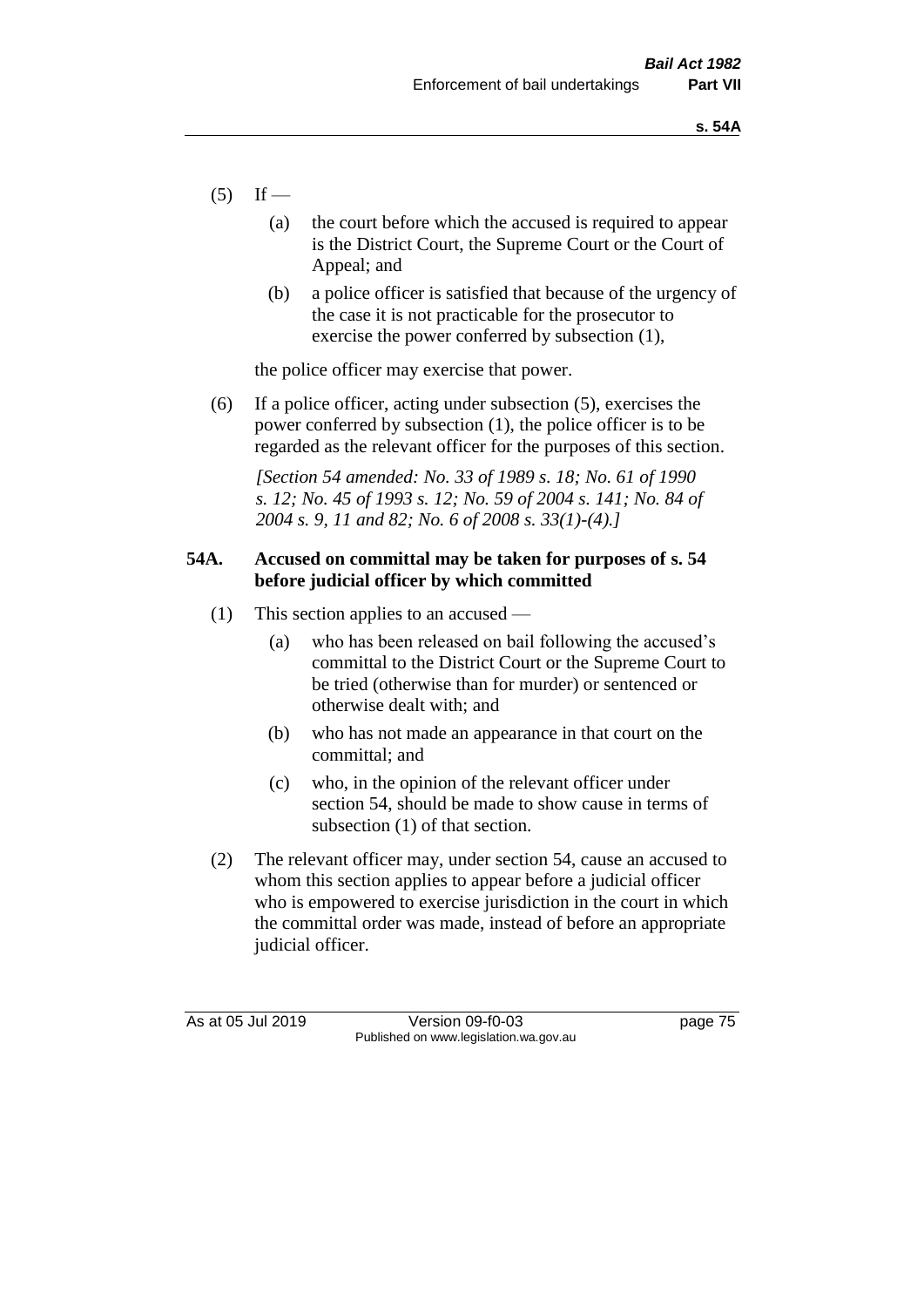(3) A judicial officer before whom an accused so appears is to be regarded as an appropriate judicial officer for the purposes of section 54(2).

- (4) A judicial officer before whom an accused so appears is not obliged to exercise any power conferred by section 55 but may refuse to do so and direct the relevant officer to cause the accused to appear before an appropriate judicial officer.
- (5) A relevant officer shall comply with a direction given to that officer under subsection (4).

*[Section 54A inserted: No. 6 of 2008 s. 34; amended: No. 29 of 2008 s. 24(6).]*

# **55. Accused before court under s. 54, judicial officer may revoke bail of etc.**

- (1) If the judicial officer before whom an accused appears under section 54 is satisfied that —
	- (a) the accused is not likely to comply with any requirement of his bail undertaking mentioned in section 28(2)(a) or  $(b)$ ; or
	- (b) he is, or has been, or is likely to be, in breach of any condition of his bail undertaking mentioned in section  $28(2)(c)$ ; or
	- (ba) he is, or has been, in breach of a home detention condition mentioned in section 28(2)(d); or
	- (c) any of the grounds set out in section  $54(1)(b)$  has been established,

he may —

- (d) revoke the bail and remand the accused in custody to appear at the time and place specified, or deemed by section 31(3) to be specified, in his bail undertaking; or
- (e) revoke the bail and grant fresh bail to the accused in accordance with this Act, other than clause 2 of Part B of Schedule 1.

page 76 Version 09-f0-03 As at 05 Jul 2019 Published on www.legislation.wa.gov.au

**s. 55**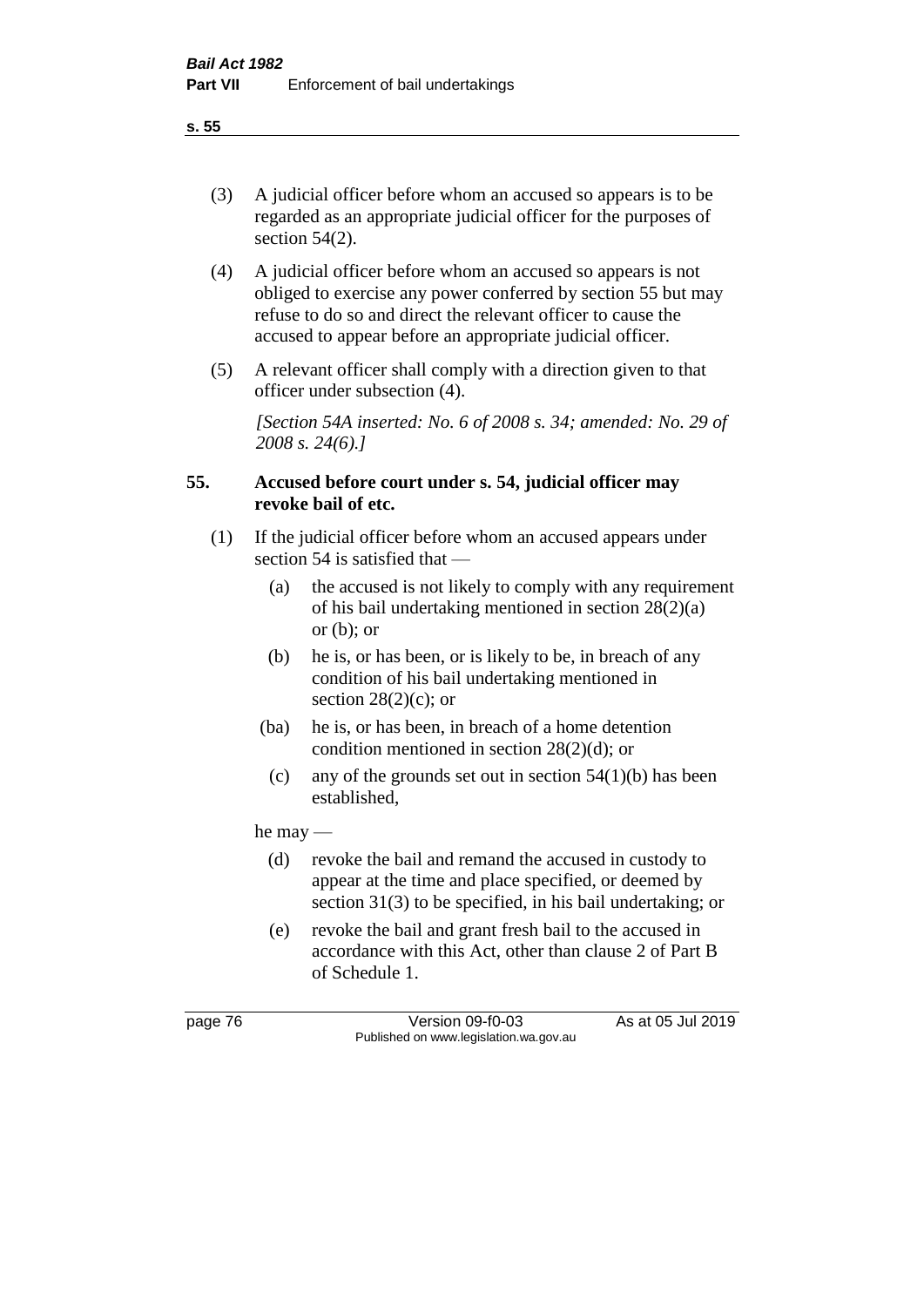(2) If the judicial officer before whom the accused so appears is not satisfied as to any of the matters mentioned in subsection (1)(a), (b), or (c) he shall release the accused on his existing bail undertaking and, with the consent in writing of the surety, on any existing surety undertaking.

*[Section 55 amended: No. 61 of 1990 s. 13; No. 45 of 1993 s. 12; No. 84 of 2004 s. 82.]* 

#### *[56. Deleted: No. 6 of 2008 s. 35.]*

# **57. Offence under s. 51, court to order forfeiture of money under bail undertaking**

- (1) Where an accused is convicted of an offence against section  $51(1)$ ,  $(2)$  or  $(2a)$ , the court by which he is convicted shall, whether or not an application is made therefor by the prosecutor, order that the full amount agreed to be forfeited, in the accused's bail undertaking, be forfeited to the State.
- (2) Notwithstanding subsection (1), the court may decline to make an order thereunder or may order forfeiture in part only where the accused shows to the satisfaction of the judicial officer —
	- (a) that, by reason of a change of circumstances since the bail undertaking was entered into, an order for forfeiture, or for forfeiture in full (as the case may be), would cause excessive hardship to the accused or his dependants; and
	- (b) that such hardship would not be relieved by the exercise of one of the powers conferred by section 59.
- (3) Without prejudice to the recovery of such an amount as a civil debt due to the State, any amount to be paid under an order made under this section is to be paid, and its payment may be enforced under Part 5 of the *Fines, Penalties and Infringement Notices Enforcement Act 1994*, unless an order has been made under subsection (4).
- (4) If under this section the Supreme Court or the District Court makes an order requiring the payment of money, the court may

As at 05 Jul 2019 Version 09-f0-03 page 77 Published on www.legislation.wa.gov.au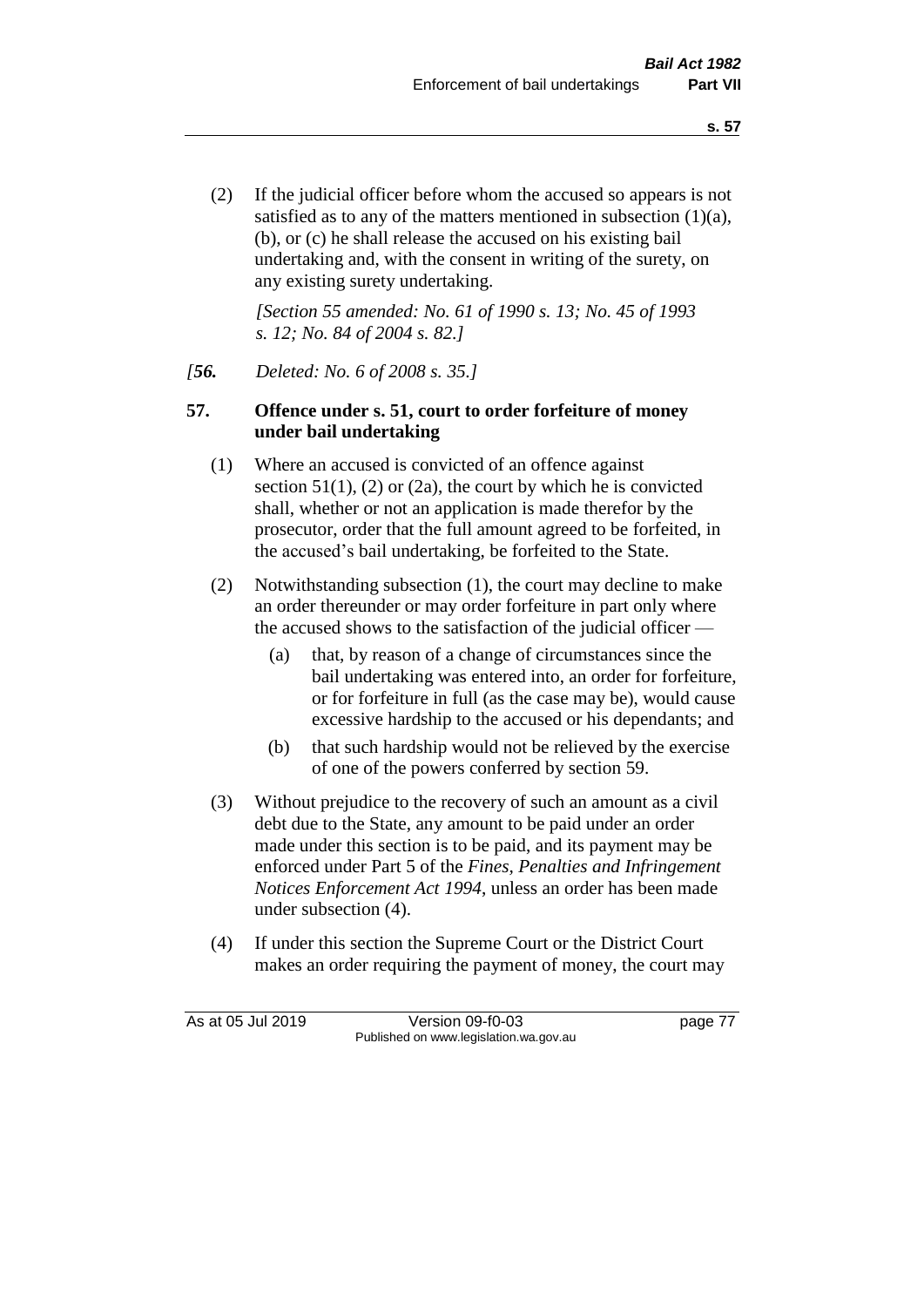make an order under section 59 of the *Sentencing Act 1995* in respect of the amount payable and for that purpose that section, with any necessary changes, applies as if the amount were a fine imposed on the accused.

*[Section 57 amended: No. 74 of 1984 s. 19; No. 92 of 1994 s. 7; No. 78 of 1995 s. 8; No. 54 of 1998 s. 11; No. 65 of 2003 s. 121(3); No. 84 of 2004 s. 82.]* 

# **58. Automatic forfeiture of money on expiration of one year after absconding**

- (1) If after the expiration of one year from the day on which the accused is required to appear in court in accordance with the requirement of his bail undertaking mentioned in section  $28(2)(a)$  he has not —
	- (a) been arrested under section 59B; or
	- (b) appeared in court in accordance with the requirement of his bail undertaking mentioned in section 28(2)(b); or
	- (c) otherwise surrendered himself or been taken into custody to be dealt with on the charge or charges for which the bail undertaking was entered into,

the full amount specified in the bail undertaking shall, on the expiration of the said period, be forfeited to the State by virtue of this section without any order of the court or other formality.

(2) Upon the occurrence of a forfeiture under subsection (1) any security given by the accused may be resorted to by the State as if an order of forfeiture had been made under section 57(1).

*[Section 58 amended: No. 65 of 2003 s. 121(3); No. 84 of 2004 s. 82; No. 6 of 2008 s. 18(3) and 36(2).]*

page 78 Version 09-f0-03 As at 05 Jul 2019 Published on www.legislation.wa.gov.au

**s. 58**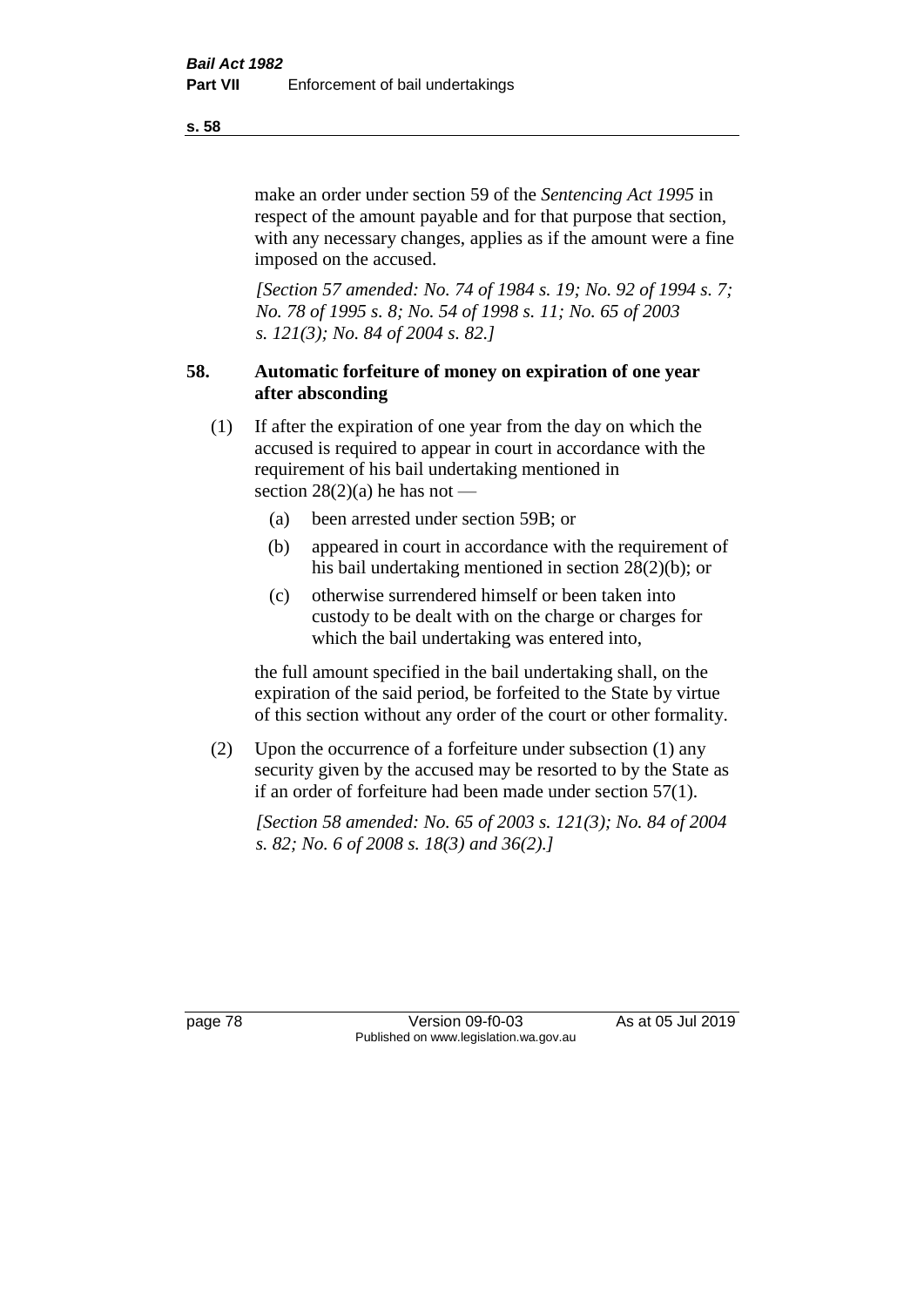**s. 59**

# **Part VIII — Miscellaneous**

# **59. Order for forfeiture, court's additional powers as to**

A court or an appropriate judicial officer who makes an order for forfeiture under section 49 or 57 may, when doing so, or at any time thereafter, further order —

- (a) that payment of any sum be made by specified instalments or be postponed to a specified date; or
- (b) that any security given be applied in or towards payment of the sum forfeited; or
- (c) that the accused or the surety, as the case may be, do all such things and execute all such documents as may be necessary, or as may be specified in the order, for the purpose of vesting any security in the State or enabling the State to realize the same or to resort thereto to recover the sum forfeited,

and the court or an appropriate judicial officer may at any time vary or revoke an order made under paragraph (a), (b), or (c).

*[Section 59 amended: No. 65 of 2003 s. 121(3); No. 84 of 2004 s. 82.]*

# **59A. If bail dispensed with, accused may be taken before judicial officer for reconsideration of matter**

 $(1)$  In this section —

*relevant officer* has the meaning given in section 54(1a).

(2) Where the requirement for bail has been dispensed with for an accused under section 7A, the relevant officer may cause the accused to appear before an appropriate judicial officer for reconsideration of the matter, if the relevant officer has reasonable grounds to believe that the accused is not likely to appear at the time and place specified in a notice under section 13A(3).

As at 05 Jul 2019 Version 09-f0-03 page 79 Published on www.legislation.wa.gov.au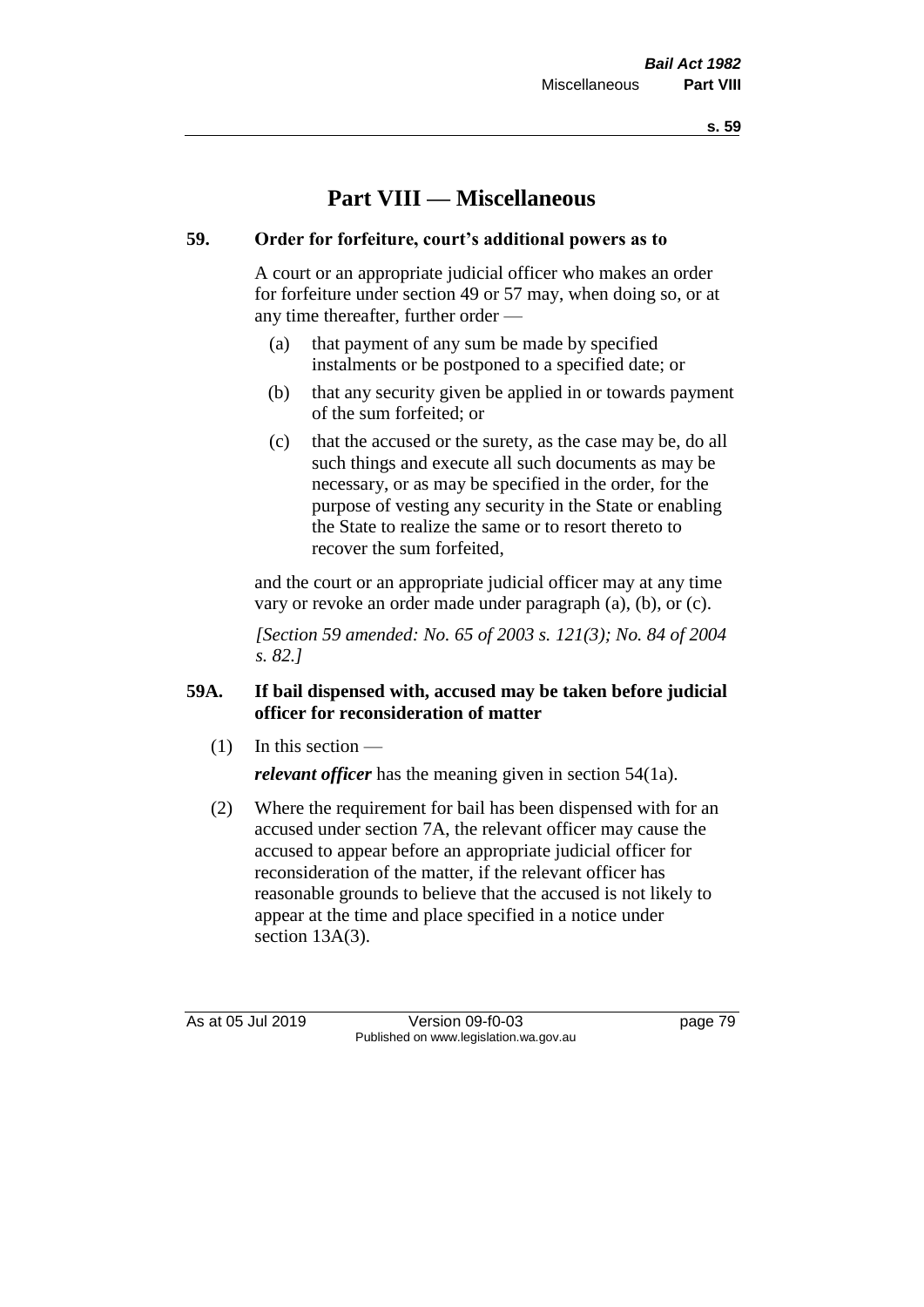- (3) Section 54(2), (2a), (3) and (4) apply, with necessary modifications, for the purposes of subsection (2).
- (4) The judicial officer before whom an accused appears under subsection (2) shall reconsider the accused's case and may, notwithstanding section 13 —
	- (a) again dispense with the requirement for bail; or
	- (b) grant bail; or
	- (c) refuse to grant bail,

in accordance with this Act, for the accused's appearance in court.

- $(5)$  If
	- (a) the court before which the accused is required to appear is the District Court, the Supreme Court or the Court of Appeal; and
	- (b) a police officer is satisfied that because of the urgency of the case it is not practicable for the prosecutor to exercise the power conferred by subsection (2),

the police officer may exercise that power.

(6) If a police officer, acting under subsection (5), exercises the power conferred by subsection (2), the police officer is to be regarded as the relevant officer for the purposes of this section.

*[Section 59A inserted: No. 6 of 2008 s. 36(1).]*

#### **59B. Absconding accused, warrant for arrest of**

Where —

(a) at any time after that specified in an accused's bail undertaking for an accused's appearance the accused has failed to comply with the requirements of the accused's bail undertaking mentioned in section  $28(2)(a)$  or (b); or

page 80 Version 09-f0-03 As at 05 Jul 2019 Published on www.legislation.wa.gov.au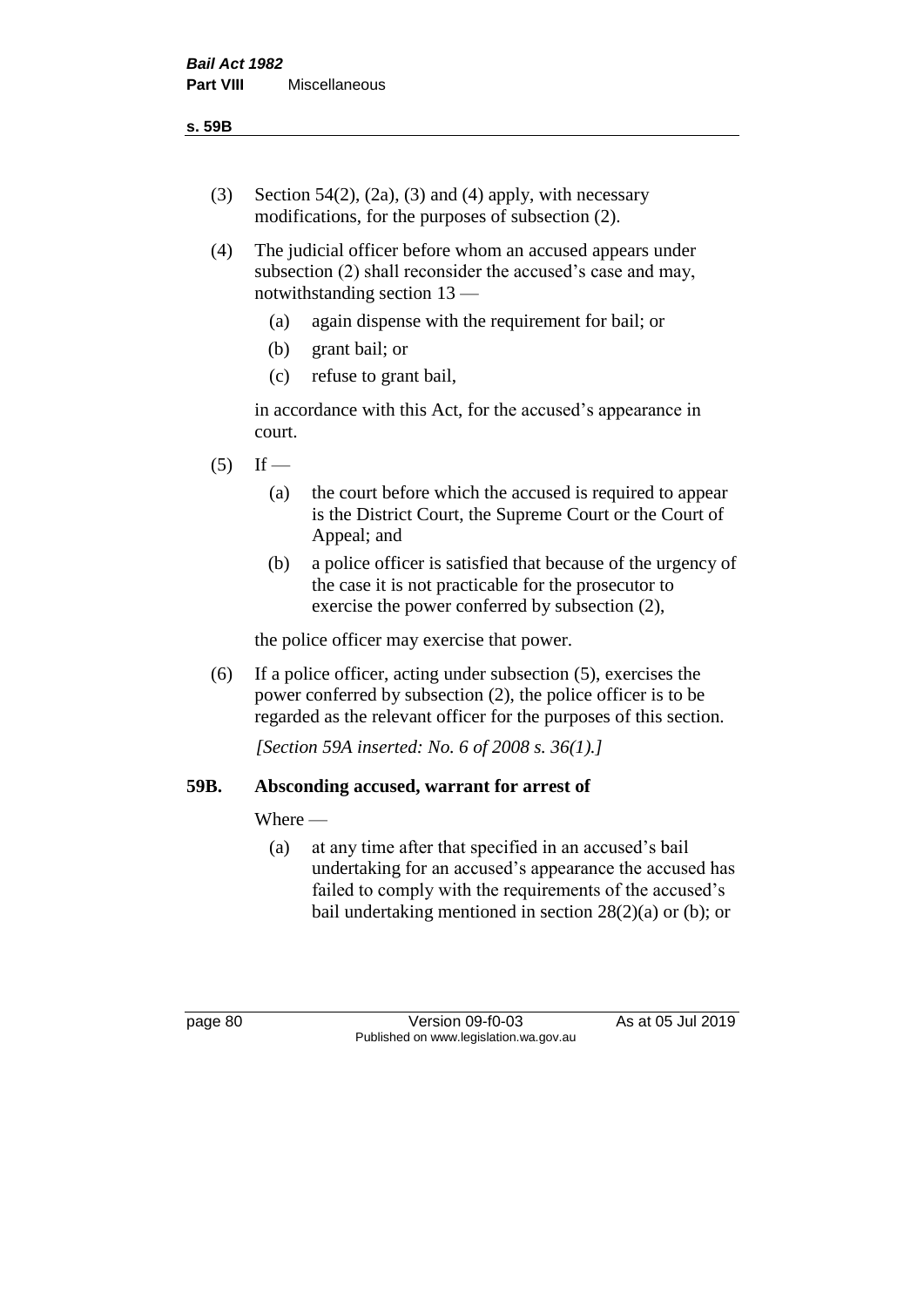(b) an accused has failed to appear at the time and place specified in a notice under section 13A(3),

the court before which the accused was required to appear may issue a warrant to arrest the accused and bring the accused before that court or a court of like jurisdiction.

*[Section 59B inserted: No. 6 of 2008 s. 36(1).]*

# **60. Change of address, accused and surety to notify**

Where the residential address of —

- (a) an accused who has been released on bail or for whom the requirement for bail has been dispensed with; or
- (b) a surety,

changes from that appearing on his bail undertaking, surety undertaking or notice under section 13A(3), as the case may be, he shall forthwith, in writing, notify details of the change to the registrar of the court before which, at the time when the change occurs, the accused is required to appear, and if without reasonable cause he fails to do so he commits an offence.

Penalty: \$1 000.

*[Section 60 amended: No. 50 of 2003 s. 37(5); No. 59 of 2004 s. 141; No. 84 of 2004 s. 82; No. 6 of 2008 s. 37.]*

# **61. Failing to bring arrested person before court or person able to grant bail, offence**

- (1) A person to whom this section applies commits an offence if, having arrested another for an offence, he wilfully and without reasonable excuse fails to take that other person, or cause him to be taken, as soon as is practicable —
	- (a) before an authorised officer or judicial officer empowered by this Act to grant bail for that offence; or
	- (b) before a court.

Penalty: \$1 000 or imprisonment for 12 months or both.

As at 05 Jul 2019 Version 09-f0-03 page 81 Published on www.legislation.wa.gov.au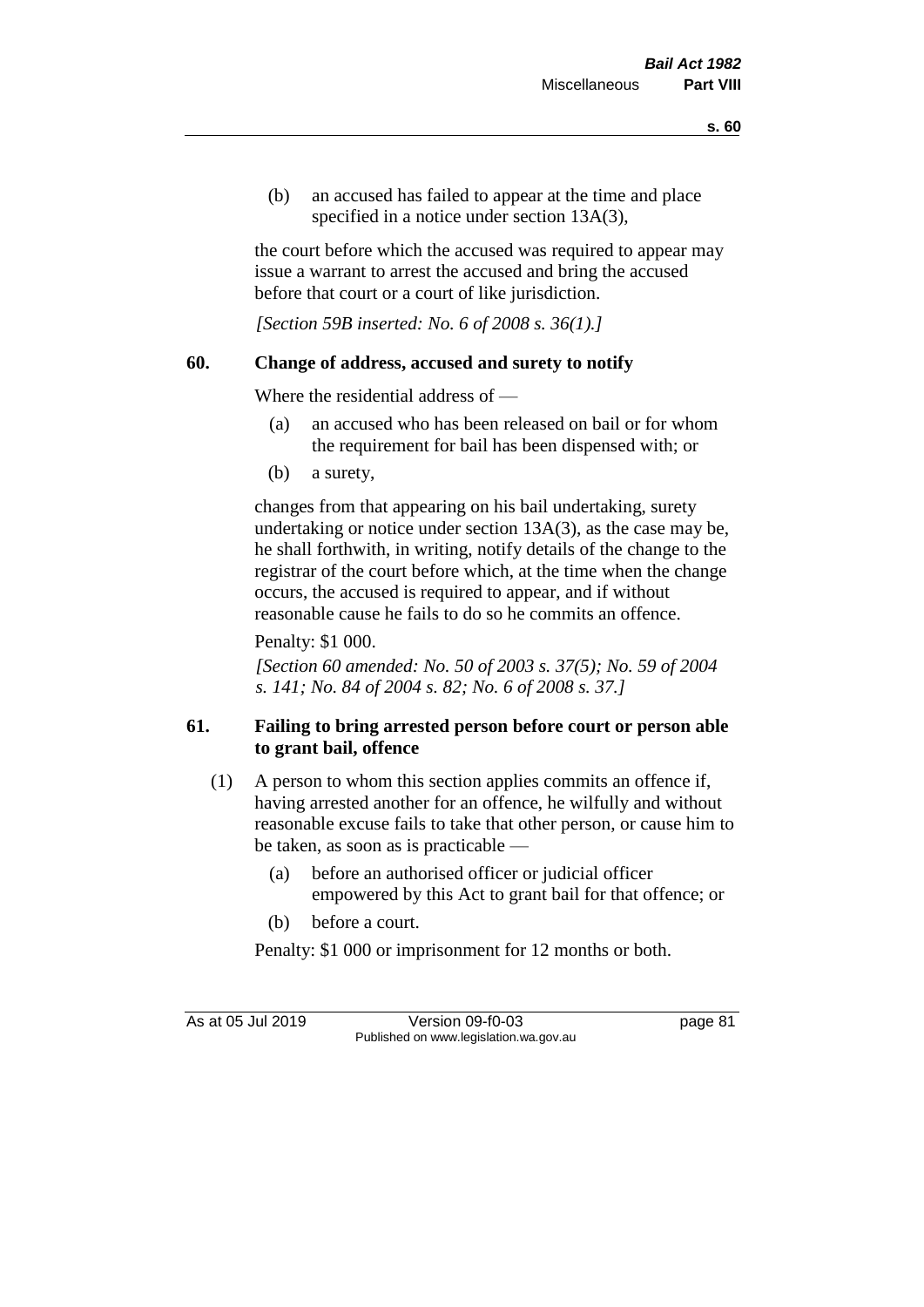#### **s. 62**

- (2) This section applies to a person who
	- (a) is not empowered by this Act to grant bail for the offence; or
	- (b) being so empowered, elects to act under section 6(7).

*[Section 61 amended: No. 15 of 1988 s. 17; No. 59 of 2006 s. 4(4); No. 6 of 2008 s. 38.]* 

# **62. Giving false information for bail purposes, offence**

A person who for the purpose of obtaining —

- (a) a grant of bail for himself or a variation of the terms and conditions thereof; or
- (b) approval of himself as a surety,

makes any statement which he knows is false in a material particular, or recklessly makes any statement which is false in a material particular, commits an offence.

Penalty: \$1 000 or imprisonment for 12 months or both.

# **63. Protection from personal liability**

A person shall not be liable in civil proceedings on account of anything done, or omitted to be done, by him in good faith in the course of carrying out any provision of this Act, or purporting to be so done or omitted; but the liability (if any) of any other person (including the State or the Commonwealth) as his employer is not affected by this section and shall be determined as if it had not been passed.

*[Section 63 amended: No. 65 of 2003 s. 121(4).]*

#### **64. Proving appearance or non-appearance by accused**

Where it is required for the purposes of this Act to prove —

(a) that an accused did not appear before a particular court, at a particular place, on a particular day, at a particular time or during a particular period; or

page 82 Version 09-f0-03 As at 05 Jul 2019 Published on www.legislation.wa.gov.au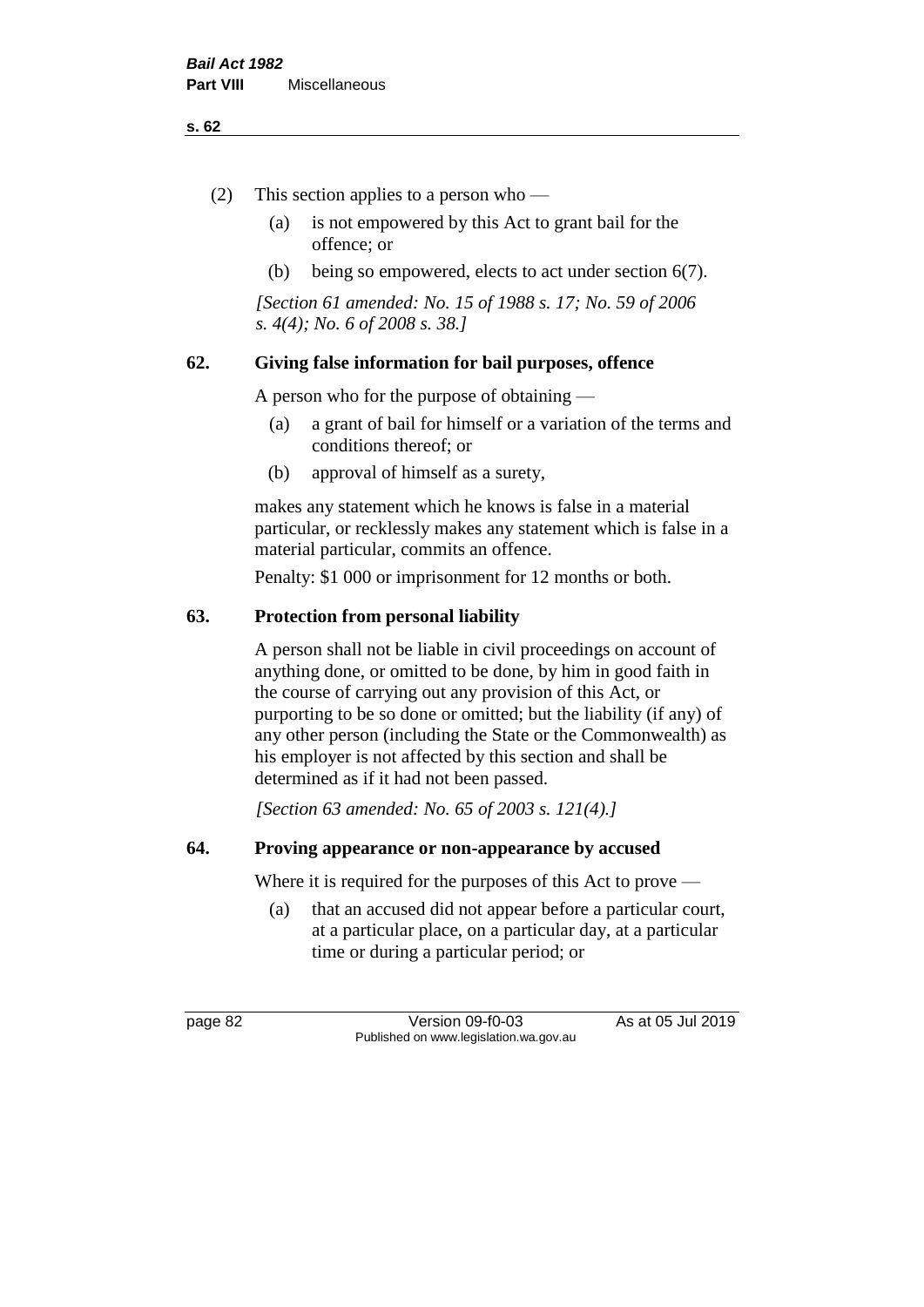(b) the day, time or period when or during which an accused did appear before a particular court at a particular place,

a certificate as to any such matter, purporting to be signed by a judicial officer or registrar of the court before which the accused was required to appear, shall be evidence of the matter so certified.

*[Section 64 amended: No. 59 of 2004 s. 141; No. 84 of 2004 s. 82.]* 

# **65. Bail undertakings by child, effect of**

A bail undertaking entered into by a person who is under the age of 18 years shall bind him as if he were of full age.

# **66. Other powers or duties to grant bail abolished**

- (1) Any power or duty that, at the commencement of this Act, exists apart from statute to grant bail to an accused awaiting an appearance in court for an offence, is abolished.
- (2) Subsection (1) has effect notwithstanding anything in section 16 of the *Supreme Court Act 1935*.
- (3) In subsection (1) *statute* means an Act of the Parliament of Western Australia, other than the *Supreme Court Act 1935*.

*[Section 66 amended: No. 84 of 2004 s. 82.]*

#### **66A. Delegation by registrar of court**

- (1) The registrar of a court may, either generally or as otherwise provided by the instrument of delegation, by instrument signed by him, delegate to an officer of that court any function conferred on him by or under this Act other than —
	- (a) this power of delegation; or
	- (aa) a function conferred by section  $11(3)$  or  $36(1)(a)$ ; or
	- (b) any function that a judicial officer has required him to perform personally.

As at 05 Jul 2019 Version 09-f0-03 page 83 Published on www.legislation.wa.gov.au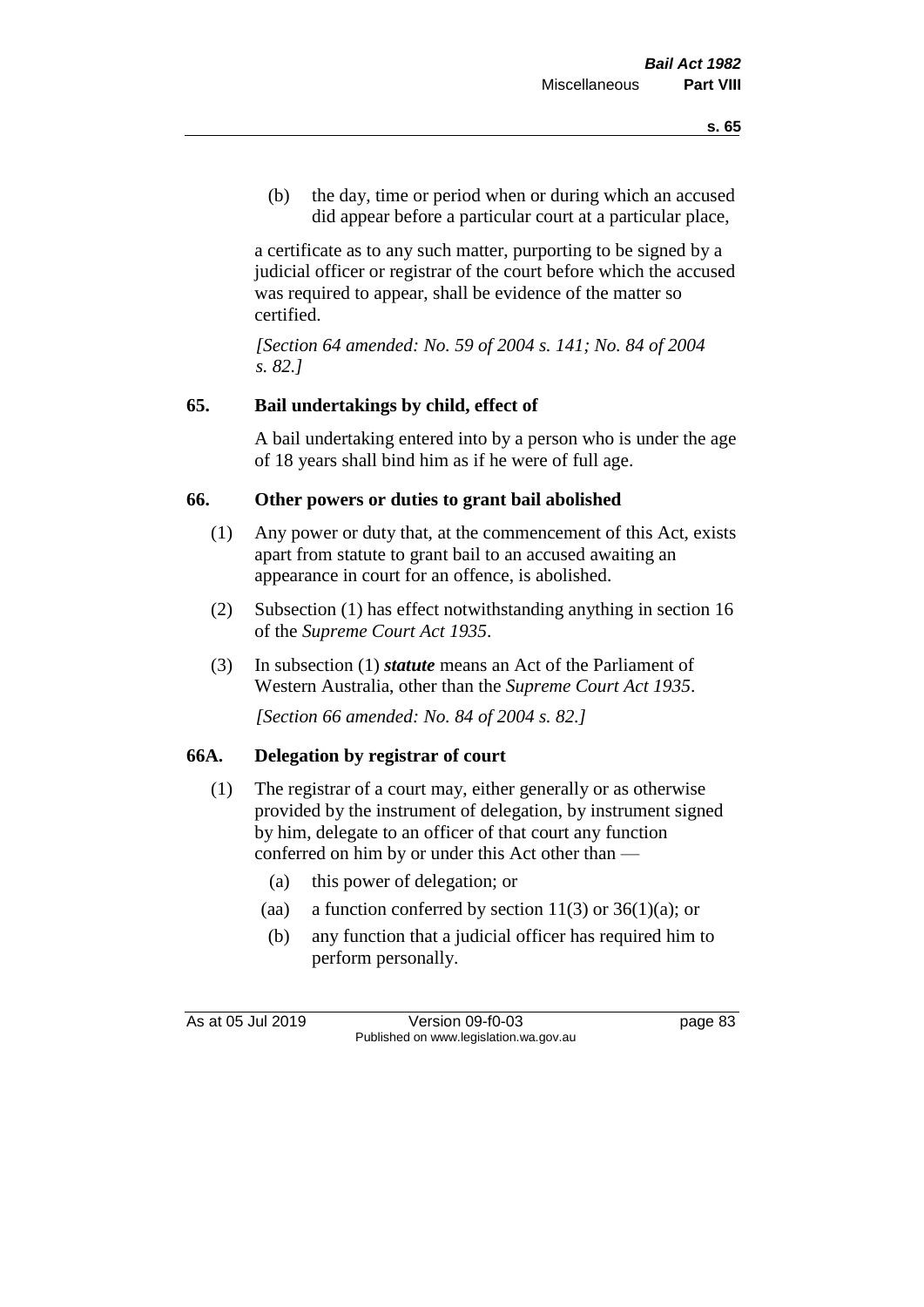**s. 66B**

(2) The superintendent of a detention centre under the *Young Offenders Act 1994* may, either generally or as otherwise provided by the instrument of delegation, by instrument signed by him, delegate to an officer of the Public Sector agency principally assisting the Minister administering that Act in its administration any function conferred on him by or under this Act, other than this power of delegation.

*[Section 66A inserted: No. 15 of 1988 s. 18; amended: No. 49 of 1988 s. 89; No. 31 of 1993 s. 8; No. 59 of 2004 s. 141; No. 65 of 2006 s. 52; No. 6 of 2008 s. 39.]* 

# **66B. Video link or audio link, use of in bail proceedings**

 $(1)$  In this section —

*audio link* means facilities (including telephone) that enable, at the same time, a judicial officer or authorised officer at one place to hear the accused at another place and vice versa;

*bail proceedings* means any proceedings under this Act including —

- (a) proceedings on a case for bail;
- (b) proceedings relating to the variation or revocation of bail;
- (c) proceedings on an application under section 48 or 49;
- (d) proceedings on an appeal under section 15A or 53;

*video link* means facilities (including closed circuit television) that enable, at the same time, a judicial officer or authorised officer at one place to see and hear the accused at another place and vice versa.

- (2) Bail proceedings may be conducted by means of a video link or an audio link.
- (3) Without limiting subsection (2), if a provision of this Act requires or authorises an accused to be brought before, or appear before, a court, judicial officer or authorised officer, the accused

page 84 Version 09-f0-03 As at 05 Jul 2019 Published on www.legislation.wa.gov.au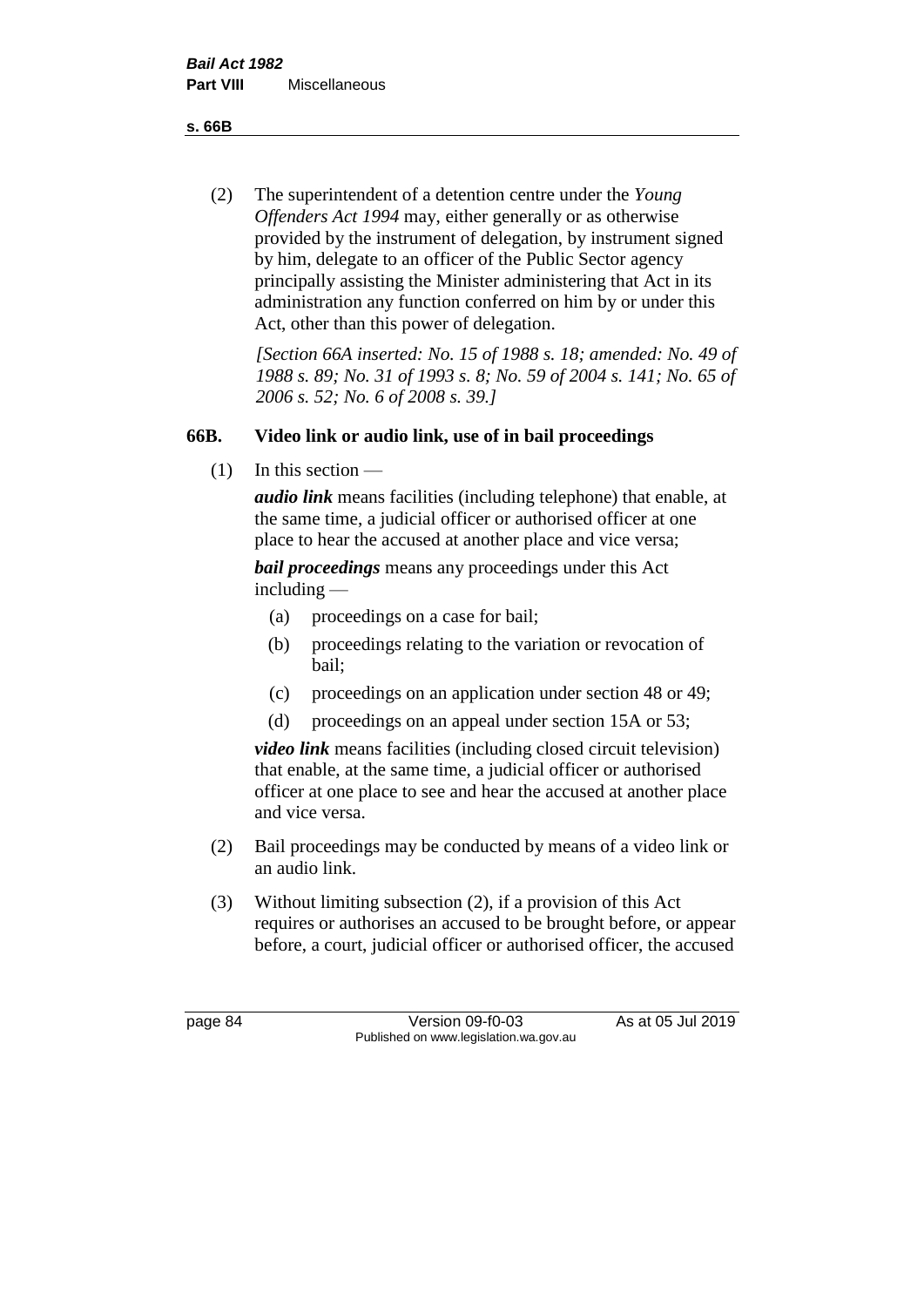may be brought before, or appear before, the court or officer by means of a video link or an audio link.

- (4) An audio link is not to be used under this section unless a video link is not available and cannot reasonably be made available.
- (5) Nothing in this section prevents a court, judicial officer or authorised officer from requiring that an accused be brought before, or appear before, the court or officer in person for the purposes of bail proceedings.

*[Section 66B inserted: No. 6 of 2008 s. 40(1).]*

#### **67. Regulations**

- (1) The Governor may make regulations, not inconsistent with this Act, prescribing such things as are required or permitted by this Act to be prescribed or as it is necessary or expedient to prescribe for the purposes thereof.
- (2) Without limiting the generality of subsection (1) regulations  $\text{max}$  —
	- (a) make provision for or with respect to the making of applications —
		- (i) for or in relation to bail;
		- (ii) for the approval of sureties;
		- (iii) for the approval of security to be given by accused persons and sureties;
		- (iv) for the cancellation of a surety undertaking;
		- (v) for an order under section 49,

and for the manner in which such applications are to be made and the procedure to be followed on such applications;

(ba) in any case where the regulations provide that any information, document or record, or a copy of any document or record, is to be or can be provided to a person in electronic form, determine when information

As at 05 Jul 2019 Version 09-f0-03 page 85 Published on www.legislation.wa.gov.au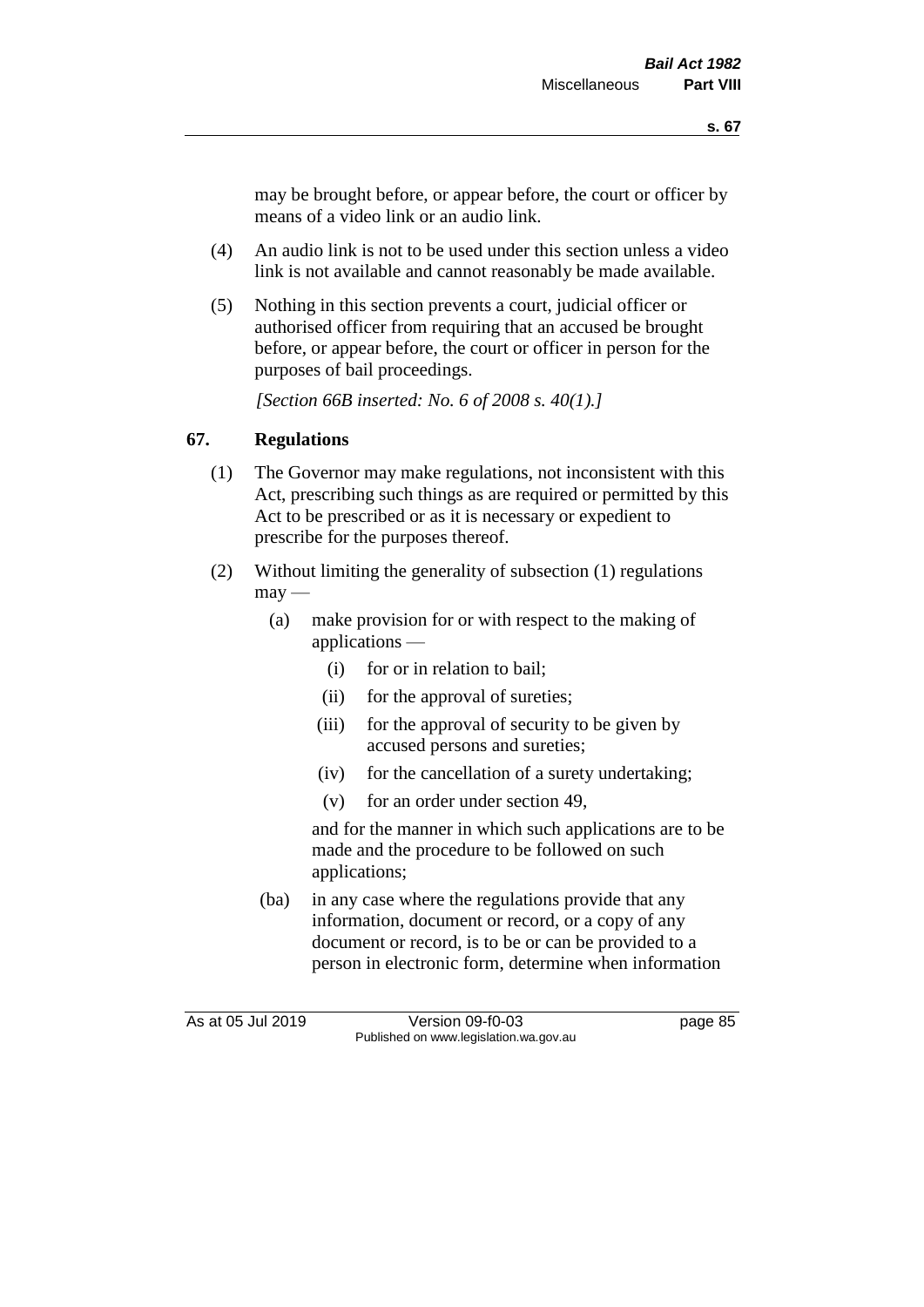or a document, record or copy provided to a person in that form is to be taken to be, or to be presumed to be, received by, or brought to the attention of, the person;

- (b) for the purposes of clause 5 of Part A of Schedule 1, prescribe the officer or officers who may grant bail for any prescribed appearance or class of appearance in court by an accused who is in custody;
- (c) make provision for, or with respect to the management, control, supervision and good order of premises established for the accommodation of persons to whom bail has been granted.
- (3) Regulations made under this section may provide that a contravention or failure to comply with a regulation constitutes an offence and may provide for penalties not exceeding a fine of \$500 for offences against the regulations.

*[Section 67 amended: No. 45 of 1993 s. 12; No. 84 of 2004 s. 83(3); No. 2 of 2008 s. 56(6); No. 6 of 2008 s. 30(3); No. 20 of 2013 s. 31.]* 

*[68. Omitted under the Reprints Act 1984 s. 7(4)(g).]*

page 86 Version 09-f0-03 As at 05 Jul 2019 Published on www.legislation.wa.gov.au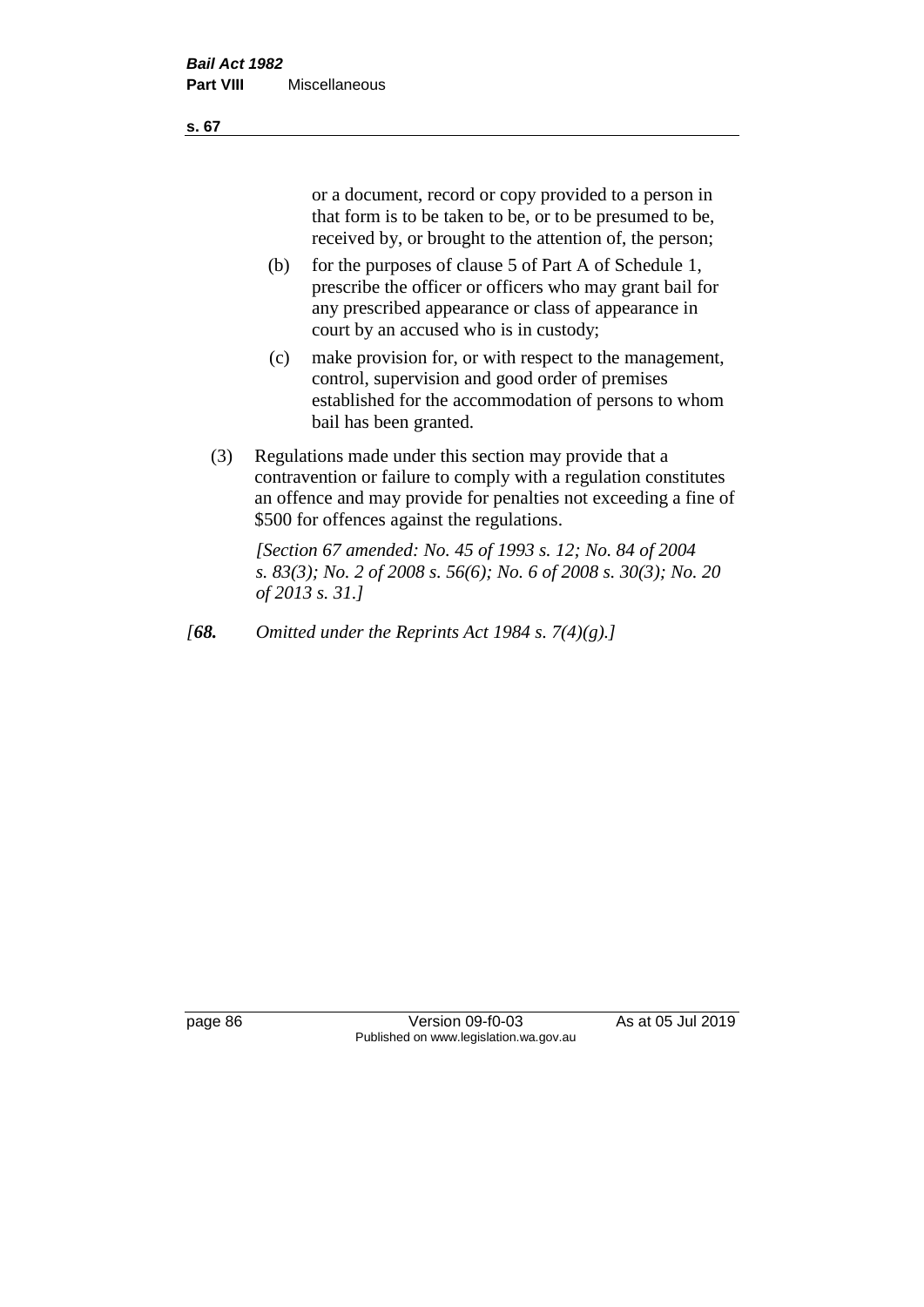# **Schedule 1 — Jurisdiction as to bail and related matters**

[s. 13, 17]

*[Heading inserted: No. 6 of 2008 s. 41(1).]*

#### **Part A** — **Jurisdiction relating to bail**

*[Heading inserted: No. 6 of 2008 s. 41(2)(a).]*

#### **First Column**

**Second Column**

*Appearances in court*

*By whom bail may be granted or (where applicable) dispensed with*

*[Heading amended: No. 6 of 2008 s. 41(2)(b) and (c).]*

#### **1. Initial appearance**

(1) The initial appearance in a court of summary jurisdiction or the Children's Court by an accused in, or in connection with, proceedings for an offence.

In any case —

- (a) a justice; or
- (b) an authorised police officer; and

in addition, in the case of a child, an authorised community services officer.

(2) The initial appearance in the District Court or the Supreme Court, not being the initial appearance to which clause 3 applies. A judge of the District Court or a

judge of the Supreme Court, as the case requires.

*[Clause 1 amended: No. 15 of 1988 s. 19; No. 49 of 1988 s. 90(a)(i); No. 59 of 2004 s. 141; No. 84 of 2004 s. 10(1) and 82.]*

As at 05 Jul 2019 Version 09-f0-03 page 87 Published on www.legislation.wa.gov.au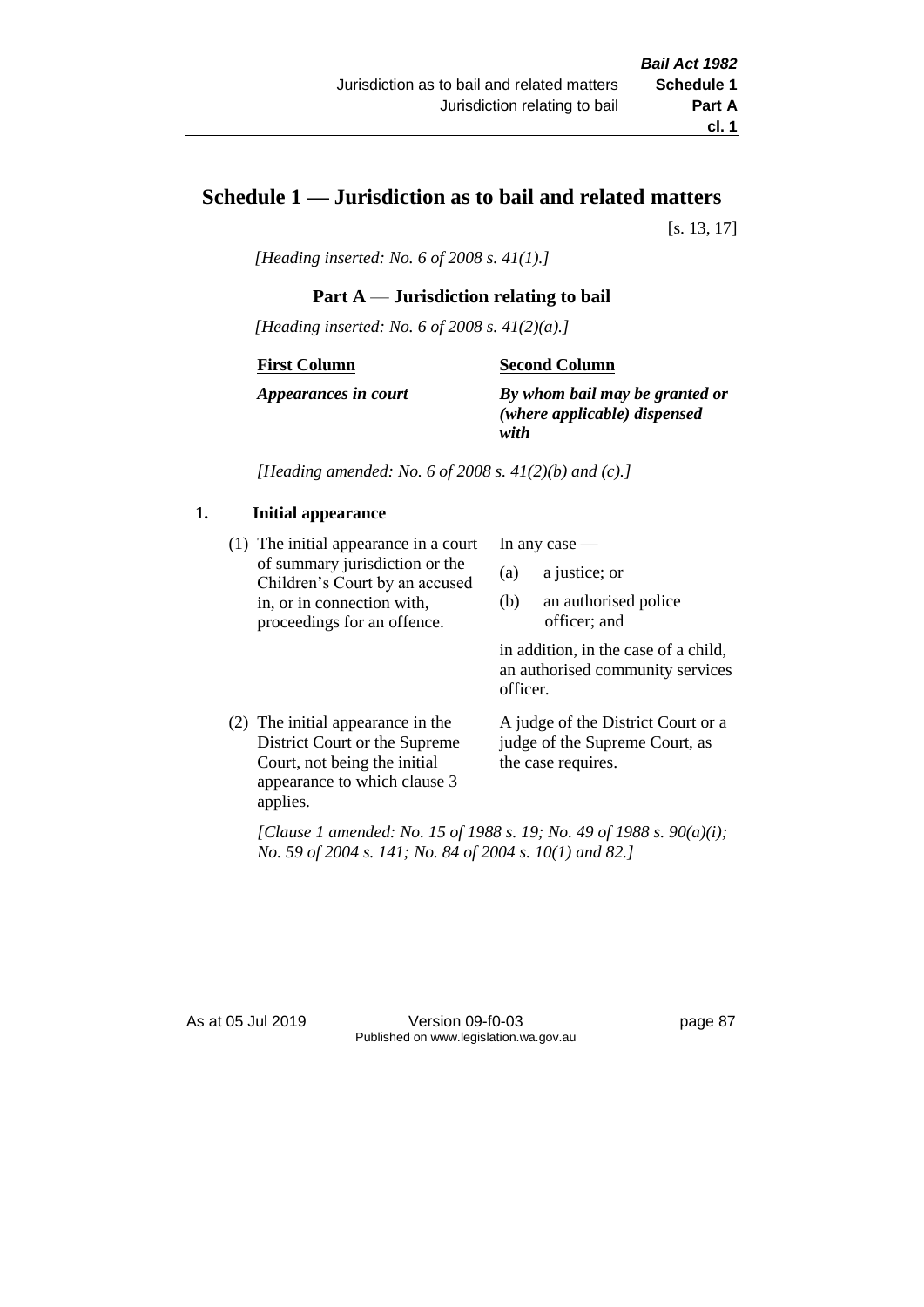| <b>First Column</b>  | <b>Second Column</b>                                                   |
|----------------------|------------------------------------------------------------------------|
| Appearances in court | By whom bail may be granted or<br>(where applicable) dispensed<br>with |

#### **2. Appearance after adjournment**

Appearance in any court or before The judicial officer who orders a judicial officer by an accused after any adjournment of proceedings for an offence, not being a committal under clause 3.

the adjournment.

*[Clause 2 amended: No. 84 of 2004 s. 82.]*

# **3. Appearance on committal to Supreme Court or District Court**

The initial appearance by an accused in the Supreme Court or District Court after he has been committed thereto under any Act to be tried or sentenced or otherwise dealt with. The judicial officer who orders the committal.

*[Clause 3 amended: No. 84 of 2004 s. 82.]*

#### **4. Appearance in connection with appeal, rehearing etc.**

| (1) Appearance in connection with an If the appeal is being determined<br>application or appeal made under<br>the <i>Criminal Appeals Act 2004</i> or<br>with any order made in<br>determining the application or<br>appeal. | by a single judge of the Supreme<br>Court, a single judge of the<br>Supreme Court;<br>If the appeal is being determined<br>by the Court of Appeal, the Court<br>of Appeal or a single judge of<br>appeal. |
|------------------------------------------------------------------------------------------------------------------------------------------------------------------------------------------------------------------------------|-----------------------------------------------------------------------------------------------------------------------------------------------------------------------------------------------------------|
| (2) Appearance in connection with a<br>rehearing of proceedings ordered<br>under section 28 of the<br>Children's Court of Western<br>Australia Act 1988.                                                                     | The Children's Court.                                                                                                                                                                                     |

page 88 Version 09-f0-03 As at 05 Jul 2019 Published on www.legislation.wa.gov.au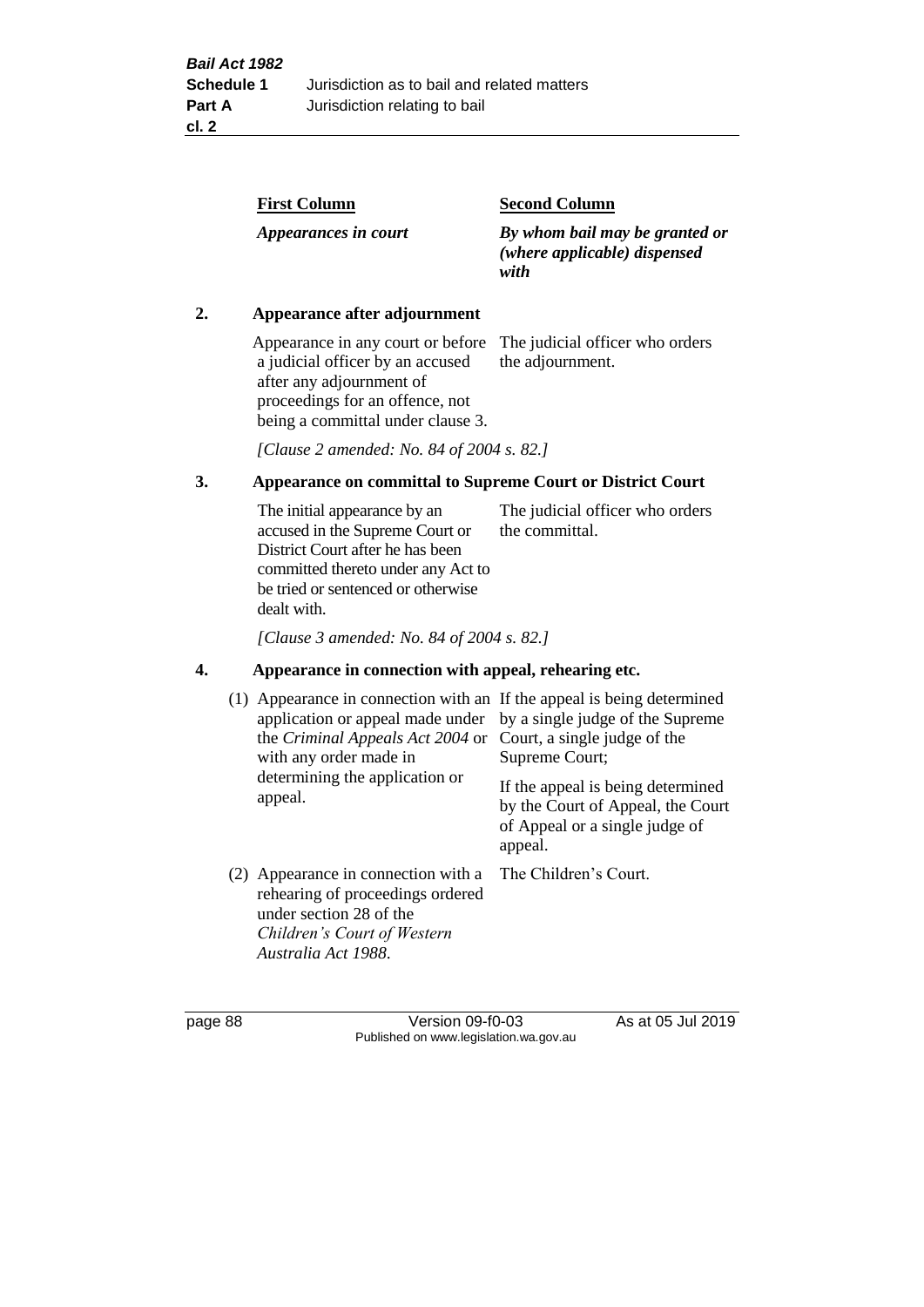| <b>First Column</b>                                                  | <b>Second Column</b>                                                   |  |
|----------------------------------------------------------------------|------------------------------------------------------------------------|--|
| Appearances in court                                                 | By whom bail may be granted or<br>(where applicable) dispensed<br>with |  |
| (3) Appearance in connection with<br>the reconsideration of an order | The Children's Court constituted<br>by the President.                  |  |

*[Clause 4 inserted: No. 84 of 2004 s. 10(2).]*

#### **5. Appearance prescribed by regulation**

under section 40 of the *Children's Court of Western* 

*Australia Act 1988*.

| Appearance in a court for any  | The judicial or other officer   |
|--------------------------------|---------------------------------|
| other purpose or following any | prescribed by such regulations. |
| other occurrence prescribed by |                                 |
| regulations under this Act.    |                                 |

#### **6. Appearances not otherwise provided for**

Any appearance in a court not otherwise provided for in this Part or by regulations under this Act.

The judicial officer who, or court which, orders the appearance.

#### **7. Term used: proceedings for an offence**

In this Part, unless the contrary intention appears —

*proceedings for an offence* in clause 2 (but not in clause 1) includes any of the following proceedings relating to that offence —

- (a) appeal proceedings; and
- (b) proceedings on a writ of *habeas corpus*; and
- (c) proceedings on the re-appearance of an offender under section 50 of the *Sentencing Act 1995*.

*[Clause 7 inserted: No. 84 of 2004 s. 10(3).]*

As at 05 Jul 2019 Version 09-f0-03 page 89 Published on www.legislation.wa.gov.au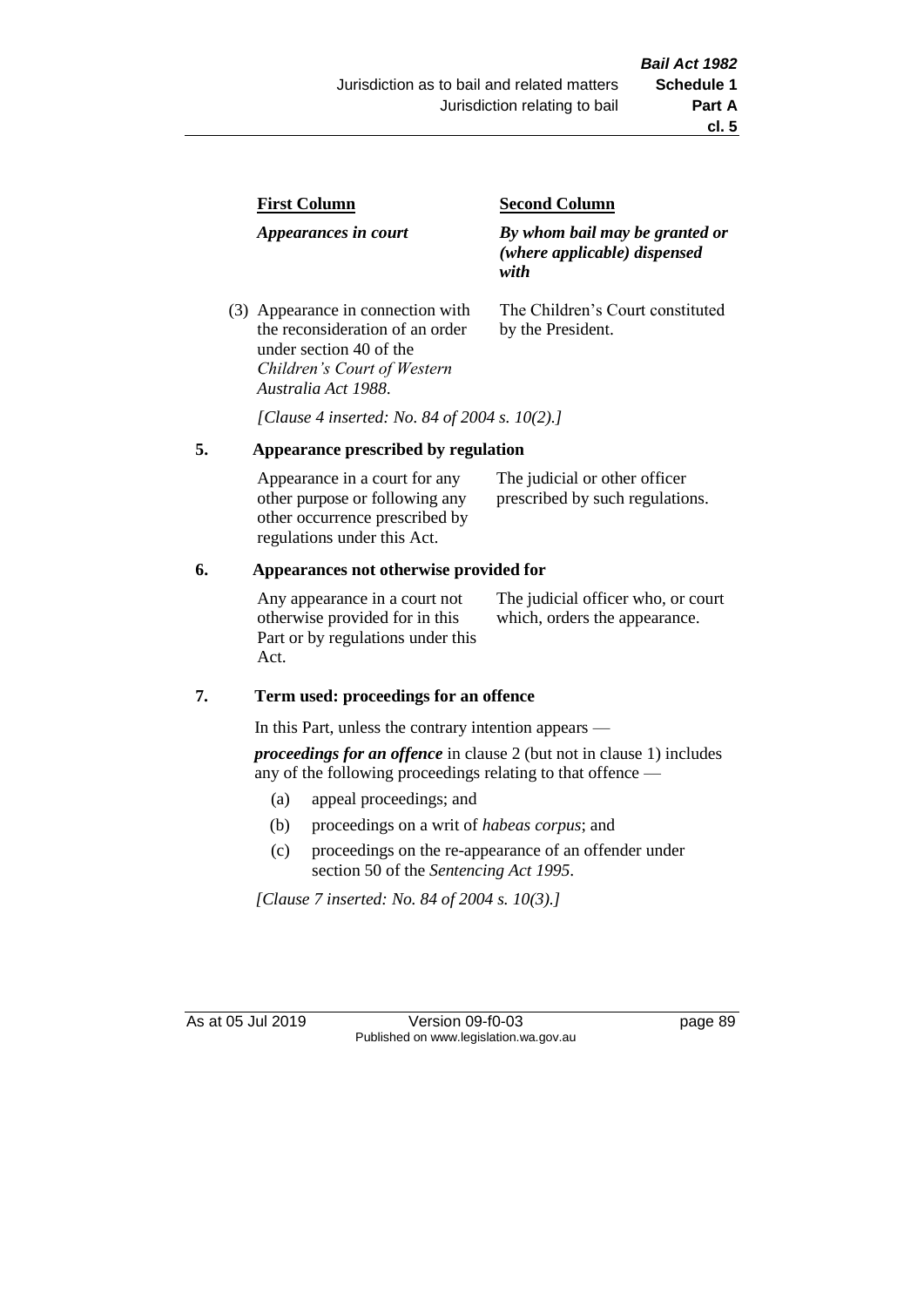#### **Part B** — **Cessation of powers relating to bail**

*[Heading inserted: No. 6 of 2008 s. 41(3)(a).]*

#### **1. Upon decision by judge, power of other officers ceases**

(1) In this clause —

*judge* means a judge of the Supreme Court, the Children's Court or the District Court.

- (2) After a judge has granted or refused bail for an appearance by an accused the power to grant bail for that appearance ceases to be vested  $in -$ 
	- (a) any judicial officer whose jurisdiction is inferior to that of the judge; or
	- (b) any authorised officer.
- (3) After a judge has dispensed with the requirement for bail for an appearance by an accused the power to grant or refuse bail for that appearance ceases to be vested in any officer referred to in subclause  $(2)(a)$  or  $(b)$ .

*[Clause 1 inserted: No. 6 of 2008 s. 41(3)(b).]*

#### **1A. Upon decision by Court of Appeal, other powers cease**

After the Court of Appeal on an appeal under section 15A —

- (a) has granted or refused bail for an appearance by an accused, the power to grant or refuse bail for that appearance; or
- (b) has dispensed with the requirement for bail for an appearance by an accused, the power to grant or refuse bail for that appearance,

ceases to be vested in any judicial officer or in any authorised officer.

*[Clause 1A inserted: No. 6 of 2008 s. 41(3)(b).]*

#### **2. Upon decision by judicial officer, his power and that of his peers ceases**

Except where clause 4 applies, the power to grant, refuse or dispense with bail for an appearance by an accused ceases to be vested in any judicial officer (including a judge of the Supreme Court) after he, or

page 90 Version 09-f0-03 As at 05 Jul 2019 Published on www.legislation.wa.gov.au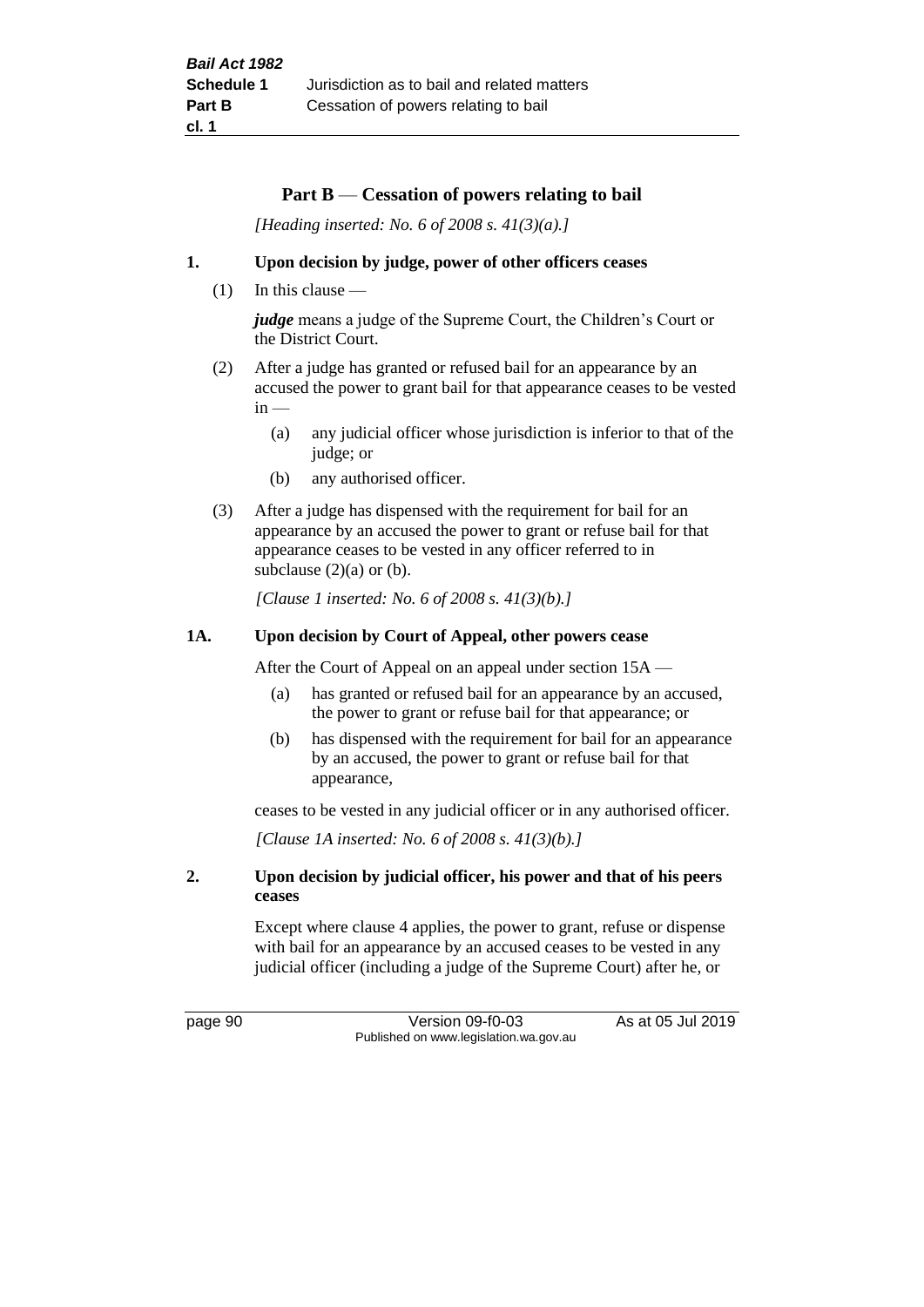another judicial officer whose jurisdiction is co-extensive with his, has granted, refused or dispensed with bail for that appearance.

*[Clause 2 amended: No. 84 of 2004 s. 82; No. 6 of 2008 s. 41(3)(c) and (d).]*

#### **3. Upon refusal of bail for initial appearance, certain powers cease**

- (1) After an authorised officer has refused bail for an initial appearance by an accused, the power to grant bail for that appearance ceases to be vested in another authorised officer, but a justice may nevertheless grant bail for that appearance.
- (2) After a justice has refused bail for an initial appearance by an accused, the power to grant bail for that appearance ceases to be vested in an authorised officer or another justice.

*[Clause 3 inserted: No. 6 of 2008 s. 41(3)(e).]*

#### **4. Judicial officer's powers if accused proves new facts or changed circumstances**

Notwithstanding clause 2, where an accused has been refused bail for an appearance or has been granted bail therefor on terms or conditions with which he is unable or unwilling to comply, the judicial officer who granted or refused bail or another judicial officer whose jurisdiction is co-extensive with his has power to grant bail for that appearance or to vary the terms or conditions of bail previously granted therefor if the accused makes application and satisfies him that —

- (a) new facts have been discovered, new circumstances have arisen or the circumstances have changed since bail was previously granted or refused for that appearance; or
- (b) he failed to adequately present his case for bail on the previous occasion when it was considered; or
- (c) where bail was granted subject to a home detention condition, he has, since the previous occasion when his case for bail was considered, complied with the home detention condition for a period of one month or more.

*[Clause 4 amended: No. 61 of 1990 s. 14; No. 84 of 2004 s. 82.]*

As at 05 Jul 2019 Version 09-f0-03 page 91 Published on www.legislation.wa.gov.au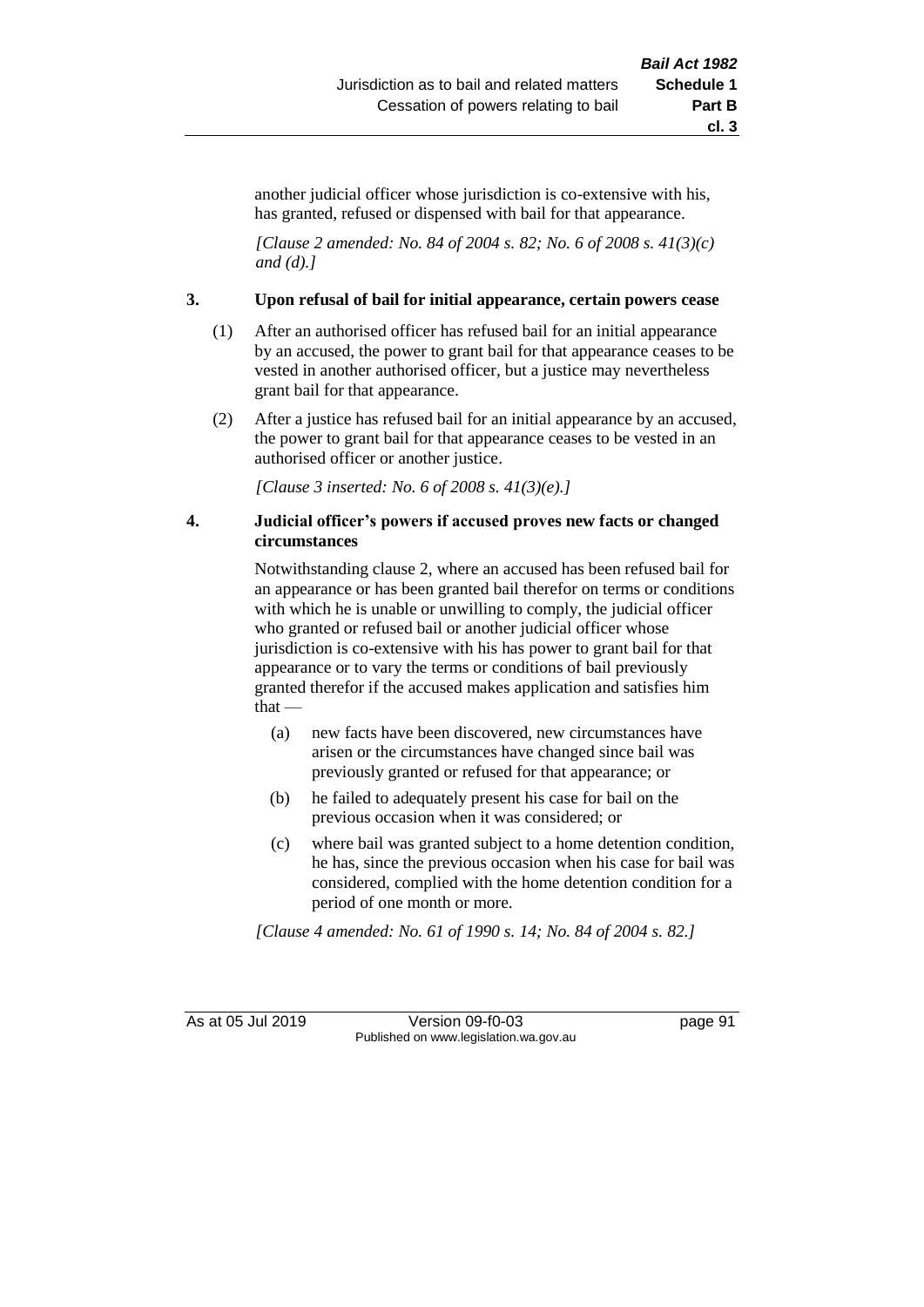#### **Part C — Manner in which jurisdiction to be exercised**

*[Heading deleted: No. 6 of 2008 s. 41(4)(a).]*

#### **1. Bail before conviction at discretion of court or judicial officer except for child**

Subject to clauses 3A, 3C and 3D, the grant or refusal of bail to an accused, other than a child, who is in custody awaiting an appearance in court before conviction for an offence shall be at the discretion of the judicial officer or authorised officer in whom jurisdiction is vested, and that discretion shall be exercised having regard to the following questions as well as to any others which he considers relevant —

- (a) whether, if the accused is not kept in custody, he may  $-$ 
	- (i) fail to appear in court in accordance with his bail undertaking; or
	- (ii) commit an offence; or
	- (iii) endanger the safety, welfare, or property of any person; or
	- (iv) interfere with witnesses or otherwise obstruct the course of justice, whether in relation to himself or any other person;
- (b) whether the accused needs to be held in custody for his own protection;
- (c) whether the prosecutor has put forward grounds for opposing the grant of bail;
- (d) whether, as regards the period when the accused is on trial, there are grounds for believing that, if he is not kept in custody, the proper conduct of the trial may be prejudiced;
- (e) whether there is any condition which could reasonably be imposed under Part D which would —
	- (i) sufficiently remove the possibility referred to in paragraphs (a) and (d); or
	- (ii) obviate the need referred to in paragraph (b); or
	- (iii) remove the grounds for opposition referred to in paragraph (c);

page 92 Version 09-f0-03 As at 05 Jul 2019 Published on www.legislation.wa.gov.au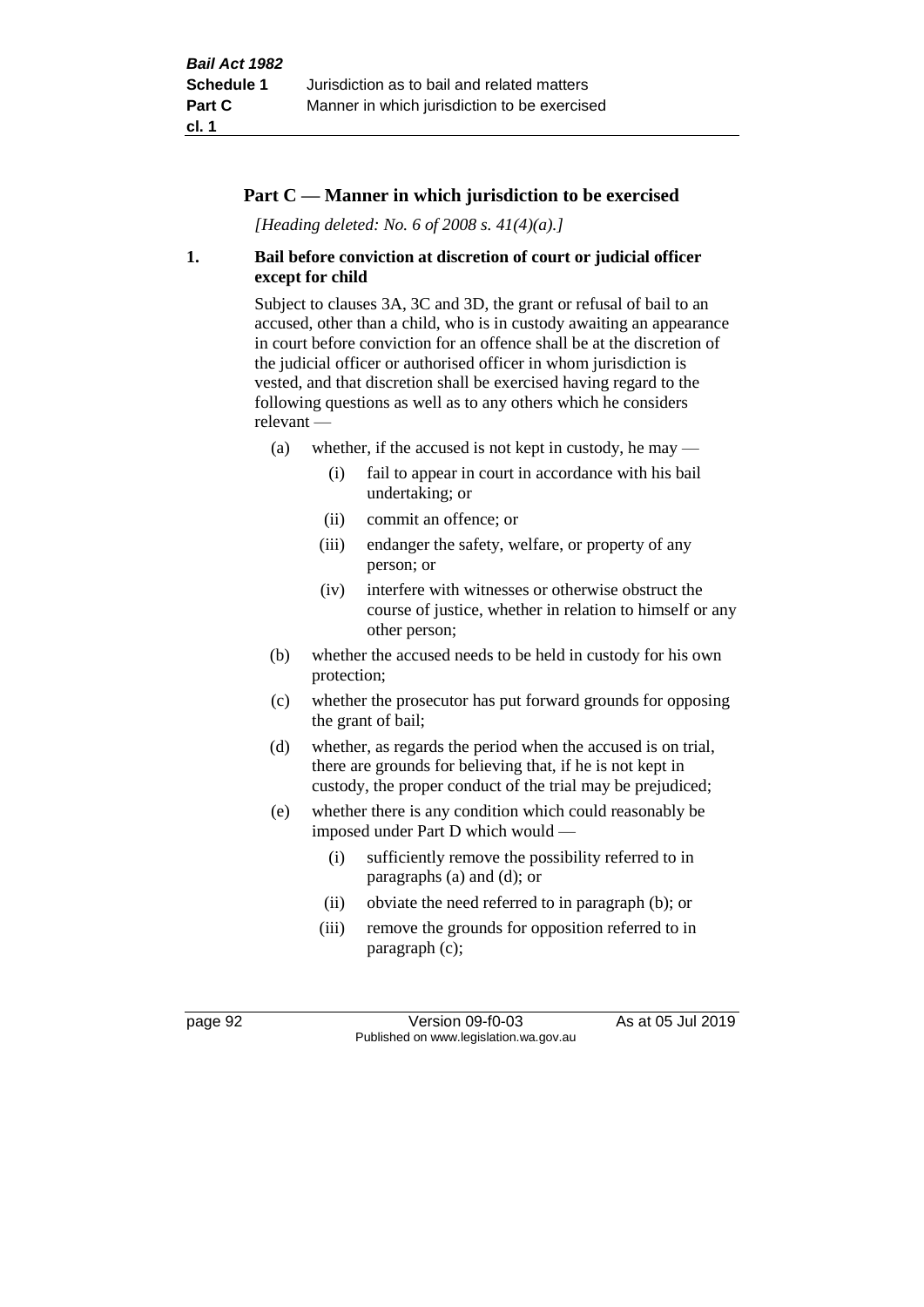- (f) where the accused is charged with an offence that is alleged to have been committed in respect of a child, whether a condition should be imposed under Part D requiring the accused to reside at a place other than the place where the child resides;
- (g) whether the alleged circumstances of the offence or offences amount to wrongdoing of such a serious nature as to make a grant of bail inappropriate.

*[Clause 1 amended: No. 14 of 1992 s. 11; No. 45 of 1993 s. 10(2)(a); No. 54 of 1998 s. 8(a) and (b); No. 84 of 2004 s. 82; No. 6 of 2008 s. 41(4)(b); No. 21 of 2017 s. 7.]*

#### **2. Child to have qualified right to bail**

(1) In this clause —

*responsible person* means a parent, relative, employer or other person who, in the opinion of the judicial officer or authorised officer, is in a position to both influence the conduct of the child and provide the child with support and direction.

- (2) Subject to subclause (3), a child accused who is in custody awaiting an appearance in court before conviction for an offence has a right to be granted bail unless —
	- (a) in the opinion of the judicial officer or authorised officer in whom jurisdiction is vested —
		- (i) one or more of the questions set out in clause  $1(a)$ , (b), (d) and (g) must be answered in the affirmative; and
		- (ii) there is no condition which he could reasonably impose under Part D which would satisfy the relevant provision of clause 1(e);

or

(b) there is no responsible person willing to enter into an undertaking of the kind described in subclause (3)(c),

and if the child is refused bail he shall be dealt with in accordance with section 19(2) of the *Young Offenders Act 1994*.

As at 05 Jul 2019 Version 09-f0-03 page 93 Published on www.legislation.wa.gov.au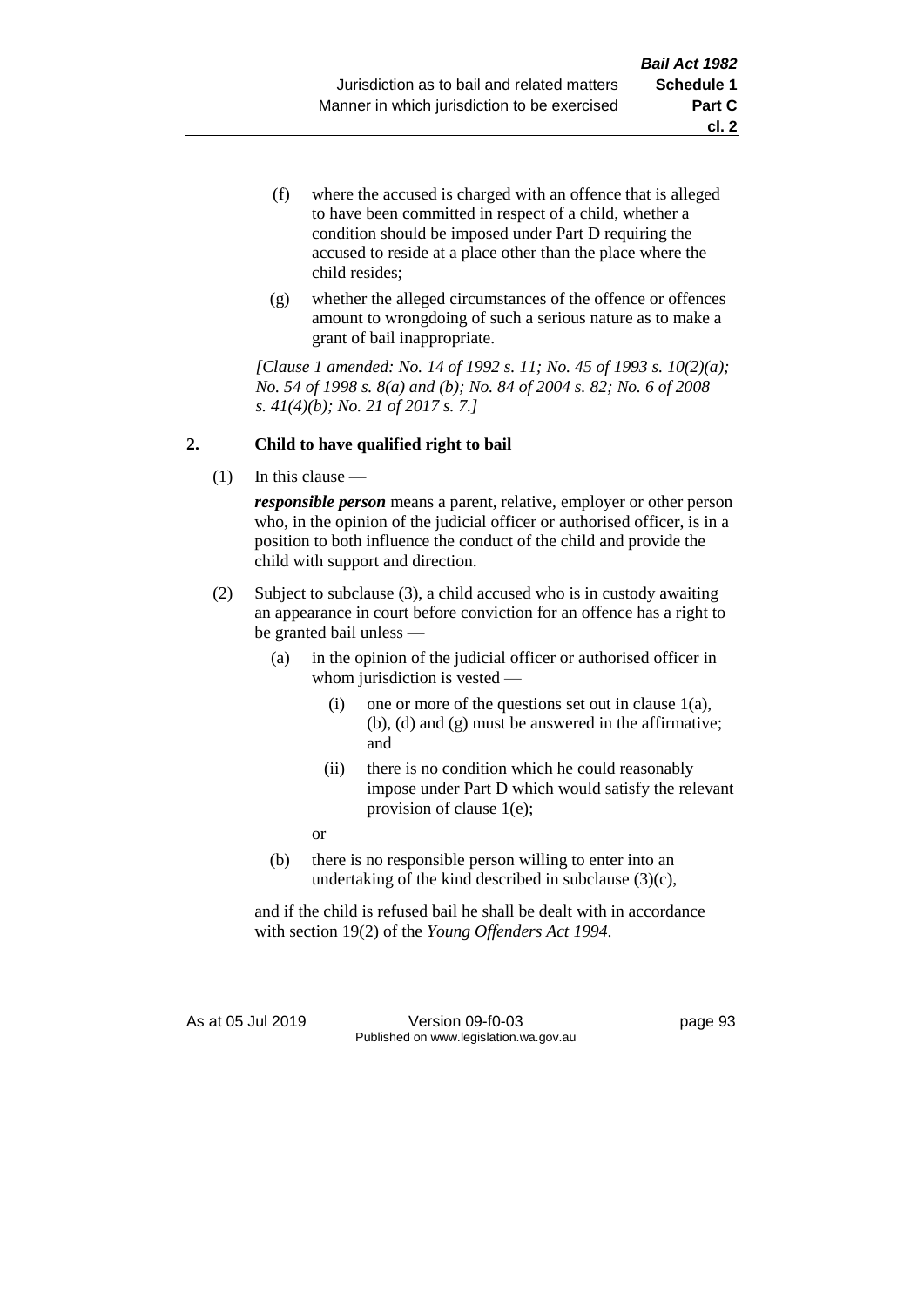- (3) The right of a child accused under subclause (2) is subject to  $-$ 
	- (a) clauses 3A, 3C and 3D; and
	- *[(b) deleted]*
	- (c) there being imposed as a condition on the grant of bail a requirement that before the release of the child on bail a responsible person undertakes in writing in the approved form to ensure that the child complies with any requirement of his bail undertaking mentioned in section  $28(2)(a)$ , (b), (c) and (d).
- (4) Subclauses (2)(b) and (3)(c) do not apply to a child accused if it appears to the judicial officer or authorised officer that the accused —
	- (a) is over the age of 17 years; and
	- (b) has sufficient maturity to live independently without the guidance or control of a parent or guardian.
- (5) For the purposes of this clause, the provisions of sections 46, 47, 48, 54, 55(2), 60 and  $67(2)(a)(iv)$  apply with all necessary changes as  $if -$ 
	- (a) references in those provisions to a surety and a surety undertaking were references to a responsible person and to an undertaking referred to in subclause (3)(c) respectively; and
	- (b) section  $54(1)(b)(i)$  read as follows
		- (i) a person who has entered into an undertaking referred to in clause 2(3)(c) of Part C of Schedule 1 should no longer be regarded as a responsible person for the purposes of that clause, or is dead;
- (6) Where a child accused is released on bail his right to be at liberty is subject to the exercise of the powers in section 17A.

*[Clause 2 inserted: No. 45 of 1993 s. 10(2)(b); amended: No. 57 of 1997 s. 21(3)(a); No. 54 of 1998 s. 8(c); No. 34 of 2004 Sch. 2 cl. 3(3); No. 84 of 2004 s. 82; No. 6 of 2008 s. 41(4)(c) and 43(4); No. 21 of 2017 s. 8.]*

page 94 Version 09-f0-03 As at 05 Jul 2019 Published on www.legislation.wa.gov.au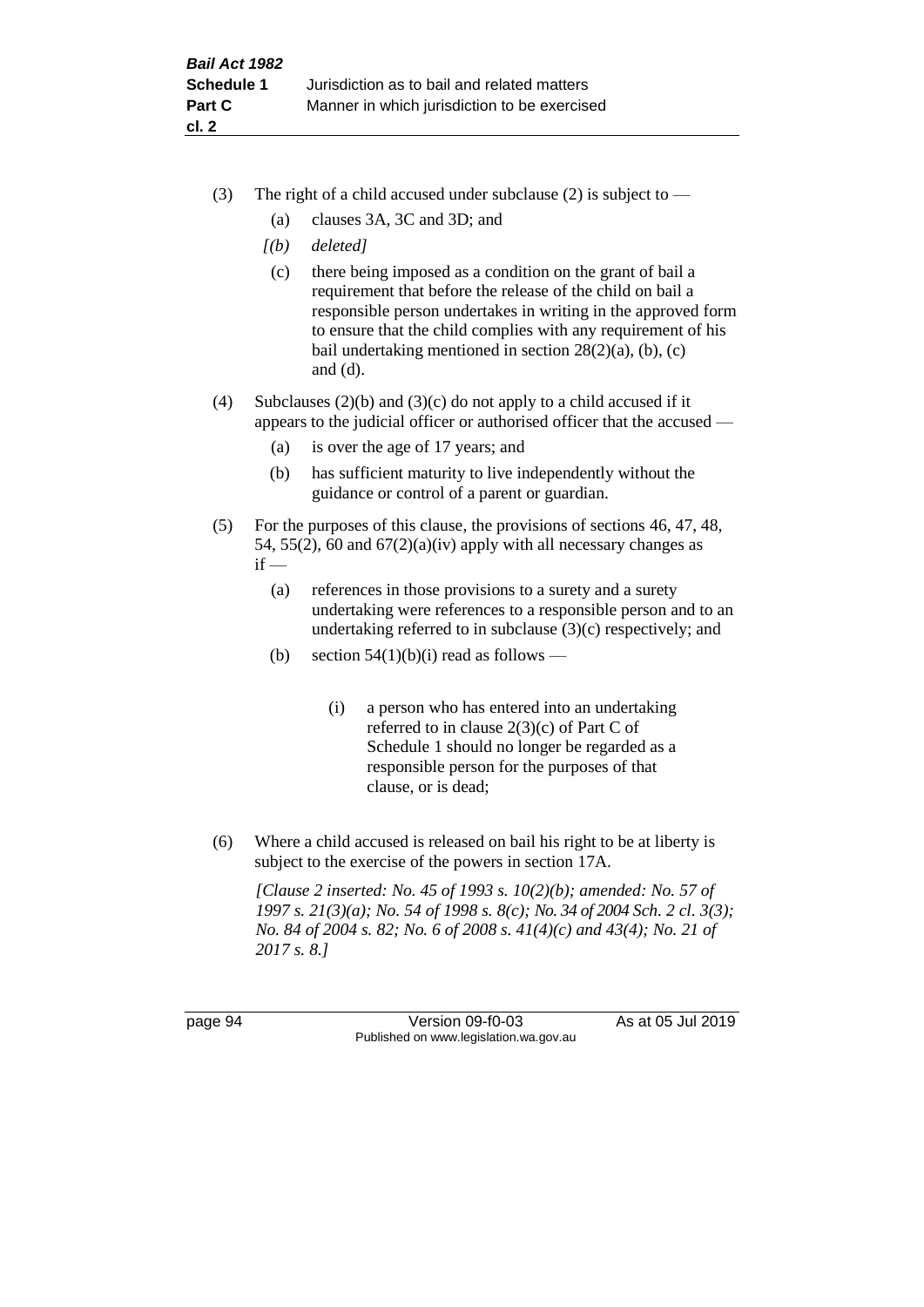#### **3. Matters relevant to cl. 1(a)**

In considering whether an accused may do any of the things mentioned in clause 1(a), the judicial officer or authorised officer shall have regard to the following matters, as well as to any others which he considers relevant —

- (a) the nature and seriousness of the offence or offences (including any other offence or offences for which he is awaiting trial) and the probable method of dealing with the accused for it or them, if he is convicted; and
- (b) the character, previous convictions, antecedents, associations, home environment, background, place of residence, and financial position of the accused; and
- (c) the history of any previous grants of bail to him; and
- (d) the strength of the evidence against him.

*[Clause 3 amended: No. 84 of 2004 s. 82.]*

#### **3A. Bail for accused charged with serious offence committed while on bail or early release for another serious offence**

- (1) Notwithstanding clause 1, 2 or 4 or any other provision of this Act, where —
	- (a) an accused is in custody
		- (i) awaiting an appearance in court before conviction for a serious offence; or
		- (ii) waiting to be sentenced or otherwise dealt with for a serious offence of which the accused has been convicted;

and

- (b) the serious offence is alleged to have been committed while the accused was —
	- (i) on bail for; or
	- (ii) at liberty under an early release order made in respect of,

another serious offence,

the judicial officer or (if section 16A does not apply) the authorised officer in whom jurisdiction is vested shall refuse to grant bail for the

As at 05 Jul 2019 Version 09-f0-03 page 95 Published on www.legislation.wa.gov.au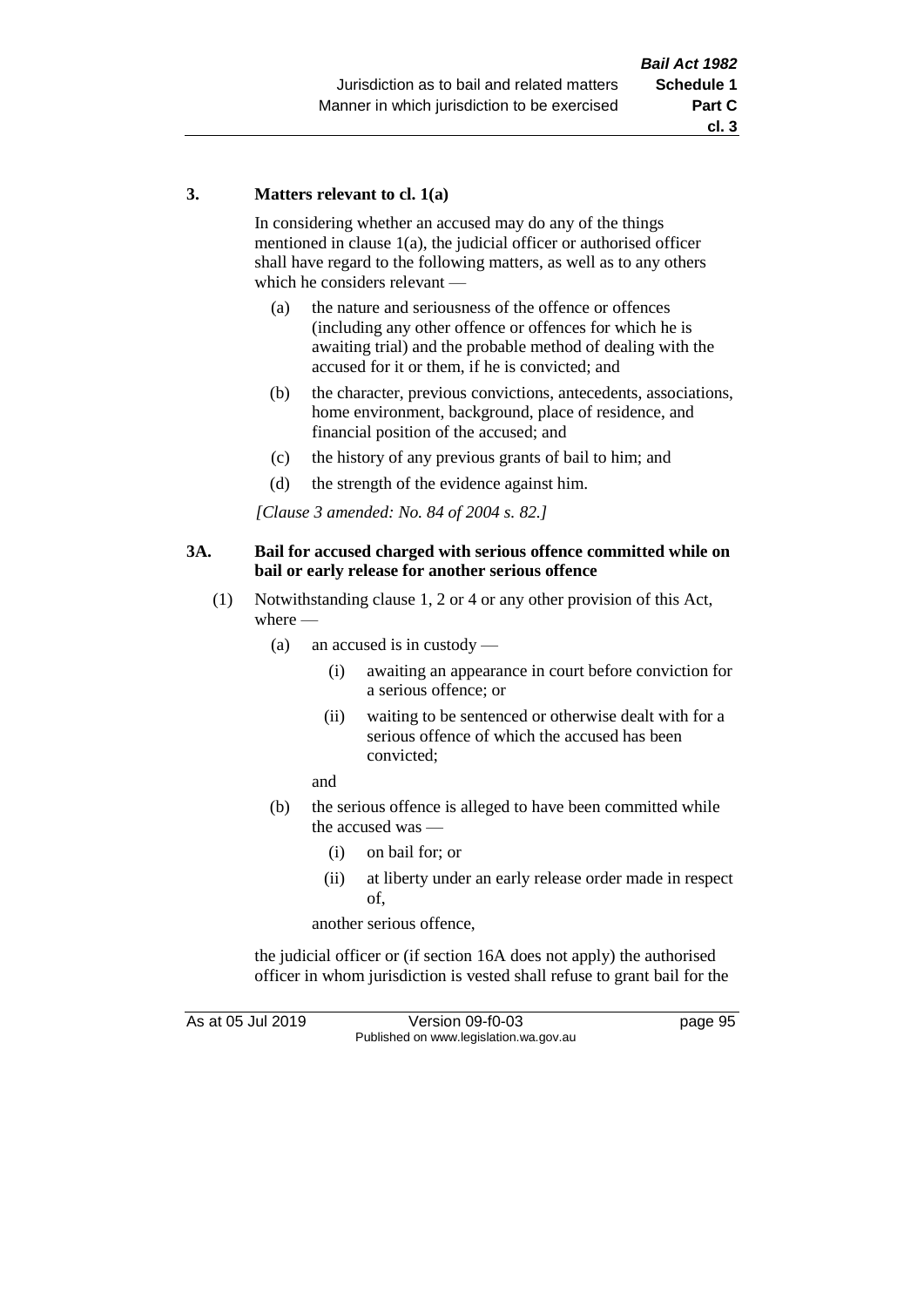serious offence referred to in paragraph (a) unless the judicial officer or authorised officer —

- (c) is satisfied that there are exceptional reasons why the accused should not be kept in custody and, if clause 3B applies, is so satisfied only after complying with that clause; and
- (d) is also satisfied that bail may properly be granted having regard to the provisions of clauses 1 and 3 or, in the case of a child accused, clauses 2 and 3.
- (2) Notwithstanding section 7(1), where an accused is refused bail under subclause (1) for an appearance for a serious offence his case for bail need not be considered again under that subsection for an appearance for that offence unless he satisfies the judicial officer who may order his detention that —
	- (a) new facts have been discovered, new circumstances have arisen or the circumstances have changed since bail was refused; or
	- (b) he failed to adequately present his case for bail on the occasion of that refusal.
- (3) Where a child accused is refused bail under subclause (1) he shall be dealt with in accordance with section 19(2) of the *Young Offenders Act 1994*.

*[Clause 3A inserted: No. 45 of 1993 s. 10(2)(c); amended: No. 57 of 1997 s. 21(3)(b); No. 54 of 1998 s. 7 and 13(1); No. 84 of 2004 s. 82; No. 6 of 2008 s. 41(4)(d).]*

#### **3B. Exceptional reasons under cl. 3A(1), determining**

- (1) This clause applies where it appears to the judicial officer or (if section 16A does not apply) the authorised officer that all or any of the acts alleged to constitute a serious offence referred to in clause 3A(1)(b) would, if proved in the appropriate proceedings, amount to a breach by the accused of a protective condition or order.
- (2) The judicial officer or authorised officer shall, before making a decision that there are exceptional reasons for the purposes of clause 3A(1)(c), make enquiry, or cause enquiry to be made, whether there has already been —
	- (a) any breach by the accused of the protective condition or order that has been proved in proceedings; or

page 96 Version 09-f0-03 As at 05 Jul 2019 Published on www.legislation.wa.gov.au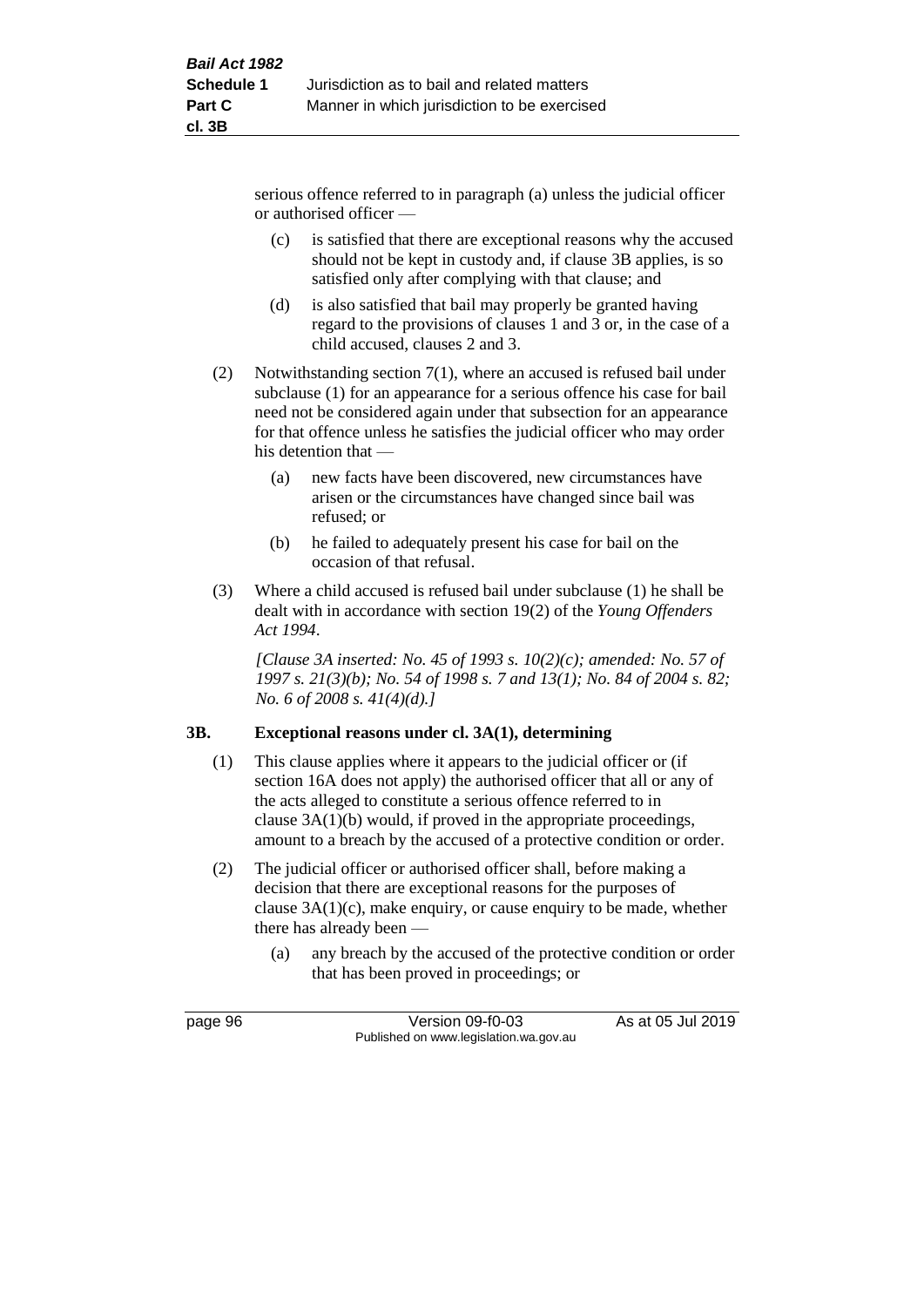- (b) any alleged breach by the accused of the protective condition or order that has not been so proved, including an allegation that has not been the subject of a prosecution or any other communication to any relevant official; or
- (c) any alleged breach by the accused of any other protective condition or order that has been the subject of a prosecution.
- (3) On becoming aware of any such alleged breach, the judicial officer or authorised officer shall give each person for whose protection a protective condition or order referred to in subclause (2) was imposed or made (a *relevant person*) a reasonable opportunity to give evidence by affidavit on matters relating to that protective condition or order.
- (4) The judicial officer or authorised officer shall in making any decision for the purposes of clause  $3A(1)(c)$  —
	- (a) give due weight to  $-$ 
		- (i) any evidence given under subclause (3); and
		- (ii) any adverse effect that a grant of bail to the accused would have on a relevant person; and
		- (iii) any difficulty that a relevant person might have in proving any future breach of a protective condition or order;

and

- (b) consider whether it would be appropriate to refuse bail and make a hospital order under section 5 of the *Criminal Law (Mentally Impaired Accused) Act 1996*; and
- (c) in the case of a condition imposed for a purpose mentioned in clause 2(2)(c) or (d) of Part D, treat any alleged breach of the condition as a serious matter even if the conduct alleged to amount to the breach in itself appears to be trivial; and
- (d) consider whether any alleged breach of a protective condition or order that has occurred shows that the purpose of the condition or order has not been achieved and that the accused should be kept in custody.
- (5) The provisions of this clause do not limit the matters that the judicial officer or authorised officer may take into account for the purposes of clause  $3A(1)(c)$ .

As at 05 Jul 2019 Version 09-f0-03 page 97 Published on www.legislation.wa.gov.au

**cl. 3B**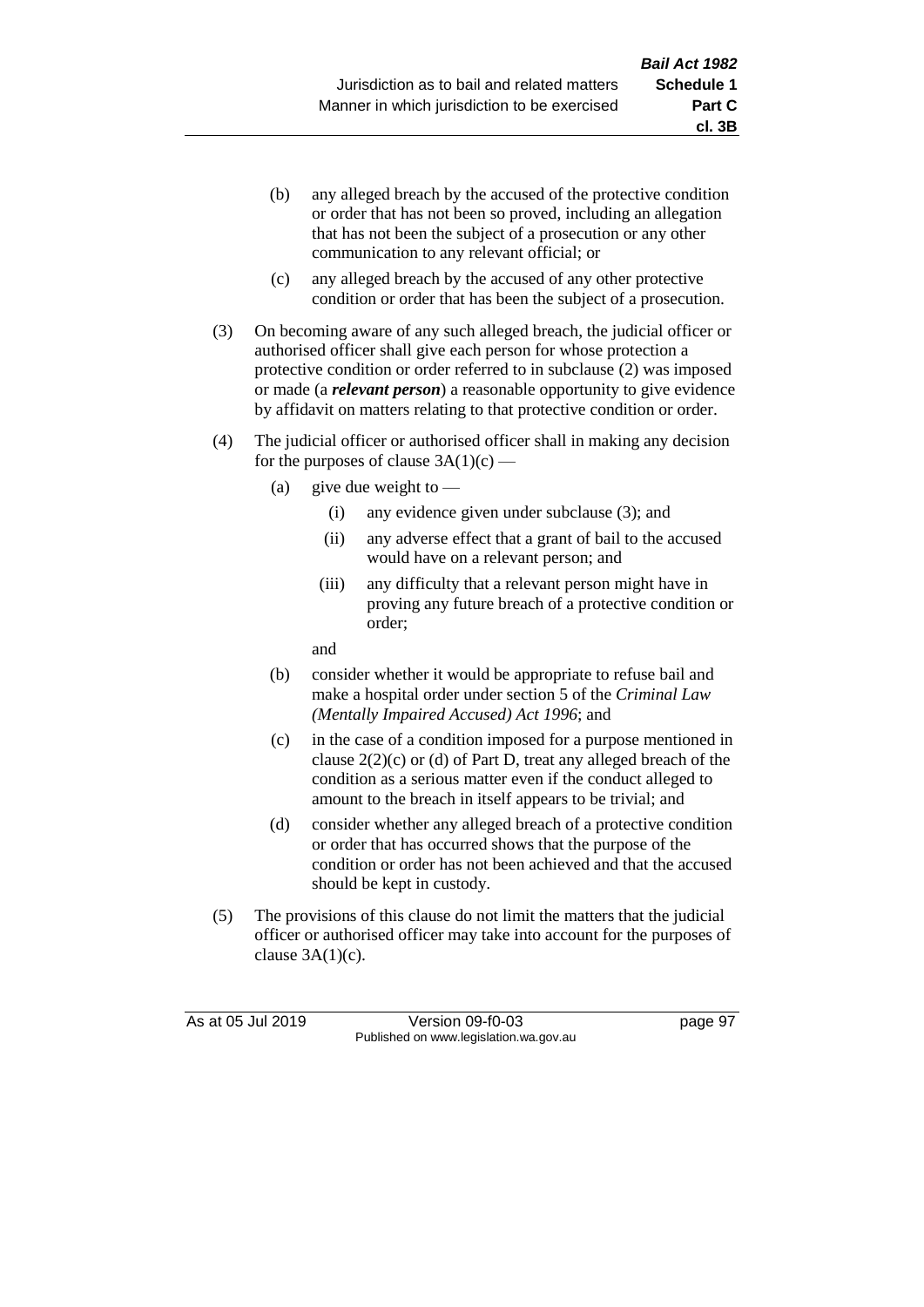(6) In this clause —

#### *protective condition or order* means —

- (a) a condition imposed for a purpose mentioned in clause  $2(2)(c)$ or (d) of Part D; or
- (b) a family violence restraining order or a violence restraining order or a police order under the *Restraining Orders Act 1997*; or
- (c) a Part VII order under the *Justices Act 1902* <sup>3</sup>
	- (i) that under section 86 of the *Restraining Orders Act 1997* is taken to be a misconduct restraining order under that Act; and
	- (ii) that shows on the face of the order that the causing or threatening of personal injury by the accused was a ground for the making of the order.

*[Clause 3B inserted: No. 54 of 1998 s. 13(2); amended: No. 38 of 2004 s. 60; No. 59 of 2004 s. 141; No. 84 of 2004 s. 11 and 82; No. 49 of 2016 s. 89.]*

#### **3C. Bail in murder cases**

Notwithstanding clause 1, 2 or 4 or any other provision of this Act, where an accused is in custody —

- (a) awaiting an appearance in court before conviction for an offence of murder; or
- (b) waiting to be sentenced or otherwise dealt with for an offence of murder of which the accused has been convicted,

the judicial officer in whom jurisdiction is vested shall refuse to grant bail for the offence unless the judicial officer is satisfied that —

- (c) there are exceptional reasons why the accused should not be kept in custody; and
- (d) bail may properly be granted having regard to the provisions of clauses 1 and 3 or, in the case of a child, clauses 2 and 3.

*[Clause 3C inserted: No. 6 of 2008 s. 41(4)(e); amended: No. 29 of 2008 s. 24(7).]*

page 98 Version 09-f0-03 As at 05 Jul 2019 Published on www.legislation.wa.gov.au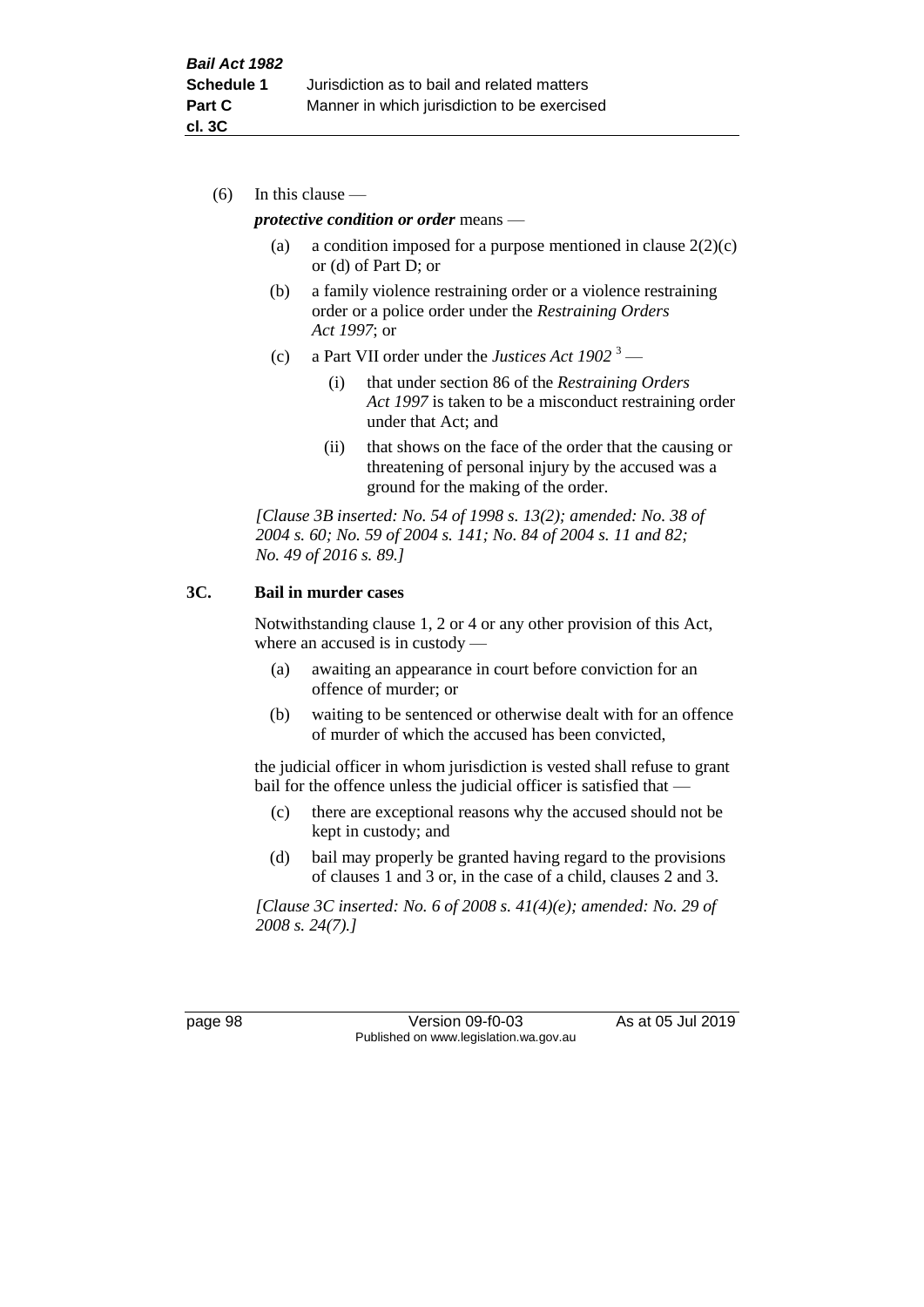## **3D. Bail in cases of offence under** *Dangerous Sexual Offenders Act 2006* **section 40A**

(1) In this clause —

*section 40A offence* means the offence under the *Dangerous Sexual Offenders Act 2006* section 40A of contravening a requirement of a supervision order;

*victim* has the meaning given in the *Dangerous Sexual Offenders Act 2006* section 3(1).

- (2) This clause applies where an accused is in custody
	- (a) awaiting an appearance in court before conviction for a section 40A offence; or
	- (b) waiting to be sentenced or otherwise dealt with for a section 40A offence of which the accused has been convicted.
- (3) Despite clause 1, 2 or 4 or any other provision of this Act, where this clause applies the judicial officer or (if section 16A does not apply) the authorised officer in whom jurisdiction is vested must refuse to grant bail for the section 40A offence unless the judicial officer or authorised officer —
	- (a) is satisfied that there are exceptional reasons why the accused should not be kept in custody; and
	- (b) is satisfied that bail may properly be granted having regard to the provisions of clauses 1 and 3 or, in the case of a child, clauses 2 and 3.
- (4) The judicial officer or authorised officer must in making any decision for the purposes of subclause  $(3)$  —
	- (a) have regard to
		- (i) any history of proven or alleged contraventions of supervision orders by the accused; and
		- (ii) any adverse effect that a grant of bail to the accused would have on a victim of the accused;

and

(b) consider whether it would be appropriate to refuse bail and make a hospital order under the *Criminal Law (Mentally Impaired Accused) Act 1996* section 5; and

As at 05 Jul 2019 Version 09-f0-03 page 99 Published on www.legislation.wa.gov.au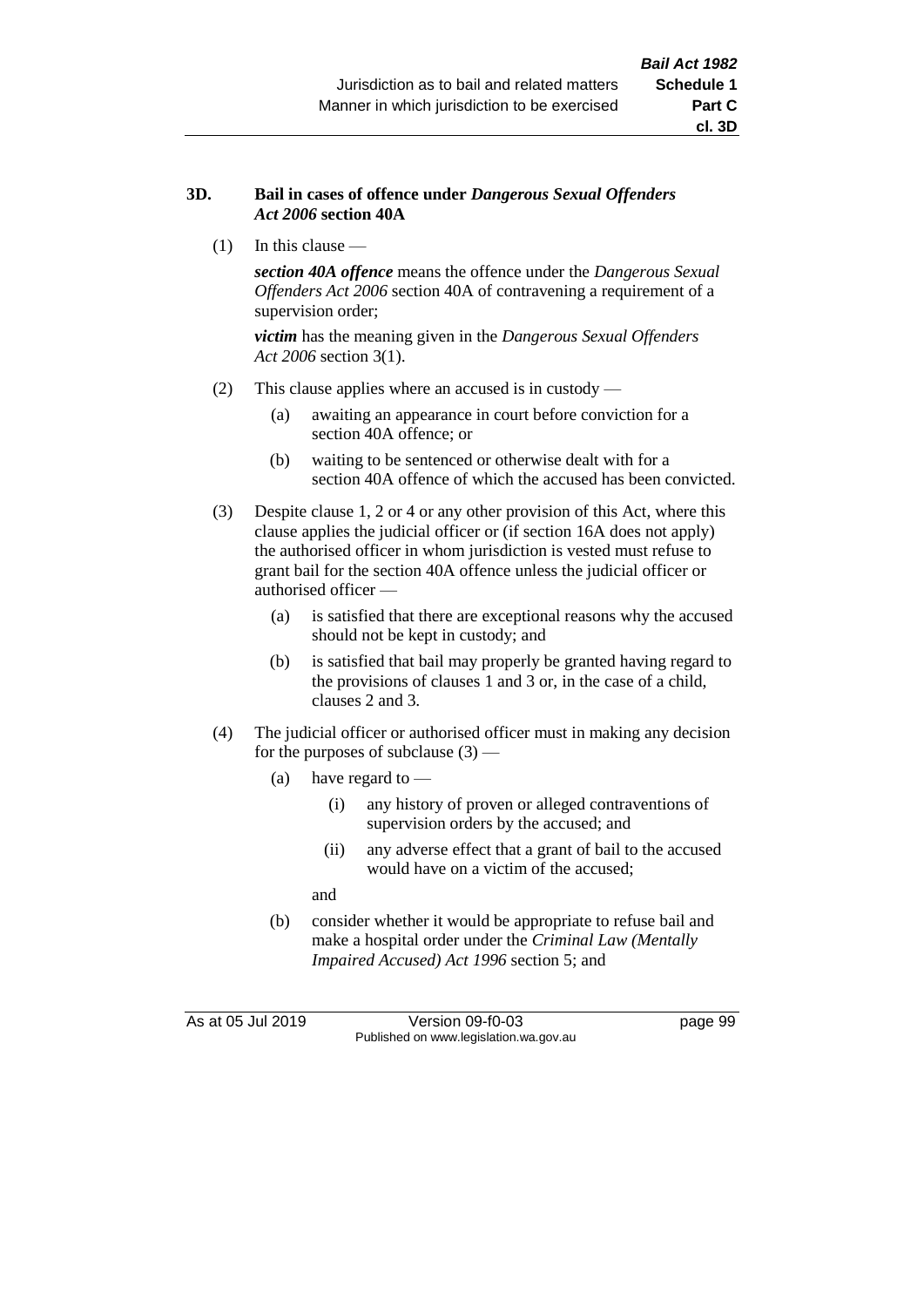- (c) consider whether the conduct alleged to amount to the contravention in itself appears to be minor or trivial.
- (5) Subclause (4) does not limit the matters that the judicial officer or authorised officer may take into account for the purposes of subclause (3).

(6) Despite section 7(1), where an accused is refused bail under subclause (3) for an appearance for a section 40A offence the accused's case for bail need not be considered again under that subsection for an appearance for that offence unless the accused satisfies the judicial officer who may order detention that —

- (a) new facts have been discovered, new circumstances have arisen or the circumstances have changed since bail was refused; or
- (b) the accused failed adequately to present the case for bail on the occasion of that refusal.
- (7) A child accused who is refused bail under subclause (3) must be dealt with in accordance with the *Young Offenders Act 1994* section 19(2).

*[Clause 3D inserted: No. 21 of 2017 s. 9.]*

### **4. Bail after conviction for accused awaiting sentence**

- (1) Subject to clauses 3A, 3C and 3D, the grant or refusal of bail to an accused, other than a child, who is in custody waiting to be sentenced or otherwise dealt with for an offence of which the accused has been convicted shall be at the discretion of the judicial officer in whom jurisdiction is vested, and that discretion shall be exercised having regard to the questions set out in clause 1 as well as to any others which the judicial officer considers relevant.
- (2) A child accused who is in custody waiting to be sentenced or otherwise dealt with for an offence of which the child accused has been convicted has the same right to be granted bail as a child accused referred to in clause 2(2), and the provisions of clause 2 apply accordingly.

*[Clause 4 inserted: No. 6 of 2008 s. 41(4)(f); amended: No. 21 of 2017 s. 10.]*

page 100 Version 09-f0-03 As at 05 Jul 2019 Published on www.legislation.wa.gov.au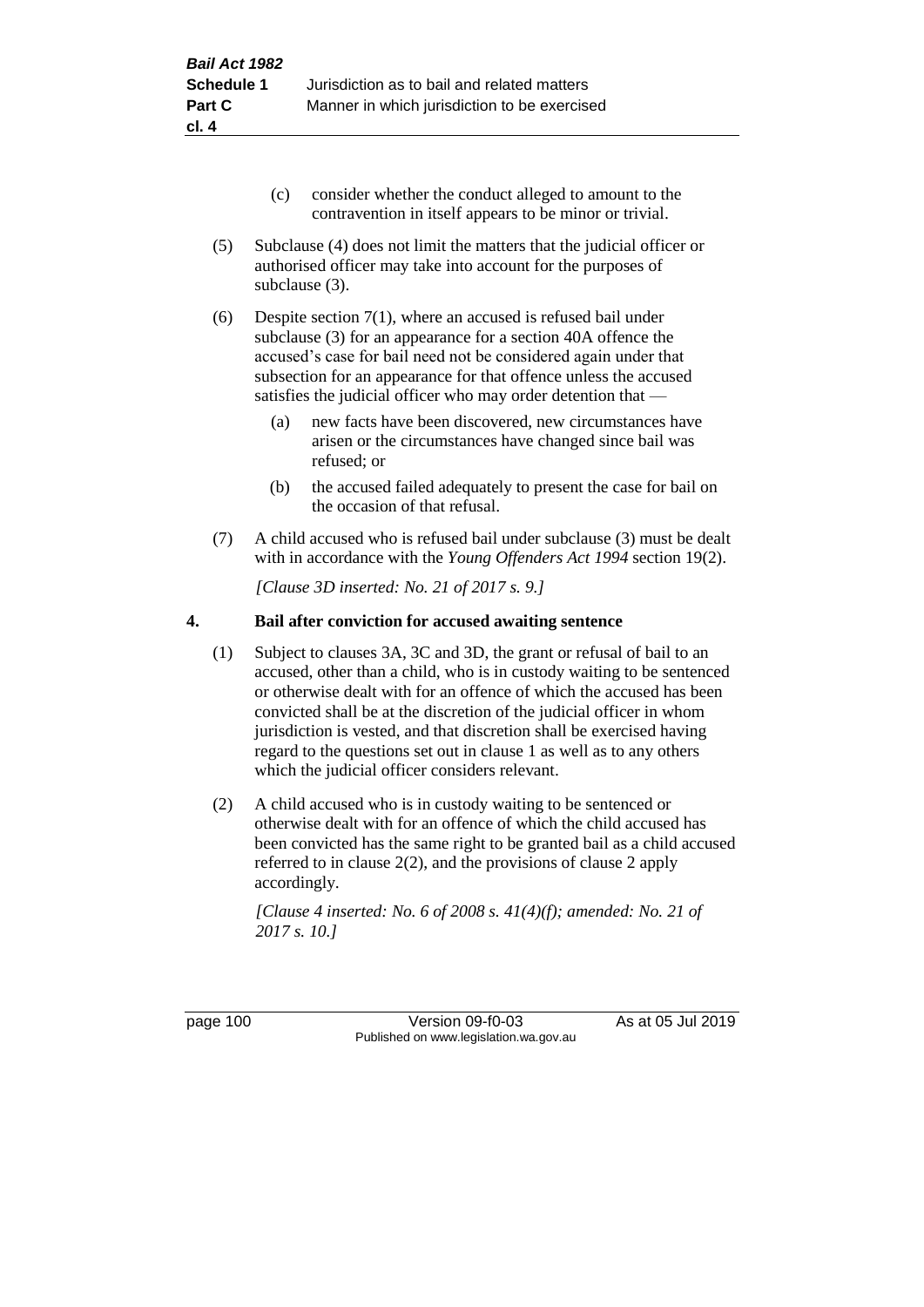## **4A. Bail after conviction for accused awaiting disposal of appeal**

In deciding whether or not to grant bail to an accused who is in custody waiting for the disposal of appeal proceedings, the judicial officer shall consider whether there are exceptional reasons why the accused should not be kept in custody, and shall only grant bail to the accused if satisfied that —

- (a) exceptional reasons exist; and
- (b) it is proper to do so having regard to the provisions of clauses 1 and 3 or, in the case of a child, clauses 2 and 3.

*[Clause 4A inserted: No. 6 of 2008 s. 41(4)(f).]*

## **5. Exception to cl. 4A for bail in appeal under** *Criminal Appeals Act 2004* **Part 2**

Clause 4A does not apply to the bail of a person who is awaiting the disposal of appeal proceedings under Part 2 of the *Criminal Appeals Act 2004*; such a person shall be deemed for the purposes of this Part to be awaiting an appearance in court before conviction for an offence.

*[Clause 5 inserted: No. 33 of 1989 s. 18; amended: No. 59 of 2004 s. 141; No. 84 of 2004 s. 11; No. 6 of 2008 s. 41(4)(g).]*

As at 05 Jul 2019 Version 09-f0-03 page 101 Published on www.legislation.wa.gov.au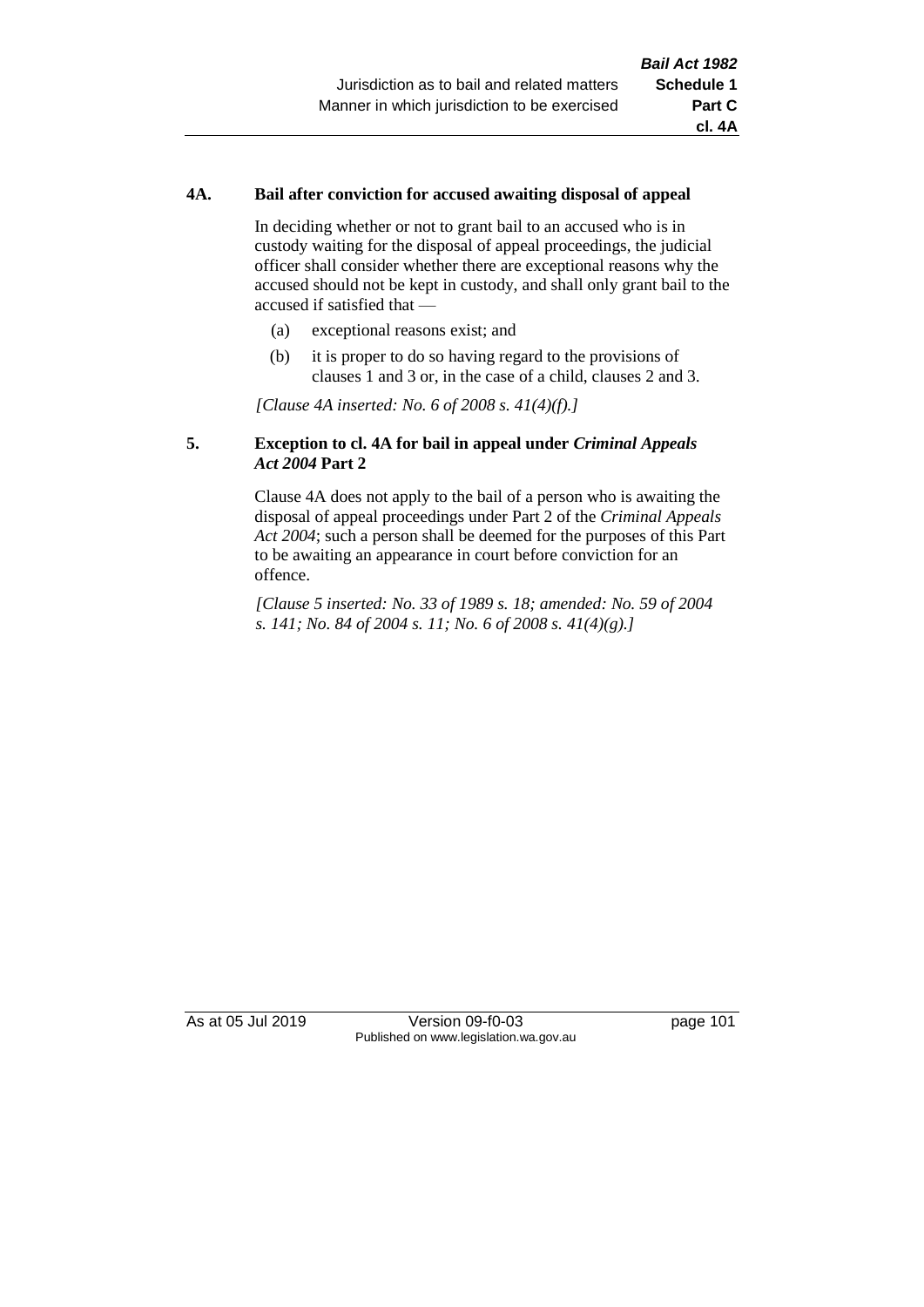## **6. Bail of people on community or similar orders**

For the purpose of determining whether clause 4 applies, a person in custody —

- (a) under section 50, 79, 84E, 128, 129 or 132 of the *Sentencing Act 1995* in connection with a possible breach of a conditional release order, a sentence of suspended imprisonment or conditional suspended imprisonment or a community order imposed under that Act; or
- (b) under section 43 of the *Young Offenders Act 1994* in respect of an alleged breach of a youth community based order, an intensive youth supervision order or a conditional release order made under that Act,

is to be taken as not having been convicted of the offence for which the sentence was imposed.

*[Clause 6 inserted: No. 78 of 1995 s. 8; amended: No. 27 of 2004 s. 13(3).]*

*[Heading deleted: No. 6 of 2008 s. 41(4)(h).]*

## **7. Bail for initial appearance to be for not more than 30 days**

In fixing the terms of bail of an accused for his initial appearance in court for an offence, a justice or an authorised officer shall require him to make the appearance within the period of 30 days commencing on and including the day on which the accused was arrested for the offence.

*[Clause 7 amended: No. 84 of 2004 s. 82; No. 6 of 2008 s. 41(4)(i).]*

## **8. Bail on adjournment in court of summary jurisdiction to be for not more than 30 days except by consent**

In fixing the terms of bail of an accused for an appearance in court after an adjournment of proceedings for an offence, a judicial officer sitting as a court of summary jurisdiction shall require him to make the appearance within the period of 30 days commencing on and including the day on which the proceedings are adjourned, unless the accused consents to appear on a later day.

*[Clause 8 amended: No. 49 of 1988 s. 90(c); No. 59 of 2004 s. 141; No. 84 of 2004 s. 82.]*

page 102 Version 09-f0-03 As at 05 Jul 2019 Published on www.legislation.wa.gov.au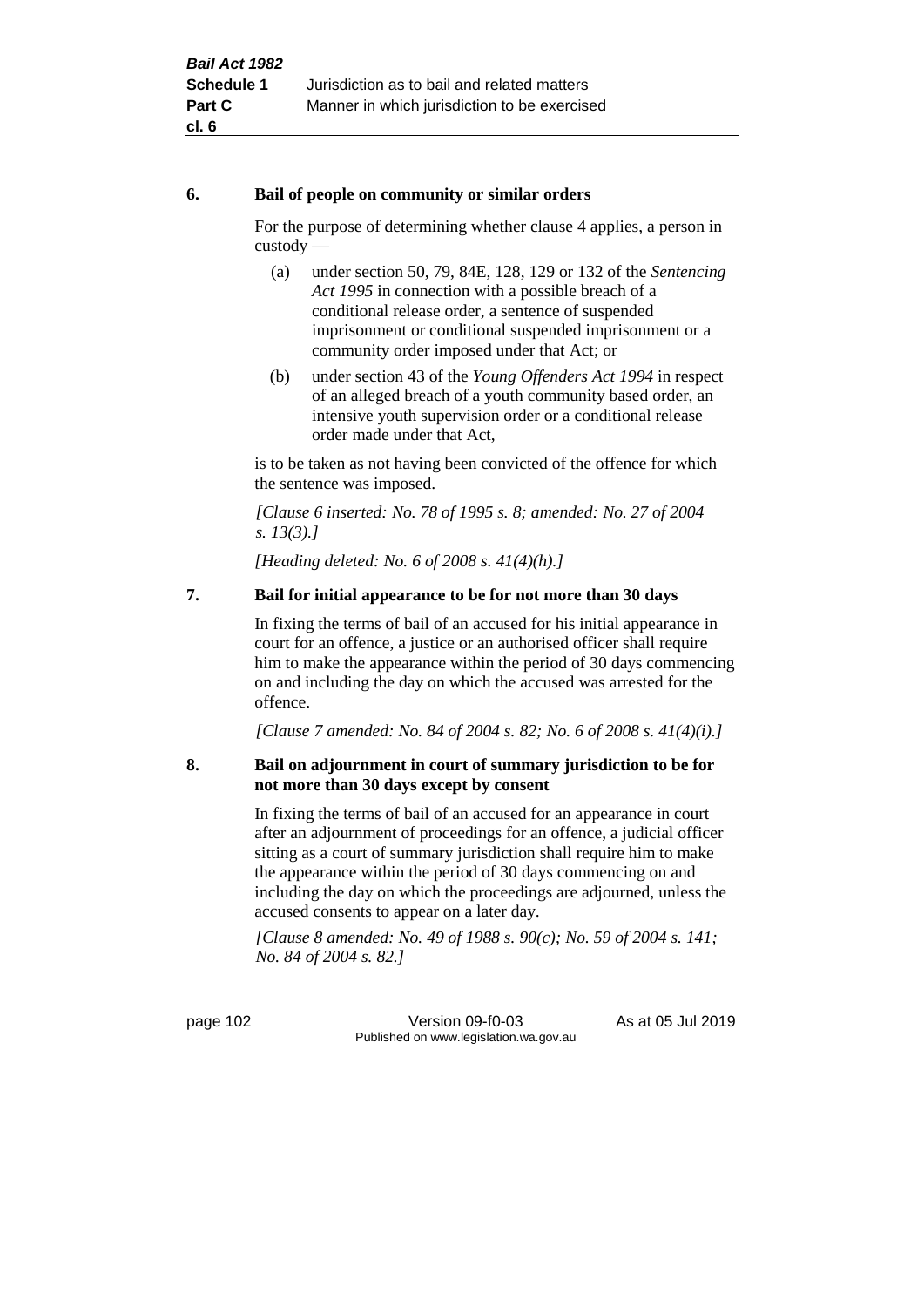## **9. Calculating periods for cl. 7 and 8**

The periods specified in clauses 7 and 8 shall be calculated to include any Sunday or public holiday.

## **Part D — Conditions which may be imposed on a grant of bail**

## **1. Conditions as to forfeiture, sureties, security etc.**

- (1) A judicial officer or authorised officer, on a grant of bail, may impose conditions under this clause if he considers that it is desirable to do so to ensure the performance of the accused's bail undertaking.
- (2) If a judicial officer or authorised officer considers that it is desirable as mentioned in subclause (1), he may in addition to releasing the accused on his bail undertaking impose any one or more of the following conditions —
	- (a) that the accused in his bail undertaking agree to forfeit a specified amount of money if he fails to comply with any requirement of his bail undertaking mentioned in section  $28(2)(a)$  or (b); or
	- (b) that a surety or a specified number of sureties enter into a surety undertaking or surety undertakings whereby he or they agree to forfeit a specified amount or specified amounts of money if the accused fails to comply with any requirement of his bail undertaking mentioned in section 28(2)(a) or (b); or
	- (c) that any of them the accused and the surety or sureties give security of a specified value, including the deposit of a specified amount of cash, for the performance of their respective obligations; or
	- (d) that any of them the accused and the surety or sureties deposit with a specified officer any specified passbook or document relating to the title to, or ownership of, any account or other asset offered as security for the performance of their respective obligations; or
	- (e) that any of them the accused and the surety or sureties, at his or their own expense or otherwise, enter into such mortgage, charge, assignment or other transaction, or take such other step, as may be required, including completion of the

As at 05 Jul 2019 Version 09-f0-03 page 103 Published on www.legislation.wa.gov.au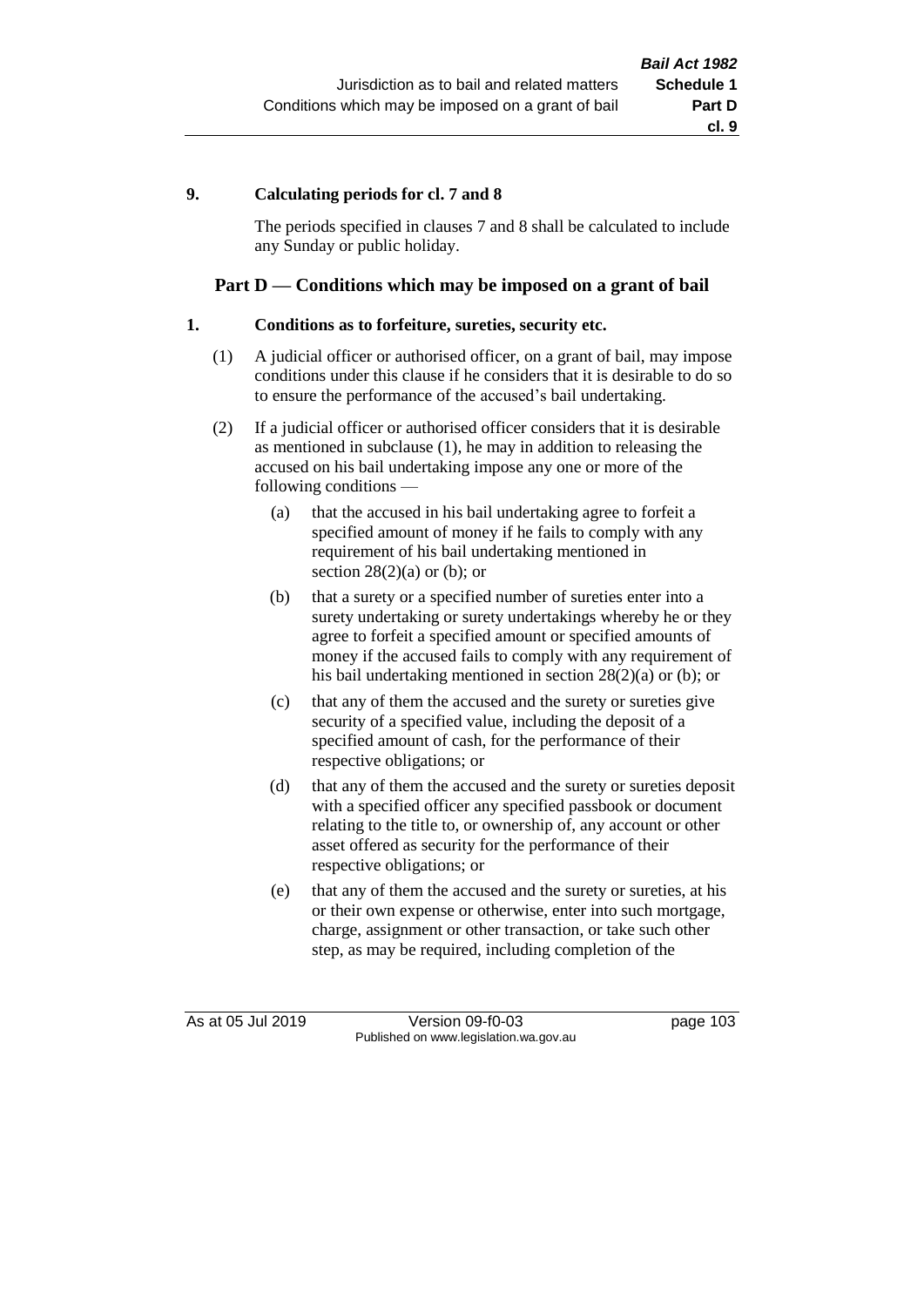necessary documents, to render any security effective and enforceable by the State.

- (3) The nature and sufficiency of any security, and the documentation therefor, required under subclause (2) shall be determined by the judicial officer or authorised officer who imposed the condition or, if no determination is so made —
	- (a) by the person before whom the bail undertaking is entered into, where the security is to be given by the accused; and
	- (b) where the security is to be given by a surety, by any person authorised under section 36 to approve the surety or before whom the surety undertaking is entered into.
- (4) When a bail undertaking ceases to have effect as provided in section 34(a) to (d), or upon an accused being acquitted of a charge under section  $51(1)$  or (2) or discharged from further proceedings therefor, each of them the accused, or where section 34(b) applies his personal representative, and any surety is entitled to have returned to him any security given under subclause (2).
- (5) When a surety undertaking ceases to have effect as provided in section 47(a) to (f), a surety is entitled to have returned to him any security given under subclause  $(2)$ .

*[Clause 1 amended: No. 65 of 2003 s. 121(3); No. 84 of 2004 s. 82; No. 6 of 2008 s. 18(3).]*

## **2. Other conditions**

- (1) A judicial officer or authorised officer, on a grant of bail, may impose conditions —
	- (a) to be complied with before the accused is released on bail or while the accused is on bail; or
	- (b) as to the accused's conduct while on bail; or
	- (c) as to where the accused shall reside while on bail,

if he considers that it is desirable for any purpose mentioned in subclause (2), (2b), (3) or (4).

page 104 Version 09-f0-03 As at 05 Jul 2019 Published on www.legislation.wa.gov.au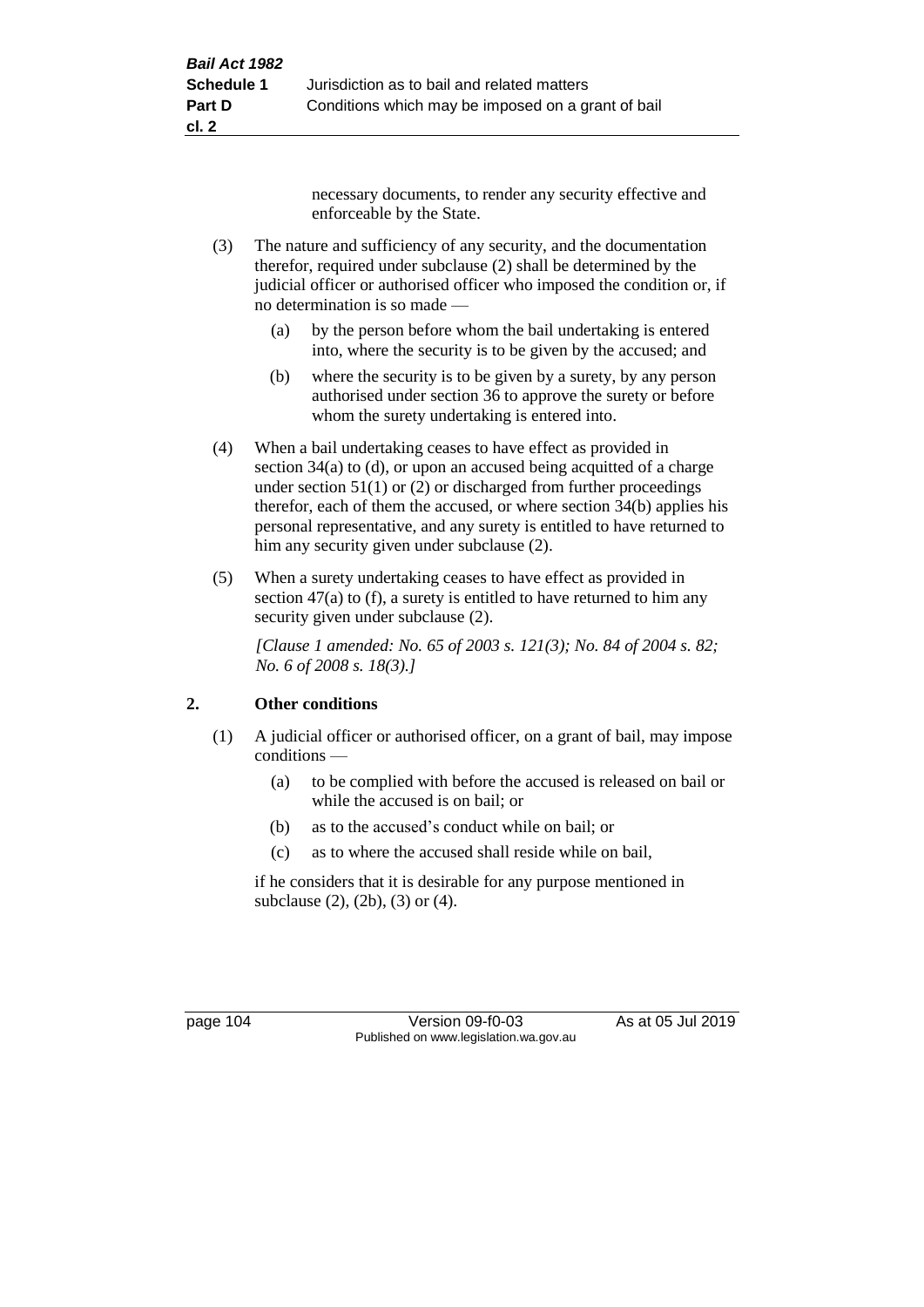- (1a) Without limiting subclause (1), a judicial officer or authorised officer shall, on a grant of bail to a child accused, consider whether it is desirable for any purpose mentioned in subclause (2) to impose a condition as to —
	- (a) any period in each day during which the child is to remain at a particular place; or
	- (b) any person with whom the child is not to associate or communicate; or
	- (c) any place that the child is not to frequent; or
	- (d) the attendance by the child at a school or other educational institution; or
	- (e) any other matter,

and the judicial officer or authorised officer may impose any such condition.

- (2) Any condition may be imposed under subclause (1) or (1a) to ensure that an accused —
	- (a) appears in court in accordance with his bail undertaking; or
	- (b) does not while on bail commit an offence; or
	- (c) does not endanger the safety, welfare or property of any person; or
	- (d) does not interfere with witnesses or otherwise obstruct the course of justice, whether in relation to himself or any other person; or
	- (e) as regards the period when the accused is on trial, does not prejudice the proper conduct of the trial.
- (2a) Before imposing a condition on a grant of bail for a purpose mentioned in subclause (2)(c) or (d) a judicial officer or authorised officer is to consider whether that purpose would be better served, or could be better assisted, by a restraining order made under the *Restraining Orders Act 1997* and whether, in the case of a judicial officer, to exercise the power in section 63 of that Act or, in the case of an authorised officer, to make a telephone application under that Act.

As at 05 Jul 2019 Version 09-f0-03 page 105 Published on www.legislation.wa.gov.au

**cl. 2**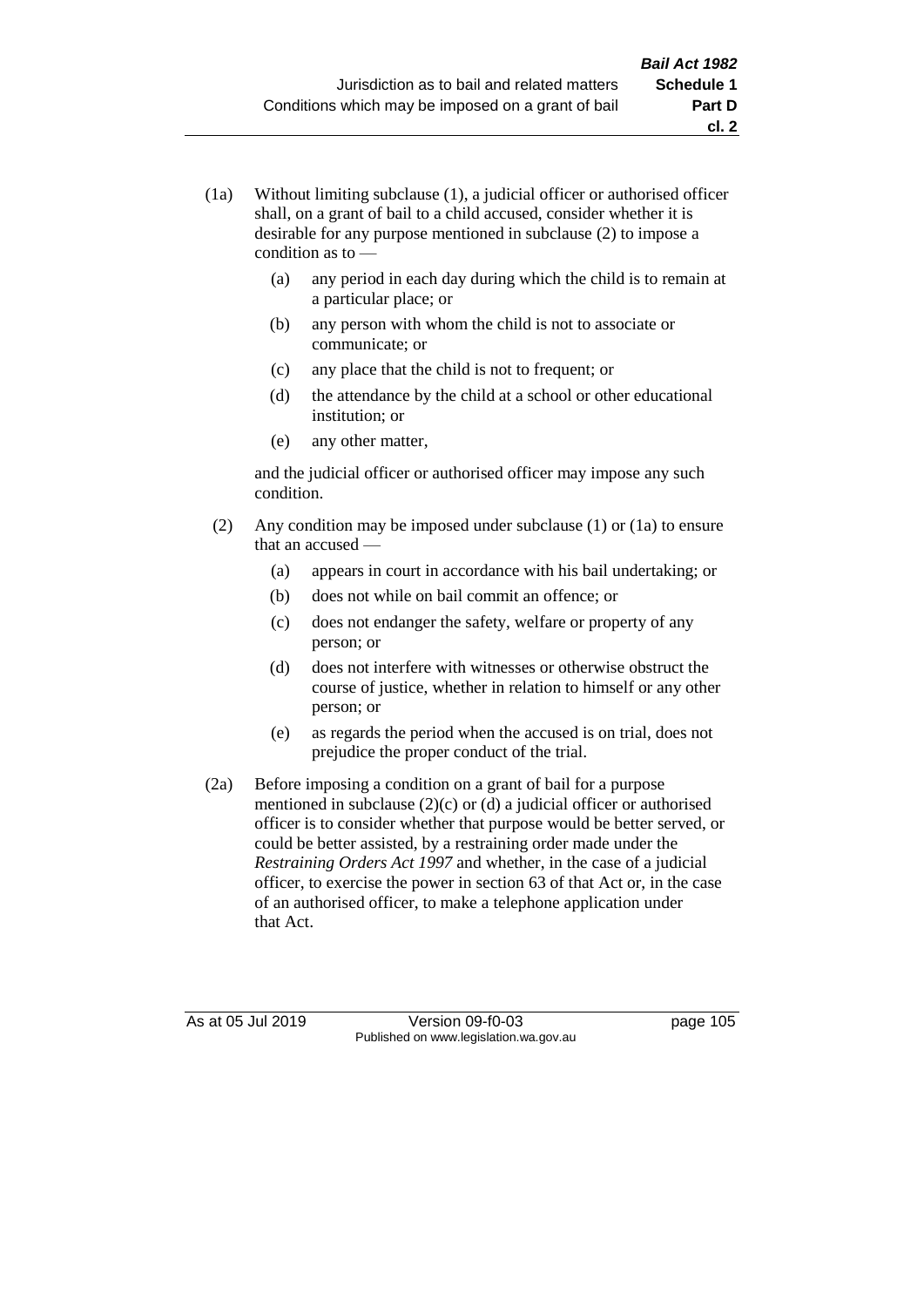- (2b) Where a judicial officer is of the opinion that the accused should while on bail —
	- (a) be counselled for a behavioural problem; or
	- (b) attend a course or programme that may assist with such a problem,

the judicial officer may under subclause (1) impose a condition for that purpose that requires the accused to —

- (c) attend a prescribed person to be counselled; or
- (d) attend a prescribed course or programme,

that is specified by the judicial officer in the condition.

- (3) Where a judicial officer who grants bail to an accused is of the opinion that the accused's physical condition ought to be examined the officer may, under subclause (1), impose any condition which the officer considers desirable for the purpose of ensuring that the accused is examined by a medical practitioner.
- (3a) Where a judicial officer who grants bail to an accused is of the opinion that the accused's mental condition ought to be assessed or examined the officer may, under subclause (1), impose any condition which the officer considers desirable for the purpose of ensuring that the accused's mental condition is assessed or examined including a condition —
	- (a) that the accused be assessed, either by a medical practitioner or by an authorised mental health practitioner as defined in the *Mental Health Act 2014* section 4, for the purpose of deciding whether to make a referral under section 26 of that Act;
	- (b) that the accused be admitted to an authorised hospital (as defined in the *Mental Health Act 2014* section 4);
	- (c) that the accused be examined by a psychiatrist.
- (4) Where a judicial officer is of the opinion that an accused is suffering from alcohol or drug abuse and is in need of care or treatment either on that account, or to enable him to be prepared for his trial, the judicial officer may, under subclause (1), impose any condition which he considers desirable for the purpose of ensuring that the accused receives such care or treatment, including that he lives in, or from

page 106 Version 09-f0-03 As at 05 Jul 2019 Published on www.legislation.wa.gov.au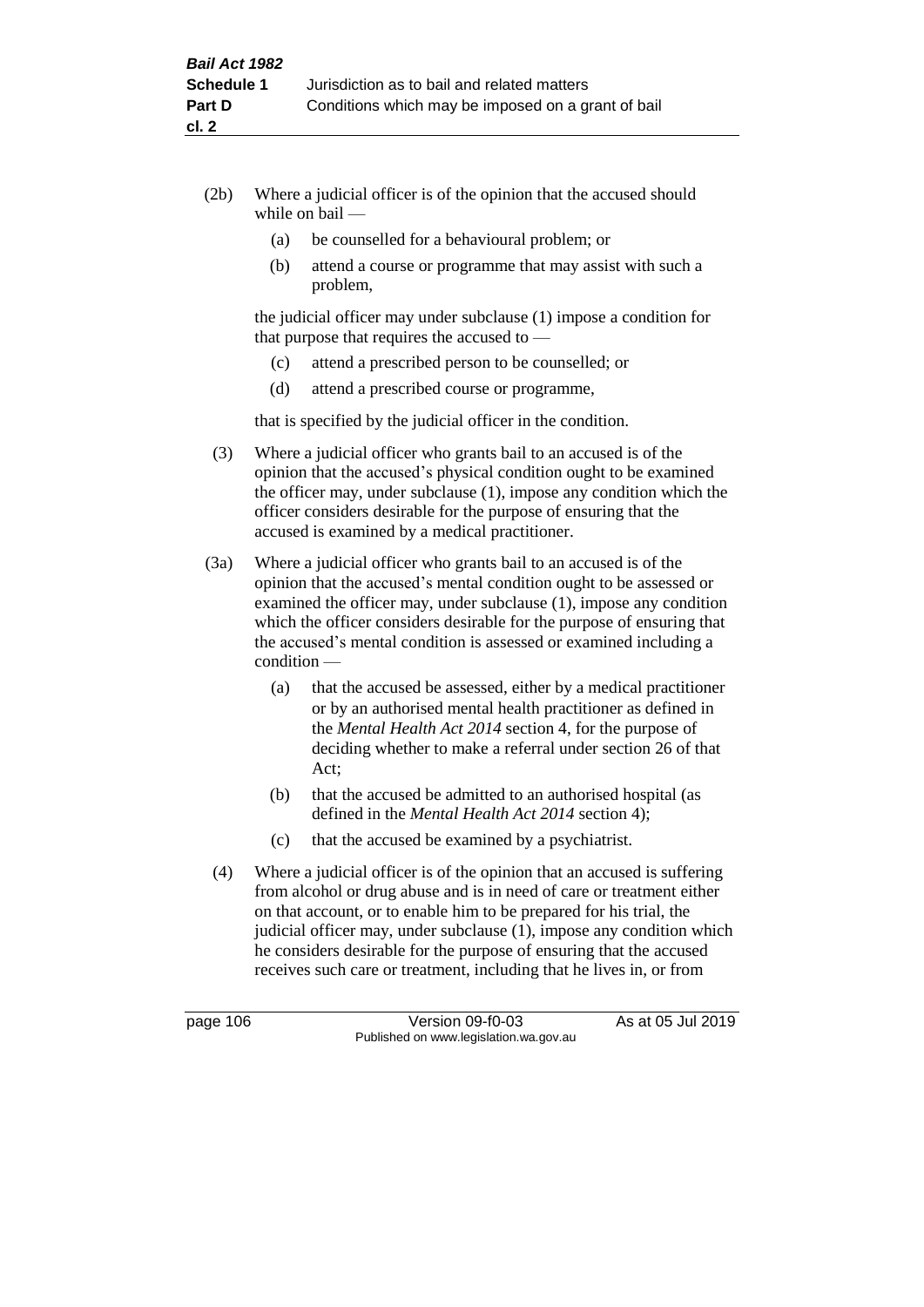time to time attends at, a specified institution or place in order to receive such care or treatment.

- (5) Where a judicial officer imposes a condition for a purpose mentioned in subclause (2b), (3), (3a) or (4), the judicial officer shall cause to be sent to the person who is to counsel, assess or examine the accused, or the place at which the accused is to attend, a statement of the reasons for imposing the condition.
- (6) Where a condition is imposed under this clause that an accused shall reside in premises established for the accommodation of persons to whom bail has been granted, that condition shall be deemed to include a further condition that the accused shall comply with such rules as are for the time being laid down for the maintenance of the good order of those premises, whether such rules are made under section 67 or by the authority responsible for the good order of the premises.
- (7) In this clause —

*medical practitioner* means a person registered under the *Health Practitioner Regulation National Law (Western Australia)* in the medical profession;

*psychiatrist* has the meaning given in the *Mental Health Act 2014* section 4.

*[Clause 2 amended: No. 45 of 1993 s. 10(3); No. 69 of 1996 s. 3; No. 54 of 1998 s. 12; No. 84 of 2004 s. 82; No. 22 of 2008 Sch. 3 cl. 4; No. 35 of 2010 s. 29; No. 25 of 2014 s. 35.]*

*[Clause 2. Modifications to be applied in order to give effect to Cross-border Justice Act 2008: clause altered 1 Nov 2009. See endnote 1M.]*

## **3. Home detention condition**

- (1) A judicial officer may, subject to this clause, impose a home detention condition as a condition on a grant of bail.
- (2) A home detention condition shall not be imposed unless the accused is over the age of 17 years and the judicial officer is satisfied -
	- (a) after considering a report from a community corrections officer about the accused and his circumstances, that the accused is suitable to be subject to a home detention condition; and

As at 05 Jul 2019 Version 09-f0-03 page 107 Published on www.legislation.wa.gov.au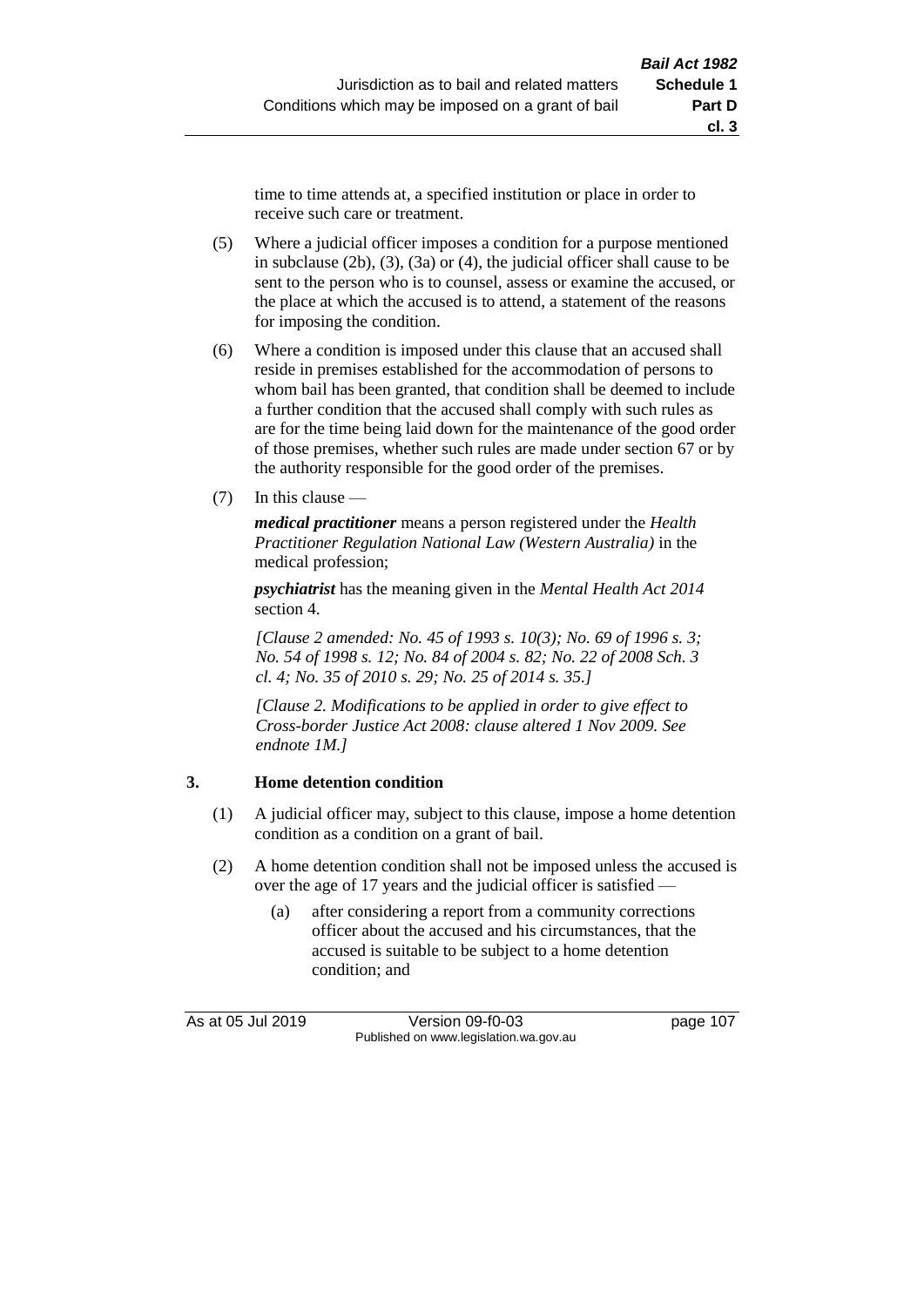- (b) that the place where it is proposed the accused will remain while subject to the home detention condition is a suitable place; and
- (c) that unless a home detention condition is imposed, the accused will not be released on bail.
- (3) A home detention condition is a condition that while the accused is on bail the accused shall —
	- (a) remain at and not leave the place specified in the bail record form and in the bail undertaking (or in a notice under section 50E) until the time specified, or deemed by section 31(3) to be specified, in the bail undertaking except —
		- (i) to work in gainful employment approved by a community corrections officer; or
		- (ii) with the approval of a community corrections officer, to seek gainful employment; or
		- (iii) to obtain urgent medical or dental treatment for the accused; or
		- (iv) for the purpose of averting or minimizing a serious risk of death or injury to the accused or to another person; or
		- (v) to obey an order issued under a written law (such as a summons) requiring the accused's presence elsewhere; or
		- (vi) for a purpose approved of by a community corrections officer; or
		- (vii) on the direction of a community corrections officer; and
	- (b) not leave the State; and
	- (c) comply with every reasonable direction of a community corrections officer; and
	- (d) comply with such of the conditions specified in the list provided under section 24A(4) as may be specified in a notice given under section 50E(b); and

page 108 Version 09-f0-03 As at 05 Jul 2019 Published on www.legislation.wa.gov.au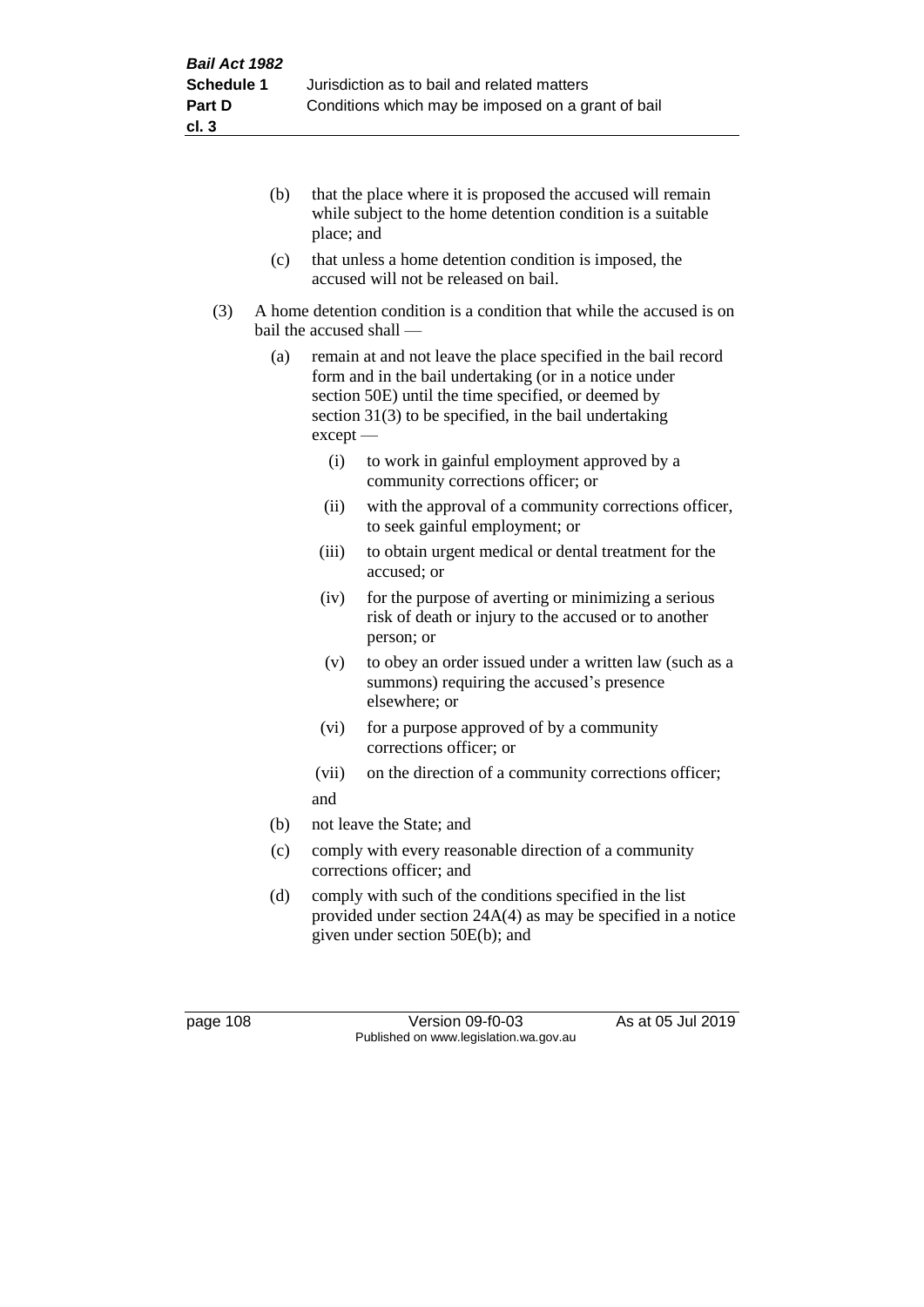(e) when requested to do so, produce a copy of his bail undertaking and any notice by the CEO (corrections) under section 50E for inspection by a community corrections officer or a member of the Police Force.

*[Clause 3 inserted: No. 61 of 1990 s. 15; amended: No. 31 of 1993 s. 9; No. 84 of 2004 s. 82; No. 65 of 2006 s. 53.]*

*[Clause 3. Modifications to be applied in order to give effect to Cross-border Justice Act 2008: clause altered 1 Nov 2009. See endnote 1M.]*

As at 05 Jul 2019 Version 09-f0-03 page 109 Published on www.legislation.wa.gov.au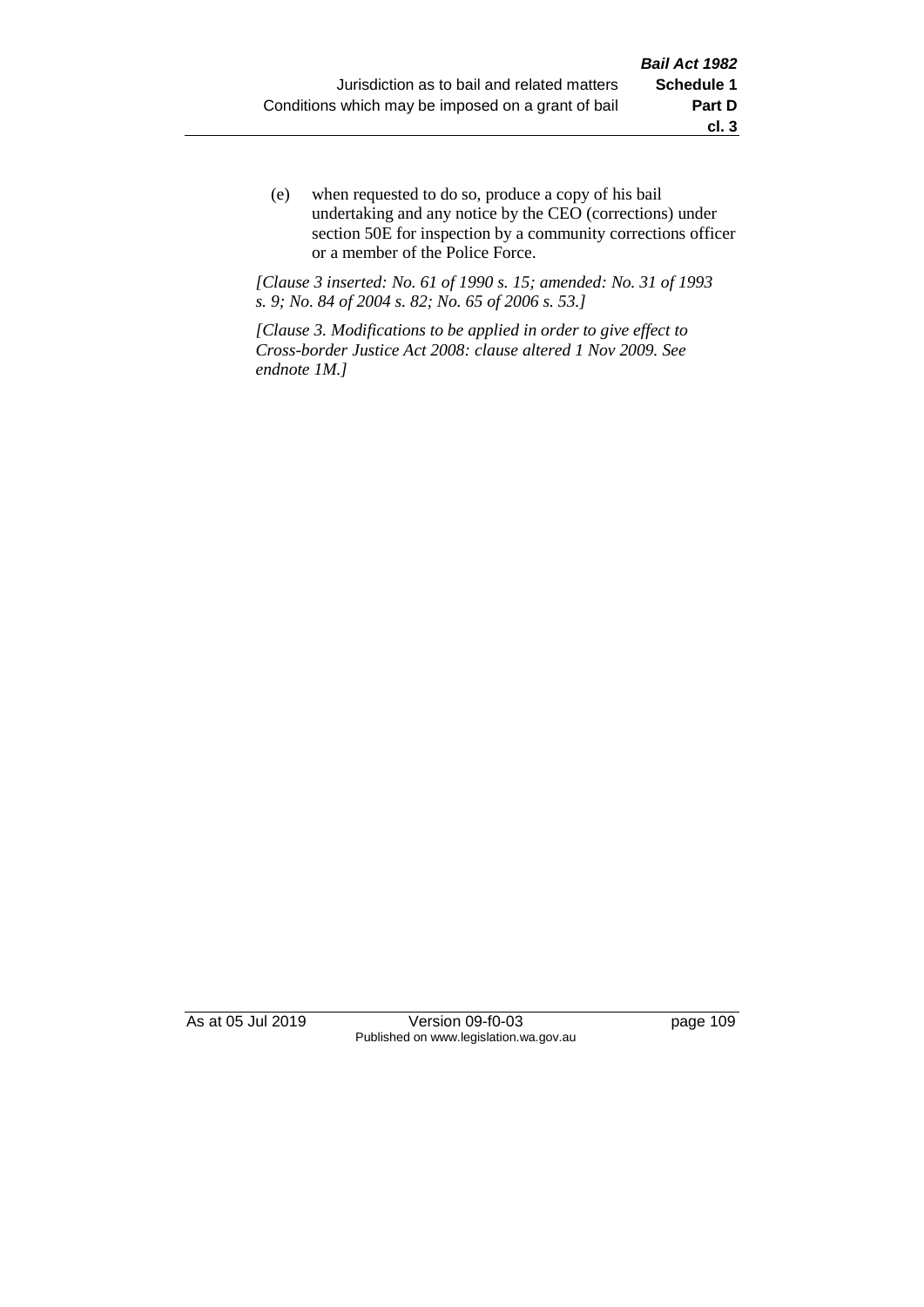**cl. 1**

## **Schedule 2 — Serious offences**

 $[s. 3(1)]$ 

*[Heading inserted: No. 6 of 2008 s. 42(1).]*

|    | <b>Enactment</b>         | <b>Description of offence</b>                                                    |
|----|--------------------------|----------------------------------------------------------------------------------|
| 1. | <b>The Criminal Code</b> |                                                                                  |
|    | s. $221E(1)$             | Participating in activities of<br>criminal organisation                          |
|    | s. $221F(1)$             | Instructing commission of offence<br>for benefit of criminal organisation        |
|    | s. 279                   | Murder                                                                           |
|    | s. 280                   | Manslaughter                                                                     |
|    | s. 281                   | Unlawful assault causing death                                                   |
|    | s. 283                   | Attempt to murder                                                                |
|    | s. 292                   | Disabling in order to commit<br>indictable offence                               |
|    | s. 294                   | Acts intended to cause grievous<br>bodily harm or to resist or prevent<br>arrest |
|    | s. 297                   | Grievous bodily harm                                                             |
|    | s. 301                   | Wounding and similar acts                                                        |
|    | s. $304(2)$              | Acts or omissions, with intent to<br>harm, causing bodily harm or<br>danger      |
|    | s. 317                   | Assault occasioning bodily harm                                                  |
|    | s. $317A(a)$             | Assault with intent to commit or<br>facilitate a crime                           |
|    | s. $317A(b)$             | Assault with intent to do grievous<br>bodily harm                                |
|    | s. 318                   | Serious assaults                                                                 |
|    | s. 323                   | Indecent assault                                                                 |
|    |                          |                                                                                  |

page 110 Version 09-f0-03 As at 05 Jul 2019 Published on www.legislation.wa.gov.au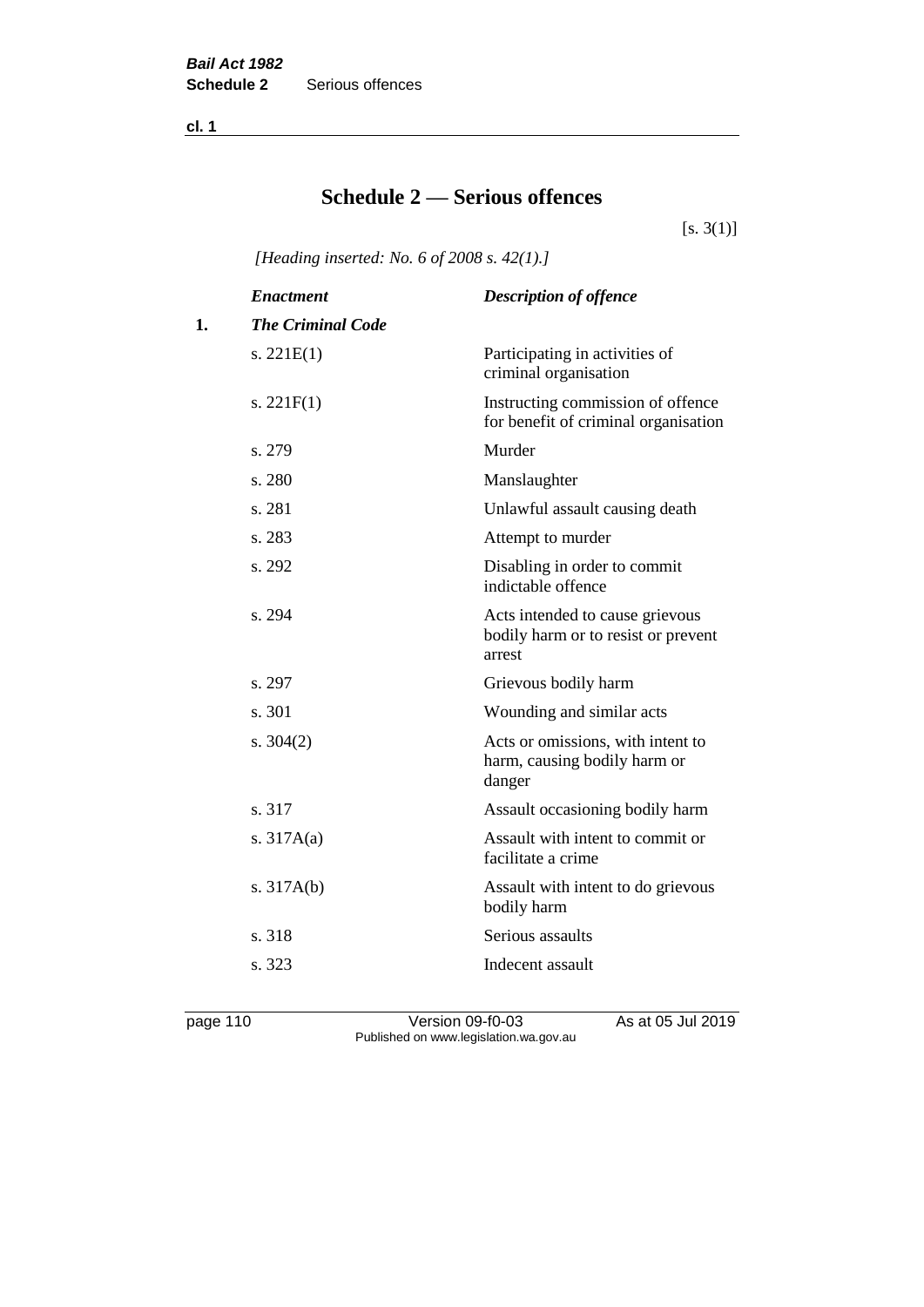|      | <b>Enactment</b>                               | <b>Description of offence</b>                                                                                                                      |
|------|------------------------------------------------|----------------------------------------------------------------------------------------------------------------------------------------------------|
|      | s. 324                                         | Aggravated indecent assault                                                                                                                        |
|      | s. 325                                         | Sexual penetration without consent                                                                                                                 |
|      | s. 326                                         | Aggravated sexual penetration<br>without consent                                                                                                   |
|      | s. 331B                                        | Sexual servitude                                                                                                                                   |
|      | s. 331C                                        | Conducting business involving<br>sexual servitude                                                                                                  |
|      | s. 331D                                        | Deceptive recruiting for<br>commercial sexual services                                                                                             |
|      | s. 332                                         | Kidnapping                                                                                                                                         |
|      | s. 333                                         | Deprivation of liberty                                                                                                                             |
|      | s. 338E                                        | Stalking                                                                                                                                           |
|      | s. 378                                         | Stealing a motor vehicle                                                                                                                           |
|      | s. 392                                         | Robbery                                                                                                                                            |
|      | s. 393                                         | Assault with intent to rob                                                                                                                         |
|      | s. 401                                         | <b>Burglary</b>                                                                                                                                    |
|      | s. 444                                         | Criminal damage, if the property is<br>destroyed or damaged by fire                                                                                |
| 2.   | <b>Bush Fires Act 1954</b>                     |                                                                                                                                                    |
|      | s. 32                                          | Wilfully lighting a fire or causing a<br>fire to be lit under such<br>circumstances as to be likely to<br>injure or damage a person or<br>property |
| 2AA. | <b>Criminal Organisations Control Act 2012</b> |                                                                                                                                                    |
|      | s. $99(1)$                                     | Association by controlled person<br>with another controlled person                                                                                 |
|      | s. $99(3)$                                     | Association by controlled person<br>with another controlled person<br>on 3 or more occasions within<br>3 month period                              |
|      |                                                |                                                                                                                                                    |

As at 05 Jul 2019 **Version 09-f0-03 page 111** Published on www.legislation.wa.gov.au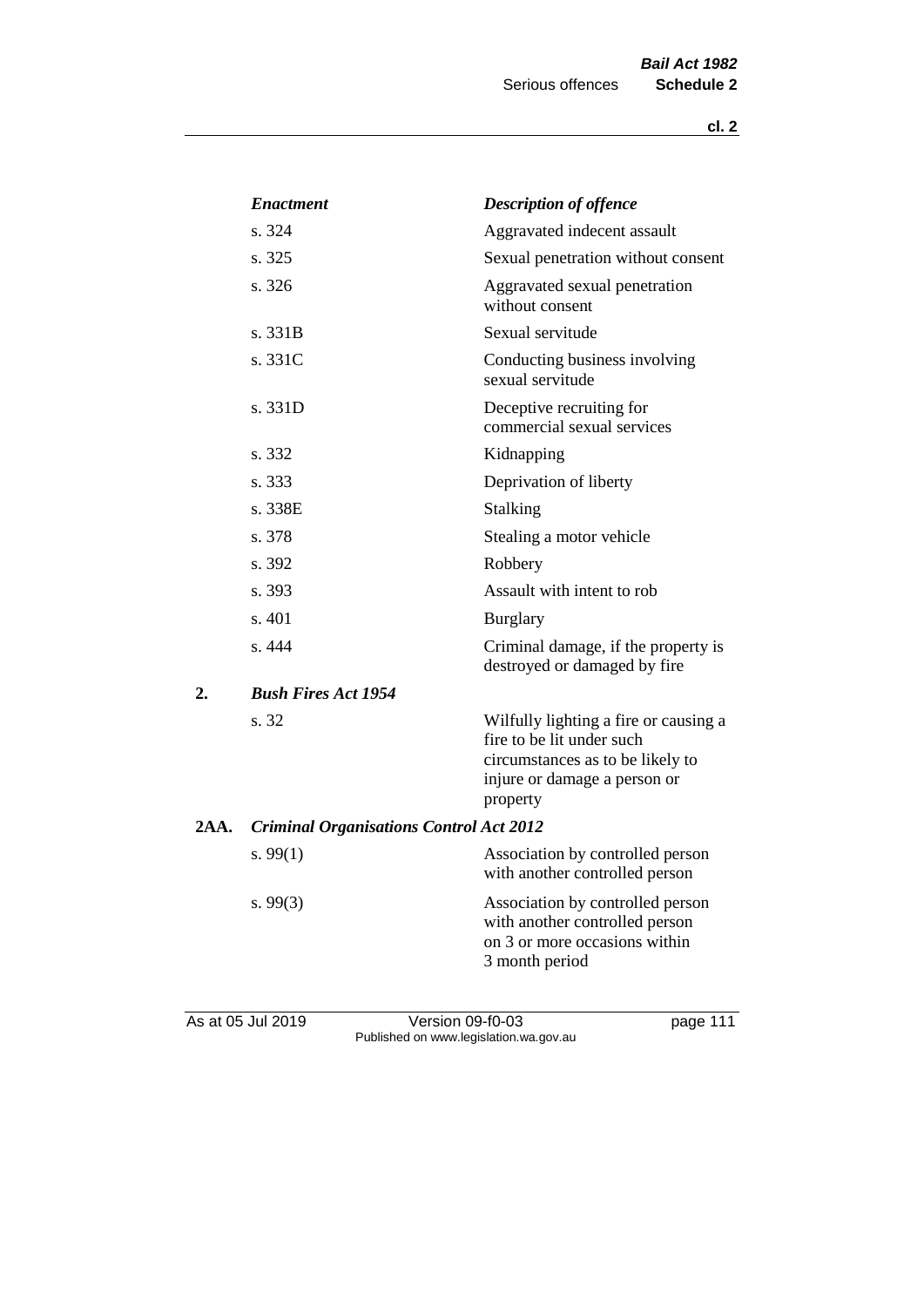**cl. 2a**

|     | <b>Enactment</b>                | <b>Description of offence</b>                                                                                                                                                                                                                                                                                                             |
|-----|---------------------------------|-------------------------------------------------------------------------------------------------------------------------------------------------------------------------------------------------------------------------------------------------------------------------------------------------------------------------------------------|
|     | s. 102                          | Offence for controlled person to<br>get funds to, from or for declared<br>criminal organisation                                                                                                                                                                                                                                           |
|     | s. 103                          | Other contravention of interim<br>control order or control order                                                                                                                                                                                                                                                                          |
|     | s. 106                          | Recruiting members for declared<br>criminal organisation                                                                                                                                                                                                                                                                                  |
|     | s. $107(2)$                     | Permitting premises to be<br>habitually used as place of resort<br>by members of declared criminal<br>organisation                                                                                                                                                                                                                        |
|     | s. $107(3)$                     | Being knowingly concerned in the<br>management of premises<br>habitually used as place of resort<br>by members of declared criminal<br>organisation                                                                                                                                                                                       |
| 2a. | <b>Misuse of Drugs Act 1981</b> |                                                                                                                                                                                                                                                                                                                                           |
|     | s. $6(1)$                       | Offences concerned with<br>prohibited drugs generally                                                                                                                                                                                                                                                                                     |
|     | s. $7(1)$                       | Offences concerned with<br>prohibited plants generally                                                                                                                                                                                                                                                                                    |
|     | s. $14(1)$                      | Possessing a quantity of a<br>category 1 item or a category 2<br>item in circumstances where the<br>life, health or safety of a child<br>under 16 years of age was<br>endangered, or bodily harm (as<br>defined in The Criminal Code<br>section $1(1)$ and $(4)$ ) was caused to<br>such a child, by the acts<br>constituting the offence |
|     | s. $33(1)(a)$                   | Attempting to commit an offence<br>under section $6(1)$ or $7(1)$                                                                                                                                                                                                                                                                         |

page 112 Version 09-f0-03 As at 05 Jul 2019 Published on www.legislation.wa.gov.au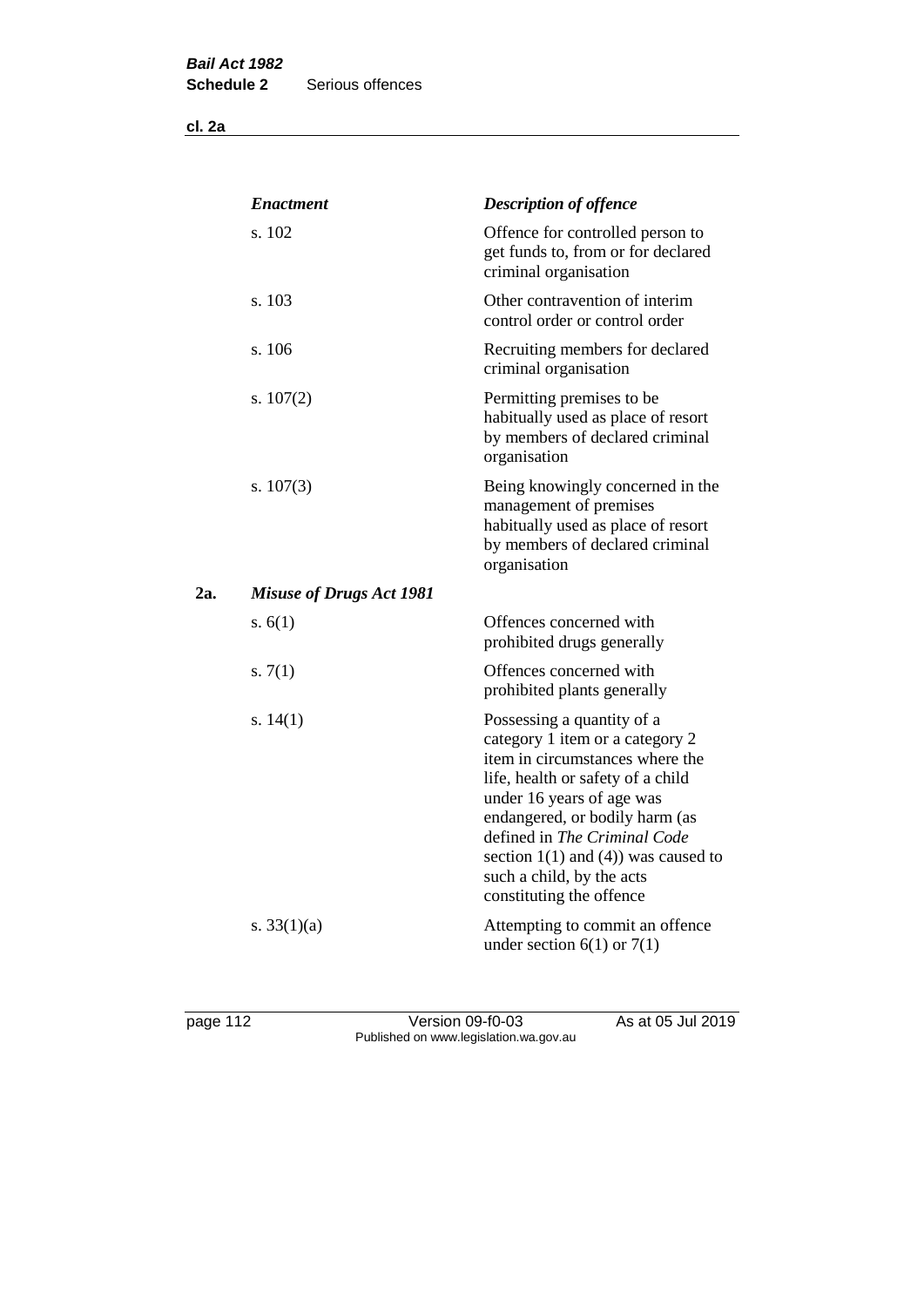|     | <b>Enactment</b>                   |       | <b>Description of offence</b>                                                                                                                                  |
|-----|------------------------------------|-------|----------------------------------------------------------------------------------------------------------------------------------------------------------------|
|     | s. $33(2)(a)$                      |       | Conspiracy to commit an offence<br>under s. $6(1)$ or $7(1)$                                                                                                   |
| 2b. | <b>Restraining Orders Act 1997</b> |       |                                                                                                                                                                |
|     | s. $61(1)$                         | order | Breach of a violence restraining                                                                                                                               |
|     | s. $61(2a)$                        |       | Breach of a police order                                                                                                                                       |
|     | s. $86(2)$                         |       | Breach of a Part VII order under<br>the Justices Act 1902 <sup>3</sup> —                                                                                       |
|     |                                    | (a)   | that under section 86 of the<br>Restraining Orders Act 1997<br>is taken to be a misconduct<br>restraining order under that<br>Act; and                         |
|     |                                    | (b)   | that shows on the face of the<br>order that the causing or<br>threatening of personal<br>injury by the accused was a<br>ground for the making of the<br>order. |
| 3.  | <b>Road Traffic Act 1974</b>       |       |                                                                                                                                                                |
|     | s. 59                              |       | Dangerous driving causing death,<br>injury, etc.                                                                                                               |
|     | s. 59A                             | harm  | Dangerous driving causing bodily                                                                                                                               |
|     |                                    |       |                                                                                                                                                                |

*[Schedule 2 inserted: No. 45 of 1993 s. 11; amended: No. 82 of 1994 s. 13; No. 38 of 1998 s. 4(2); No. 54 of 1998 s. 15; No. 23 of 2001 s. 10(1); No. 4 of 2004 s. 24 and 26; No. 38 of 2004 s. 61; No. 62 of 2004 s. 9(1); No. 84 of 2004 s. 82; No. 6 of 2008 s. 42(2); No. 29 of 2008 s. 24(8); No. 47 of 2011 s. 19; No. 56 of 2011 s. 11; No. 49 of 2012 s. 172.]* 

As at 05 Jul 2019 Version 09-f0-03 page 113 Published on www.legislation.wa.gov.au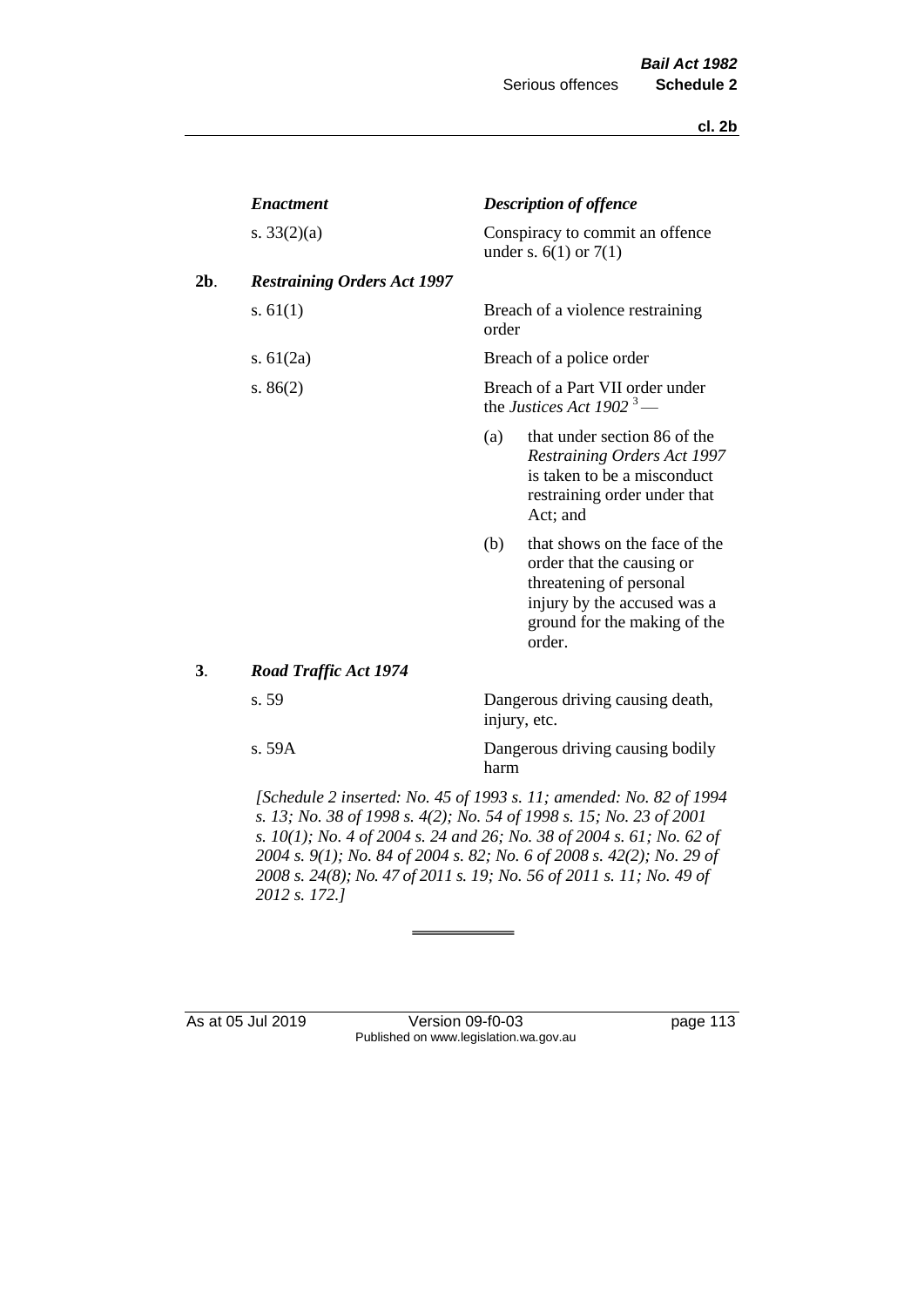## **Notes**

<sup>1</sup> This is a compilation of the *Bail Act 1982* and includes the amendments made by the other written laws referred to in the following table  $1a, 1M, 4, 5$ . The table also contains information about any reprint.

## **Compilation table**

| <b>Short title</b>                                                                                                                                | <b>Number</b><br>and year                              | Assent      | Commencement                                                        |
|---------------------------------------------------------------------------------------------------------------------------------------------------|--------------------------------------------------------|-------------|---------------------------------------------------------------------|
| Bail Act 1982                                                                                                                                     | 86 of 1982                                             | 18 Nov 1982 | 6 Feb 1989 (see s. 2 and<br>Gazette 27 Jan 1989 p. 263)             |
| <b>Acts Amendment</b><br>(Abolition of Capital<br>Punishment) Act 1984<br>Pt. III                                                                 | 52 of 1984                                             | 5 Sep 1984  | 3 Oct 1984                                                          |
| <b>Bail Amendment</b><br>Act 1984 <sup>6</sup>                                                                                                    | 74 of 1984<br>(as amended<br>by $15$ of<br>1988 s. 20) |             | 29 Nov 1984 6 Feb 1989 (see s. 2 and<br>Gazette 27 Jan 1989 p. 263) |
| <b>Bail Amendment</b><br>Act 1988                                                                                                                 | 15 of 1988                                             | 6 Sep 1988  | 6 Feb 1989 (see s. 2 and<br>Gazette 27 Jan 1989 p. 263)             |
| Reprint of the Bail Act 1982 under the Reprints Act 1984 and the Bail Amendment<br>Act 1988 s. 21 <sup>7</sup> (includes amendments listed above) |                                                        |             |                                                                     |
| Criminal Law<br>Amendment Act 1988<br>Pt.4                                                                                                        | 70 of 1988                                             | 15 Dec 1988 | 6 Feb 1989 (see s. 2(2)(b) and<br>Gazette 27 Jan 1989 p. 263)       |
| <b>Acts Amendment</b><br>(Children's Court)<br>Act 1988 Pt. 13                                                                                    | 49 of 1988                                             | 22 Dec 1988 | 1 Dec 1989 (see s. 2 and<br>Gazette 24 Nov 1989 p. 4327)            |
| Justices Amendment<br>Act 1989 s. 18                                                                                                              | 33 of 1989                                             | 22 Dec 1989 | 1 Jun 1991 (see s. 2 and<br>Gazette 17 May 1991 p. 2455)            |
| <b>Community Corrections</b><br><b>Legislation Amendment</b><br>Act 1990 Pt. 2                                                                    | 61 of 1990                                             | 17 Dec 1990 | 3 Apr 1991 (see s. 2 and<br>Gazette 22 Mar 1991 p. 1209)            |
| Child Welfare<br>Amendment Act<br>$(No. 2)$ 1990 s. 15                                                                                            | 83 of 1990                                             | 22 Dec 1990 | 1 Aug 1991 (see s. 2 and<br>Gazette 1 Aug 1991 p. 3983)             |
| Children's Court of<br>Western Australia<br>Amendment Act<br>$(No. 2)$ 1991 s. 21                                                                 | 15 of 1991                                             | 21 Jun 1991 | 9 Aug 1991 (see s. 2(2) and<br>Gazette 9 Aug 1991 p. 4101)          |

page 114 Version 09-f0-03 As at 05 Jul 2019 Published on www.legislation.wa.gov.au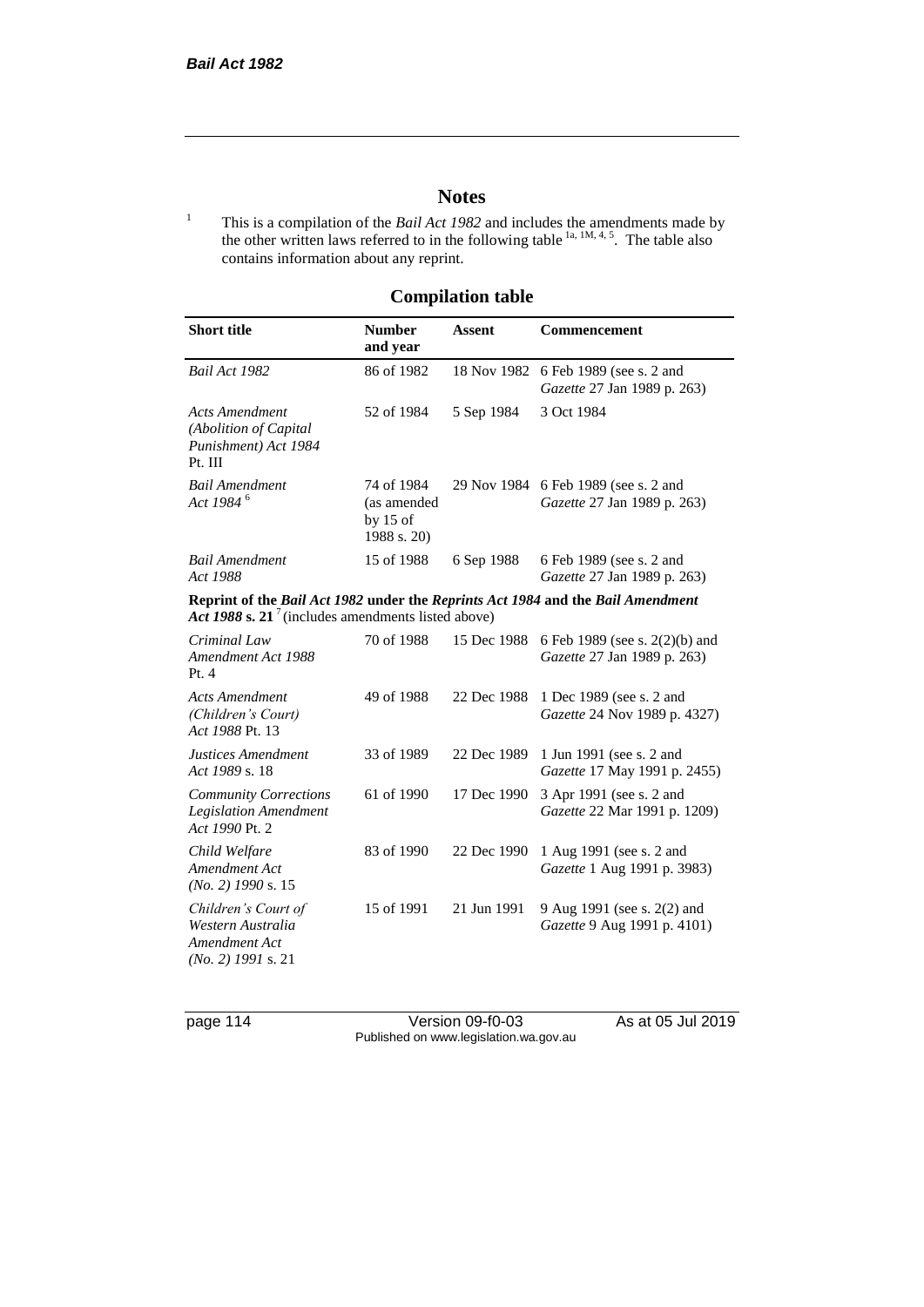| <b>Short title</b>                                                                         | <b>Number</b><br>and year | Assent      | <b>Commencement</b>                                                                                                                                                |
|--------------------------------------------------------------------------------------------|---------------------------|-------------|--------------------------------------------------------------------------------------------------------------------------------------------------------------------|
| <b>Reprint of the Bail Act 1982 as at 17 Oct 1991</b> (includes amendments listed above)   |                           |             |                                                                                                                                                                    |
| <b>Acts Amendment (Sexual</b><br>Offences) Act 1992 Pt. 3                                  | 14 of 1992                | 17 Jun 1992 | 1 Aug 1992 (see s. 2 and<br>Gazette 28 Jul 1992 p. 3671)                                                                                                           |
| <b>Acts Amendment</b><br>(Ministry of Justice)<br>Act 1993 Pt. 3 <sup>8</sup>              | 31 of 1993                | 15 Dec 1993 | 1 Jul 1993 (see s. 2)                                                                                                                                              |
| Criminal Procedure<br>Amendment Act 1993<br>Pt. $29$                                       | 45 of 1993                | 20 Dec 1993 | Act other than s. 7-9 and<br>$10(2)(b)$ : 17 Jan 1994<br>(see s. $2(1)$ );<br>s. 7-9 and $10(2)(b)$ : 4 Mar 1994<br>(see s. 2(2) and Gazette<br>4 Mar 1994 p. 915) |
| Criminal Law<br>Amendment Act 1994<br>s. $13(1)$ and $(2)$                                 | 82 of 1994                | 23 Dec 1994 | 20 Jan 1995 (see s. 2(2))                                                                                                                                          |
| Acts Amendment (Fines,<br>Penalties and<br><b>Infringement Notices</b> )<br>Act 1994 Pt. 3 | 92 of 1994                | 23 Dec 1994 | 1 Jan 1995 (see s. 2(1) and<br>Gazette 30 Dec 1994 p. 7211)                                                                                                        |
| Sentencing<br>(Consequential<br>Provisions) Act 1995 Pt. 5                                 | 78 of 1995                | 16 Jan 1996 | 4 Nov 1996 (see s. 2 and<br>Gazette 25 Oct 1996 p. 5632)                                                                                                           |
| Coroners Act 1996 s. 61                                                                    | 2 of 1996                 |             | 24 May 1996 7 Apr 1997 (see s. 2 and<br>Gazette 18 Mar 1997 p. 1529)                                                                                               |
| <b>Mental Health</b><br>(Consequential<br>Provisions) Act 1996 Pt. 2                       | 69 of 1996                |             | 13 Nov 1996 13 Nov 1997 (see s. 2)                                                                                                                                 |

**Reprint of the** *Bail Act 1982* **as at 13 Mar 1997** (includes amendments listed above except those in the *Coroners Act 1996* and the *Mental Health (Consequential Provisions) Act 1996*) (corrections in *Gazette* 25 Jul 1997 p. 3909 and 14 Nov 1997 p. 6426)

| Statutes (Repeals and<br>Minor Amendments)<br>Act 1997 s. 21 | 57 of 1997 |                         | 15 Dec 1997 15 Dec 1997 (see s. 2(1))                                                                           |
|--------------------------------------------------------------|------------|-------------------------|-----------------------------------------------------------------------------------------------------------------|
| Criminal Law<br>Amendment Act<br>$(No. 1)$ 1998 s. 4(2)      | 38 of 1998 | 25 Sep 1998 23 Oct 1998 |                                                                                                                 |
| Bail Amendment<br>Act 1998 <sup>10</sup>                     | 54 of 1998 | 11 Jan 1999             | s. 1 and 2: 11 Jan 1999;<br>Pt. 4 and 7: 15 May 1999<br>(see s. 2 and <i>Gazette</i> )<br>11 May 1999 p. 1905); |

As at 05 Jul 2019 Version 09-f0-03 page 115 Published on www.legislation.wa.gov.au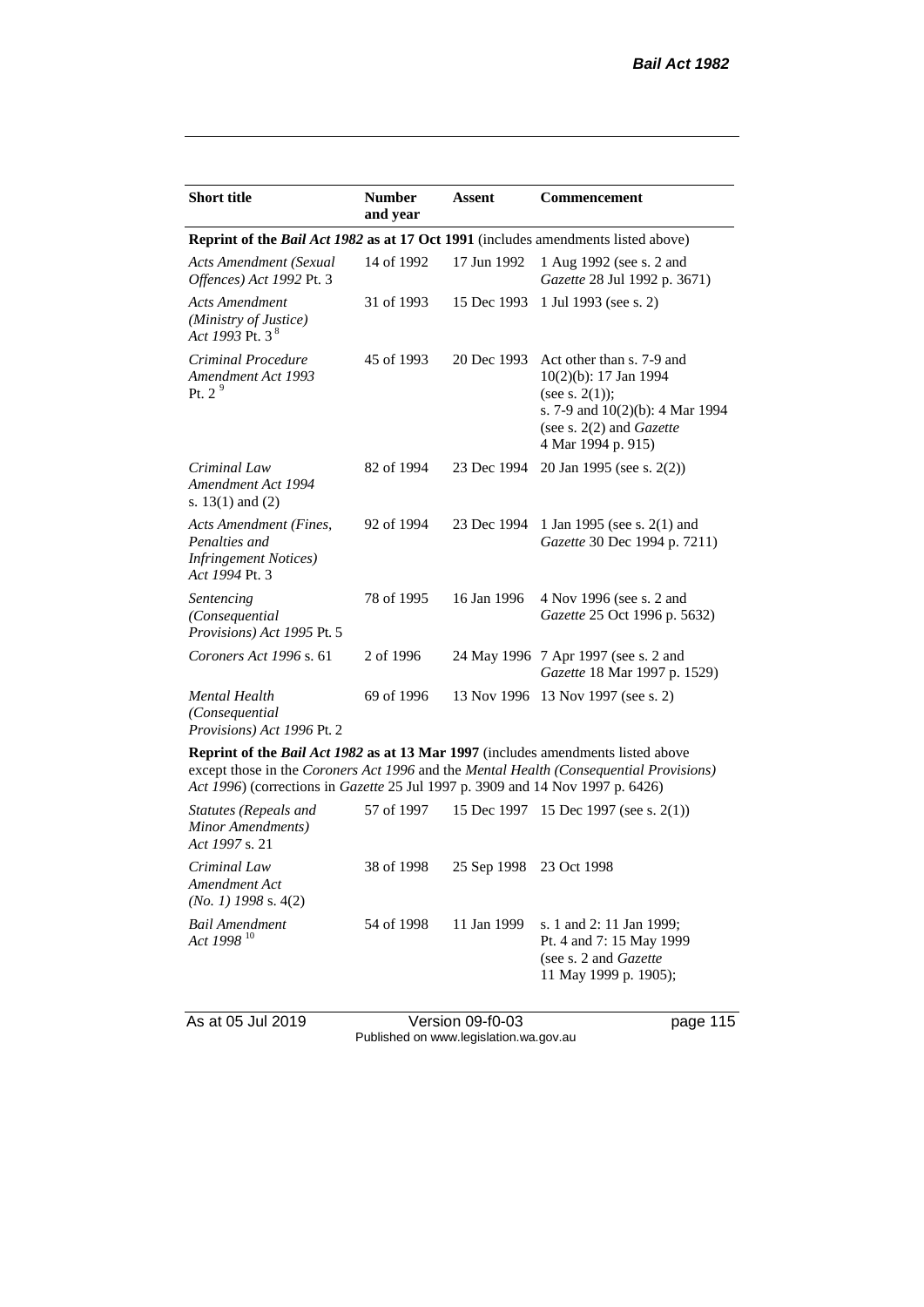| <b>Short title</b>                                                                                                                                        | <b>Number</b><br>and year | Assent      | Commencement                                                                                                                                                                                                                         |
|-----------------------------------------------------------------------------------------------------------------------------------------------------------|---------------------------|-------------|--------------------------------------------------------------------------------------------------------------------------------------------------------------------------------------------------------------------------------------|
|                                                                                                                                                           |                           |             | Pt. 2, 3 and 5 (other than s. 12):<br>8 Mar 2000 (see s. 2 and<br>Gazette 7 Mar 2000 p. 1039);<br>s. 12: 1 Sep 2000 (see s. 2 and<br>Gazette 29 Aug 2000 p. 4985);<br>Pt. 6: 4 Dec 2000 (see s. 2 and<br>Gazette 4 Dec 2000 p. 6799) |
| <b>Reprint of the Bail Act 1982 as at 27 Aug 1999</b> (includes amendments listed above<br>except those in the Bail Amendment Act 1998 Pt. 2, 3, 5 and 6) |                           |             |                                                                                                                                                                                                                                      |
| Court Security and<br><b>Custodial Services</b><br>(Consequential<br>Provisions) Act 1999 Pt. 3                                                           | 47 of 1999                | 8 Dec 1999  | 18 Dec 1999 (see s. 2 and<br>Gazette 17 Dec 1999 p. 6175-6)                                                                                                                                                                          |
| Criminal Law Amendment<br>Act 2001 s. $10(1)$                                                                                                             | 23 of 2001                | 26 Nov 2001 | 24 Dec 2001                                                                                                                                                                                                                          |
| Criminal Investigation<br>(Identifying People)<br>Act 2002 Sch. 2 cl. 1                                                                                   | 6 of 2002                 | 4 Jun 2002  | 20 Nov 2002 (see s. 2 and<br>Gazette 19 Nov 2002 p. 5505)                                                                                                                                                                            |
| Criminal Law (Procedure)<br>Amendment Act 2002 Pt. 4<br>Div. 1                                                                                            | 27 of 2002                | 25 Sep 2002 | 27 Sep 2002 (see s. 2 and<br>Gazette 27 Sep 2002 p. 4875)                                                                                                                                                                            |
| Sentencing Legislation<br>Amendment and Repeal<br>Act 2003 s. 29(3) and 37                                                                                | 50 of 2003                | 9 Jul 2003  | s. 29(3): 31 Aug 2003 (see s. 2<br>and Gazette 29 Aug 2003<br>p. 3833);<br>s. 37: 15 May 2004 (see s. 2 and<br>Gazette 14 May 2004 p. 1445)                                                                                          |
| Acts Amendment and<br>Repeal (Courts and Legal<br>Practice) Act 2003 s. 88<br>and $121$ <sup>11</sup>                                                     | 65 of 2003                | 4 Dec 2003  | 1 Jan 2004 (see s. 2 and Gazette<br>30 Dec 2003 p. 5722)                                                                                                                                                                             |
| Statutes (Repeals and<br>Minor Amendments)<br>Act 2003 s. 29                                                                                              | 74 of 2003                | 15 Dec 2003 | 15 Dec 2003 (see s. 2)                                                                                                                                                                                                               |
| Criminal Code Amendment<br>Act 2004 s. 24, 26 and 58                                                                                                      | 4 of 2004                 | 23 Apr 2004 | 21 May 2004 (see s. 2)                                                                                                                                                                                                               |
| Sentencing Legislation<br>Amendment Act 2004 s. 13                                                                                                        | 27 of 2004                | 14 Oct 2004 | 31 May 2006 (see s. 2 and<br>Gazette 30 May 2006 p. 1965)                                                                                                                                                                            |
| Children and Community<br>Services Act 2004 Sch. 2<br>cl.3                                                                                                | 34 of 2004                | 20 Oct 2004 | 1 Mar 2006 (see s. 2 and<br>Gazette 14 Feb 2006 p. 695)                                                                                                                                                                              |

page 116 **As at 05 Jul 2019** Version 09-f0-03 As at 05 Jul 2019 Published on www.legislation.wa.gov.au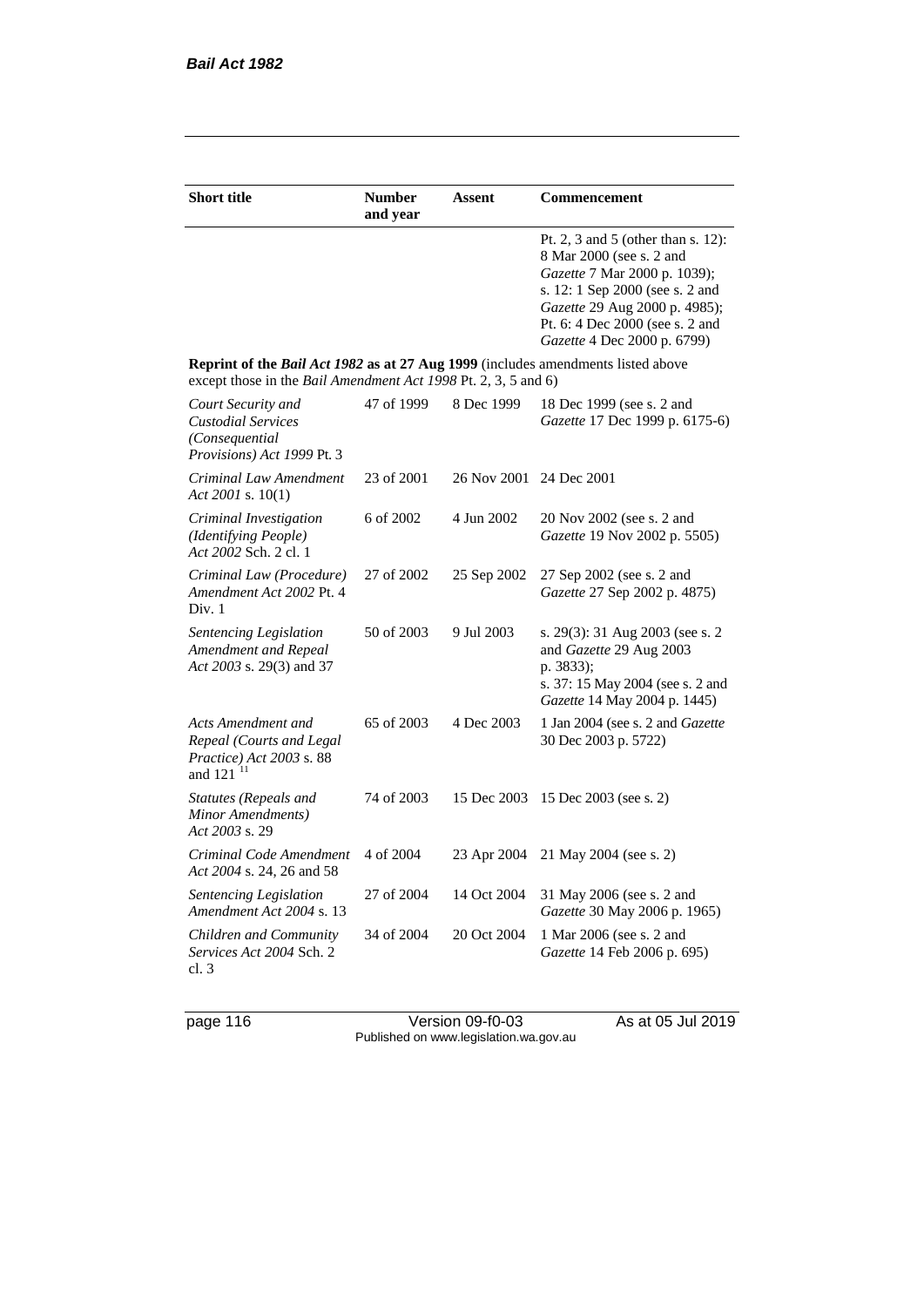| <b>Short title</b>                                                                                           | <b>Number</b><br>and year | Assent      | Commencement                                                                                                                                                                                                                                                           |  |  |
|--------------------------------------------------------------------------------------------------------------|---------------------------|-------------|------------------------------------------------------------------------------------------------------------------------------------------------------------------------------------------------------------------------------------------------------------------------|--|--|
| <b>Acts Amendment (Family</b><br>and Domestic Violence)<br>Act 2004 Pt. 3                                    | 38 of 2004                | 9 Nov 2004  | 1 Dec 2004 (see s. 2 and<br><i>Gazette</i> 26 Nov 2004 p. 5309)                                                                                                                                                                                                        |  |  |
| Acts Amendment (Court of<br>Appeal) Act 2004 s. 28                                                           | 45 of 2004                | 9 Nov 2004  | s. $28(1)$ , (2) and (4) (other than<br>the amendment to s. $7A(1)$ :<br>1 Feb 2005 (see. s. 2 and<br><i>Gazette</i> 14 Jan 2005 p. 163);<br>s. $28(3)$ and $(4)$ (the<br>amendment to s. $7A(1)$ :<br>2 May 2005 (see. s. 2 and<br><i>Gazette</i> 14 Jan 2005 p. 163) |  |  |
| Courts Legislation<br>Amendment and Repeal<br>Act 2004 s. 141 <sup>12</sup>                                  | 59 of 2004                | 23 Nov 2004 | 1 May 2005 (see s. 2 and<br>Gazette 31 Dec 2004 p. 7128)                                                                                                                                                                                                               |  |  |
| Misuse of Drugs<br>Amendment Act 2004 s. 9(1)                                                                | 62 of 2004                | 24 Nov 2004 | 1 Jan 2005 (see s. 2 and <i>Gazette</i><br>10 Dec 2004 p. 5965)                                                                                                                                                                                                        |  |  |
| Criminal Procedure and<br>Appeals (Consequential and<br>Other Provisions) Act 2004<br>Pt. 3 and s. 82 and 83 | 84 of 2004                | 16 Dec 2004 | 2 May 2005 (see s. 2 and<br>Gazette 31 Dec 2004 p. 7129<br>(correction in Gazette)<br>7 Jan 2005 p. 53))                                                                                                                                                               |  |  |
| <b>Reparint 5: The Rail Act 1082 as at 1 Apr 2005</b> (includes amondments listed above except               |                           |             |                                                                                                                                                                                                                                                                        |  |  |

**Reprint 5: The** *Bail Act 1982* **as at 1 Apr 2005** (includes amendments listed above except those in the *Sentencing Legislation Amendment Act 2004*, the *Children and Community Services Act 2004*, the *Acts Amendment (Court of Appeal) Act 2004* s. 28(3) and (4) (the amendment to s. 7A(1)), the *Courts Legislation Amendment and Repeal Act 2004* and the *Criminal Procedure and Appeals (Consequential and Other Provisions) Act 2004*)

| Planning and Development<br>(Consequential and<br><b>Transitional Provisions</b> )<br>Act 2005 s. 15 | 38 of 2005 | 12 Dec 2005 | 9 Apr 2006 (see s. 2 and<br>Gazette 21 Mar 2006 p. 1078)                      |
|------------------------------------------------------------------------------------------------------|------------|-------------|-------------------------------------------------------------------------------|
| Criminal Investigation<br>(Consequential Provisions)<br>Act 2006 Pt. 2                               | 59 of 2006 |             | 16 Nov 2006 1 Jul 2007 (see s. 2 and <i>Gazette</i><br>22 Jun 2007 p. 2838)   |
| <b>Prisons and Sentencing</b><br><b>Legislation Amendment</b><br>Act 2006 Pt. 5                      | 65 of 2006 | 8 Dec 2006  | 4 Apr 2007 (see s. 2 and Gazette<br>3 Apr 2007 p. 1491)                       |
| <b>Reprint 6: The Bail Act 1982 as at 14 Sep 2007</b> (includes amendments listed above)             |            |             |                                                                               |
| Criminal Law and Evidence 2 of 2008<br>Amendment Act 2008 s. 56                                      |            |             | 12 Mar 2008 27 Apr 2008 (see s. 2 and<br><i>Gazette</i> 24 Apr 2008 p. 1559)  |
| Bail Amendment Act 2008<br>Pt. $2^{13}$                                                              | 6 of 2008  |             | 31 Mar 2008 1 Mar 2009 (see s. 2(b) and<br><i>Gazette</i> 27 Feb 2009 p. 511) |

As at 05 Jul 2019 Version 09-f0-03 page 117 Published on www.legislation.wa.gov.au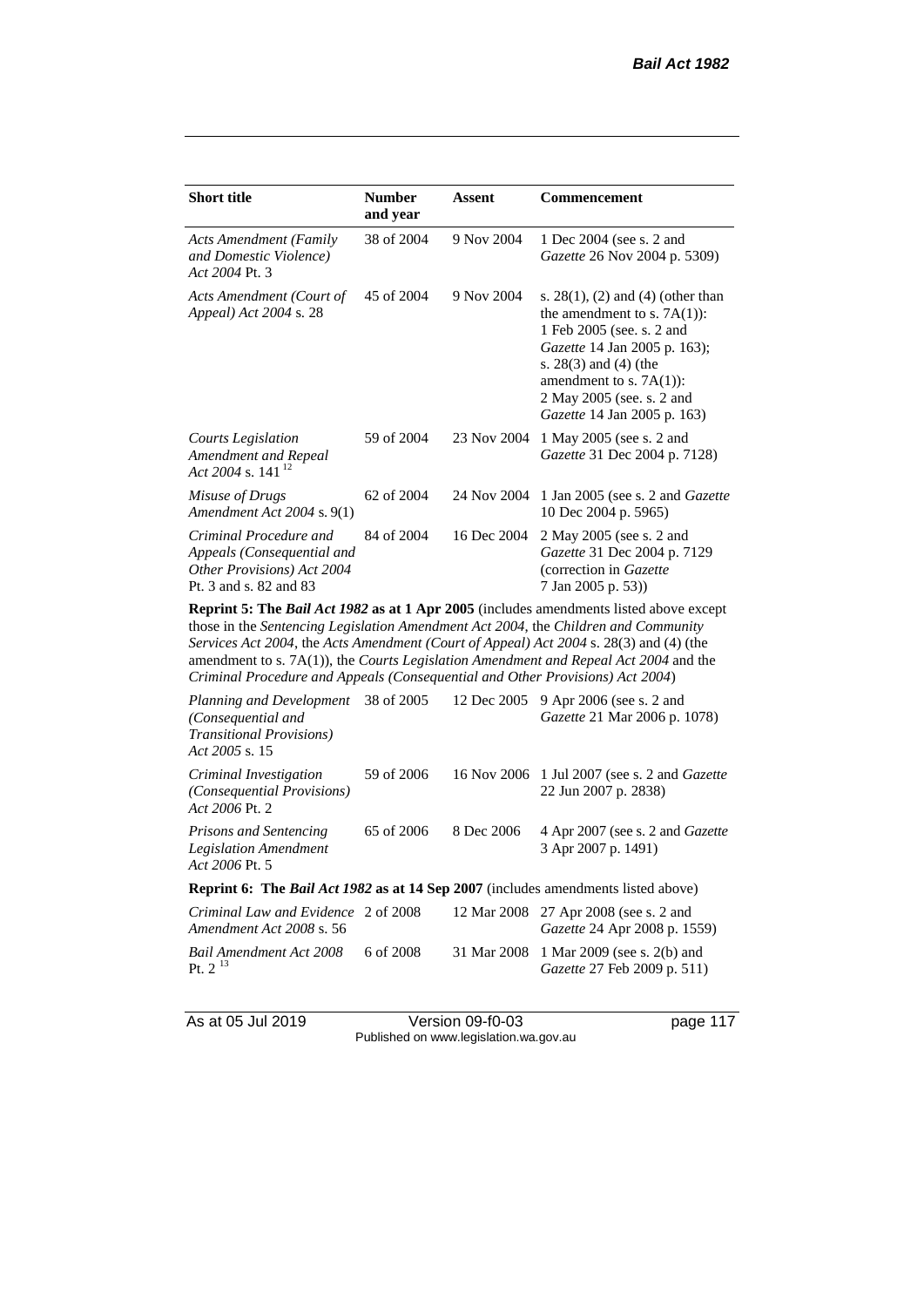| <b>Short title</b>                                                                                              | <b>Number</b><br>and year | Assent      | Commencement                                                                                                                                                                                                       |
|-----------------------------------------------------------------------------------------------------------------|---------------------------|-------------|--------------------------------------------------------------------------------------------------------------------------------------------------------------------------------------------------------------------|
| <b>Medical Practitioners</b><br>Act 2008 Sch. 3 cl. 4                                                           | 22 of 2008                | 27 May 2008 | 1 Dec 2008 (see s. 2 and<br>Gazette 25 Nov 2008 p. 4989)                                                                                                                                                           |
| Criminal Law Amendment<br>(Homicide) Act 2008 s. 24                                                             | 29 of 2008                | 27 Jun 2008 | 1 Aug 2008 (see s. 2(d) and<br>Gazette 22 Jul 2008 p. 3353)                                                                                                                                                        |
| Reprint 7: The Bail Act 1982 as at 6 Mar 2009 (includes amendments listed above)                                |                           |             |                                                                                                                                                                                                                    |
| Police Amendment<br>Act 2009 s. 12                                                                              | 42 of 2009                | 3 Dec 2009  | 13 Mar 2010 (see s. 2(b) and<br>Gazette 12 Mar 2010 p. 941)                                                                                                                                                        |
| <b>Health Practitioner</b><br><b>Regulation National Law</b><br>(WA) Act 2010 Pt. 5 Div. 4                      | 35 of 2010                | 30 Aug 2010 | 18 Oct 2010 (see s. 2(b) and<br>Gazette 1 Oct 2010 p. 5075-6)                                                                                                                                                      |
| <b>Electronic Transactions</b><br>Act 2011 s. 25                                                                | 46 of 2011                | 25 Oct 2011 | 1 Aug 2012 (see s. 2(c) and<br>Gazette 31 Jul 2012 p. 3683)                                                                                                                                                        |
| <b>Statutes (Repeals and</b><br>Minor Amendments)<br>Act 2011 s. 19                                             | 47 of 2011                | 25 Oct 2011 | 26 Oct 2011 (see s. 2(b))                                                                                                                                                                                          |
| Misuse of Drugs<br>Amendment Act 2011 Pt. 3                                                                     | 56 of 2011                | 21 Nov 2011 | 24 Mar 2012 (see s. 2(b) and<br>Gazette 23 Mar 2012 p. 1363)                                                                                                                                                       |
| those in the <i>Electronic Transactions Act 2011</i> )                                                          |                           |             | <b>Reprint 8: The Bail Act 1982 as at 6 Jul 2012</b> (includes amendments listed above except                                                                                                                      |
| Criminal Organisations<br>Control Act 2012 s. 172                                                               | 49 of 2012                | 29 Nov 2012 | 2 Nov 2013 (see s. 2(b) and<br>Gazette 1 Nov 2013 p. 4891)                                                                                                                                                         |
| <b>Courts and Tribunals</b><br>(Electronic Processes<br>Facilitation) Act 2013 Pt. 3<br>Div. 1 (s. 21-31)       | 20 of 2013                | 4 Nov 2013  | Pt. 3 Div. 1 (other than s. 22,<br>23, 25 and 27-30):<br>25 Nov 2013 (see s. 2(b) and<br>Gazette 22 Nov 2013 p. 5391);<br>s. 22, 23, 25 and 27-30:<br>13 Sep 2014 (see s. 2(b) and<br>Gazette 12 Sep 2014 p. 3279) |
| Reprint 9: The Bail Act 1982 as at 1 May 2015 (includes amendments listed above)                                |                           |             |                                                                                                                                                                                                                    |
| Mental Health Legislation<br>Amendment Act 2014 Pt. 4<br>Div. 4 Subdiv. 2                                       | 25 of 2014                | 3 Nov 2014  | 30 Nov 2015 (see s. 2(b) and<br>Gazette 13 Nov 2014 p. 4632)                                                                                                                                                       |
| Restraining Orders and<br><b>Related Legislation</b><br>Amendment (Family<br>Violence) Act 2016<br>Pt. 3 Div. 1 | 49 of 2016                | 29 Nov 2016 | 1 Jul 2017 (see s. 2(b) and<br>Gazette 7 Feb 2017 p. 1157)                                                                                                                                                         |

page 118 Version 09-f0-03 As at 05 Jul 2019 Published on www.legislation.wa.gov.au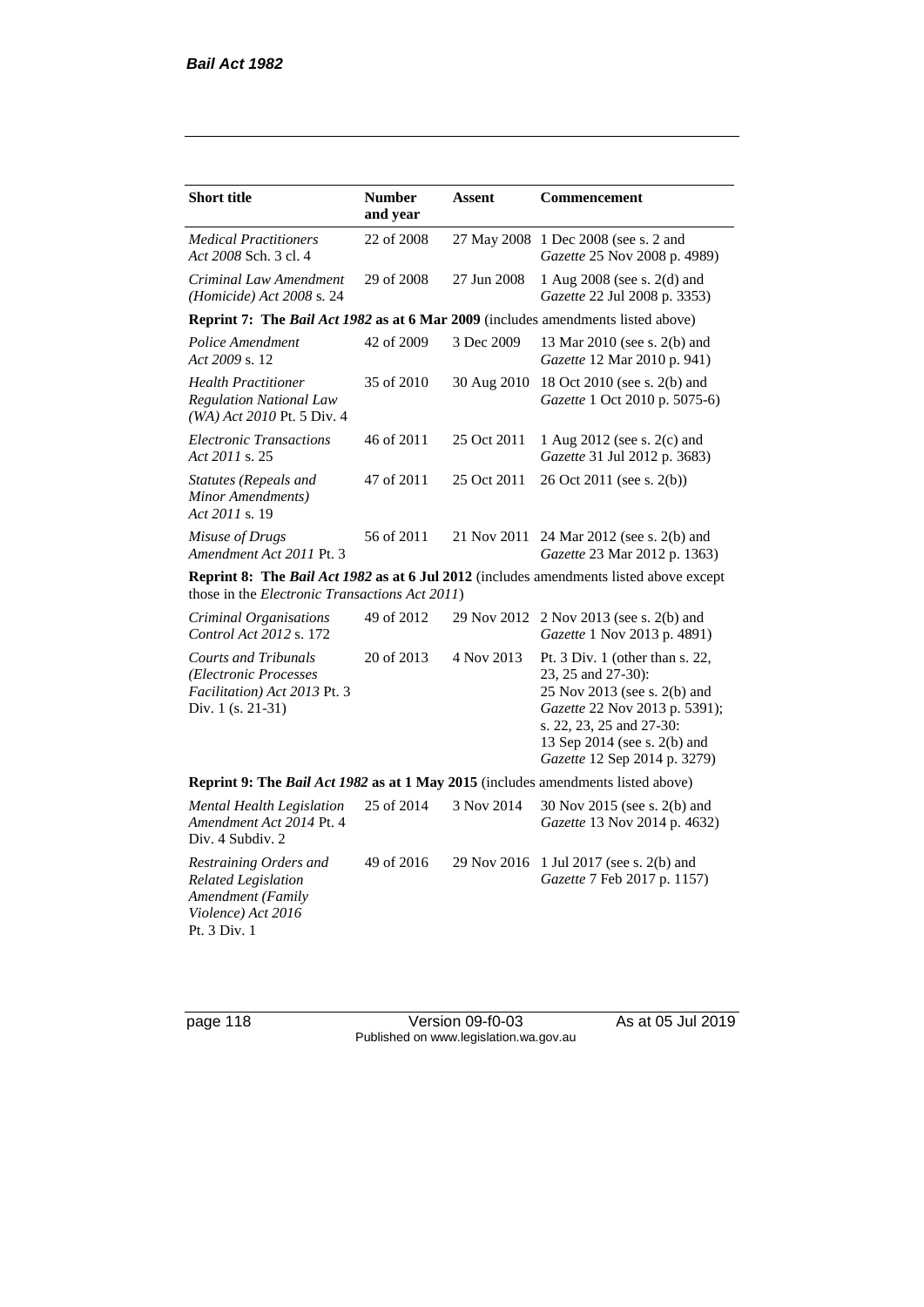| <b>Short title</b>                                                           | <b>Number</b><br>and year | Assent | <b>Commencement</b>                                                            |
|------------------------------------------------------------------------------|---------------------------|--------|--------------------------------------------------------------------------------|
| Dangerous Sexual<br><b>Offenders</b> Legislation<br>Amendment Act 2017 Pt. 2 | 21 of 2017                |        | 13 Dec 2017 29 Mar 2018 (see s. 2(b) and<br>Gazette 16 Mar 2018<br>p. $916-17$ |

 $1a$  On the date as at which this compilation was prepared, provisions referred to in the following table had not come into operation and were therefore not included in this compilation. For the text of the provisions see the endnotes referred to in the table.

| Provisions that have not come into operation |  |  |  |  |  |  |
|----------------------------------------------|--|--|--|--|--|--|
|----------------------------------------------|--|--|--|--|--|--|

| <b>Short title</b>                                                                | <b>Number</b><br>and year | Assent     | <b>Commencement</b>                                    |
|-----------------------------------------------------------------------------------|---------------------------|------------|--------------------------------------------------------|
| <b>Bail Amendment (Persons</b><br>Linked to Terrorism)<br>Act 2019 s. $3-13^{14}$ | 15 of 2019                | 5 Jul 2019 | 1 Jan 2020 (see <i>Gazette</i><br>15 Nov 2019 p. 4029) |

- <sup>1M</sup> Under the *Cross-border Justice Act 2008* section 14, in order to give effect to that Act, this Act must be applied with the modifications prescribed by the *Cross-border Justice Regulations 2009* Part 3 Division 3 as if this Act had been altered in that way. If a modification is to replace or insert a numbered provision, the new provision is identified by the superscript 1M appearing after the provision number. If a modification is to replace or insert a definition, the new definition is identified by the superscript 1M appearing after the defined term.
- <sup>2</sup> Repealed by the *Sentencing Legislation Amendment and Repeal Act 2003*.
- <sup>3</sup> The short title of the *Justices Act 1902* was changed to the *Criminal Procedure (Summary) Act 1902* by the *Courts Legislation Amendment and Repeal Act 2004*  s. 23. The Act was then repealed by the *Criminal Procedure and Appeal (Consequential and Other Provisions) Act 2004* s. 4.
- <sup>4</sup> The amendment in the *Sentencing Legislation Amendment and Repeal Act 1999* s. 26 had not come into operation when it was repealed by the *Sentencing Legislation Amendment and Repeal Act 2003* s. 31.
- <sup>5</sup> The *Machinery of Government (Miscellaneous Amendments) Act 2006* Pt. 3 Div. 1 was repealed by the *Statutes (Repeals and Minor Amendments) Act 2011* s. 23(2) before it purported to come into operation.
- <sup>6</sup> The *Bail Amendment Act 1984* s. 10 and 11 were repealed by the *Bail Amendment Act 1988* s. 20.
- <sup>7</sup> The *Bail Act 1982* was not in operation at the time when the reprint was compiled, but the reprinting was authorised by the *Bail Amendment Act 1988* s. 21.

As at 05 Jul 2019 Version 09-f0-03 page 119 Published on www.legislation.wa.gov.au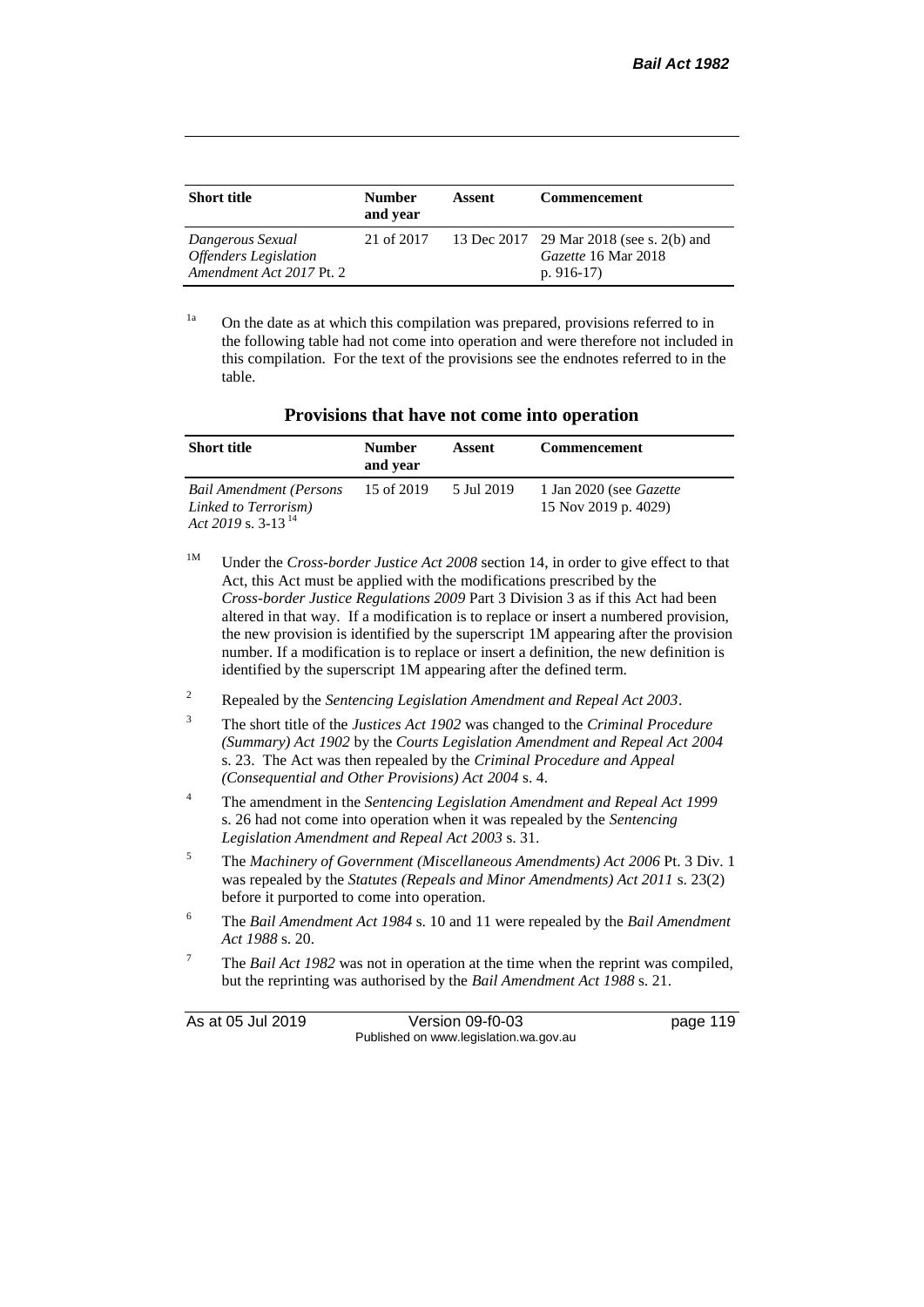- <sup>8</sup> The *Acts Amendment (Ministry of Justice) Act 1993* Pt. 19 is a transitional provision that is of no further effect.
- <sup>9</sup> The *Criminal Procedure Amendment Act 1993* s. 13 is a transitional provision that is of no further effect.
- <sup>10</sup> The *Bail Amendment Act 1998* s. 6(2) is a transitional provision that is of no further effect.
- <sup>11</sup> The *Acts Amendment and Repeal (Courts and Legal Practice) Act 2003* s. 97 reads as follows:

#### **97. References to Crown Solicitor**

If in a written law or other document or instrument there is a reference to the Crown Solicitor that reference may, where the context so requires, be read as if it had been amended to be a reference to the State Solicitor.

- <sup>12</sup> The amendment in the *Courts Legislation Amendment and Repeal Act 2004* s. 141 (amending Sch. 1 Pt. A cl. 4) is not included because the clause it sought to amend had been amended by the *Acts Amendment (Court of Appeal) Act 2004* s. 28(4) before the amendment purported to come into operation.
- <sup>13</sup> The *Bail Amendment Act 2008* s. 6(2), 9(4)-(11), 10(2), 11(3), 15(5)-(8), 16(2), 18(4)-(5), 21(3), 22(2), 23(4), 24(6)-(7), 27(2)-(3), 28(6), 30(4)-(5), 31(2)-(3), 32(3)-(4), 33(6), 40(2), 41(5)-(9), 42(3) and 44 are transitional provisions.
- <sup>14</sup> On the date as at which this compilation was prepared, the *Bail Amendment (Persons Linked to Terrorism) Act 2019* s. 3-13 had not come into operation. They read as follows:

#### **3. Act amended**

This Act amends the *Bail Act 1982*.

#### **4. Section 3 amended**

In section 3(1) insert in alphabetical order:

*Commonwealth Criminal Code* means the Criminal Code set out in the Schedule to the *Criminal Code Act 1995* (Commonwealth); *confirmed control order* has the meaning given in the Commonwealth Criminal Code section 100.1(1); *interim control order* has the meaning given in the Commonwealth Criminal Code section 100.1(1); *person linked to terrorism* means a person who —

page 120 Version 09-f0-03 As at 05 Jul 2019 Published on www.legislation.wa.gov.au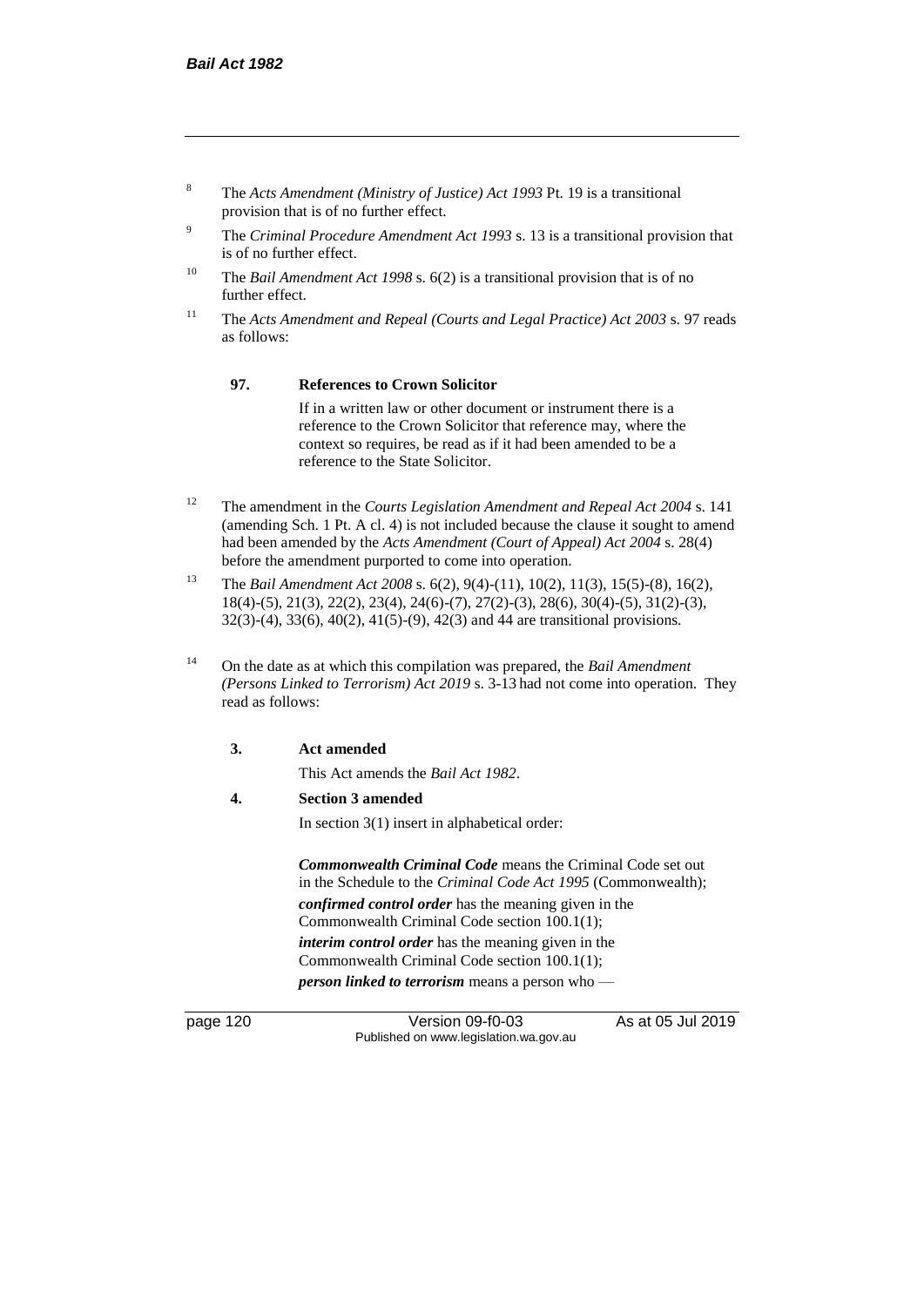- (a) is charged with, or has been convicted of, a terrorism offence; or
- (b) is the subject of an interim control order or confirmed control order, or has been the subject of a confirmed control order within the last 10 years;

#### *terrorism offence* means —

- (a) an offence against the Commonwealth Criminal Code Division 72 Subdivision A; or
- (b) an offence against the Commonwealth Criminal Code Division 80 Subdivision B; or
- (c) an offence against the Commonwealth Criminal Code Part 5.3, except an offence against section 104.22, 104.27, 104.27A, 105.41 or 105.45; or
- (d) an offence against the Commonwealth Criminal Code Part 5.5; or
- (e) an offence against either of the following provisions of the *Charter of the United Nations Act 1945*  (Commonwealth) —
	- (i) Part 4; or
	- (ii) Part 5, to the extent that it relates to the *Charter of the United Nations (Sanctions — Al-Qaida) Regulations 2008* (Commonwealth);
	- or
- (f) an offence against the *Crimes (Foreign Incursions and Recruitment) Act 1978* (Commonwealth) (repealed); or
- (g) an offence against the *Crimes (Internationally Protected Persons) Act 1976* (Commonwealth) section 8; or
- (h) an offence under a written law or a law of the Commonwealth, another State, a Territory or another country, that substantially corresponds to an offence in paragraphs (a) to (e) and (g); or
- (i) an offence of attempting, inciting or conspiring to commit an offence referred to in paragraphs (a) to (h);

*terrorist act* has the meaning given in the *Terrorism (Commonwealth Powers) Act 2002* section 3;

*terrorist intelligence information* means information relating to an actual or suspected terrorist act (whether in this State or elsewhere) the disclosure of which could reasonably be expected —

- (a) to prejudice national security; or
- (b) to endanger a person's life or physical safety; or

As at 05 Jul 2019 Version 09-f0-03 page 121 Published on www.legislation.wa.gov.au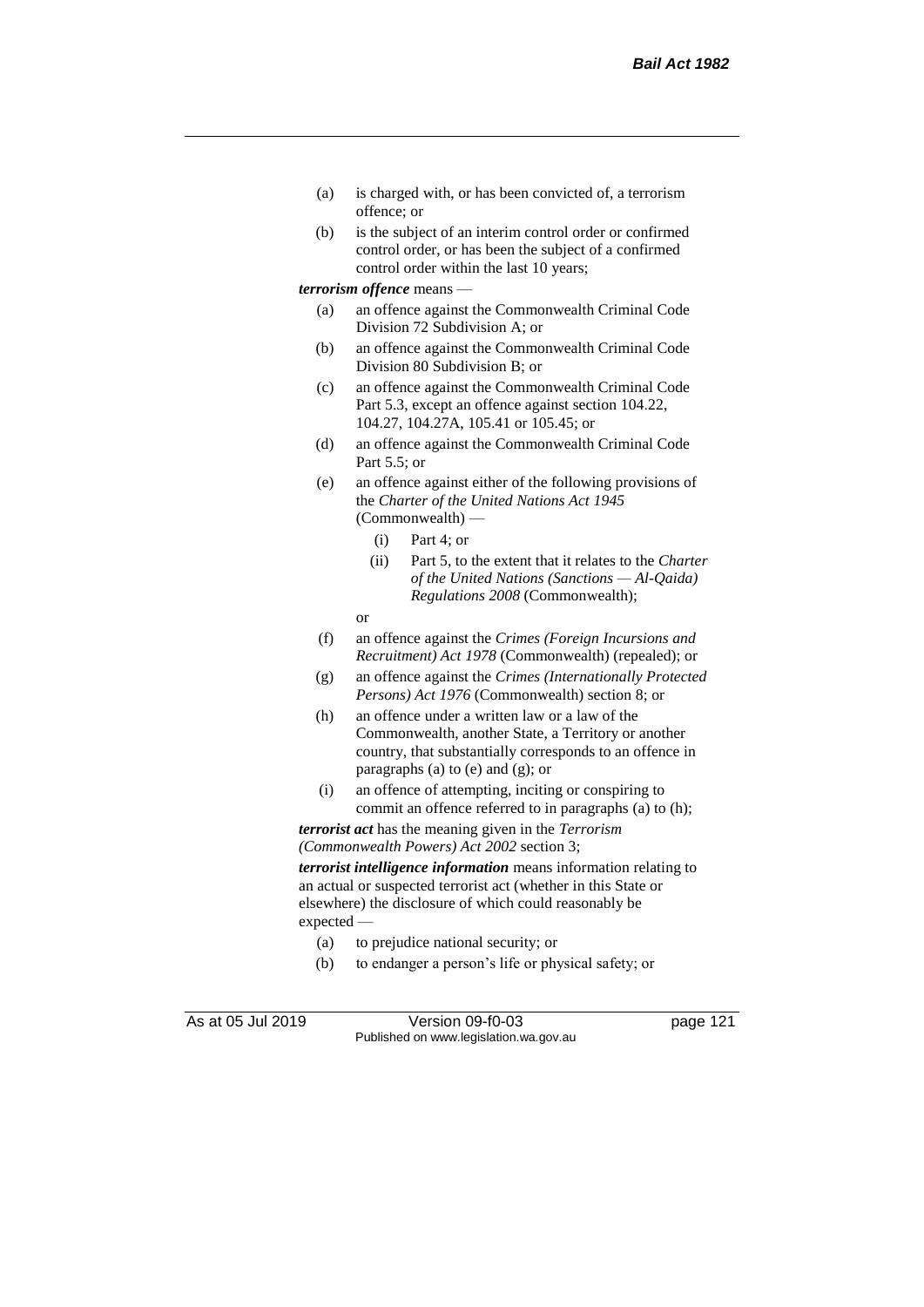- (c) to threaten significant damage to infrastructure or property; or
- (d) to prejudice a criminal investigation; or
- (e) to reveal intelligence-gathering methodologies, investigative techniques or technologies or covert practices; or
- (f) to enable the discovery of the existence or identity of a confidential source of information relevant to law enforcement;

#### **5. Section 6 amended**

(1) In section  $6(6)$  delete " $(9)$  or  $(10)$ " and insert:

(9), (10) or (11)

- (2) After section 6(10) insert:
- (11) If section 16B applies, the arrester must bring the accused or cause the accused to be brought before a court constituted by a judicial officer other than a justice, who must consider the accused's case for bail as soon as is practicable.

#### **6. Section 7 amended**

In section 7(5) delete "3A and 3D." and insert:

3A, 3D and 3E.

#### **7. Section 16 amended**

In section 16(1) delete "14 and 15" and insert:

14, 15 and 16B

## **8. Section 16B inserted**

After section 16A insert:

#### **16B. Person linked to terrorism**

(1) This section applies if a person linked to terrorism is in custody —

page 122 Version 09-f0-03 As at 05 Jul 2019 Published on www.legislation.wa.gov.au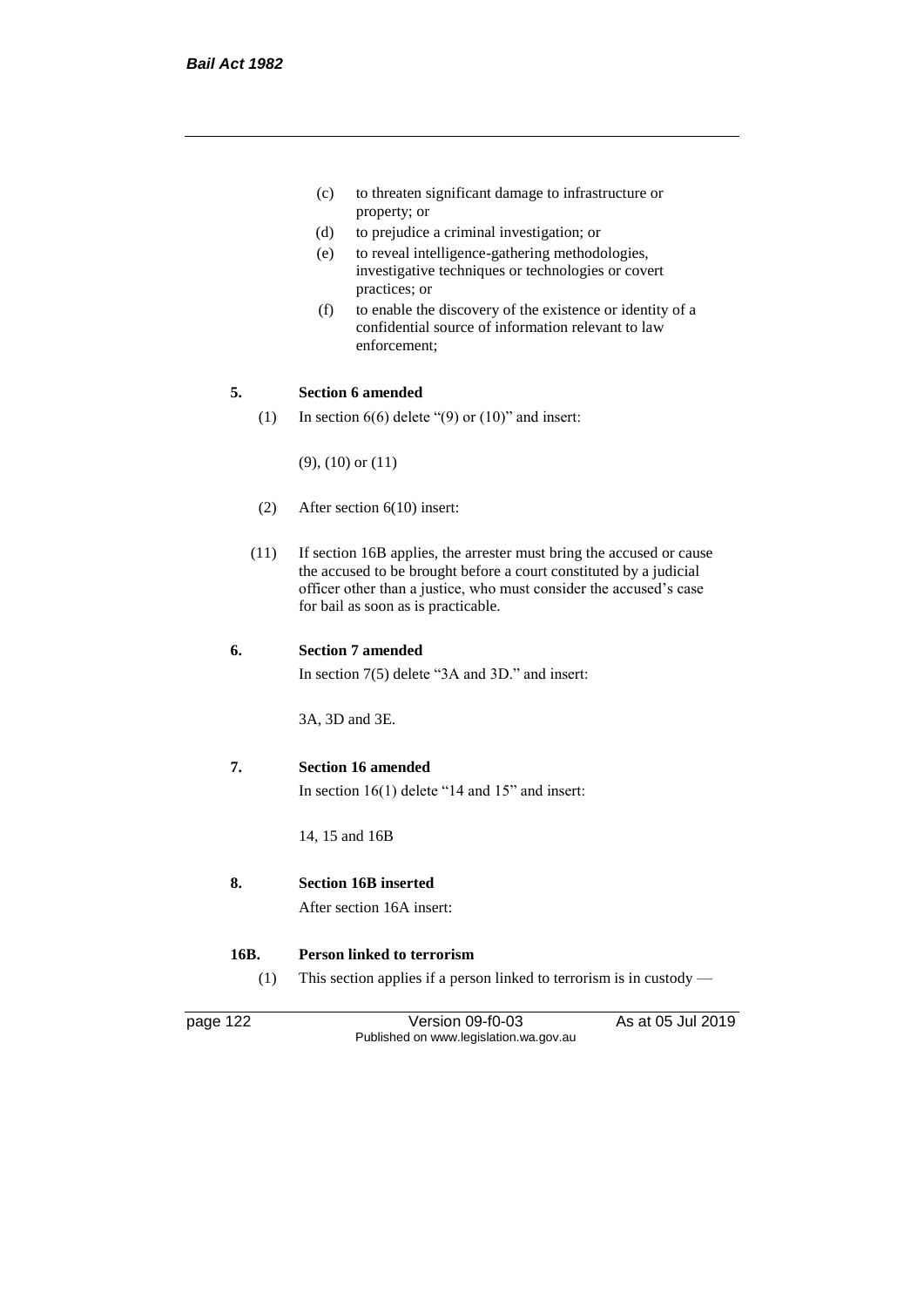- (a) awaiting an appearance in court before conviction for an offence; or
- (b) waiting to be sentenced or otherwise dealt with for an offence of which the person has been convicted.
- (2) The power to grant bail to the person can be exercised only by a court constituted by a judicial officer other than a justice.

#### **9. Section 26 amended**

(1) In section  $26(2)(aa)$  delete "3A or 3D" and insert:

3A, 3D or 3E

- (2) After section 26(4) insert:
- (5) A bail record form, or the record of a decision and reasons for it, must not include information that is terrorist intelligence information.

#### **10. Section 54 amended**

#### In section  $54(1)$ :

(a) in paragraph (b)(iii) delete "diligence." and insert

#### diligence; or

- (b) after paragraph (b)(iii) insert:
	- (iv) new facts have been discovered, new circumstances have arisen or the circumstances have changed since bail was granted (including that the accused is, or has become, a person linked to terrorism).

#### **11. Section 66C inserted**

After section 66B insert:

As at 05 Jul 2019 Version 09-f0-03 page 123 Published on www.legislation.wa.gov.au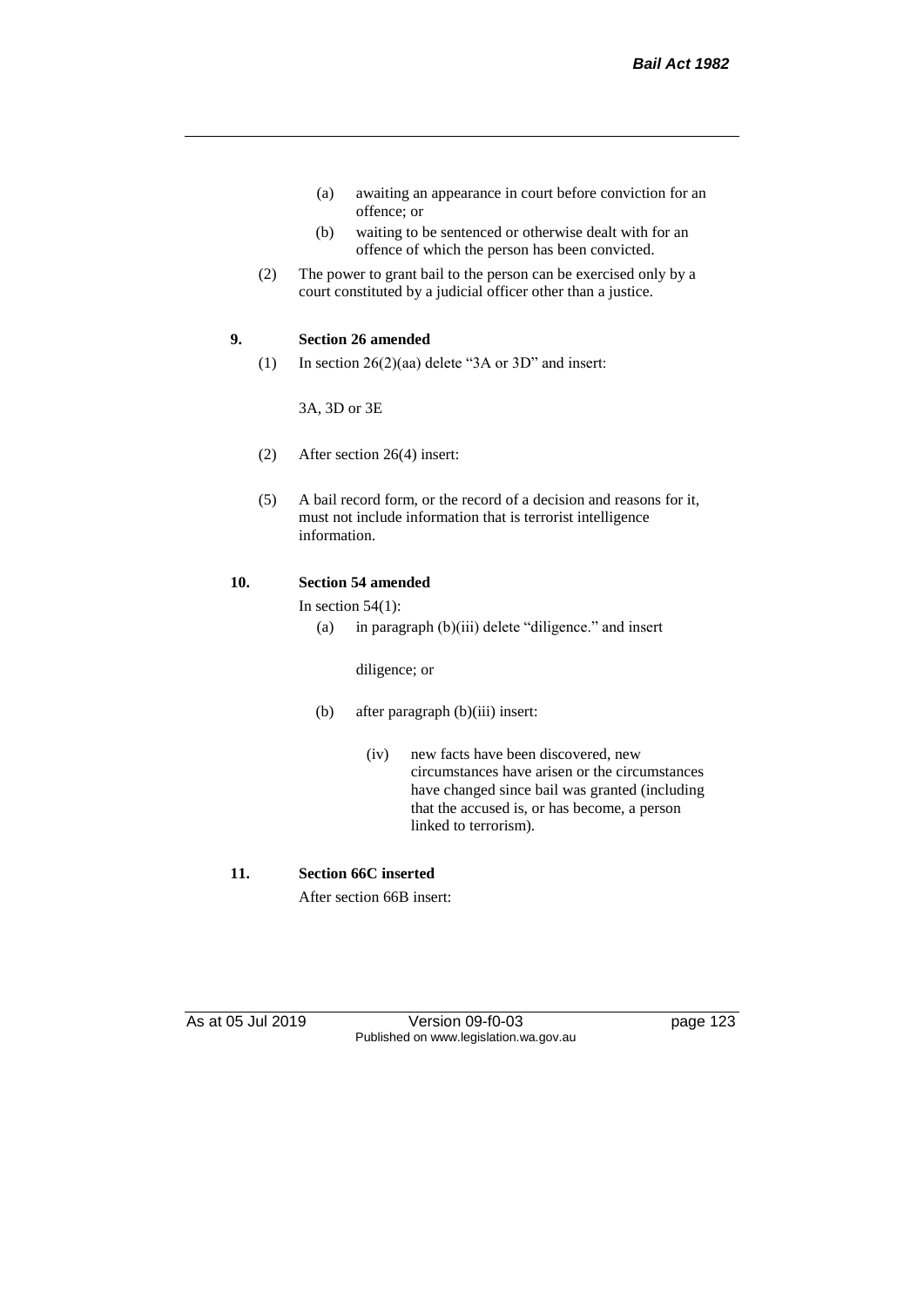#### **66C. Protection of terrorist intelligence information in bail proceedings**

- (1) In proceedings on a case for bail, the judicial officer must take all reasonable steps to maintain the confidentiality of information that the judicial officer considers is terrorist intelligence information, including steps —
	- (a) to receive evidence and hear argument about the information in private and in the absence of any person other than the prosecutor and any other person to whose presence the prosecutor consents; and
	- (b) to prohibit the publication of, or a reference to, terrorist intelligence information; and
	- (c) to order that the following documents must be provided in a redacted form —
		- (i) an approved form given under section 8;
		- (ii) a report made in accordance with section 24 or 24A.
- (2) If the judicial officer considers that the information is not terrorist intelligence information, the judicial officer must -
	- (a) give the prosecutor the opportunity to withdraw the information from consideration; and
	- (b) if the information is withdrawn, prohibit the publication of, or a reference to, the information.
- (3) Despite subsections (1) and (2), the judicial officer may disclose terrorist intelligence information or information withdrawn under subsection  $(2)$  to any of the following  $-$ 
	- (a) the Attorney General;
	- (b) a court;
	- (c) a person to whom the prosecutor authorises disclosure.

#### **66D. Annual report to include information about application of s. 66C**

(1) In this section —

*accountable authority* means the accountable authority, as defined in the *Financial Management Act 2006* section 3, of the department of the Public Service principally assisting in the administration of this Act;

*protected information* means information the disclosure of which would contravene a written law or an order of a court;

page 124 Version 09-f0-03 As at 05 Jul 2019 Published on www.legislation.wa.gov.au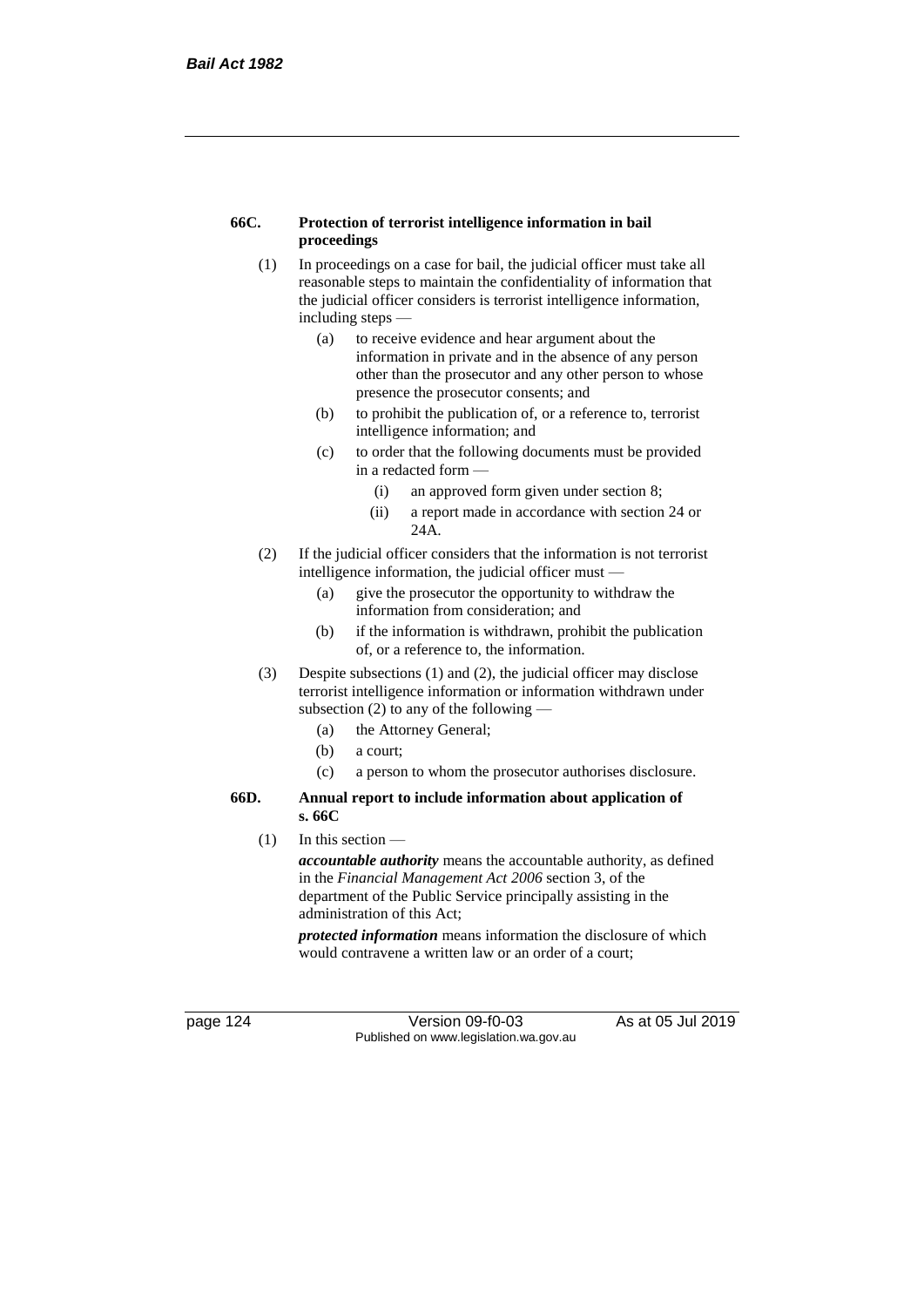*sensitive information* means information the disclosure of which could reasonably be expected —

- (a) to prejudice national security; or
- (b) to endanger a person's life or physical safety; or
- (c) to threaten significant damage to infrastructure or property; or
- (d) to prejudice a criminal investigation; or
- (e) to reveal intelligence gathering methodologies, investigative techniques or technologies or covert practices; or
- (f) to enable the discovery of the existence or identity of a confidential source of information relevant to law enforcement.
- (2) Subject to subsections (7) and (8), the accountable authority must, in each annual report submitted under the *Financial Management Act 2006* Part 5 Division 2, include information relating to action taken under section  $66C(1)$  in proceedings on a case for bail in the financial year to which the annual report relates (*reportable information*).
- (3) Reportable information must, without disclosing terrorist intelligence information, specify —
	- (a) the number of proceedings in which action was taken under section 66C(1); and
	- (b) in each of those proceedings whether the accused had access to the terrorist intelligence information received by the judicial officer and whether
		- (i) evidence by or on behalf of the accused was received; and
		- (ii) argument by or on behalf of the accused was heard.
- (4) Prior to submitting an annual report, the accountable authority must give a copy of the reportable information they propose to include in the annual report to the Attorney General and the Commissioner of Police.
- (5) The Commissioner of Police must advise the Attorney General whether any of the reportable information, in the Commissioner's opinion, is or is likely to be sensitive information.
- (6) A judicial officer may advise the Attorney General of any reportable information that, in the judicial officer's opinion, is or is likely to be protected information.

As at 05 Jul 2019 Version 09-f0-03 page 125 Published on www.legislation.wa.gov.au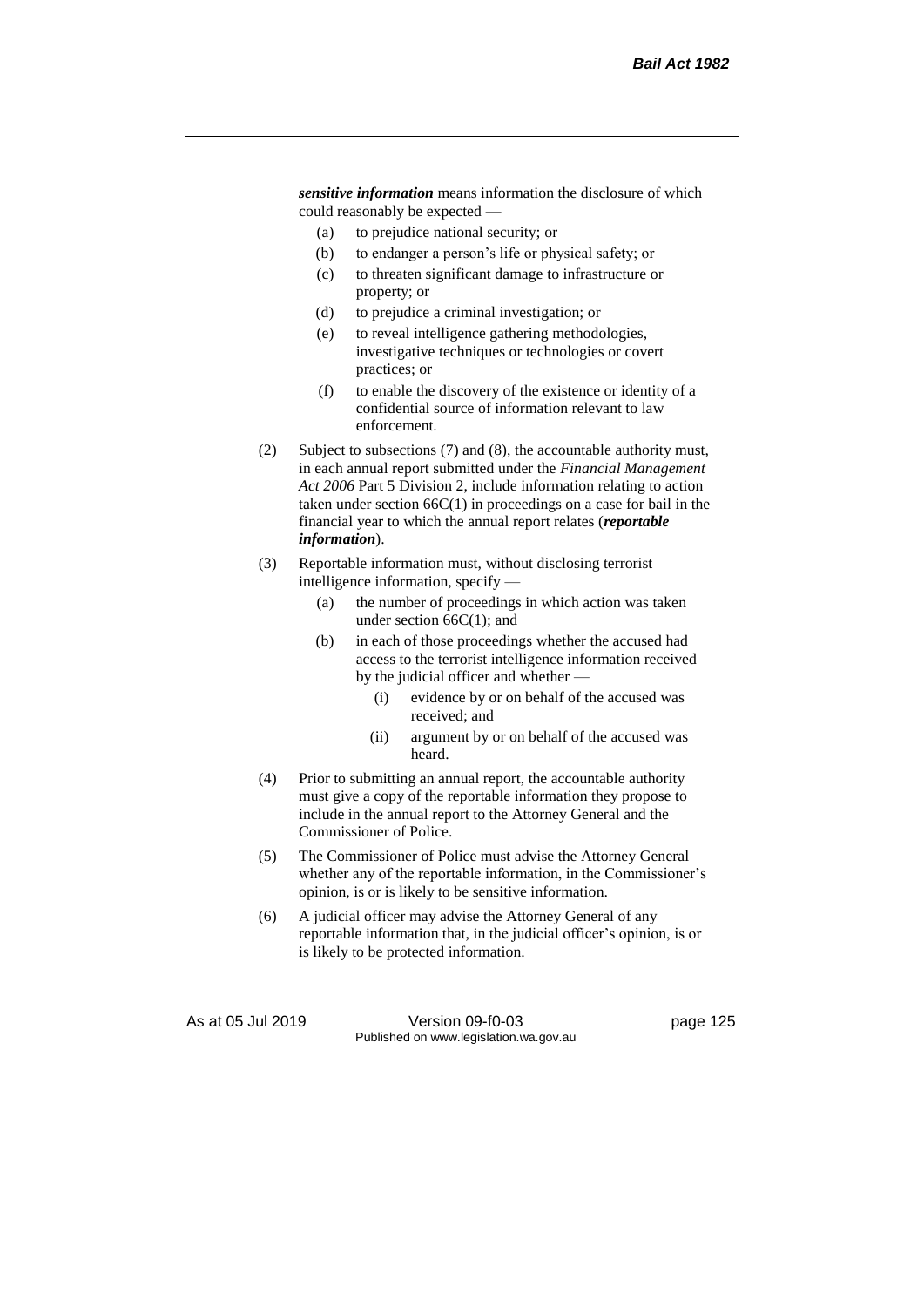- (7) If the Attorney General is, on advice provided under subsection (5) or (6), satisfied that some or all of the reportable information is sensitive information or protected information, the Attorney General must direct the accountable authority to —
	- (a) exclude the information from the annual report; and
	- (b) insert a statement in the annual report to the effect that information has been excluded from the report under this section.
- (8) The accountable authority must comply with a direction under subsection (7).

#### **12. Section 67A inserted**

After section 67 insert:

#### **67A. Review of amendments made by** *Bail Amendment (Persons Linked to Terrorism) Act 2019*

- (1) The Minister must review the operation and effectiveness of the amendments made to this Act by the *Bail Amendment (Persons Linked to Terrorism) Act 2019* and prepare a report based on the review —
	- (a) as soon as practicable after the  $3<sup>rd</sup>$  anniversary of the day on which the *Bail Amendment (Persons Linked to Terrorism) Act 2019* section 12 comes into operation; and
	- (b) after that, at intervals of not more than 3 years.
- (2) The Minister must cause the report to be laid before each House of Parliament as soon as practicable after it is prepared, but not later than 90 days after the  $3<sup>rd</sup>$  anniversary or the expiry of the period of 3 years, as the case may be.

#### **13. Schedule 1 Part C amended**

(1) In Schedule 1 Part C clause 1 delete "3C and 3D," and insert:

3C, 3D and 3E,

- (2) Delete Schedule 1 Part C clause 2(3)(a) and insert:
	- (a) clauses 3A, 3C, 3D and 3E; and

page 126 Version 09-f0-03 As at 05 Jul 2019 Published on www.legislation.wa.gov.au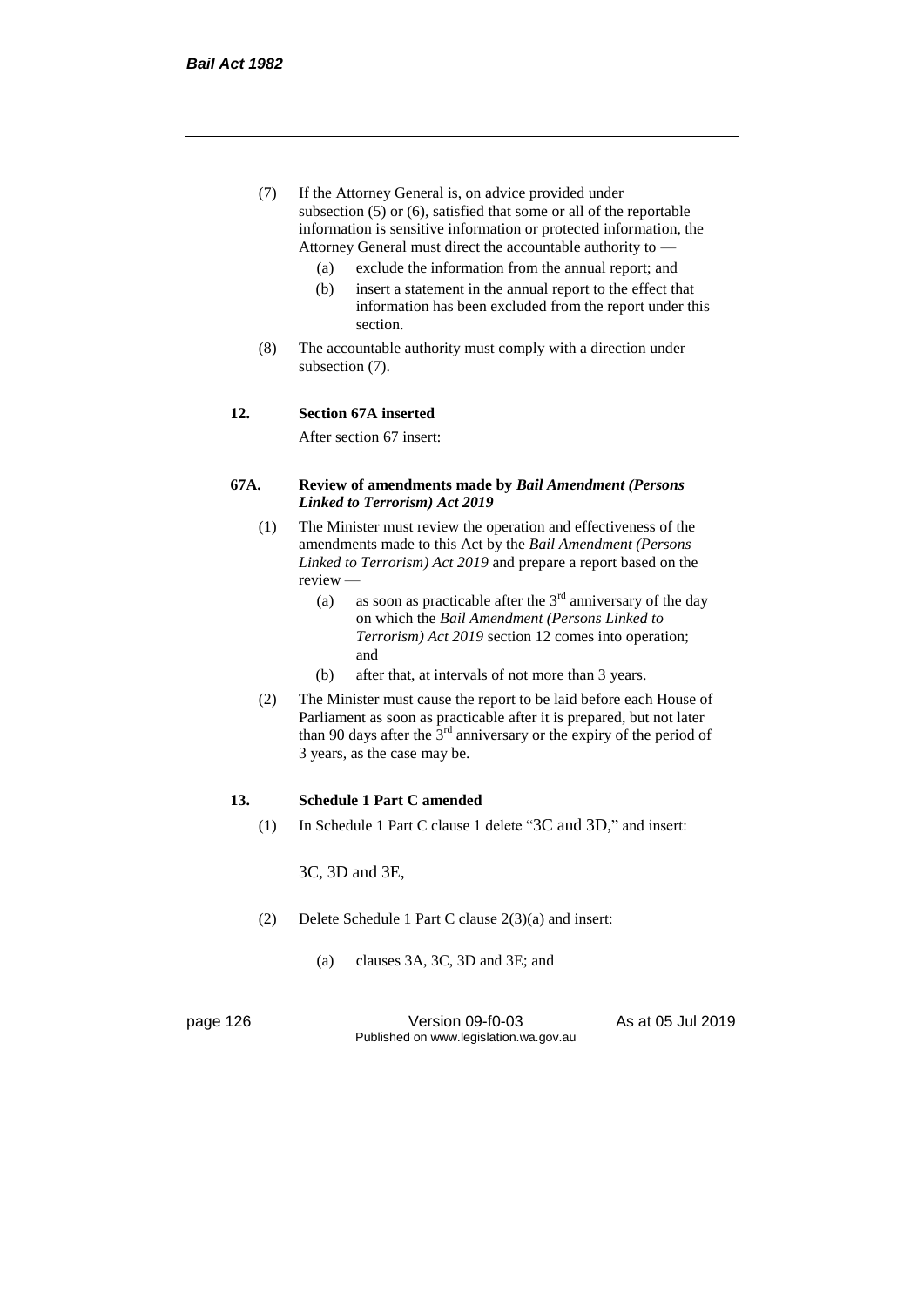(3) After Schedule 1 Part C clause 3D insert:

#### **3E. Bail in cases of person linked to terrorism**

- (1) This clause applies where an accused who is a person linked to terrorism is in custody —
	- (a) awaiting an appearance in court before conviction for an offence; or
	- (b) waiting to be sentenced or otherwise dealt with for an offence of which the accused has been convicted.
- (2) Despite clause 1, 2 or 4 or any other provision of this Act, and in addition to clauses 3A to 3D, where this clause applies the judicial officer in whom jurisdiction is vested must refuse to grant bail for the offence unless the judicial officer is satisfied that —
	- (a) there are exceptional reasons why the accused should not be kept in custody; and
	- (b) bail may properly be granted having regard to the provisions of clauses 1 and 3 or, in the case of a child, clauses 2 and 3.
- (3) The judicial officer must, in making any decision for the purposes of subclause  $(2)(a)$  -
	- (a) have regard to the nature and seriousness of the offence or offences (including any other offence or offences for which the accused is awaiting trial) and the probable method of dealing with the accused for it or them, if the accused is convicted; and
	- (b) have regard to the conduct of the accused since the accused was —
		- (i) charged with or convicted of a terrorism offence; or
		- (ii) made the subject of the relevant interim control order or confirmed control order;
		- and
	- (c) consider whether it would be appropriate to refuse bail and make a hospital order under the *Criminal Law (Mentally Impaired Accused) Act 1996* section 5; and
	- (d) in the case of a child, consider the *Young Offenders Act 1994* section 6(d) as an objective of this Act with the safety of the community being an overriding objective.
- (4) Subclause (3) does not limit the matters that the judicial officer may take into account for the purposes of subclause (2)(a).

As at 05 Jul 2019 Version 09-f0-03 page 127 Published on www.legislation.wa.gov.au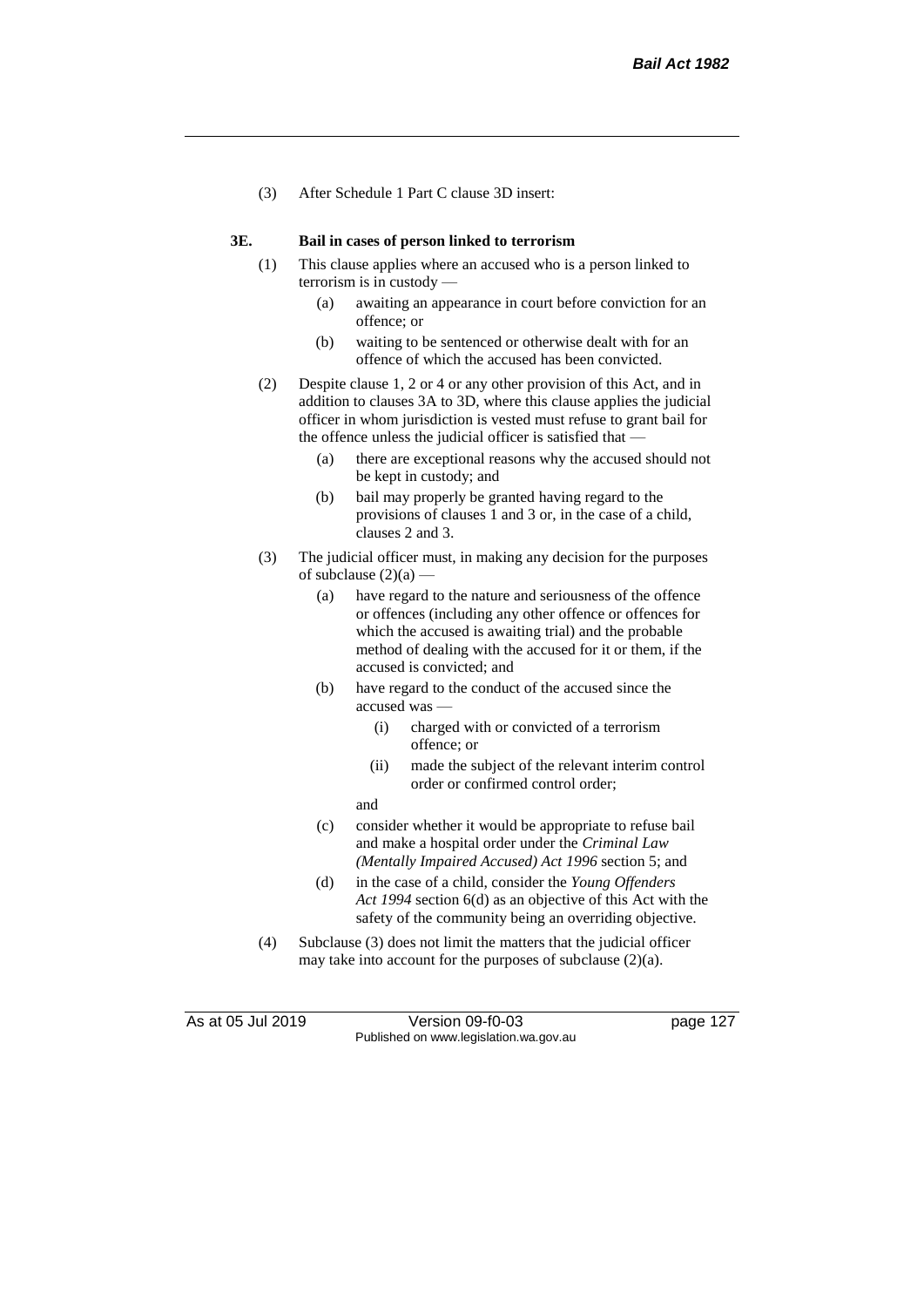- (5) Despite section 7(1), where an accused is refused bail under subclause (2) the accused's case for bail need not be considered again under that subsection for an appearance for that offence unless the accused satisfies the judicial officer who may order detention that —
	- (a) new facts have been discovered, new circumstances have arisen or the circumstances have changed since bail was refused; or
	- (b) the accused failed adequately to present the case for bail on the occasion of that refusal.
- (6) Where an accused is granted bail under subclause (2), on any subsequent appearance in the same case a judicial officer may order that bail is to continue on the same terms and conditions.
- (7) Where a child accused is refused bail under subclause (2), the child accused shall be dealt with in accordance with the *Young Offenders Act 1994* section 19(2).

Note for this clause:

The *Crimes Act 1914* (Commonwealth) section 15AA provides that a bail authority must not grant bail to a person charged with, or convicted of, a terrorism offence as defined in section 3(1) of that Act unless the bail authority is satisfied that exceptional circumstances exist to justify bail.

(4) In Schedule 1 Part C clause 4(1) delete "3C and 3D," and insert:

3C, 3D and 3E,

page 128 Version 09-f0-03 As at 05 Jul 2019 Published on www.legislation.wa.gov.au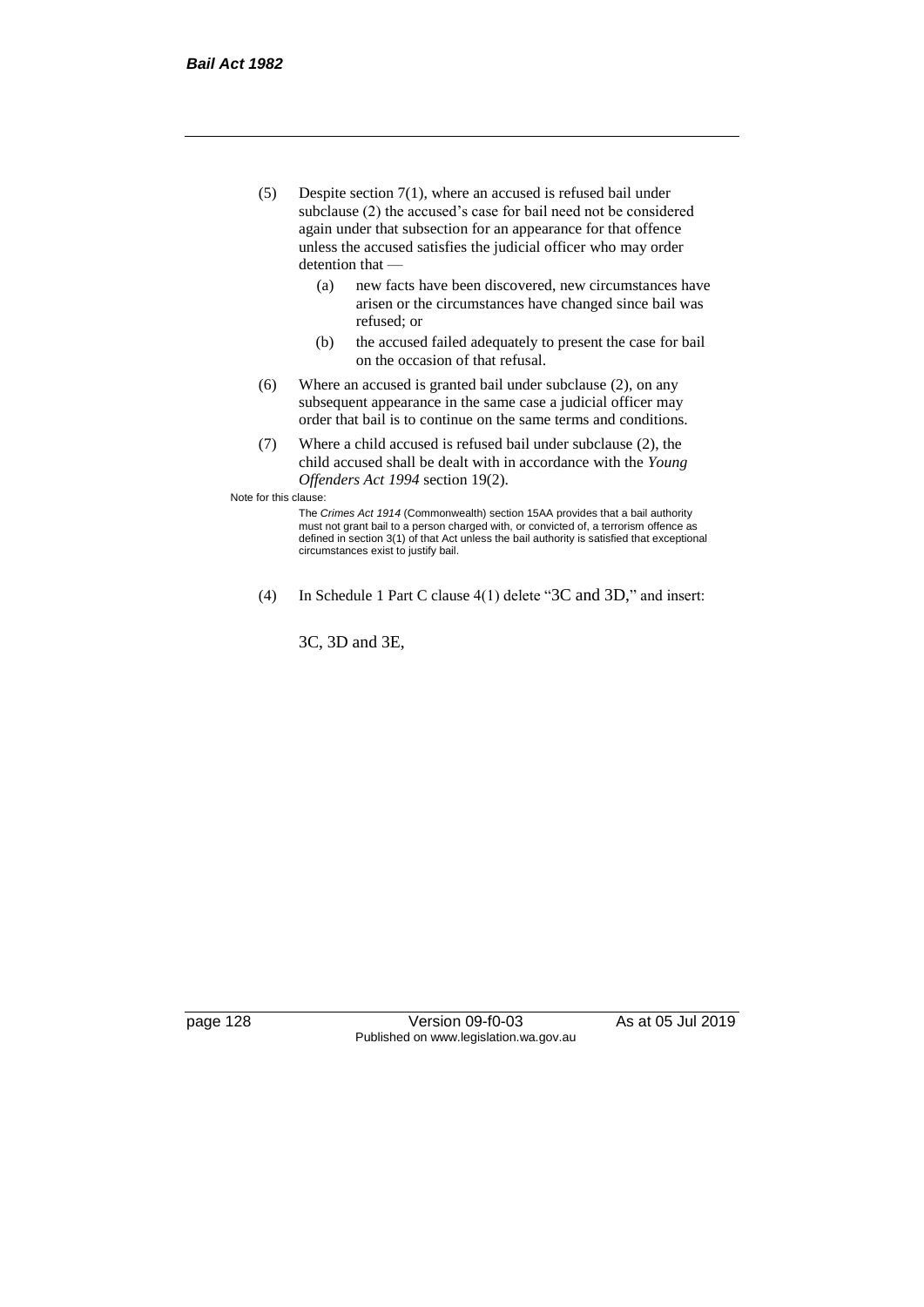# **Defined terms**

[This is a list of terms defined and the provisions where they are defined. The list is not part of the law.]

| Defined term | Provision(s) |
|--------------|--------------|
|              |              |
|              |              |
|              |              |
|              |              |
|              |              |
|              |              |
|              |              |
|              |              |
|              |              |
|              |              |
|              |              |
|              |              |
|              |              |
|              |              |
|              |              |
|              |              |
|              |              |
|              |              |
|              |              |
|              |              |
|              |              |
|              |              |
|              |              |
|              |              |
|              |              |
|              |              |
|              |              |
|              |              |
|              |              |
|              |              |
|              |              |
|              |              |
|              |              |
|              |              |
|              |              |
|              |              |
|              |              |
|              |              |
|              |              |
|              |              |

As at 05 Jul 2019

Version 09-f0-03 Published on www.legislation.wa.gov.au page 129